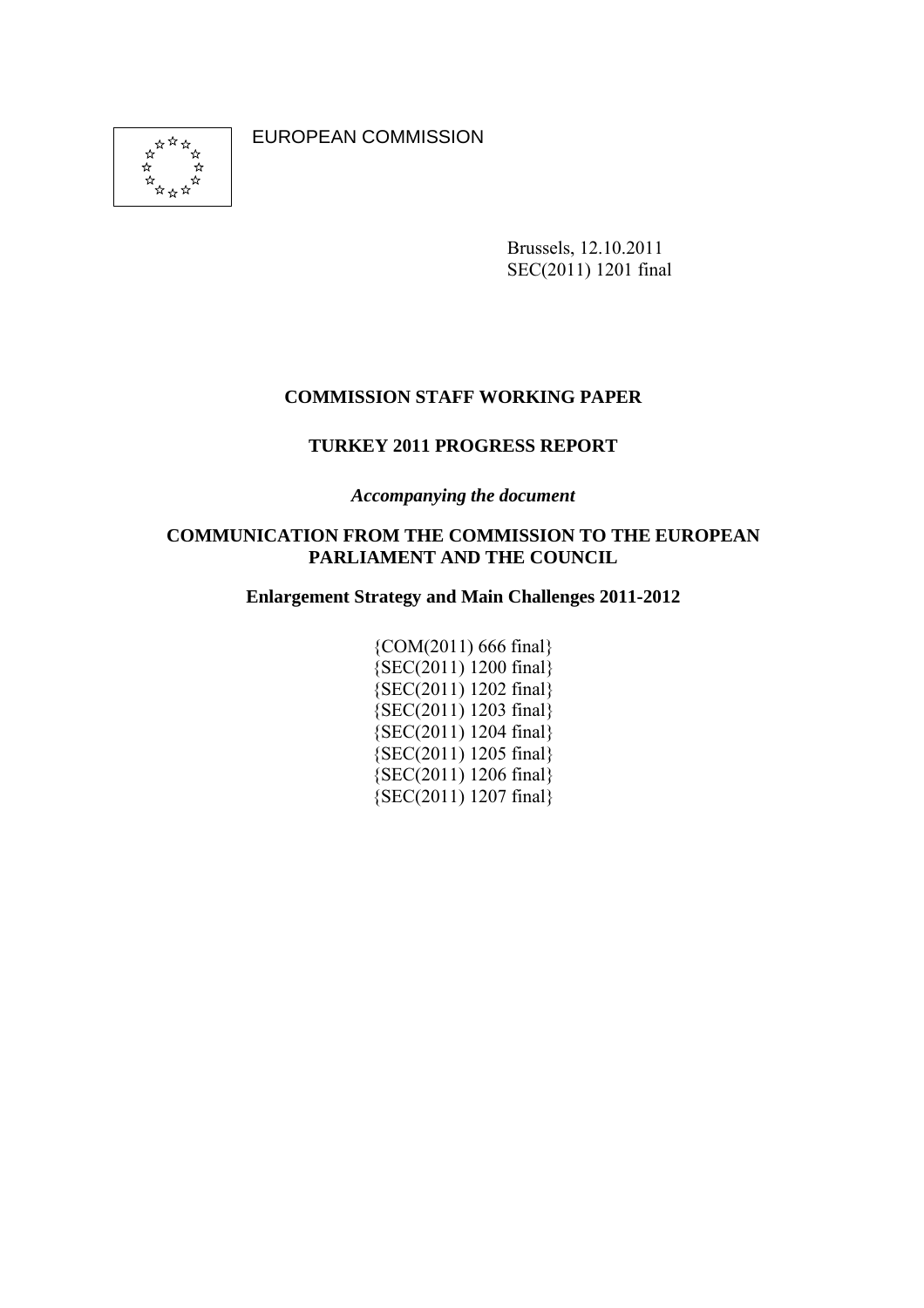# **TABLE OF CONTENTS**

| 1.               |                                                                                   |  |
|------------------|-----------------------------------------------------------------------------------|--|
| 1.1.             |                                                                                   |  |
| 1.2.             |                                                                                   |  |
| 1.3.             |                                                                                   |  |
| 2.               |                                                                                   |  |
| 2.1.             |                                                                                   |  |
| 2.2.             |                                                                                   |  |
| 2.3.             |                                                                                   |  |
| 3.               |                                                                                   |  |
| 3.1.             |                                                                                   |  |
| 3.2.             | The capacity to cope with competitive pressure and market forces within the Union |  |
| $\overline{4}$ . |                                                                                   |  |
| 4.1.             |                                                                                   |  |
| 4.2.             |                                                                                   |  |
| 4.3.             |                                                                                   |  |
| 4.4.             |                                                                                   |  |
| 4.5.             |                                                                                   |  |
| 4.6.             |                                                                                   |  |
| 4.7.             |                                                                                   |  |
| 4.8.             |                                                                                   |  |
| 4.9.             |                                                                                   |  |
| 4.10.            |                                                                                   |  |
| 4.11.            |                                                                                   |  |
| 4.12.            |                                                                                   |  |
| 4.13.            |                                                                                   |  |
| 4.14.            |                                                                                   |  |
| 4.15.            |                                                                                   |  |
| 4.16.            |                                                                                   |  |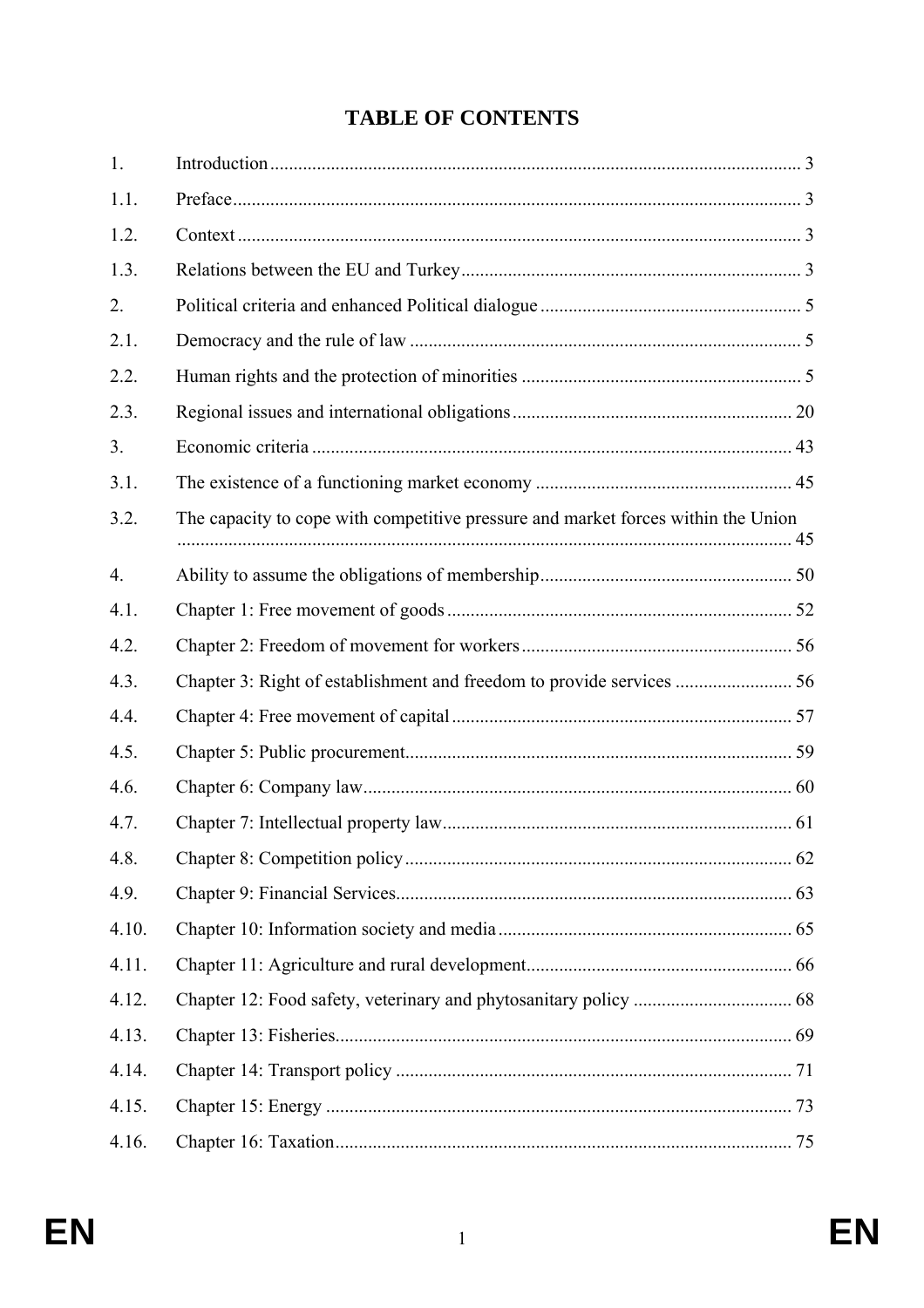| 4.17. |                                                                            |  |
|-------|----------------------------------------------------------------------------|--|
| 4.18. |                                                                            |  |
| 4.19. |                                                                            |  |
| 4.20. |                                                                            |  |
| 4.21. |                                                                            |  |
| 4.22. | Chapter 22: Regional policy and coordination of structural instruments  82 |  |
| 4.23. |                                                                            |  |
| 4.24. |                                                                            |  |
| 4.25. |                                                                            |  |
| 4.26. |                                                                            |  |
| 4.27. |                                                                            |  |
| 4.28. |                                                                            |  |
| 4.29. |                                                                            |  |
| 4.30. |                                                                            |  |
| 4.31. |                                                                            |  |
| 4.32. |                                                                            |  |
| 4.33. |                                                                            |  |
|       |                                                                            |  |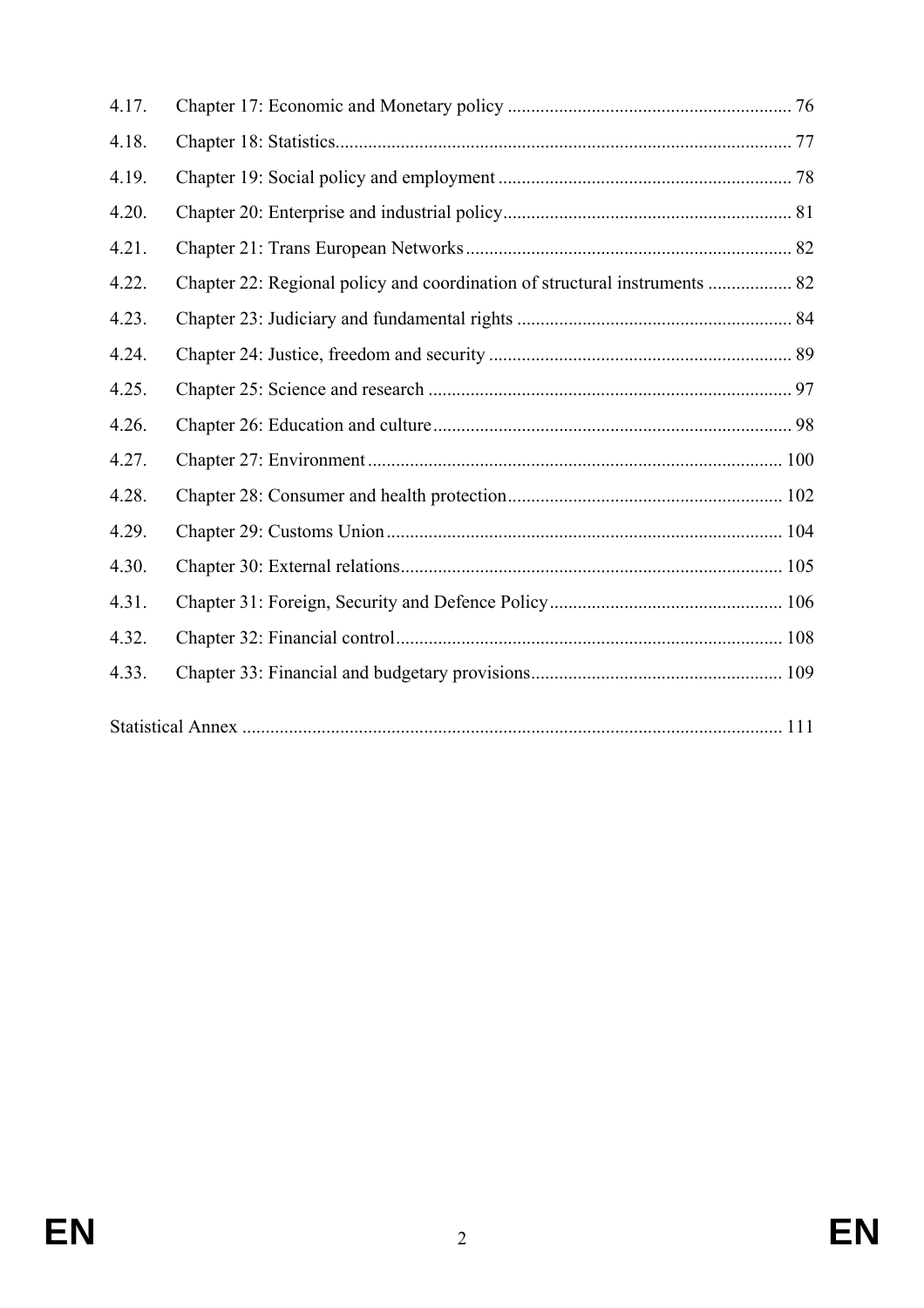# <span id="page-3-0"></span>**1. INTRODUCTION**

# <span id="page-3-1"></span>**1.1. Preface**

Following the conclusions of the Luxembourg European Council in December 1997, the Commission has reported regularly to the Council and the Parliament.

This report on progress made by Turkey in preparing for EU membership largely follows the same structure as in previous years. The report:

- briefly describes the relations between Turkey and the Union;
- analyses the situation in Turkey in terms of the political criteria for membership;
- analyses the situation in Turkey on the basis of the economic criteria for membership;
- reviews Turkey's capacity to assume the obligations of membership, that is the *acquis*  expressed in the Treaties, the secondary legislation and the policies of the Union.

This report covers the period from October 2010 to September 2011. Progress is measured on the basis of decisions taken, legislation adopted and measures implemented. As a rule, legislation or measures which are being prepared or awaiting Parliamentary approval have not been taken into account. This approach ensures equal treatment across all reports and permits an objective assessment.

The report is based on information gathered and analysed by the Commission. Many sources have been used, including contributions from the government of Turkey, the EU Member States, European Parliament reports<sup>1</sup> and information from various international and nongovernmental organisations.

The Commission draws detailed conclusions regarding Turkey in its separate communication on enlargement<sup>2</sup>, based on the technical analysis contained in this report.

# <span id="page-3-2"></span>**1.2. Context**

The Helsinki European Council of December 1999 granted the status of candidate country to Turkey. Accession negotiations with Turkey were opened in October 2005.

The Association Agreement between Turkey and the then EEC was signed in 1963 and entered into force in December 1964. Turkey and the EU formed a customs union in 1995.

# <span id="page-3-3"></span>**1.3. Relations between the EU and Turkey**

*Accession negotiations* with Turkey continued. During the preparatory analytical phase, the level of preparedness to start negotiations on individual chapters has been assessed on the basis of screening reports. Out of a total of 33 screening reports, one has still to be delivered to the Council by the Commission, whilst nine are being discussed in the Council.

<sup>1</sup> The rapporteur for Turkey is Mrs Oomen-Ruijten.

<sup>2</sup> Enlargement Strategy and Main Challenges 2011-2012 - COM(2011) 666.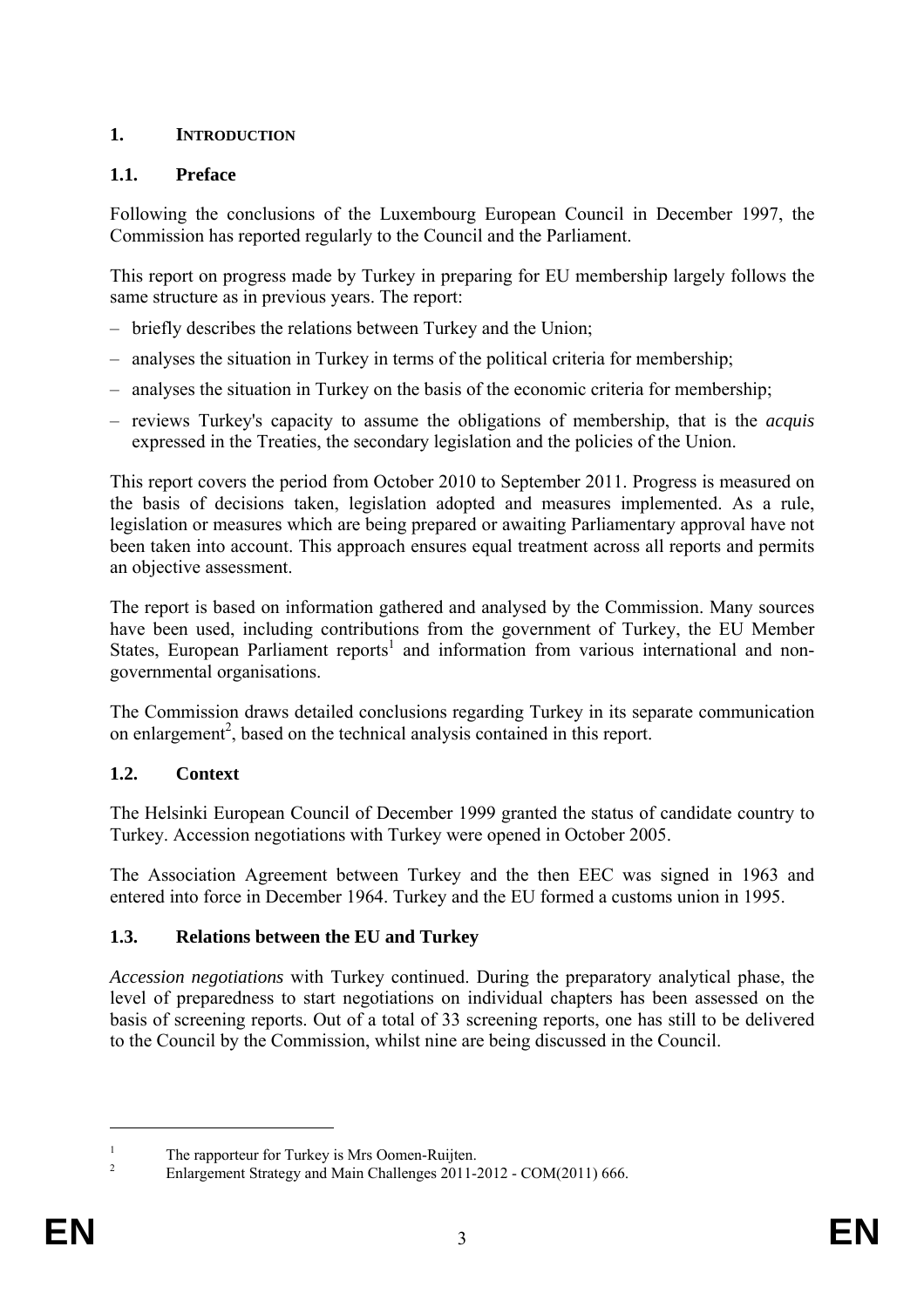So far, negotiations have been opened on 13 chapters (Science and research, Enterprise and industry, Statistics, Financial control, Trans-European networks, Consumer and health protection, Intellectual property law, Company law, Information society and media, Free movement of capital, Taxation, Environment and Food safety, veterinary and phytosanitary policy), one of which (Science and research) was provisionally closed. The December 2006 Council decision $3$  remains in force.

The *enhanced political dialogue* between the EU and Turkey has continued. A political dialogue meeting was held at political director level in July 2011. These meetings focused on the main challenges faced by Turkey in terms of the Copenhagen political criteria and reviewed the progress made towards fulfilling Accession Partnership priorities. Foreign policy issues relating to regions of common interest to the EU and Turkey, such as the Middle East, Western Balkans, Afghanistan/Pakistan and the Southern Caucasus, were also regularly discussed. Turkey has become more active in its wider neighbourhood and is a leading regional player. A number of high-level visits from Turkey to the European institutions took place during the reporting period.

The EU-Turkey C*ustoms Union* continues to boost bilateral trade between the EU and Turkey, which totalled  $\epsilon$  103 billion in 2010. Turkey is the EU's seventh biggest trading partner while the EU is Turkey's biggest. Almost half of Turkey's total trade is with the EU and almost 80% of FDI in Turkey comes from the EU. However, Turkey is not implementing the Customs Union fully and maintains legislation that violates its commitments under the Customs Union. As a result, several trade issues remain unresolved. A number of Turkey's commitments on removing technical barriers to trade such as import licences, restrictions on imports of goods from third countries in free circulation in the EU, State aid, enforcement of intellectual property rights, requirements for the registration of new pharmaceutical products and discriminatory tax treatment remain unfulfilled. Progress can be reported on Turkey's long-standing ban on imports of live bovine animals, beef meat and other animal products. The EU urged Turkey to remove all remaining restrictions on the free movement of goods, including on means of transport regarding Cyprus, and to implement the Customs Union fully.

The EU is providing guidance to the authorities on reform priorities under the *Accession Partnership* adopted in February 2008. Progress on these reform priorities is encouraged and monitored by the bodies set up under the Association Agreement. The Association Committee met in March 2011 and the Association Council in April 2011. Eight sectoral sub-committee meetings have been held since November 2010.

The multilateral economic dialogue between the Commission, EU Member States and Candidate Countries in the context of the pre-accession fiscal surveillance continued, including a meeting at Ministerial level in May in Brussels. These meetings focused on the main challenges posed to Turkey by the Copenhagen economic criteria.

As regards *financial assistance*, some  $\epsilon$  781.9 million have been earmarked for Turkey from the Instrument for Pre-accession Assistance (IPA) in 2011. The revised Multiannual Indicative Planning Document (MIPD) for 2011-2013, was adopted by the Commission in June 2011. The new MIPD follows asector-based approach and aims to focus assistance on

<sup>3</sup> The decision states that negotiations will not be opened on eight chapters relevant to Turkey's restrictions regarding the Republic of Cyprus and no chapter will be provisionally closed until the Commission confirms that Turkey has fully implemented the Additional Protocol to the Association Agreement.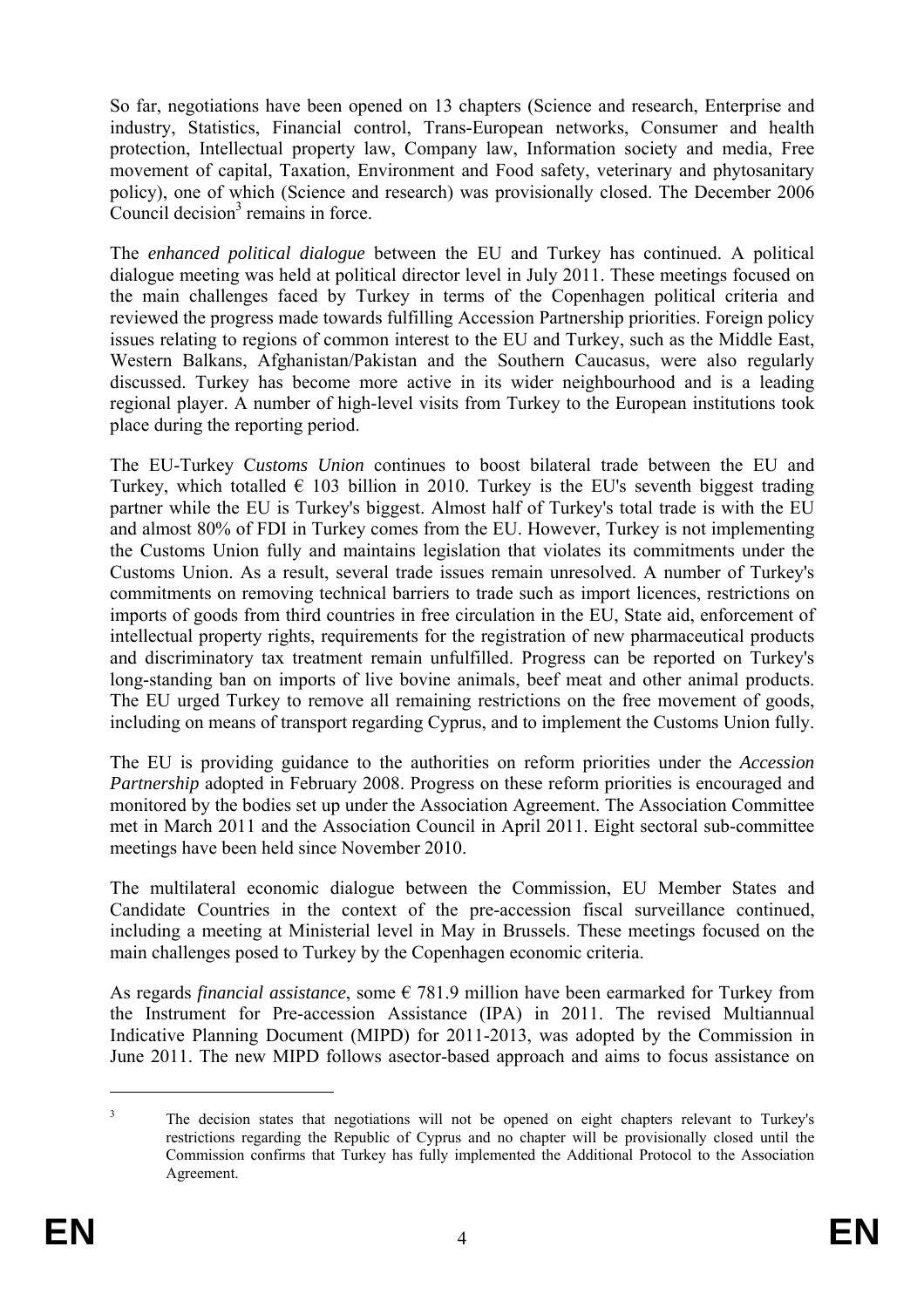political priorities better in order to achieve a greater impact. Support is focusing on institutions directly concerned by political reforms in the judiciary and law enforcement services, on adoption and implementation of the *acquis* in priority areas and on economic, social and rural development. In addition, Turkey is benefiting from a series of regional and horizontal programmes under IPA.

Under both the national programme and the Civil Society Facility, greater EU financial support has been provided to *civil society*, in particular to strengthen the capacity of civil society organisations and encourage a *civil society dialogue* between Turkey and the EU. Support has also been given for participation by Turkey in EU programmes and agencies.

Assistance under IPA is implemented by means of decentralised management, which means that it is managed by the Turkish authorities as a result of an accreditation process carried out by the Commission that was completed in 2009 for IPA components I-IV and in August 2011 for component V. In 2011 implementation got under way and absorption of funds started to increase. Nevertheless, delays continued to occur and Turkey needs to strengthen its capacity to deliver results, absorb funds, develop a project pipeline and implement all IPA components in a timely manner. The supervision by the National Authorising Officer needs vigorously to address weaknesses in the system, including monitoring and improving the quality and efficiency of the project and programme cycles.

Turkey actively participates in the following EU Programmes and Agencies: Seventh Research Framework Programme, Customs 2013, Fiscalis 2013, European Environment Agency, Competitiveness and Innovation Framework Programme (including Entrepreneurship and Innovation Programme and Information Communication Technologies Policy Support Programme), Progress, Culture 2007, Lifelong Learning and Youth in Action. IPA funds are used to meet part of the costs of participation in most of these programmes.

The Turkish ratification of the agreement for their participation in the European Monitoring Centre for Drugs and Drug Addiction remains outstanding.

# <span id="page-5-0"></span>**2. POLITICAL CRITERIA AND ENHANCED POLITICAL DIALOGUE**

This section examines progress made by Turkey towards meeting the Copenhagen political criteria, which require stability of institutions guaranteeing democracy, the rule of law, human rights and respect for and protection of minorities. It also monitors compliance with international obligations, regional cooperation and good neighbourly relations with enlargement countries and Member States.

# <span id="page-5-1"></span>**2.1. Democracy and the rule of law**

General elections took place on 12 June 2011 with a high turnout. The electoral process was free and fair and was generally marked by pluralism and a vibrant civil society. Voting and counting on election day were mostly calm and professionally managed (*See section on Parliament*). Over the reporting period, concerns were raised regarding freedom of expression, including media freedom. The prevailing political climate, lacking an adequate dialogue and spirit of compromise between political parties, strained relations between key institutions; this atmosphere hampered the continuation of the reform process. The *Sledgehammer* trial, the first ever into an alleged coup plan in Turkey, began in December 2010. Following the seizure of evidence at the Gölcük navy headquarters a total of 163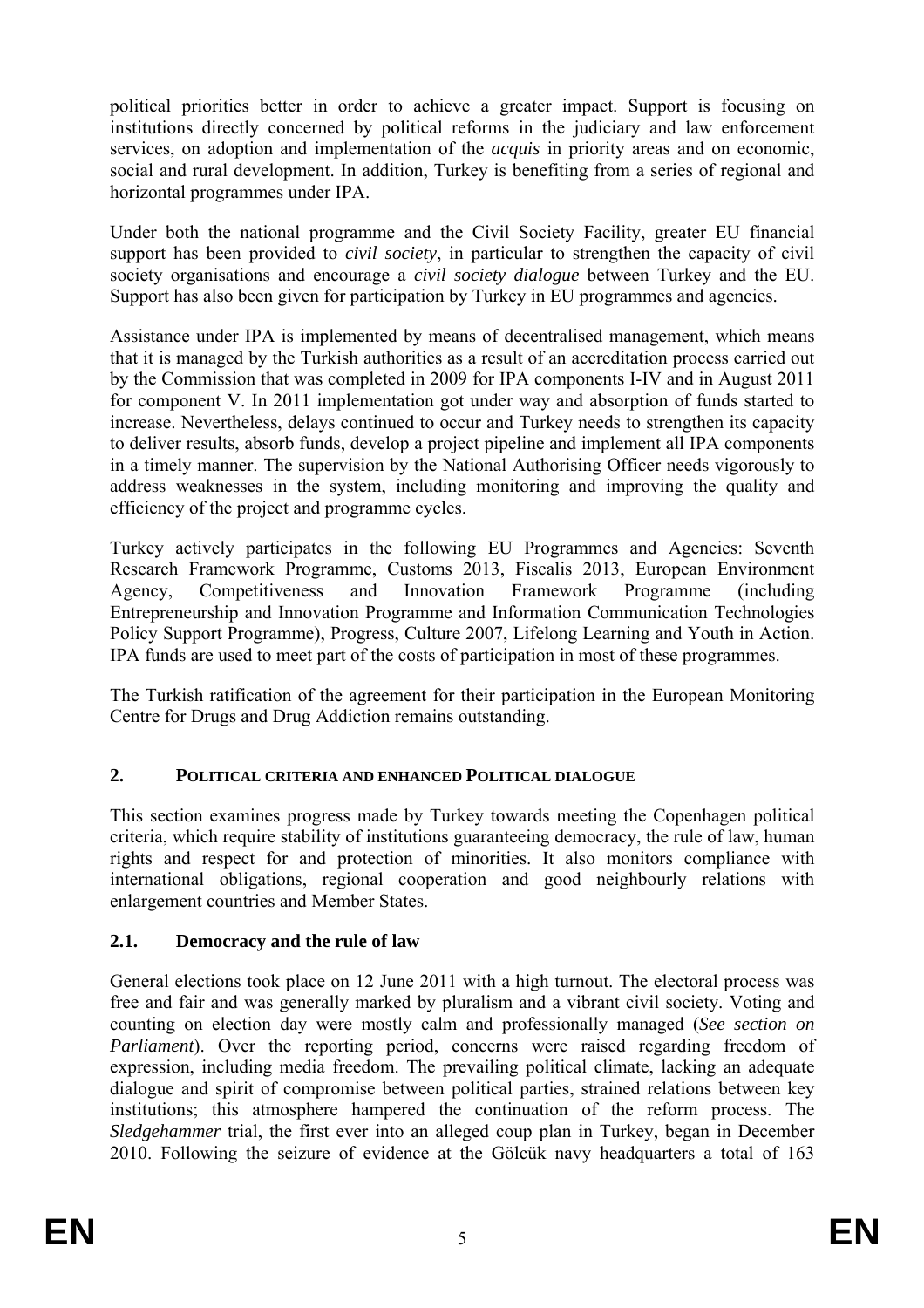military officers (of whom 106 serving), including several former top commanders, were arrested. They were charged of attempting to overthrow the government through force and violence. Requests for the release of defendants were refused. According to official data, the number of defendants has risen to 224, 183 of whom are under arrest. Restrictions on access to certain evidence referred to in the indictment raised concerns about the rights of the defence and to a fair trial. The failure to give detailed grounds for decisions on detention is another source of concern raised by the defence (*See also section on civilian oversight of security forces*).

The trial of the alleged criminal network *Ergenekon* continued. The judicial investigation expanded further and, according to official data, the number of defendants has risen to 238, 53 of whom are under arrest. The investigation into alleged media involvement continued with the detention of a number of journalists, among whom prominent supporters of the investigation into Ergenekon. In March 2011, copies of an unpublished book written by one of the arrested journalists were confiscated on the orders of a court for being a "document of a terror organisation". Confiscation of an unpublished book as evidence of crime raised concerns about press freedom in Turkey and the legitimacy of the case *(See section on freedom of expression)*.

A linkage was made by the judiciary between the Ergenekon case and the murder of three Protestants in Malatya in April 2007. Several people, including the former commander of the gendarmerie in Malatya, were detained in March 2011. This was followed by a search of the homes and offices of several theology professors known for their work on missionary activities in Turkey.

The time lag between the arrests and presentation of indictments, the restricted access by the defence to evidence put forward by the prosecution and the secrecy of investigation orders fuelled concerns about effective judicial guarantees for all suspects. The same applies to the extensive application of arrest-related articles of the Code on Criminal Procedures, which at certain instances can have the same effect as punitive measures. The length of pre-trial detention is a cause for concern (*See section on the judicial system*).

The three specially authorised prosecutors in the Ergenekon case were reassigned to other duties by the High Council of Judges and Prosecutors (HSYK) in March 2011. The Deputy Director of Intelligence for Istanbul in charge of the Ergenekon enquiry was also moved to a new post. These measures were viewed as reflecting the judicial authorities' and the government's unease with the handling of the investigation.

Concerns about judicial procedures were also reported in connection with the  $KCK<sup>4</sup>$  case in which around 2,000 politicians, locally elected representatives and human rights activists in the south-east have been detained since April 2008. The investigation continues to widen. The main KCK trial of 152 defendants (104 of whom are under arrest) charged with membership of an illegal armed organisation started in October 2010. However, the trial came to a standstill after the court refused to hear the defence in Kurdish. Frequent use of arrests instead of judicial supervision, limited access to files, failure to give detailed grounds for detention decisions and revisions of such decisions highlight the need to bring the Turkish criminal justice system into line with international standards and to amend the anti-terror legislation.

4

Union of Communities in Kurdistan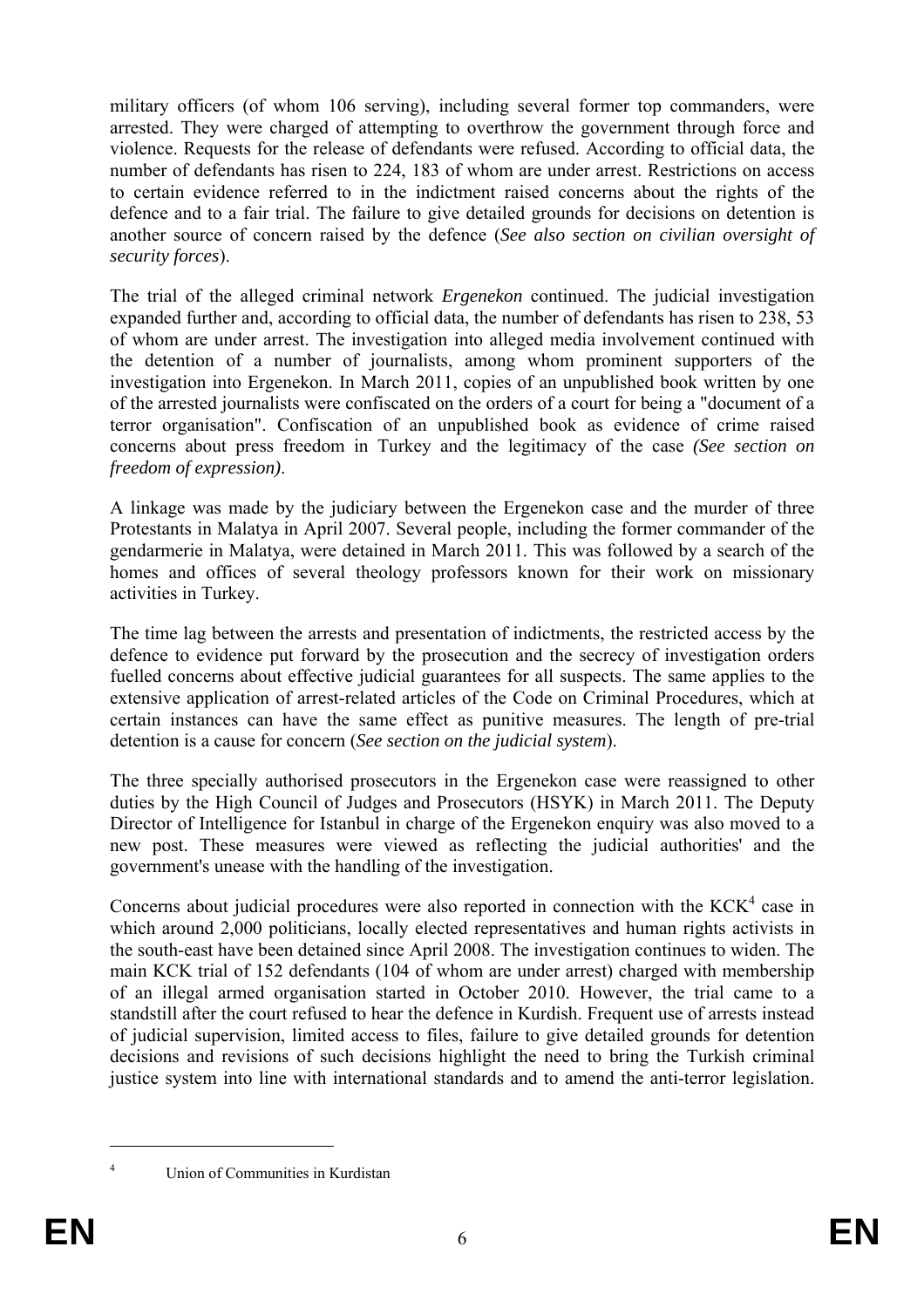The detention of elected representatives is a challenge to local government and hampers dialogue on the Kurdish issue.

*Overall*, the Ergenekon investigation and the investigations into other alleged coup plans remain an opportunity for Turkey to shed light on alleged criminal activities against democracy and to strengthen confidence in the proper functioning of its democratic institutions and the rule of law. However, concerns remain over the handling of investigations, judicial proceedings and the application of criminal procedures putting at risk the rights of the defence. The lack of any authoritative source of information on all these issues of wide public interest from either the prosecution offices or the courts raises similar concerns. All of this raised concerns in the public about the legitimacy of the cases.

#### *Constitution*

After the constitutional reform package was approved by referendum in September 2010, the government launched work on implementing it. Priority was given to the reform of judicial structures, with laws on the High Council of Judges and Prosecutors<sup>5</sup> and on the Constitutional Court adopted in December 2010 and March 2011, respectively. These laws addressed a number of priorities of the Accession Partnership and criticisms of the previous system. The Venice Commission of the Council of Europe had been consulted in the process.

Since the September 2010 constitutional referendum and the June 2011 elections, consensus has emerged on the need for a *new Constitution* to replace completely the 1982 Constitution, which had been adopted following the 1980 military coup. The governing party has pledged a democratic and participatory process with the broadest possible consultation. The Parliament Speaker consulted constitutional lawyers on the process of drafting and adopting a new constitution; he also authorised the launch of a website to function as a forum for public contributions and has started the nomination of three members from each of the four parties present in Parliament for the ad hoc drafting committee. Further concrete steps need to guarantee an inclusive process with the involvement of all political parties and civil society.

However, the adoption of legislation implementing the September 2010 constitutional amendments was not accompanied by broad and effective public consultation involving stakeholders in the country, despite government commitments to this (*See section on the judicial system*).

*Overall*, there has been some progress in implementing the 2010 constitutional reform, notably in the field of the judiciary. A new Constitution would cement the stability of institutions guaranteeing democracy, the rule of law, human rights and respect for and protection of minorities and address long-standing problems, including the Kurdish issue. Both the government and the opposition are committed to working on a new Constitution upholding freedoms. Due attention needs to be paid to ensuring the broadest possible consultation in this work, involving all political parties and civil society.

*Parliament* 

<sup>5</sup> On 15 February, the main opposition party (CHP) applied to the Constitutional Court for annulment of this law.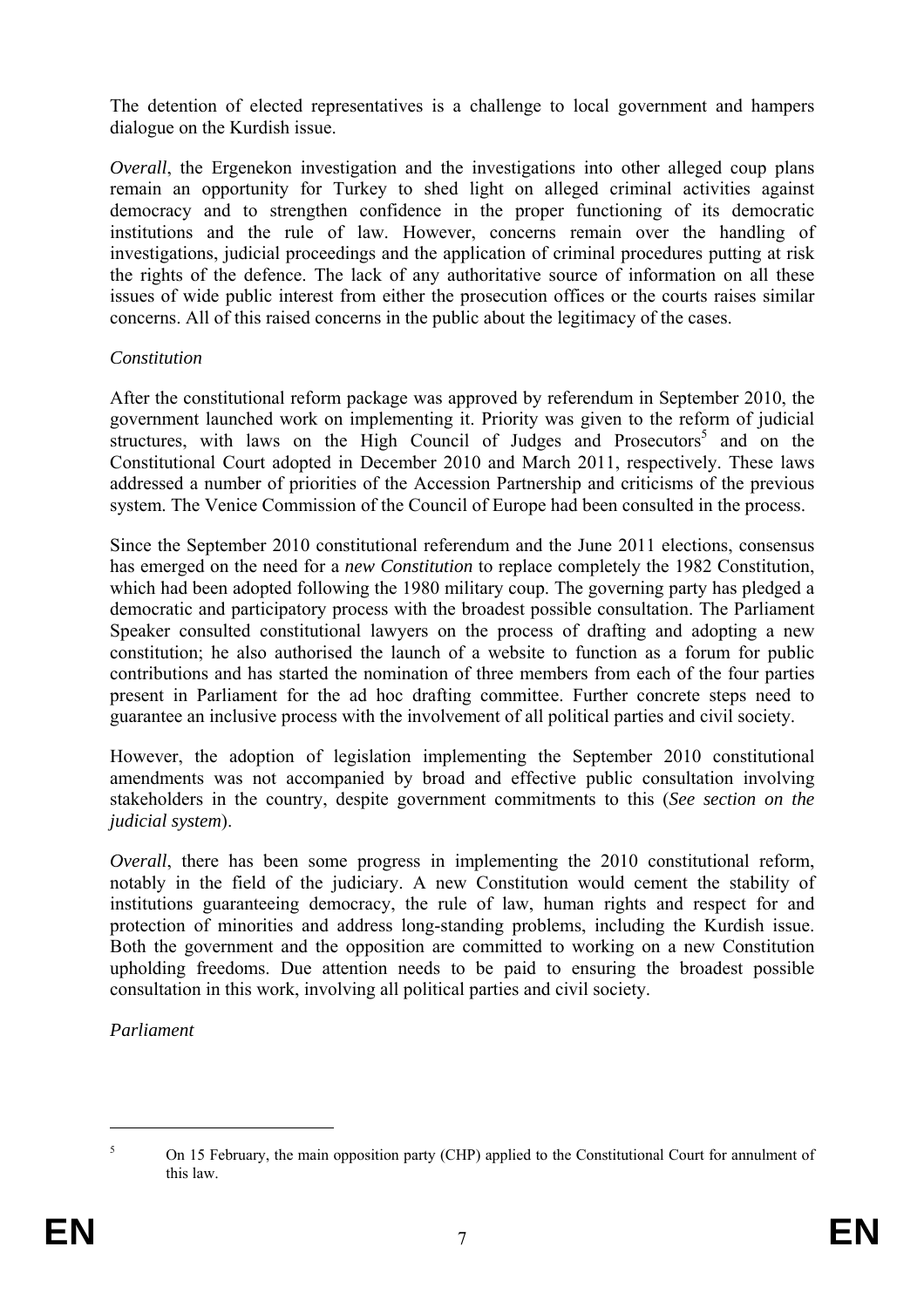The Turkish Grand National Assembly (TGNA) convened for the first time early July 2011 and elected former Deputy Prime Minister Mr Cemil Çicek as its 25th speaker. He was elected in a third round with 322 votes.

Earlier, on 12 June *Parliamentary elections* had taken place, leading to a major renewal of parliament with 349 first-time MPs (64% of the total). The incumbent AKP remained the leading party with popular support running at 49.1%, ahead of the CHP on 25.9% and the MHP with 13%. The BDP-backed independent candidates received 6.7% of the votes. The AKP secured 326 parliamentary seats, four short of the three-fifths majority needed to put constitutional amendments to a referendum without the support of other parties. The CHP won 135 seats, the MHP 53 and the BDP 36. The number of female parliamentarians increased from 48 to 78. The highest number of female members of parliament is amongst the AKP (45), followed by the CHP (19), BDP-led bloc (11), and the MHP (3).

The elections took place in a generally peaceful atmosphere. For the first time, political parties and candidates were able to purchase broadcasting time for political advertisements. In March 2011 the Supreme Election Board (YSK) ruled that, while political parties and candidates will principally use Turkish in their advertising, use of other languages, including Kurdish, is possible<sup>6</sup>. Various parties tried to target Kurdish voters by running election campaign advertisements on TRT 6, the first national Kurdish language TV station. Their requests to do so were rejected by YSK.

On the one hand, international observers (the OSCE Office for Democratic Institutions and Human Rights (ODIHR)) praised the electoral process as democratic, pluralistic and shaped by a vibrant civil society, on the other they also criticised worrying developments concerning fundamental freedoms, in particular freedom of expression.

However, the campaign was marred by some tension and violence. A terrorist attack killed a policeman escorting governing party officials following a rally in May 2011. Violent incidents causing damage to offices of political parties were also reported across Turkey.

No changes were made to the electoral system. The 10% of the national vote required for representation in parliament, which is the highest threshold in any Council of Europe member state, remains, despite calls by political parties and civil society organisations for it to be lowered. This issue featured prominently during the election campaign.

As regards the *functioning of parliament,* the TGNA enacted a large number of laws in its final legislative year before going into recess in early April 2011. Several of them covered areas related to the Copenhagen political criteria. These included the implementing legislation adopted following the 2010 constitutional amendments, legislation restructuring the high courts with the objective to decreasing the backlog of cases and the Law on the Turkish Court of Accounts (TCA).

The Law on the TCA was adopted in December 2010. It authorises the Court to audit public expenditure on behalf of parliament, thus strengthening parliamentary oversight. The TGNA's Strategic Development Plan for 2010-2014 addresses key organisational and management issues.

<sup>6</sup> An April 2010 amendment to the Law on fundamental principles of elections and the electoral registry deleted the explicit prohibition of use of languages other than Turkish, thus allowing oral and written advertising in languages other than Turkish during the election campaign.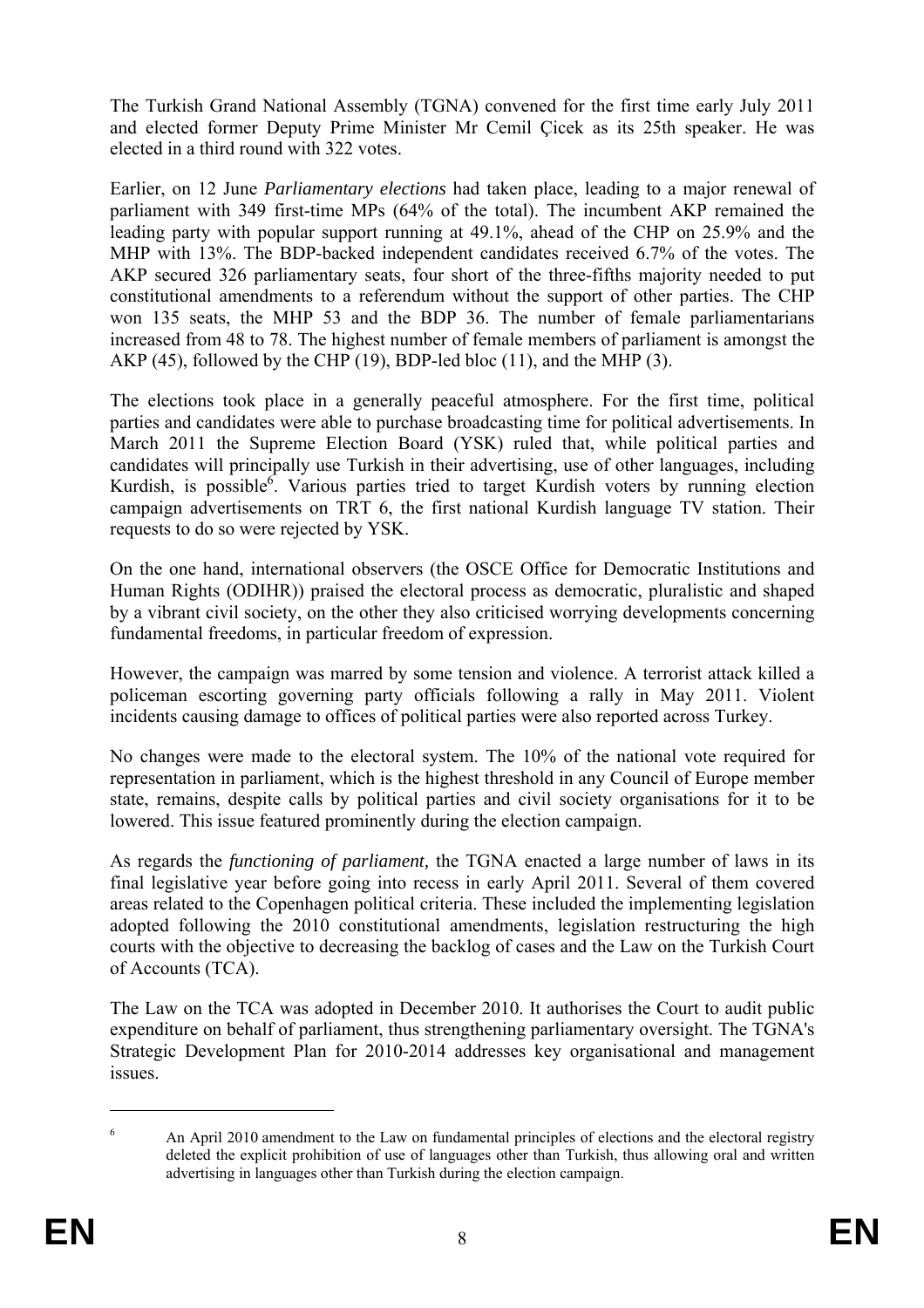However, the polarisation of the government and opposition hampered work on political reforms, notably in parliament, and was not conducive to holding the executive to account on policy matters. The capacity of parliament to monitor performance and conduct external audits is still insufficient. Closer interactive dialogue and cooperation between parliament and the TCA is needed. There was no progress on improving parliament's rules of procedure. Since 2009 a draft has been pending.

No progress was made on aligning legislation on the procedures and grounds for closing political parties with European standards either. In December 2010, the European Court for Human Rights (ECtHR) found that Turkey had violated the right to freedom of assembly and association<sup>7</sup> in the 2003 ban of the People's Democracy Party (HADEP). This was the ninth judgment against Turkey for banning a political party.

There are concerns about the wide scope of parliamentary immunities, notably from arrest in cases concerning corruption, and also over the selective and restrictive interpretation of the law in cases concerning freedom of expression of members of parliament. The nomination by opposition parties of suspects being tried in the ongoing Ergenekon, Sledgehammer and KCK cases for election to parliament posed a new challenge to the interpretation of Article 14 of the Constitution, which restricts immunities when crimes against the 'integrity of the State' are concerned. This has been invoked against MPs of Kurdish origin in the past.

When the courts refused to release 8 MPs-elect from prison, and the YSK decided to strip one MP-elect of his status, the CHP and BDP MPs-elect refused to take their oath at the constituting session of Parliament. In July, though, the CHP MPs took their oath and in the beginning of October the BDP MPs-elect did so as well. General concerns about long pre-trial detentions and the restrictive interpretation of anti-terror-legislation are thus also highlighted by the number of MPs-elect in prison. The proposal by the main opposition party for a code of ethics for parliamentarians was not followed up. Two former MPs from the closed-down DTP had their ban from political office overturned, but were not reinstated in parliament.

*Overall*, elections were held in line with international standards. The electorate returned a parliament with 349 first-time MPs (64% of the total). Women and minorities, including non-Muslims and the disabled, were underrepresented. Laws concerning financing of political parties and election campaigns, closure of political parties and parliamentary immunities have yet to be aligned with European standards. Further efforts are needed to strengthen parliament's capacity to perform its functions of law-making and oversight over the executive.

# *President*

The President continues to maintain his conciliatory role in the face of the polarisation prevailing in the country.

He addressed a number of key issues affecting Turkey, with constructive statements and interventions. In December 2010, he paid a visit to Diyarbakir, becoming the first President to visit the BDP-run municipality in ten years. Amid demands for democratic autonomy and bilingualism, he reiterated his commitment to addressing the Kurdish issue. In January 2011, the President instructed the State Supervisory Council (SSC) to conduct a thorough inquiry

<sup>7</sup> HADEP was closed by the Constitutional Court and 46 party activists were banned from politics on accusations that the party was aiding and abetting the PKK. The ECtHR pointed to lack of sufficient evidence in support of these claims.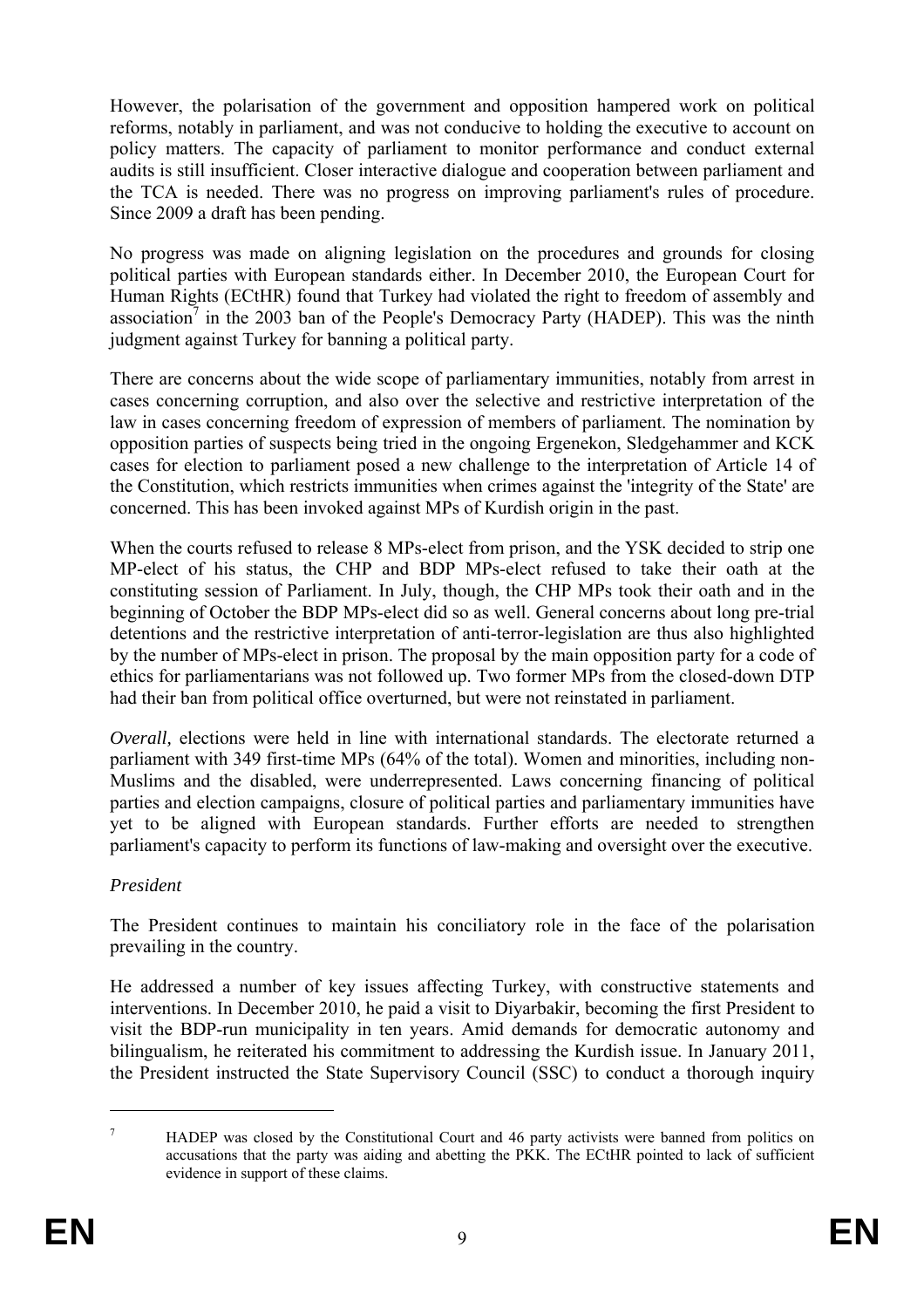into the Hrant Dink murder case, acknowledging embarrassment at Turkey's failure to conclude the judicial process in line with a ruling by the ECtHR back in December 2010. On several occasions, he criticised long detention periods in the ongoing alleged coup trials as constituting *de facto* punishment.

The President continued to play an active role in foreign policy.

There is still ambiguity around the term of office of the President, which may run until 2012 or 2014, depending on how the YSK interprets the October 2007 constitutional amendment, which introduced direct presidential elections for a period of five years.

# *Government*

Three months before the June elections the Prime Minister announced a substantial restructuring of the Turkish administration, targeting primarily the ministerial level.

After the elections, the 61st cabinet of the Turkish Republic was approved by the President on 6 June 2011.

The government decided to establish a Ministry of EU Affairs and appointed an EU Minister for the first time. The new structure assigns responsibility for the accession negotiations to the EU Minister as Chief Negotiator and Head of the Negotiation Delegation.

As regards the *functioning of government and local government,* the government started implementing its action plan to apply the 2010 constitutional amendments. It submitted draft legislation to parliament on the Turkish Court of Accounts (TCA), the Supreme Board of Radio and Television, military service, the High Council of Judges and Prosecutors and on the restructuring of the Court of Cassation, Council of State and Constitutional Court.

The government reaffirmed its commitment to EU accession on several occasions and, in particular, through the establishment of an EU Ministry after the June elections. The EU Minister and Chief Negotiator continued his efforts to further streamline inter-ministerial work for the accession negotiations and to involve civil society in the process. The Reform Monitoring Group continued to meet. Progress was achieved at provincial level on coordination and dissemination of EU-related information and work, following the designation, in 2010, of a deputy governor in each province responsible for EU affairs.

However, the follow-up to the 2008 National Programme for the Adoption of the *Acquis*  (NPAA) and of the 2010-2011 Action Plan outlining legislation to be enacted needs to be improved.

No progress has been made on devolution of powers to local government, in particular with transferring financial resources to local administrations. Municipalities are thus heavily dependent on centrally allocated revenue. No steps have been taken to implement the  $2007^8$ Recommendations of the Council of Europe Congress of Local and Regional Authorities to

<sup>8</sup> In addition, the Congress of Local and Regional Authorities adopted a report making recommendations on local and regional democracy in Turkey on 24 March 2011. These recommendations include reexamining Turkey's obligations under the Charter of Local Self-Government, with a view to removing the reservations entered in respect of many of its terms, and taking steps to sign and ratify the Framework Convention for the Protection of National Minorities and the European Charter for Regional or Minority Languages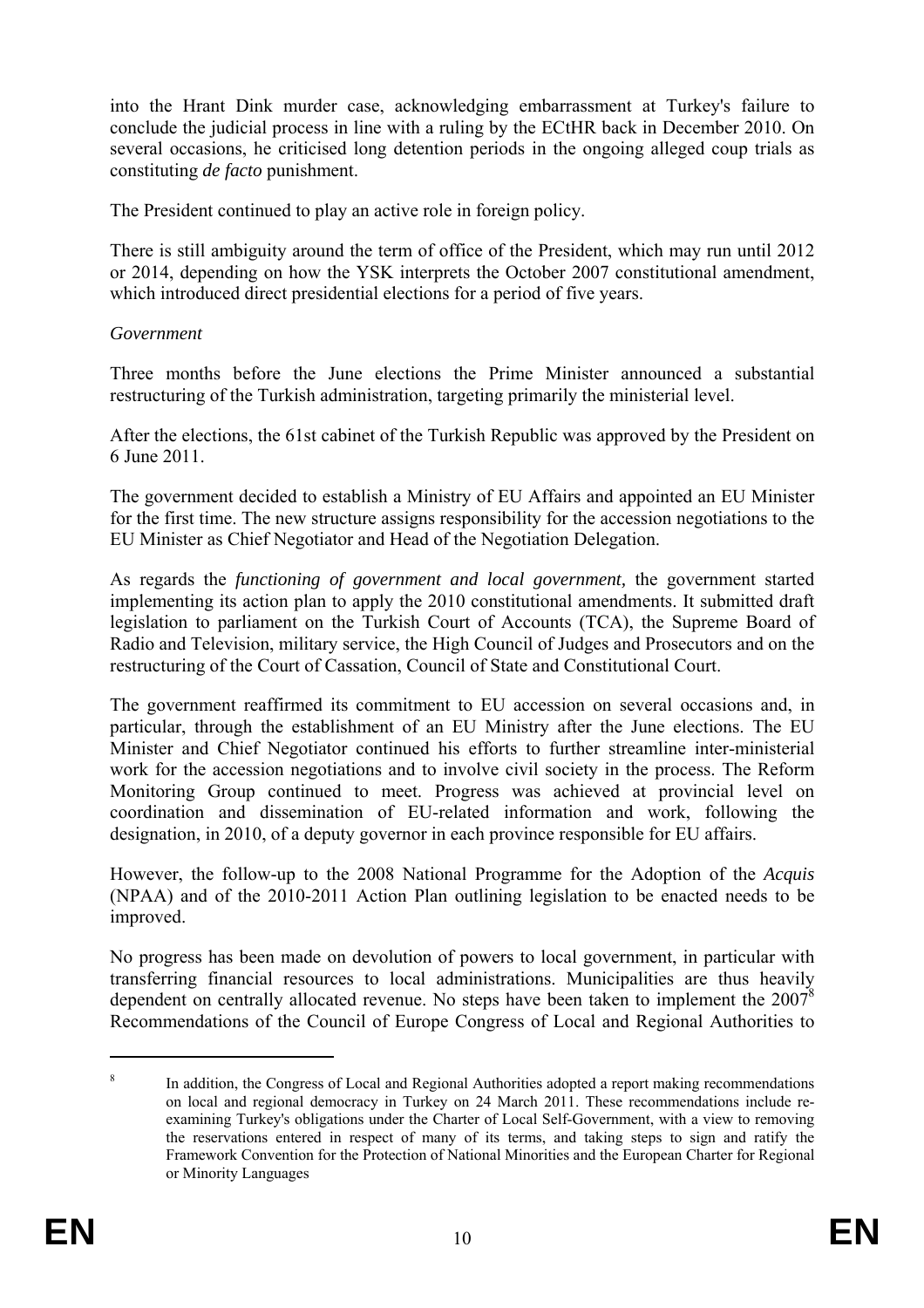use languages other than Turkish in public services or to reform the Municipality Law to allow mayors and municipal councils to take 'political' decisions without fear of judicial proceedings being launched against them. The continuing detention of several elected mayors and local representatives in the south-east in connection with the KCK case poses a challenge for local government (*See situation in the east and south-east*).

*Overall*, the government gave priority to implementing the 2010 amendments to the Constitution. Progress was made prior to the elections, notably in the field of the judiciary. Work on a new Constitution would further advance the reform agenda, including on devolving adequate powers to local government. However, the declared commitment to EU accession was not sufficiently reflected in the implementation of the national programmes.

#### *Public administration*

The 2010 amendments to the Constitution introduced access to information as a constitutional right. In line with the new constitutional provisions which pave the way for an Ombudsman institution, a draft law was submitted to parliament in January 2011. The government consulted, and developed a good working relationship with, the European Ombudsman.

The revised Law on the Turkish Court of Accounts (TCA) marks progress on implementing the Public Financial Management and Control Law, by granting the TCA an external audit mandate over most public expenditure. In order to raise awareness on accountability and enhance transparency, these reports are to be public and easily available, with minimum exceptions on grounds of 'national security'.

Progress has been reported in the preparations for strategic plans by public institutions, with almost all institutions adopting such plans that have subsequently been reviewed by the State Planning Organisation.

In February 2011, amendments to the Civil Service Law introduced benefits for temporary and contractual public servants who are disabled, pregnant or parents of newborn babies.

Work on providing basic public services on-line (e-government) continued, with a view to increasing transparency and accountability. Regulatory impact assessments (RIAs) and application of RIA guidelines enhanced the quality of regulations on several projects.

However, the comprehensive civil service reform required to modernise human resources management has yet to materialise. Such a reform would ensure transparency and merit-based advancement and appointments, in particular to high-level positions. Red tape has not been reduced.

A government request for parliamentary authorisation to rule by decree-law on a number of specific issues for a period of six months was granted amid strong criticism by the opposition in April 2011. The declared aim was to facilitate restructuring of the central administration, by establishing, merging or closing ministries. One of the main changes is the introduction of an additional level between the Minister and the undersecretary of "deputy minister" in 20 of the ministries. These posts can be given to officials from outside the parliament, including representatives of the private sector. The parliamentary authorisation also empowered the government to amend the Civil Service Law in order to regulate the principles and procedures for the appointment, promotion, transfer or compulsory retirement of officials, workers and contract personnel employed in public institutions.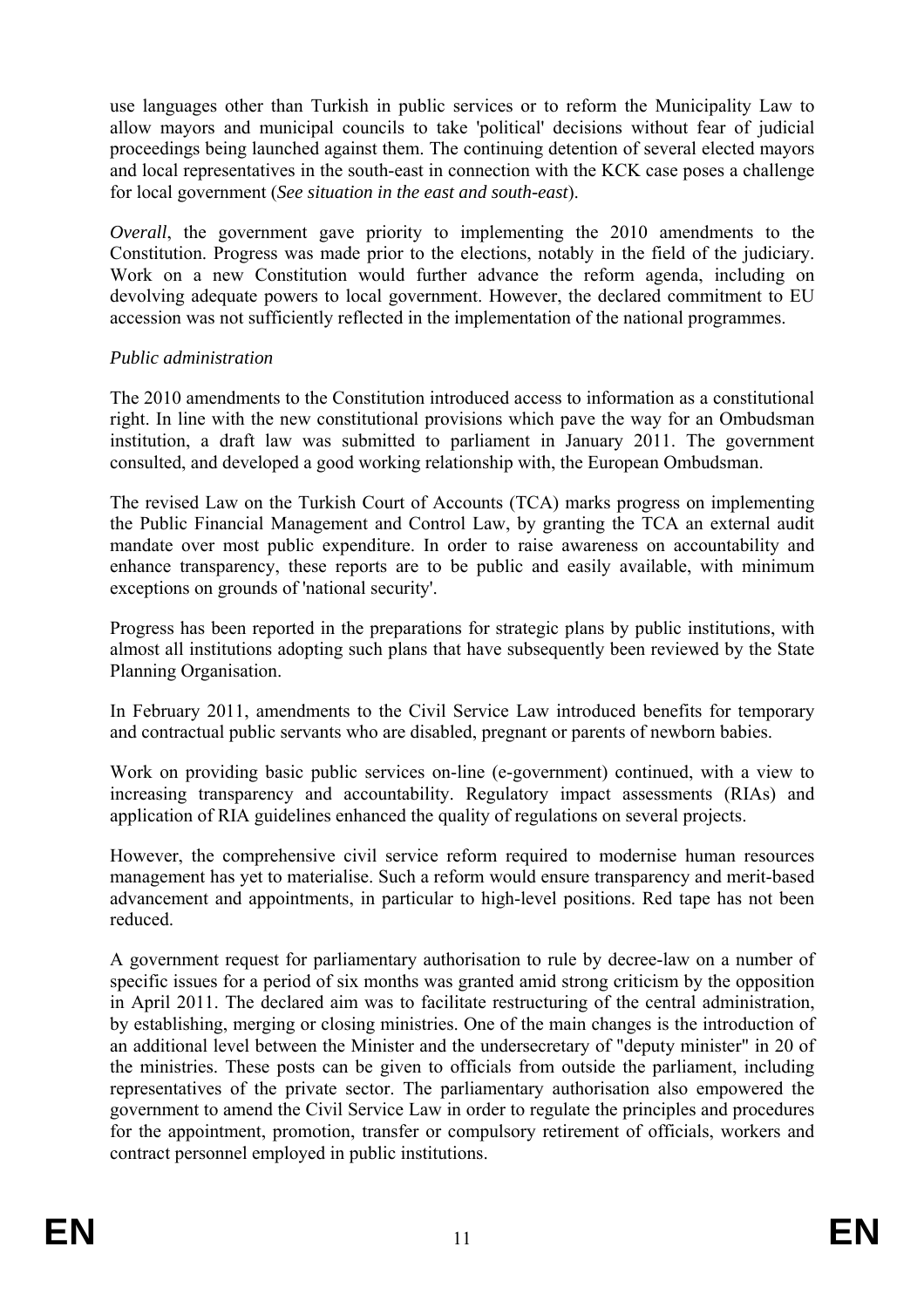The Law establishing the Ombudsman has yet to be adopted. A draft has already been submitted to parliament. It provides for a Head Ombudsman to be elected by parliament. There could be up to four rounds of voting; in the fourth, the Head Ombudsman is elected by simple majority. As the Ombudsman does not issue binding decisions, he or she must be held in high regard by the people and be perceived as non-partisan, fair, impartial and reasonable. In this regard, EU Member States' practice requires consensus and, thus, involves high parliamentary majorities for election of the Ombudsman. The draft also provides that transactions by the army of a military nature do not fall under the powers of the Ombudsman. The practice in most EU Member States is that an Ombudsman oversees the military in one way or another. Other provisions of the draft would empower the Ombudsman to respond to individual complaints and recommend improvements in the way the public administration works. There are no provisions allowing the Ombudsman to conduct inquiries on his or her own initiative. Finally, the draft grants Turkish citizens up to 90 days to submit complaints to the Ombudsman. This is short compared with practice at EU level.

Further efforts are needed to build capacity to implement the revised Law on the TCA and to carry out the full range of government auditing so that the TCA can fulfil its role of ensuring accountability in the public administration. Efforts are also required to implement the Public Financial Management and Control Law, particularly on strengthening internal audit capacity and the strategy development units and implementing strategy documents.

A decree adopted in August 2011 authorises relevant ministers to monitor and inspect all kinds of activities and transactions of independent regulatory authorities established in recent years in line with obligations stemming from the *acquis* or international standards. This raises concerns as to the independence of the regulatory authorities when carrying out their duties in a number of policy areas such as competition, energy and information society.

No progress can be reported on the decentralisation process. Devolution of powers, in particular transfer of financial revenues to local administrations has not materialised.

*Overall*, there has been some progress in legislative reforms with regard to the public administration and civil service. Attention needs to be paid to establishment of the Ombudsman institution. Greater political support for public administrative reform and decentralisation is necessary.

# *Civilian oversight of security forces*

In October 2010, the National Security Council approved a revised National Security Policy. This document is not public. It was reportedly prepared mainly by the civilian authorities.

The investigation into the "Sledgehammer" alleged coup case was extended with the arrest of further officers, mostly from the Air Force. Hearings of the case continued before the 10th Istanbul Serious Crimes Court in Silivri. (*see section 2.1 Democracy and the Rule of Law*) The trial of seven suspects, including a former Kayseri Gendarmerie Brigade Commander and a former Mayor of Cizre, who are charged with twenty murders in the Southeast, is continuing. On the initiative of NGOs and in response to requests from the families of missing persons, excavations of mass graves have started. Calls for a "truth commission" have been rejected. Further to the 2010 constitutional amendments, decisions by the Supreme Military Council concerning dismissals of military personnel have been opened to civilian judicial review. Military officers dismissed from the army now have the right to appeal against their dismissals and retire with benefits or to obtain employment at a state institution. A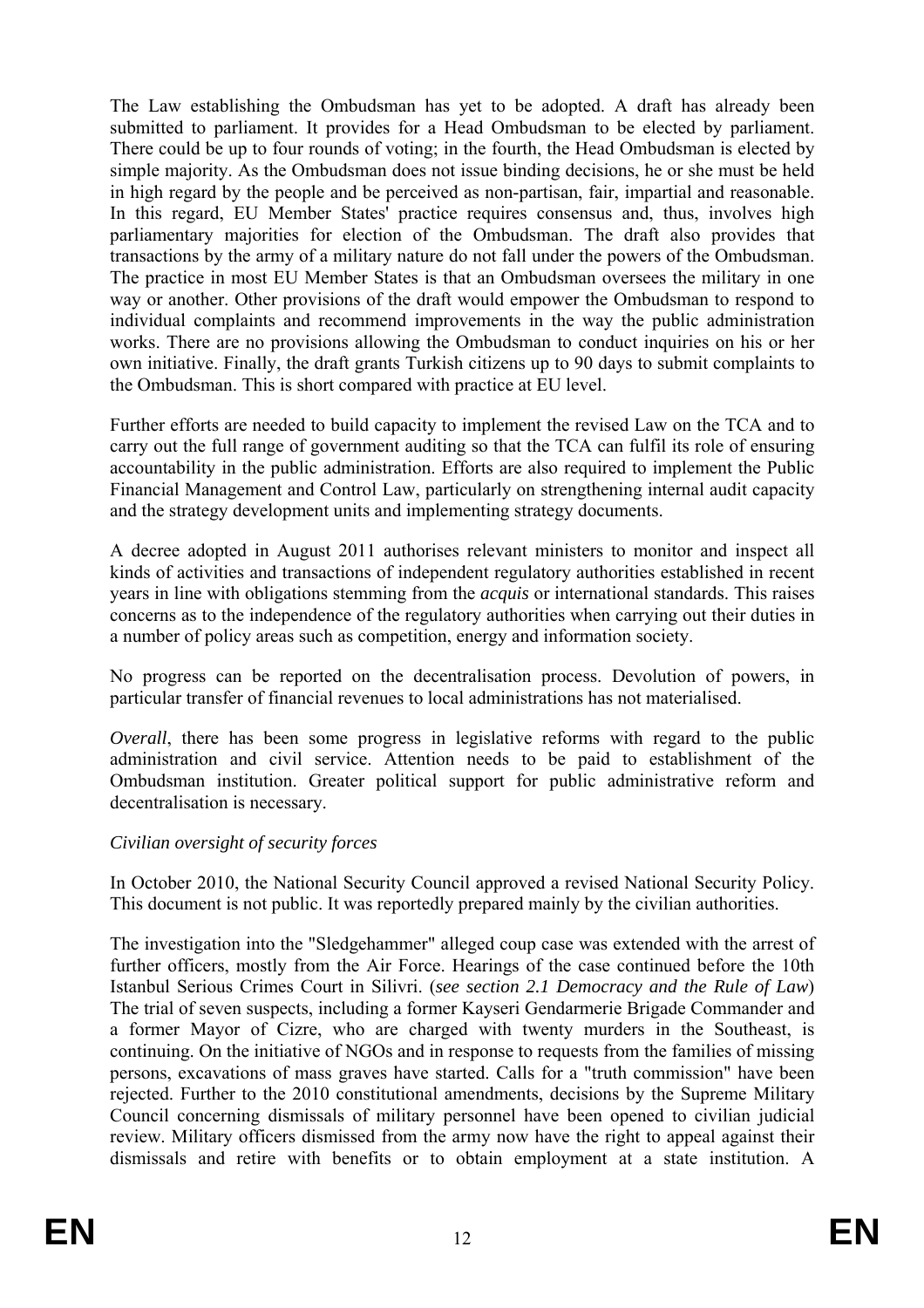commission has been set up within the Ministry of Defence to examine applications and decide within a year. Following a decision by the Military Court of Cassation the Şemdinli case<sup>9</sup>is now tried by the Van Serious Crimes Court, a civil court. During the first hearing in July the court accepted a lawyers' request to investigate four high-ranking officers, including a former Chief of Staff.

As regards civilian oversight of military expenditure, good progress was made, in the form of adoption of the Law on the Court of Accounts in December 2010. This provides for external *ex-post* audits of armed forces' expenditure. It also paves the way for audits of extrabudgetary resources earmarked for the defence sector, including the Defence Industry Support Fund.

The Under-Secretariat for Public Order and Security, established in 2010 to develop and coordinate counter-terrorism policies, and affiliated to the prime Ministry since July 2011, came into operation and served as Secretariat for the Counter-Terrorism Coordination Board. The Board convened for the second time in February 2011.

The number of incidents where the armed forces exerted formal and informal influence over political issues beyond their remit continued to decrease.

On the eve of the Supreme Military Council of August 2011, the Chief of Staff, along with the Force Commanders, requested their retirement. Appointment of the force commanders in the Supreme Military Council meeting without any delay affirmed the government's control over the appointment of top-level commanders. However, promotions continue to be determined by the General Staff with limited civilian control. Further reforms on the composition and powers of the Supreme Military Council, particularly on the legal basis of promotions, still need to materialise.

For the first time, President Gül briefed the Speaker of Parliament and the leader of the main opposition party about the content of the National Security Council after the meeting in August.

However, on some occasions, the armed forces made comments about ongoing court cases and investigations. Civilian oversight needs to be further reinforced, particularly in relation to the law enforcement duties of the gendarmerie and to the military justice system. The gendarmerie does not report to the Ministry of the Interior and disciplinary offences are taken to the General Staff, bypassing both the Ministries of the Interior and Defence. The Law on the provincial administrations, which provided the legal basis for the annulled EMASYA Protocol allowing military operations to be carried out without the consent of local civilian authorities, has yet to be amended. There is a lack of transparency and accountability in institutions in the security sector, particularly those with intelligence duties.

The existing legislation, including the Law on the establishment and proceedings of military courts defining the functions and jurisdiction of these courts has yet to be amended in order to turn the new constitutional provisions into legal reality. These new constitutional provisions include matters related to the jurisdiction of military courts, the trial of the Chief of Staff and the commanders of the armed forces by the Constitutional Court for offences related to their duties and the trial by civilian courts of offences against the security of the State. Finally, the

<sup>9</sup> The defendants are accused of the November 2005 bombing that killed one person and injured others in the town of Şemdinli in South-East Turkey.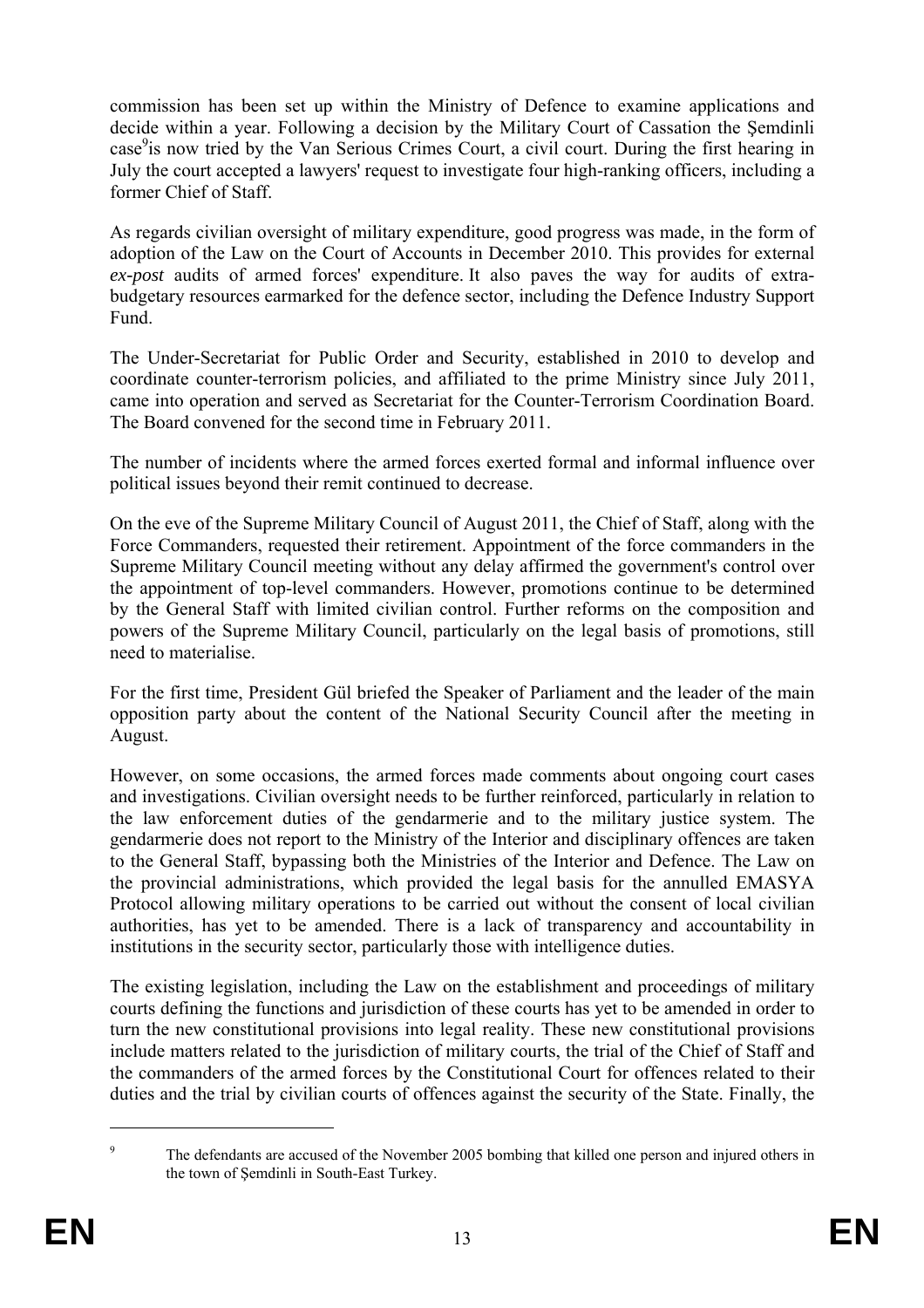lack of judicial review of all decisions regarding career management by the Supreme Military Council and all other military authorities, remains a concern.

The exclusion of the Foundation for Strengthening the Armed Forces, which controls significant financial expenditure , from the audit mandate of the TCA is a major shortcoming of the revised Law on the TCA. Publication of the external audit reports on defence, security and intelligence institutions will be governed by a regulation yet to be adopted by the Council of Ministers.

No change was made to the Internal Service Law of the Turkish armed forces, which defines the duties of the military and contains an article leaving the military significant scope for intervention in politics. The Law on the National Security Council was not amended and continues to provide a broad definition of security which, depending on interpretation, could cover almost any policy field. The Chief of Staff continues to report to the Prime Minister rather than the Minister of Defence.

The selective accreditation by the military of certain media has continued. The secondary school curriculum continues to include a national security course given by military officers.

*Overall*, good progress has been made on consolidating the principle of civilian oversight of security forces. The Supreme Military Council of August 2011 was a step towards greater civilian oversight of the armed forces. Civilian oversight of military expenditure was tightened and a revised National Security Plan adopted. In addition, Supreme Military Council decisions were opened to civilian judicial review. However, further reforms - on the composition of the Supreme Military Council, military justice system and the Personnel Law of the Turkish Armed Forces – are still needed. In several instances, legislation intended to increase civilian oversight of the military (the Court of Accounts Law and the draft Ombudsman Law) was amended in parliament, weakening such oversight. On some occasions, the General Staff made comments on ongoing court cases.

# *Judicial system (see also Chapter 23 – Judiciary and fundamental rights)*

There has been progress in the reform of the judiciary, notably with implementing the 2010 constitutional amendments.

As regards the *independence* of the judiciary, a Law on the High Council of Judges and Prosecutors was adopted in December 2010. The government consulted the Venice Commission of the Council of Europe. This law, together with the constitutional amendments approved by referendum in September 2010, established a new composition of the High Council<sup>10</sup> that is more pluralistic and representative of the judiciary as a whole. Sixteen of its judicial full members (out of twenty-two) and all twelve substitutes are now elected directly by judicial bodies.

Ministerial influence has been reduced: the Minister of Justice remains President of the High Council and the Undersecretary remains an *ex officio* member, but as a result of the enlargement of the Council, the Ministry now accounts for less than 10% of the total membership. The Minister of Justice does not sit in any of the three chambers where work is

<sup>&</sup>lt;sup>10</sup> The number of full members of the High Council increased from seven to twenty-two. In addition to representatives of the Court of Cassation and the Council of State, the new members include representatives of first-instance courts, the Justice Academy, law faculties and lawyers.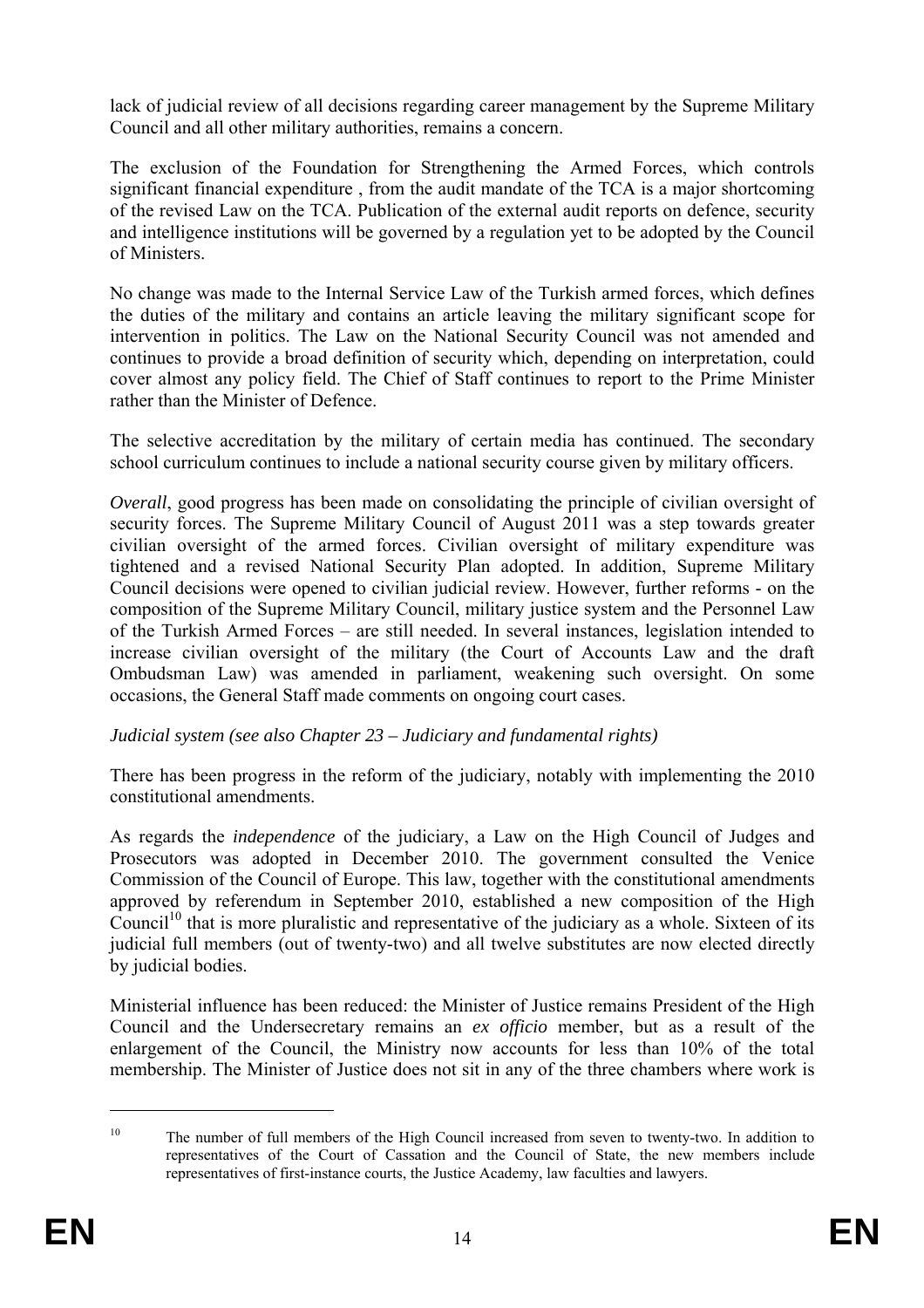conducted, nor does he participate in plenary meetings on disciplinary matters. The Minister and the Undersecretary no longer have the possibility to obstruct the decision-making process of the High Council by their mere absence. Previously, they had an 'empty chair' blocking power that they actually used.

The Inspection Board, previously under the Ministry of Justice, has now been transferred to the High Council. Anonymised versions of decisions can be published on the High Council's official website. This promotes legal certainty and confidence in the proper administration of justice. As regards effective remedies, appeals to judicial bodies against decisions concerning dismissal from the profession are now permitted. The newly elected High Council held meetings in provinces with judges and prosecutors to collect information and discuss reform proposals.

Ten full and six substitute members of the High Council were elected by first-instance judges and prosecutors in October 2010. More than 98% of the first-instance judges and prosecutors voted. Participation as candidates was open to all judges and prosecutors, including those working at the Ministry of Justice. The vote was secret and campaigning prohibited. An appeal to the Supreme Election Board (YSK) alleging unfair elections and undue influence by the Ministry of Justice was rejected unanimously. The High Council started to function with its 22 full members in November as a public legal entity with administrative and financial autonomy from the Ministry of Justice.

However, in elections of members of the High Council, every judge and prosecutor has the right to cast as many votes as the number of full and substitute Council members to be elected. In this system imposed by the Constitutional Court, candidates who are voted by the majority could take all the seats, thus excluding those supported by voters from a minority. Nomination of the four non-judicial members of the High Council is left to the discretion of the President of the Republic, whereas the National Assembly is not involved. The current provisions do not ensure permanent representation of members of the Bar in the High Council.

The Minister can veto the launching of disciplinary investigations against judges and prosecutors by the High Council. The judicial review does not cover all first-instance decisions of the High Council, potentially affecting judicial independence or impartiality (e.g. decisions concerning promotions, transfers to another location and disciplinary sanctions). Rules on dismissal of judges and prosecutors from the profession lack clarity and precision. Assessment of the professional performance of judges and prosecutors is overcentralised. Assessment criteria applied by the inspectors need to guarantee judicial independence in practice $1$ <sup>1</sup>.

In the polarised atmosphere that followed the adoption of the constitutional amendments and relevant legislation by parliament, the presidents and members of the high courts voiced criticism of the judicial reforms. Independent associations of judges and prosecutors expressed concern about the reforms, notably with regard to the independence of the judiciary. Some Bar Associations also expressed concern.

<sup>&</sup>lt;sup>11</sup> In April 2011 the High Council introduced a new assessment system and criteria aimed at providing transparency of the process, guaranteeing judicial independence and avoiding improper interference with the judges' and prosecutors' private lives. There is yet no track record of implementation of these new provisions.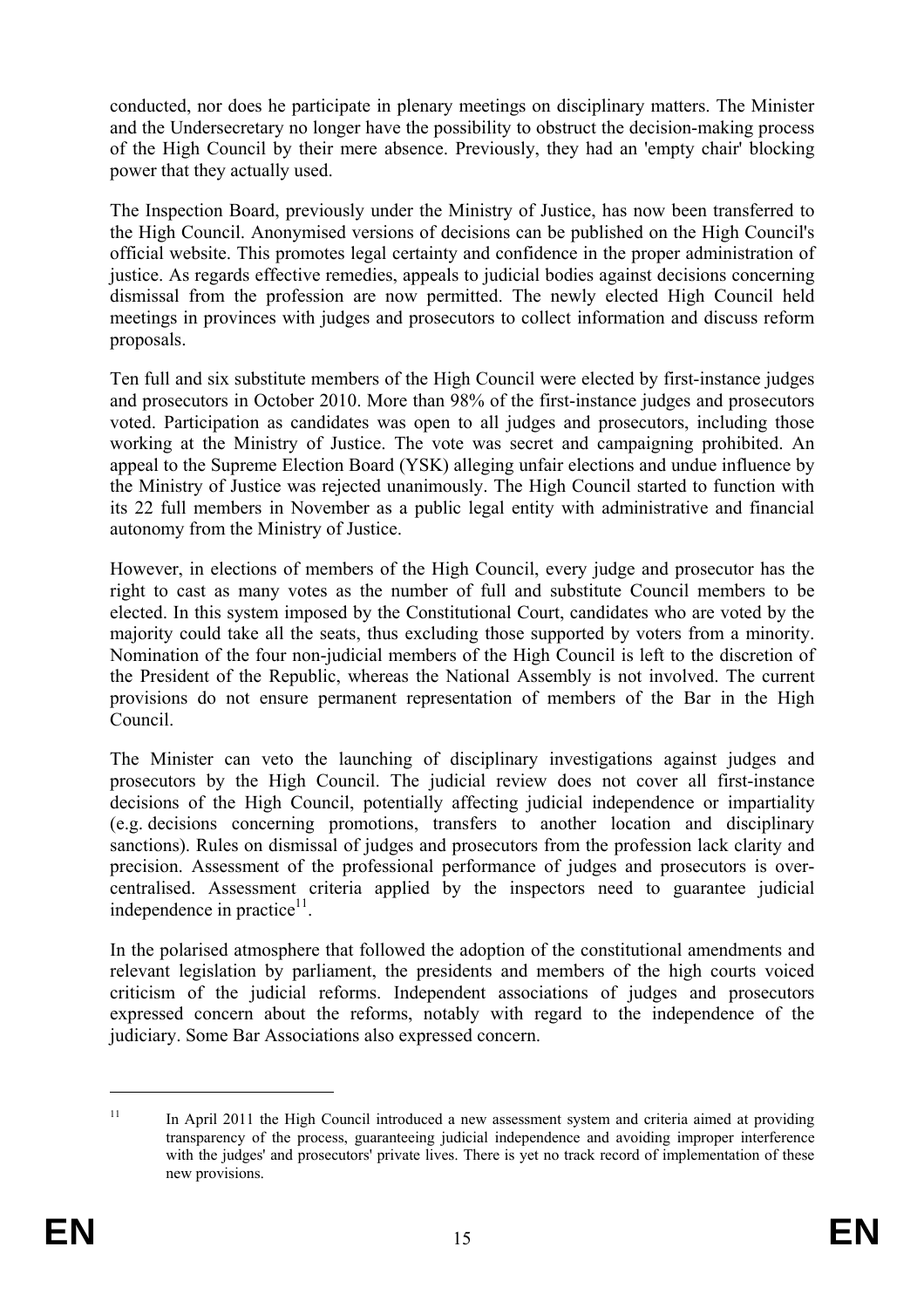The Semdinli case is still pending (*See the chapter on the civilian oversight of the security forces*). In April, the current High Council reinstated the civilian prosecutor, previously in charge of the case, into the profession. The dismissal of this prosecutor in 2006 had raised questions about the independence of the judiciary<sup>12</sup>.

With regard to *impartiality*, a Law on the Constitutional Court was adopted in March 2011. The government consulted the Venice Commission of the Council of Europe. This law, together with the constitutional amendments approved by referendum on 12 September 2010, enlarged the normal membership of the Court. This has reduced the relative weight of high courts' representatives and made the Constitutional Court more representative of the legal community and society at large. Under the old system all members of the Constitutional Court were ultimately selected and appointed by the President of the Republic. Now three members (i.e. approximately 18% of the membership) are elected by the Turkish Grand National Assembly.

The powers of the Constitutional Court have been extended by introducing the individual application procedure. Anyone who claims that any of his or her fundamental rights and freedoms guaranteed by the Constitution has been violated by the public authorities can apply to the Constitutional Court, provided he or she has exhausted all ordinary legal remedies. Such individual applications reinforce the right of each individual to be heard by an independent and impartial tribunal enshrined in the Turkish Constitution.

However, there is currently a strict representation *ratio* for various bodies in the membership of the Court. As a consequence, the Constitutional Court is insufficiently representative of the Turkish legal community as a whole and still over-dominated by the high courts. The influence of the Grand National Assembly over the composition of the Constitutional Court is also inadequate, in terms of both the number of members it elects and the choice of eligible candidates. The current election process in the Assembly<sup>13</sup> does not fully guarantee the Court's political impartiality. At the same time, the President of the Republic plays an overdominant role in the appointment process.

Judges and prosecutors or members of a body nominating candidates for members of the Constitutional Court can cast as many votes as the number of candidates for full and substitute members to be elected. In this system imposed by a decision of the Constitutional Court itself, candidates who are voted by the majority could take all the seats, thus excluding those supported by voters from a minority. The process of selecting the Bar candidates does not ensure that the list of candidates is adequately representative of the overall membership of the Turkish Bars, while at the same time not completely dominated by the large metropolitan Bars. Finally, the presence of two military members of the Constitutional Court is questionable, as constitutional jurisprudence in a democratic system is a civilian matter.

Practical arrangements at courthouses and during trials regarding judges, prosecutors and the defence do not guarantee that the principle of equality of arms is respected or is perceived to be. This continues to cloud the perception of the impartiality of judges.

<sup>&</sup>lt;sup>12</sup> The civilian prosecutor in this case published the indictment in early 2006. It included accusations against high-ranking military commanders. The General Staff criticised the indictment and urged those bearing constitutional responsibility to take action. The then High Council took the dismissal decision  $\frac{13}{13}$  in April 2006.<br>There are three voting rounds in parliament. In the third, the candidates are elected by simple majority.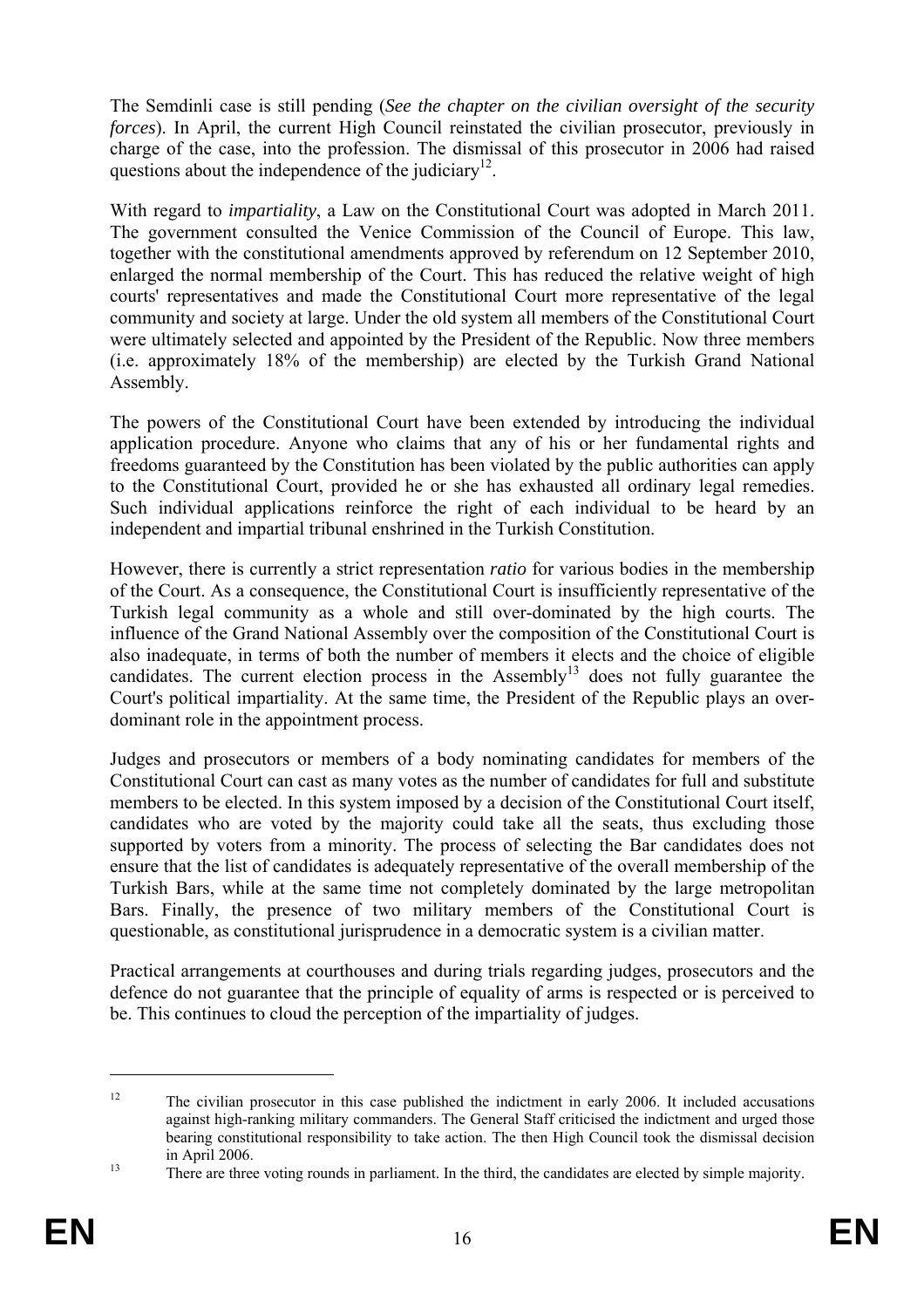Senior members of the judiciary and military made statements that could put the impartiality of the judiciary at risk in key cases.

With regard to the *efficiency* of the judiciary, the Laws on the Court of Cassation and the Council of State were amended in order to tackle their large and increasing backlog of cases. More chambers have been established, working methods modified and a large number of judges and prosecutors appointed. The appointment procedure conducted by the High Council was transparent: the number of votes received by each judge and the procedure followed during the appointment process were published on the website of the High Council.

Legislation was adopted in March 2011 to reduce the workload of first-instance courts. The main aim is to prevent cases from entering the court system, among other things by decriminalising some offences which are now sanctioned by administrative fines and also by introducing legal fees for applicants to Regional Courts of Appeal and to the Court of Cassation and transferring powers to issue certificates of inheritance from courts to public notaries.

The 2011 budget for the judiciary increased to approximately TL 6,1 billion (1.81% of the state budget) from TL 4,7 billion in 2010 (0.55% of GDP).

However, neither an overall common strategic framework nor reliable indicators and benchmarks have been established by the Ministry of Justice and the High Council for Judges and Prosecutors to assess the performance of courts and of the judicial system as a whole. Such a framework, indicators and benchmarks would allow the authorities responsible to assess the human and material resources needed to address the backlog of old cases and the influx of new ones and would provide the basis for optimum allocation of resources and rationalisation of the court network.

The current fragmentation of the Turkish courts, which each have a separate registry and which are not connected with each other even when they are located in the same courthouse, prevents efficient use of the available resources. The regional courts of appeal have not been established yet. By law, they should have been in operation by June 2007. The number of vacancies for judges and prosecutors equals roughly a third of the current judicial staff.

The Ministry and the High Council have yet to develop benchmarks to monitor and assess the duration of court proceedings and improve the efficiency and effectiveness of the judicial system. The backlog of pending cases at the Turkish courts is increasing and Turkey has a large backlog of pending serious criminal cases. In particular, and as regards first instance courts, there were approximately 1.4 million pending criminal cases at the end of 2010, up from 1.2 million at the end of 2009. Similarly, the pending civil cases were 1.1 million at the end of 2010, up from 1 million at the end of 2009, while those at administrative courts reached 200,000 at the end of 2010, an increase of 40,000 as compared to those at the end of 2009.

Special attention needs to be paid to the duration of cases involving pre-trial detention, by giving them priority and ensuring that the duration of the trial is kept to the minimum compatible with the quality of the judicial process and respect of the rights of the defendant. Arrest-related articles of the Code on Criminal Procedures (CPC) have been used, often extensively, in a way that might have the same effect as punitive measures, whereas alternatives to arrest or detention are under-used. A 2005 amendment to the CPC limiting the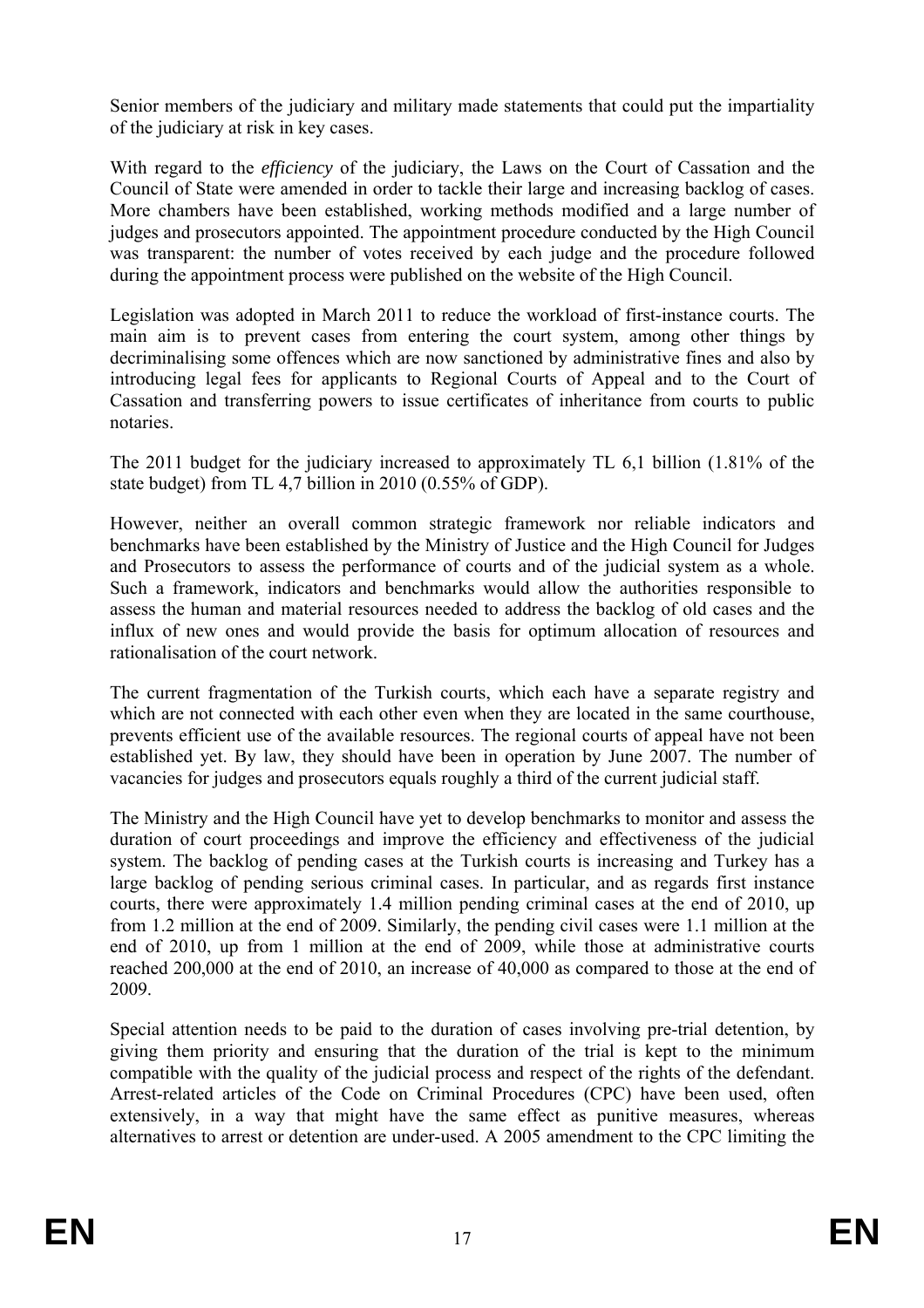detention period entered into force at the end of 2010, resulting in the release of a number of prisoners.

Pre-trial detention is not limited to circumstances where it is strictly necessary in the public interest. In some terror-related cases, defendants and their lawyers have not been permitted access to incriminating evidence early in the proceedings<sup>14</sup>. Frequent use of arrest instead of judicial supervision, leaks of information, evidence or statements, limited access to files, failure to give detailed grounds for detention decisions and revision of such decisions raised concerns. Finally, no authoritative information has been made available from either the prosecution offices or the courts on all these issues of wide public interest. Despite preparatory work conducted by both the High Council and the Justice Academy, spokespersons at prosecution offices or at courts are not yet operational.

There is a need to improve the work of the police and the gendarmerie together with the working relationship between the police, gendarmerie and judiciary in order to address concerns raised during investigations in some high-profile cases. A Regulation on the judicial police, as provided for under Article 167 of the CPC, was adopted in 2005. It came into force on 1 June 2005 together with the CPC but has yet to be implemented. Hence, judicial police units attached to prosecution offices have yet to be established. As a result, prosecutors currently rely on judicial police units operating under the hierarchical control of the Ministry of the Interior.

Mediation is not effectively implemented and judges, prosecutors and lawyers are not trained for the task. The court experts' system does not provide for official lists of experts and fees. Nor does it set deadlines for submitting experts' opinions or make court experts subject to cross-examination. The process of transferring forensic medical examinations to State hospitals or health centres has been slow and has yet to be completed. The backlog of the Forensic Medicine Institute leads to delays in judicial proceedings. Cross-examination in criminal trials is not fully implemented.

A large number of measures in the *judicial reform strategy* adopted by the government in August 2009 have been implemented by the constitutional amendments and ensuing legislation. There is a need to review the existing strategy in a transparent and inclusive fashion, so that the revised strategy will be owned by the Turkish legal community and the wider public.

*Overall*, progress has been made in the area of the judiciary. The adoption of legislation on the High Council of Judges and Prosecutors and on the Constitutional Court marks progress in the independence and impartiality of the judiciary. Steps have also been taken to improve the efficiency of the judiciary and address the increasing backlog of the courts. However, further steps are needed on the independence, impartiality and efficiency of the judiciary, including the criminal justice system and the large backlog of pending serious criminal cases. The Minister can veto the launching of disciplinary investigations concerning judges and prosecutors by the High Council. Judicial proceedings need to be made transparent and courts and prosecution offices need to inform stakeholders and the public at large on issues of public

<sup>&</sup>lt;sup>14</sup> As a rule, defendants and their lawyers should have access to documents pointing to their innocence or guilt early in the proceedings. Limitations to this right must be justified by the need to protect a specific public interest and be allowed by a judge's decision.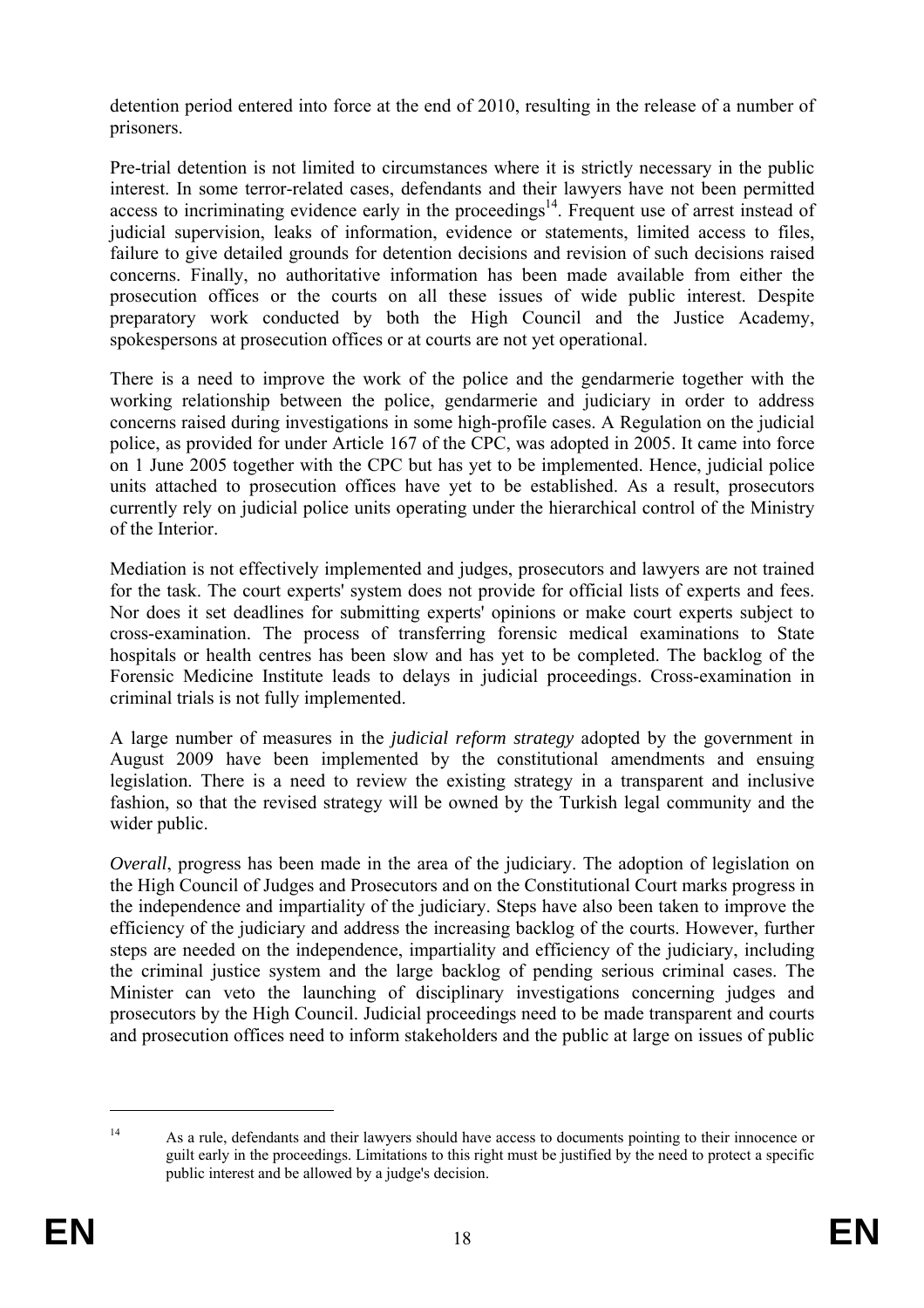interest. The upcoming review of the judicial reform strategy needs to be carried out with the participation of all stakeholders, the Turkish legal community and civil society.

*Anti-corruption policy (see also Chapter 23 – Judiciary and fundamental rights)* 

In line with the  $2010-2014$  Strategy and Action Plan<sup>15</sup>, an Executive Committee for Increasing Transparency and Fighting Corruption<sup>16</sup> has coordinated working groups preparing proposals on 28 corruption-related issues. The Committee of Ministers on anti-corruption policy approved all the proposals. However, there was no increase in the strength or independence of institutions involved in the fight against corruption, which are not sufficiently staffed. Participation by civil society, particularly in the Executive Committee and in implementing the strategy, needs to be strengthened.

Turkey has implemented 19 of the 21 recommendations made in the 2005 first and second evaluation reports by the Group of States against Corruption (GRECO). There has been no progress in limiting the immunities of Members of Parliament or of senior public officials in corruption-related cases and establishing objective criteria setting the conditions under which their immunity could be lifted. Two major sets of GRECO recommendations on "Incrimination" and "Transparency of Party Funding" remain to be implemented after the third evaluation round adopted in March 2010.

Legislation on political parties imposes some restrictions on the amount and nature of donations parties may receive. However, there has been no progress concerning the transparency of financing political parties. Auditing of political parties remains weak and there is no legal framework for auditing election campaigns or the financing of individual candidates. There is no limit on general party and campaign-related spending. In particular, the legislation contains no specific provisions on campaign financing. Parties declare their campaign-related income and expenditure in their general financial statements as part of their annual report to the Constitutional Court. The Constitutional Court itself focuses primarily on compliance with reporting requirements and with parties' internal regulations. It does not verify the data and source documents submitted or review them for undisclosed income and expenditure.

5928 civil servants working for central and local government received training on ethics between October 2010 and July 2011. However, no progress has been made on extending codes of ethics to academics, military personnel or the judiciary.

The Law on the Turkish Court of Accounts (TCA) adopted in December 2010 should significantly strengthen the transparency and accountability of public administration. However, the exclusion of the Foundation for Strengthening the Armed Forces from the audit mandate of the TCA is a major shortcoming of the revised Law on the TCA (*See section on civilian oversight of security forces*). There is no administrative act to freeze suspicious assets.

<sup>&</sup>lt;sup>15</sup> The government adopted a 2010-2014 strategy for enhancing transparency and strengthening the fight

against corruption in February 2010.<br>
<sup>16</sup> The Executive Committee for Increasing Transparency and Fighting Corruption is made up of representatives of public institutions, trade unions and the Turkish Union of Chambers and Stock Exchanges (TOBB). Its task is to form further anti-corruption strategies and monitor implementation. The Prime Ministerial Inspection Board has been appointed with the task of providing technical support and secretariat services to the Executive Committee.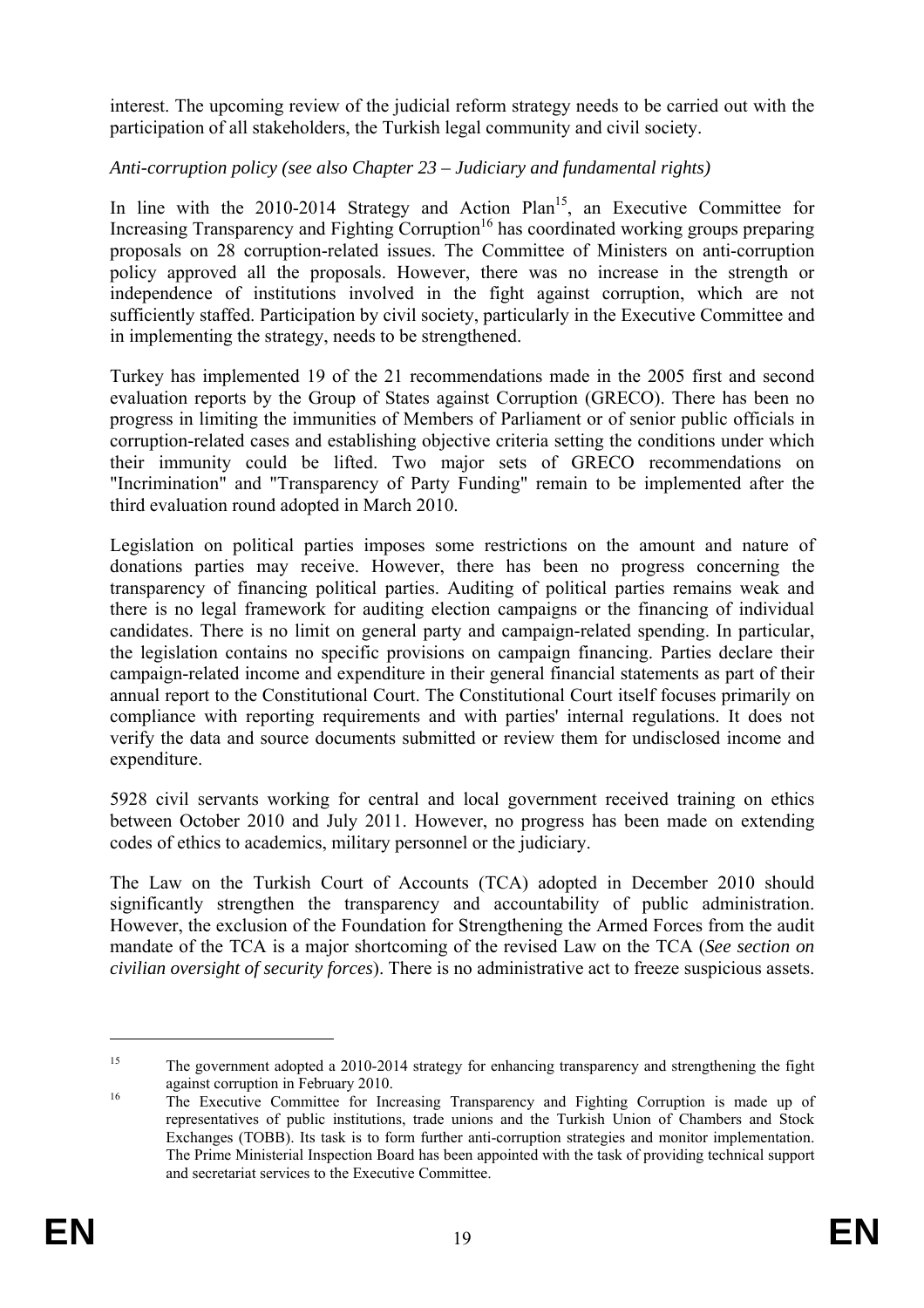No steps have been taken to build up a track record of investigations, indictments or convictions related to corruption cases.

As regards the investigation into the charity Deniz Feneri concerning a fraud case in Germany which started in 2009, the former head of the Radio and Television Supreme Council (RTÜK) and four senior executives of the television network Kanal 7 were detained. No indictment has been submitted to the courts yet. Changes to the prosecutorial team investigating the case raised concerns.

*Overall*, limited progress has been made on implementing the strategy and the action plan to combat corruption. Effective implementation of the strategy is necessary to reduce corruption which remains prevalent in many areas. The lack of transparency relating to political party financing and the scope of immunities remain major shortcomings. Greater political support for strengthening the legislative framework to fight corruption and the measures taken to implement it is needed. Turkey needs to build up a track record of investigations, indictments and convictions.

## **2.2. Human rights and the protection of minorities** *(see also chapter 23 - Judiciary & fundamental rights)*

# *Observance of international human rights law*

As for ratification of **international human rights instruments***,* parliament passed legislation to ratify the Council of Europe Convention on the Protection of Children against Sexual Exploitation and Sexual Abuse in November 2010. Turkey ratified the Optional Protocol to the UN Convention against Torture (OPCAT) in September 2011. Ratification of three additional Protocols to the European Convention on Human Rights  $(ECHR)^{17}$  is still pending.

During the reporting period, the **European Court of Human Rights** (ECtHR) delivered a total of 418 judgments finding that Turkey had violated rights guaranteed by the ECHR. The number of new applications to the ECtHR went up for the fifth consecutive year. Since October 2010, a total of 7,764 new applications have been made to the ECtHR. Most of them concern the right to a fair trial and protection of property rights. In September 2011, 18,432 applications regarding Turkey were pending before the ECtHR. Turkey has abided by the majority of ECtHR rulings, including payment of compensation totalling  $\epsilon$  24.5 million in 2010. Some rulings have not been followed up by Turkey for several years<sup>18</sup>. The government's announcement that it would address these issues was not followed through.

<span id="page-20-0"></span>In the *Cyprus v. Turkey* case, the issues of missing persons and restrictions on the property rights of Greek Cypriots displaced or living permanently in the northern part of Cyprus remain pending. In a number of other cases, including the *Xenides-Arestis v. Turkey*, the *Demades v. Turkey*, the *Varnava and Others v. Turkey* cases, Turkey has yet to fully execute the decision, including paying the just satisfaction awarded by the ECtHR to the applicants.

 $\frac{17}{18}$  Protocols 4, 7 and 12.

<sup>18</sup> Non-implementation of the Hulki Güneş, Göçmen and Söylemez judgments has resulted in the defendants being deprived of liberty for several years without due process of law. A legislative amendment is required to remedy this situation. Furthermore, Turkey has not adopted legal measures to prevent repetitive prosecution and conviction of conscientious objectors. Other issues awaiting legislative measures by Turkey concern control of the activities of security forces, effective remedies against abuse, restrictions on freedom of expression and excessive length of pre-trial detention.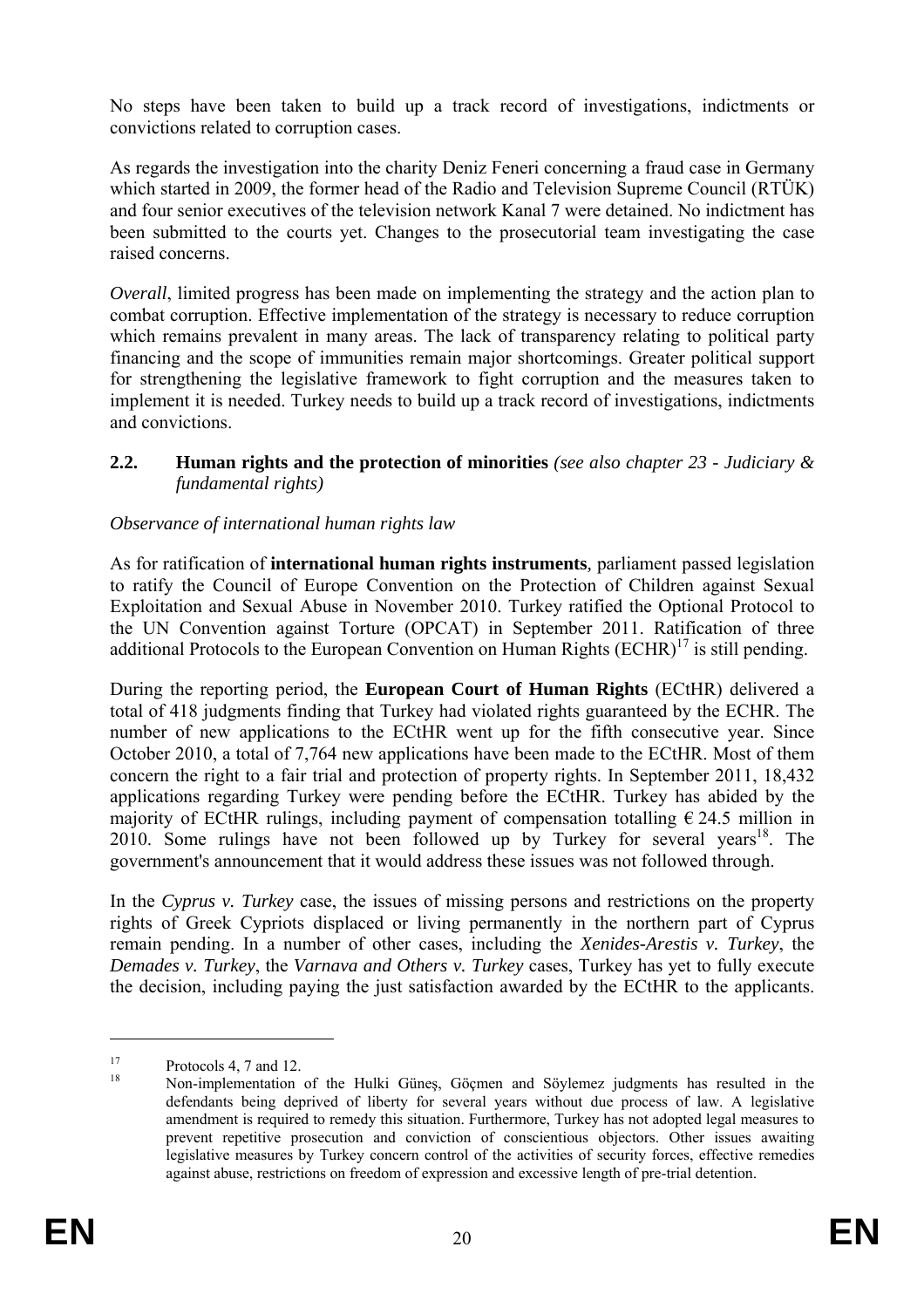Following the Grand Chamber Decision of 5 March 2010 on the *Demopoulos v. Turkey* case, around 1500 applications from Greek Cypriot owners have been lodged with the Immovable Property Commission (IPC). So far, overall around 200 cases have been concluded, mainly by friendly settlements.

Regarding **promotion and enforcement of human rights**, the government has submitted draft legislation on the Ombudsman to parliament (*See section on public administration*).

Public officials, judges, public prosecutors and police officers received training on human rights. A Department of Human Rights has been established within the Ministry of Justice to follow up ongoing cases before the ECtHR and the execution of judgements.

The Human Rights Investigation Committee of parliament received nearly 1500 petitions since October 2010, most of which concerned judicial review and problems related to prisons. It adopted 7 reports since October 2010 and established a sub-committee to probe into the fate of people allegedly disappeared under detention, mainly in the Southeast of the country and in the aftermath of the 1980 military coup.

However, human rights institutions in line with the UN Paris principles, in particular as regards their independence and functional autonomy, have yet to be established. The draft Law establishing the Turkish National Human Rights Institution (NHRI) submitted to parliament in February 2010 does not comply fully with these principles. It is important that the provisions on the mandate, core functions, membership, staffing and funding of the NHRI cannot be amended by implementing legislation, but are set out in law. The NHRI's accountability to the Prime Minister and appointment of its members by the Council of Ministers are not in line with the Paris principles. The funding provisions in the draft law do not ensure that the budget comes from an autonomous source. Requirements for pluralism and gender balance are not explicitly included in the rules on recruitment of staff. The draft law does not specify that there is no restriction on the powers of the NHRI to examine issues arising from any part of the State or the private sector. Greater cooperation with, and involvement of, civil society has yet to be reflected in the draft.

Criminal proceedings were launched against many *human rights defenders*, with much use made of terrorism-related articles of Turkish legislation. The wide definition of terrorism under the Anti-Terror Law (*See the sections on the situation in the south-east and on freedom of expression*) was not revised and remains a cause for serious concern.

*Overall*, some progress was made on observance of international human rights law, notably through the ratification of the OPCAT. However, a number of reforms have been outstanding for several years. Legislation on human rights institutions needs to be brought fully into line with UN principles.

# *Civil and political rights*

The government pursued its efforts to ensure compliance with legal safeguards to prevent **torture and ill-treatment** and ratified the OPCAT in September 2011. The latter provides for establishment of a national mechanism to prevent torture within one year and regular reports on measures to implement the Protocol (*See the section on observance of international human rights law*).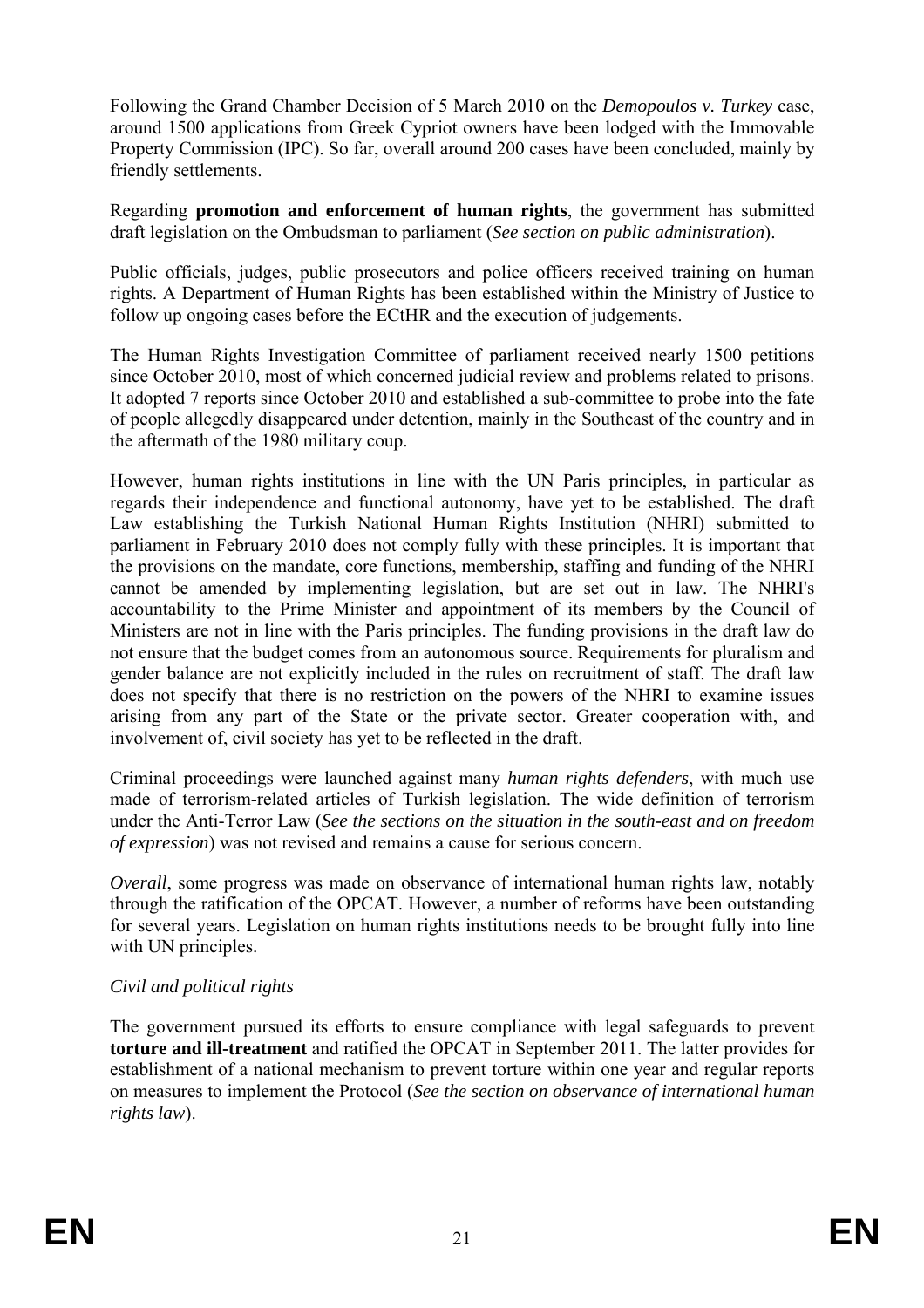The Council of Europe's Committee for the Prevention of Torture and Inhuman or Degrading Treatment or Punishment (CPT) published the report on its fifth periodic visit to Turkey<sup>19</sup> The CPT noted a downward trend in both the incidence and severity of ill-treatment by law enforcement officials.

Training courses were given to health personnel, judges and prosecutors on effective investigation and documentation of torture and ill-treatment cases with a view to effective implementation of the Istanbul Protocol on the investigation of torture and ill-treatment in Turkey.

However, law enforcement bodies continued in some cases to apply disproportionate force. Civil society organisations reported disproportionate use of firearms by security forces, resulting in deaths. The CPT's report on its fifth periodic visit to Turkey states that a number of credible allegations of physical ill-treatment were received, which concerned mainly excessive use of force during arrest. With regard to the conditions of immigration detainees, major shortcomings were found in several of the detention centres visited, including severe overcrowding, dilapidated conditions, limited access to natural light, poor hygiene and lack of outdoor exercise.

Law enforcement bodies frequently launched counter-cases against persons who alleged torture or ill-treatment. Such proceedings may deter complaints. In many instances such cases launched by security forces are given priority by the courts.

Under a tripartite protocol which is still in force between the Ministries of Health, Justice and the Interior, law enforcement officers are sometimes present during medical examinations on prisoners.

Efforts to *fight impunity* for human rights violations have not been sufficient. As noted by the ECtHR, criminal proceedings have still not been finalised against members of the security forces who took part in an operation at Diyarbakir prison on 24 September 1996, which led to the death of ten prisoners and injury of six. Consistent lack of thorough independent investigations into alleged extrajudicial killings by security and law enforcement officers persists. The case against an Istanbul police officer regarding the killing of a Nigerian asylum seeker has not advanced. There is still no independent police complaints mechanism. Administrative investigations into allegations of torture or ill-treatment continue to be carried out by fellow police officers, putting at risk the impartiality of the investigation.

Law enforcement officers found guilty of torture, ill-treatment or fatal shootings received short or suspended sentences. Prosecutions of allegations of torture are often conducted under penal code provisions<sup>20</sup> allowing lighter sentences or the possibility of imposing a suspended sentence.

Cases of ill-treatment, unexplained deaths, torture and the lack of fair trials within the military during military service have been reported. In April, the ECtHR found Turkey in violation of the ECHR with regard to the right to a fair trial in one case before the supreme military

 $\frac{\text{http://www.cpt.coe.int/documents/tur/2011-13-inf-eng.htm}}{\text{Articles 256 ("excessive use of force") or 86 ("intentional injury") of the Turkish Penal Code are often}}$ used to issue lighter sentences instead of Articles 94 ("torture") or 95 ("aggravated torture due to circumstances") which stipulate heavier sentences.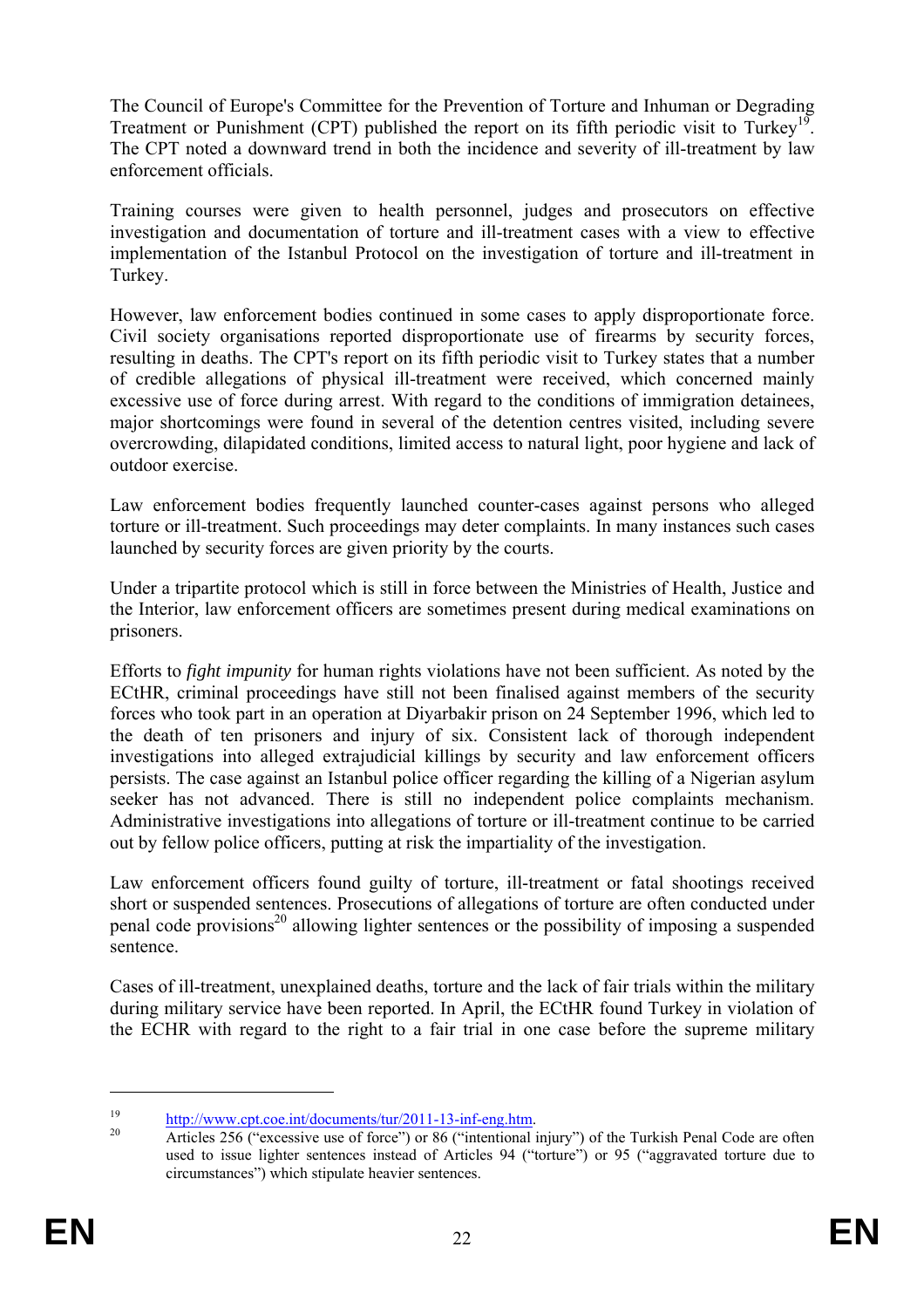administrative court.<sup>21</sup> Several trials are in progress concerning allegations of ill-treatment of conscientious objectors in military prisons.

*Overall*, there has been little progress in practice, although ratification of the OPCAT is a significant step. The positive trend on prevention of torture and ill-treatment continued. However, disproportionate use of force by law enforcement officials continued to be a concern, particularly outside official places of detention. Reports of torture or ill-treatment in prisons increased, especially in south-eastern provinces. There has been no progress on tackling impunity. There is a significant backlog of judicial proceedings.

Implementation of the **prison** reform programme continued.

The case management model developed by the Ministry of Justice to improve rehabilitation services is in operation in 4 juvenile prisons.

An amendment to the Code on Criminal Procedures (CPC) entered into force at the end of 2010, limiting the period which can be spent in custody before the final sentencing. This could reduce the prison population.

Architectural changes to some high-security prisons enabled more communal activities.

In terms of access to healthcare, a commission has been established by the Ministry of Justice to improve conditions in prison wards at certain hospitals in line with human and patient rights. By February 2011 the number of rehabilitation centres for convicts and detainees had increased to five**.**

The number of judgments including probation sentences increased $^{22}$ .

However, the prison population continued to increase<sup>23</sup>. This leads to overcrowding, puts pressure on staff and other resources and limits the possibility of using newly built prisons to improve conditions for the inmates. One major factor continuing to contribute to overpopulation in prisons is the length of time it can take to complete a trial and impose a sentence in criminal cases. Some 47% of the prison population has not received a final sentence (*See section on the judiciary*).

The prison system does not have adequate resources, notably with regard to the number of prison staff and their qualifications, despite the appointment of an additional 4,929 staff in 2010 and the existence of four training centres.

The number of juvenile correctional facilities is insufficient, notwithstanding the launch of juvenile prison-building work by the Ministry of Justice. Children are not fully separated from adults in all prisons. This is especially the case with girls<sup>24</sup> (*See section on children's rights*).

<sup>&</sup>lt;sup>21</sup> In April the ECtHR found Turkey in violation of Article 5.1 of the ECHR in the Pulatlı vs. Turkey case. The ECtHR held, unanimously, that there had been a violation of Article 5 § 1 of the ECHR and that these incidents are systemic problems deriving from disciplinary sanctions imposed by higher-ranking officers for breaches of military discipline, which are not subject to judicial review.

<sup>&</sup>lt;sup>22</sup> The probation system dealt with 104,622 persons nationwide in 2010 and the number of judgments including probation sentences increased by 33% from 63,449 in April 2010 to 84,526 in April 2011.<br>In April, there were 123,916 prisoners in penitentiaries; 69,648 of them had been convicted but there

were 35,084 inmates whose cases were pending.<br><sup>24</sup> The number of children in prison is 506.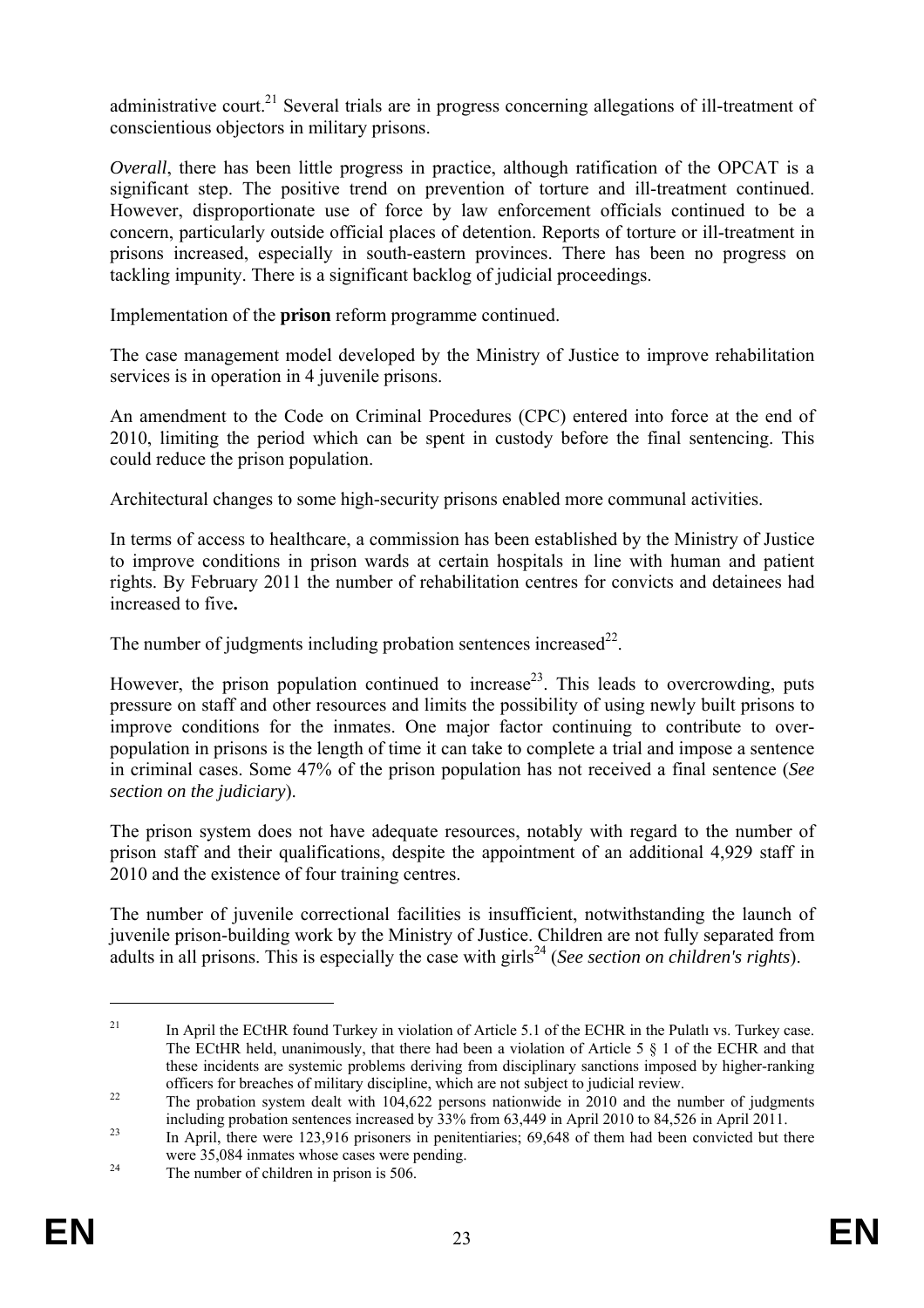The standards for monitoring national prisons are still not in line with those of the UN. Prison monitoring boards are not effective and there is not a board for each individual prison. They have neither the right nor the resources to carry out unannounced visits. In some provinces provincial human rights boards carry out random visits, but their reports have not led to changes in practice.

Delays in the work of the Forensic Medicine Institute can lead to damaging delays in trials of sick prisoners. There are serious problems with transferring prisoners to hospitals for treatment. Hospitals regularly used by prisons often have no secure rooms. Complaints were received about medical examinations conducted in the presence of security staff and of prisoners being handcuffed during medical consultations in civilian hospitals.

The authorities have yet to adopt a general statement of principles on restrictions that can be imposed on prisoners' rights, incorporating the principles of the ECHR. Newspapers, magazines and books continue to be forbidden in prisons. The practice adopted in prisons in relation to open and closed visits is a concern. There are still reports of restrictions on use of the Kurdish language in prisons, during visits and exchanges of letters. Practice varies between prison administrations. A complete overhaul of the complaints system in prisons to make it genuinely available to all prisoners should be carried out, in accordance with the **OPCAT** 

The judicial case focusing on the incidents at Bayrampaşa prison during the "Return to Life" Operation in 2000, when the police violently ended the hunger strike of prisoners who had protested against their transfer to F-type prisons and during which twelve prisoners died, is still pending. In the meantime the ECtHR admitted a case about this operation.

*Overall*, the increasing prison population is leading to serious overcrowding, which is hampering attempts to improve detention conditions. A complete overhaul of the complaints system in prisons is needed. Implementation of the OPCAT should help tackle some problems. Close attention should be paid to making sure that new arrangements for medical services meet the requirements of the prison environment. An urgent review of the system for dealing with juveniles is needed to minimise the number in prison and the time they spend there and make sure that detention conditions meet the needs of children.

There have been limited improvements in **access to justice**. The efforts of Bar associations improved citizens' awareness of their rights in terms of access to justice.

However, problems remained in rural areas and for disadvantaged groups. A large proportion of prison inmates, including women and juveniles, have had only limited access to legal aid. Prison inmates are not always aware that legal aid is available. In domestic violence cases, the documentation requested in order to benefit from legal aid has, in practice, delayed protection of victims.

Financial resources allocated for legal aid are not adequate. Lawyer's fees are very low and, in any case, not comparable with the fees paid by defendants in ordinary cases.

Public awareness of legal aid is limited. The Ministry of Justice, the High Council of Judges and Prosecutors and the courts do not publish information relating to judicial proceedings. The courts do not provide parties with forms or models to file petitions and have no information desks. Defendants continue misguidedly to believe that requesting a lawyer implies guilt.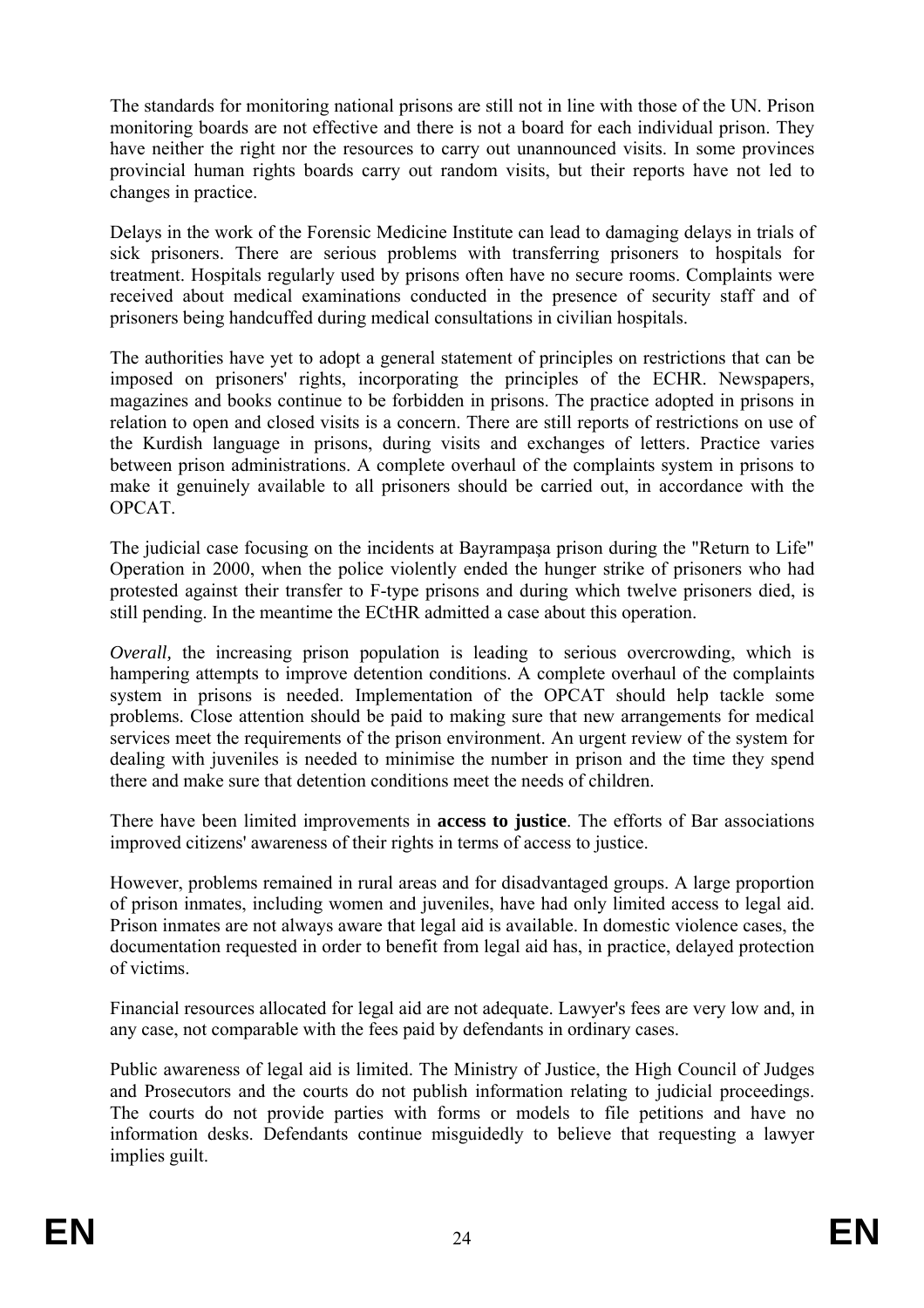*Overall*, limited progress has been made on access to justice. The legal aid provided is of inadequate scope and quality. There is no effective monitoring mechanism that would remedy long-standing problems.

As regards **freedom of expression***,* the media and public continued debating openly and freely a wide range of topics perceived as sensitive, such as the Kurdish issue, minority rights, the Armenian issue and the role of the military. Opposition views are regularly expressed.

Following the review of the legal framework on freedom of expression by the Ministry of Justice, a draft law has been submitted to parliament with the aim of changing a limited number of articles of the Turkish Criminal Code, including Articles 285 and 288, which are often used to start procedures against journalists. Few cases have been initiated on the basis of Article 301 of the Turkish Criminal Code (TCC), after it was amended in May 2008.

However, the high number of violations of freedom of expression raises serious concerns. Freedom of the media was restricted in practice. The imprisonment of journalists, and the confiscation of an unpublished manuscript in connection with the Ergenekon investigation, fuelled these concerns. A large number of journalists remain in detention.

A large number of cases were launched against writers and journalists writing on the Kurdish issue. Pressure on newspapers which report on the Kurdish question or publish in Kurdish has continued. Several left-wing and Kurdish journalists were convicted of terrorism propaganda (*See section on the situation in the south-east*).

A large number of violations of freedom of expression by Turkey were submitted to the ECtHR. In order to comply with the rulings of the ECtHR, legal amendments need to be introduced<sup>25</sup>

Turkey's criminal legislation remains highly problematic; it is open to disproportionate use to limit freedom of expression. The Press Law and the Law on the protection of Atatürk are also used to restrict freedom of expression. A number of articles of the TCC require revision, such as Article 125 which criminalises defamation, Articles 214, 215, 216 and 220 on protection of public order, Article 226 which outlaws publication or broadcasting of obscene material, Article 285 which protects the confidentiality of investigations, Article 288 which outlaws attempts to influence the judiciary, Article 314 on membership of an armed organisation and Article 318 which makes it an offence to discourage people from performing military service. Restrictions on freedom of expression stemming from a wide definition of terrorism under the Anti-Terror Law continue to be a cause for concern. In particular, Articles 6 and 7 of this law need to be revised.

Another important problem is the lack of proportionality in the interpretation and application of the existing legal provisions by courts and prosecutors, which leads to violations of freedom of expression. The role of prosecutors, including special "press prosecutors", in initiating criminal proceedings affecting freedom of expression without due restraint is particularly important and raises concerns. A large number of draft indictments on grounds of article 301 of the TCC are still submitted by prosecutors to the Minister of Justice for examination, for most of which permission to prosecute is denied.

<sup>25</sup> One example is the *Ürper and others v. Turkey* case, where the ECtHR ruled that Turkey should revise Article 6(5) of the Anti-Terror Law.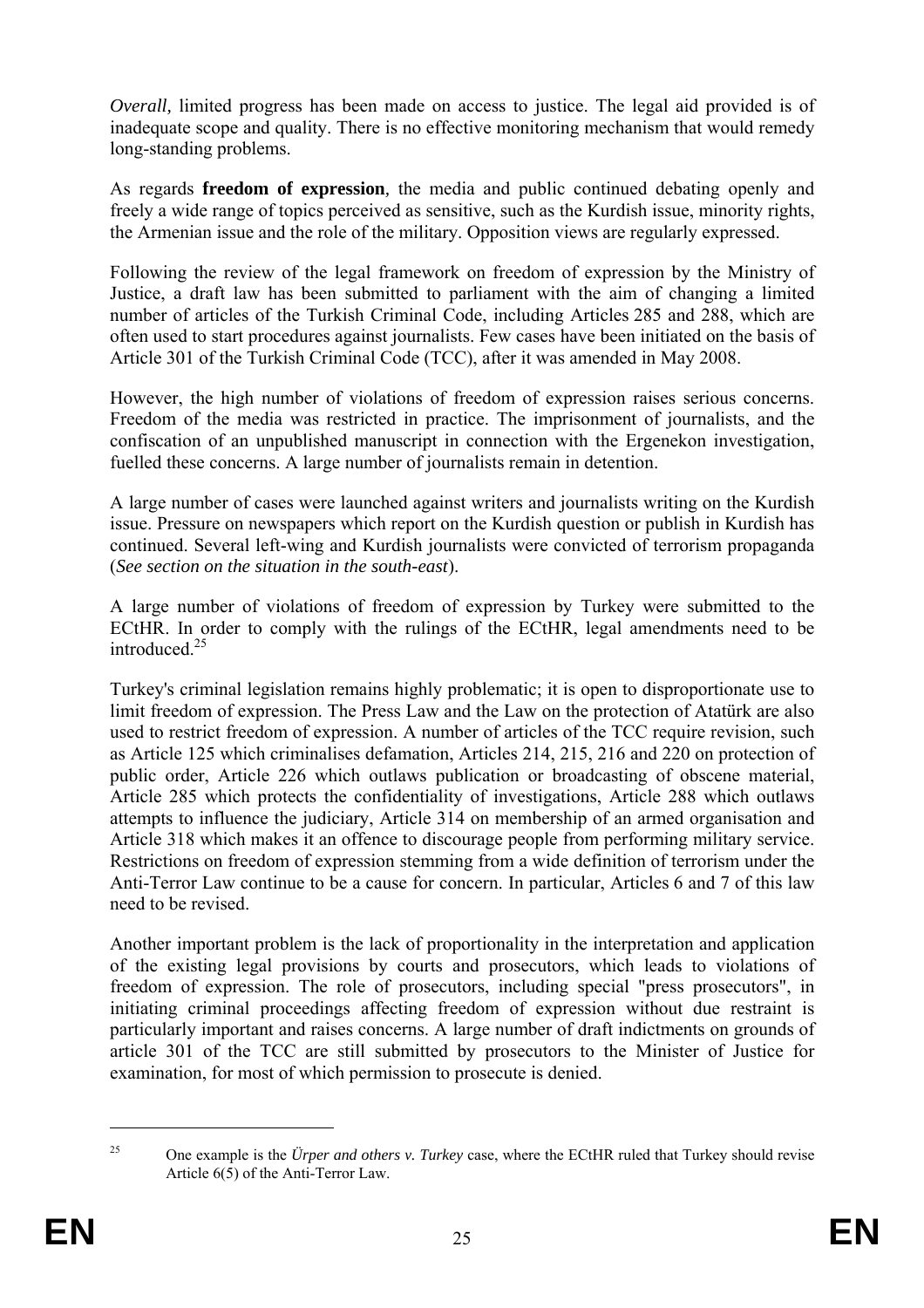As highlighted in a report of the Council of Europe published in July 2011, the interpretation of the concept of "incitement to violence" is not compliant with the case-law of the European Court of Human Rights. No defences of truth and public interest exist in the Turkish legal system. Other issues hampering the right to freedom of expression are the excessive length of criminal proceedings and remands in custody and problems concerning defendants' access to evidence against them pending trial. All of this has a chilling effect on freedom of expression in Turkey and has led to wide self-censorship in Turkish media, as do the recurring court cases launched against the press by high-level government and State officials and by the military.

A decision by the Turkish Constitutional Court of 2 May 2011 invalidated Article 26 of the Press Act. Once this decision will have entered into force in July 2012, prosecutors will no longer be bound to certain time restraints if they want to file a case following a publication in a periodical. Currently, the maximum period for filing a case is two months after publication for dailies and four months for weeklies.

The court case on the tax fine imposed in 2009 against the Dogan Media Group, a well-known critic the government, continued. In general, numerous and high fines were imposed on the media. The satiric Harakiri magazine was forced to cease publication after its second issue, following a fine of TL 150,000 imposed by the Prime Ministerial Board for the Protection of Children from Harmful Publications. The Board, which reads books at the request of prosecutors and follows periodicals in Turkey to evaluate them for possible obscenity, has been heavily criticised as regards its composition and the scope of its mandate.

In March 2011, a first-instance court agreed with the Court of Cassation and fined writer Orhan Pamuk in a civil procedure on the grounds that his 2005 remarks on the killing of Armenians and Kurds had insulted the plaintiffs as Turkish citizens.

Regarding hate speech, the Council of Europe recommendation encouraging Turkey and the media to adopt a code of ethics on respect for religious minorities has not been implemented. There is a need for new legislation which would allow effective prosecution of incitement to hatred, including by the media.

The new Law on the establishment and broadcasting principles of radio and TV stations brings only partial improvement as regards the interpretation of certain rules on broadcasting bans and sanctions imposed on broadcasters. The potential fines have been substantially increased. At the beginning of 2011, based on the previous law, the Supreme Board of Radio and Television (RTÜK) issued warnings to television stations and imposed fines on them for failing to respect the privacy of historical characters<sup>26</sup>, discussions on homosexuality<sup>27</sup> or homosexual scenes in films or series<sup>28</sup> (See Chapter 10 – Information society and media).

<sup>&</sup>lt;sup>26</sup> In January 2011, the RTÜK warned Show TV for portraying the country's Ottoman-era sultans as drinkers and womanisers in the popular TV series the "Magnificent Century".

<sup>27</sup> In January 2011, Habertürk was fined for "showing homosexuality as normal, thus violating the Turkish family structure".<br><sup>28</sup> In January 2011, ATV was warned for showing two men in bed in a TV series, thus violating the

Turkish family structure. In March, the RTÜK launched an administrative procedure against Digitürk, which aired "Sex and the City 2" on one of its coded channels, for showing a homosexual wedding scene.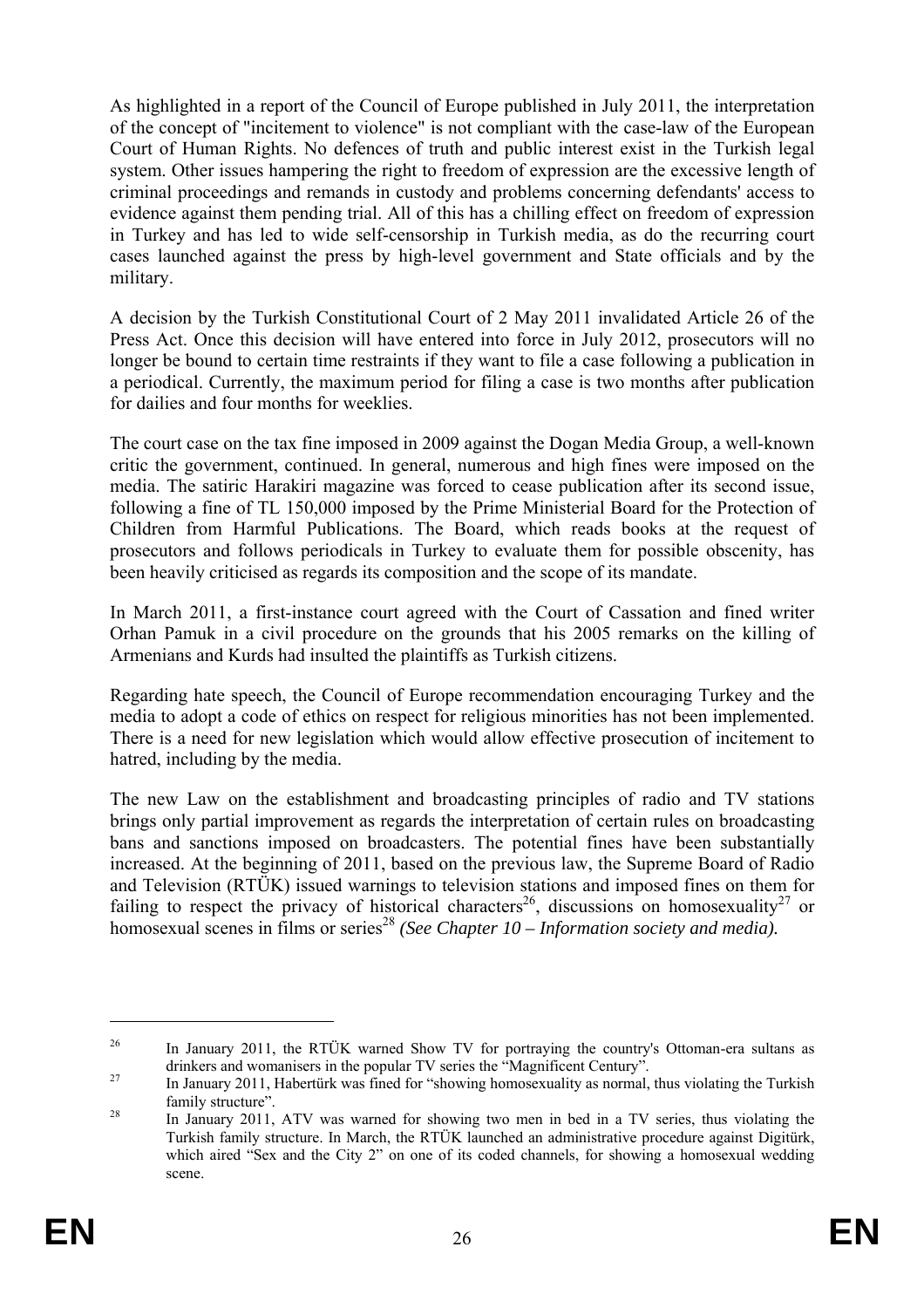There are still frequent website bans of disproportionate scope and duration. Since May 2009 the Telecommunications Communication Presidency (TİB) has published no statistics on banned sites. A case has been brought against the TİB for not supplying statistics on the banned sites, as this is not in line with the Law on the right to information. Court cases are also ongoing against the You Tube video-sharing website and other web portals. The Law on the Internet, which limits freedom of expression and restricts citizens' right to access to information, needs to be revised. In April 2011 TİB, basing itself on the Internet Law, sent a letter to hosting companies asking them to cancel websites which included certain potentially provocative words. This raised heavy criticism, to which TIB responded that the list of words was intended to assist hosting companies identify allegedly illicit web content.

Reacting to strong criticism, the Information and Communication Technologies Authority (ICTA) amended its February 2011 regulation on the principles and procedures for safe usage of the Internet. The revised version, which was adopted in August 2011, responds to a number of concerns, in particular by making the Internet filters explicitly optional. After a testing phase ending in November 2011 the system will be available to all users. Implementation in line with European standards will be essential.

*Overall*, open debate, including on issues perceived as sensitive, continued. However, in practice, freedom of expression is undermined by the high number of legal cases and investigations against journalists, writers, academics and human rights defenders and undue pressure on the media, which raises serious concerns. The present legislation does not sufficiently guarantee freedom of expression in line with the ECHR and ECtHR case law and permits restrictive interpretation by the judiciary. Frequent website bans are another cause for serious concern. Turkey's legal and judicial practices, legislation, criminal procedures and political responses are obstacles to the free exchange of information and ideas.

As regards **freedom of assembly***,* there were positive developments. *Newroz* (New Year) ceremonies in the South East and 1 May demonstrations took place in a generally peaceful atmosphere. This was also the case for demonstrations, *inter alia* against restrictions on alcohol advertising and consumption, on judicial reform and on the detention of suspects in the alleged coup trials. Several activities, including *Armenian Genocide Commemoration Day*, organised by intellectuals and civil society representatives to commemorate the 1915 events also proceeded peacefully.

However, demonstrations in the south-east of the country and in other provinces related to the Kurdish issue, students' rights, the activities of the Higher Education Board (YÖK) and trade union rights were marred by violence, including incidents of excessive force used by the security forces. Allegations against members of the security forces for use of excessive force were rarely prosecuted or investigated properly *(See section on impunity*).

Turkey still needs to apply constitutional provisions guaranteeing the right to hold demonstrations. Many court cases are in progress on charges of opposing the Law on meetings and demonstrations. This law is currently being revised by the Ministry of the Interior. Problems persist with implementation of the Law on the duties and legal powers of the police, especially in the south-east. Civil society organisations and human rights defenders often face prosecution and legal proceedings on charges of terrorist propaganda during demonstrations and protest meetings.

Turkey's legislation on **freedom of association** is broadly in line with EU standards. However, no moves have been launched to meet the need for changes to the legal framework,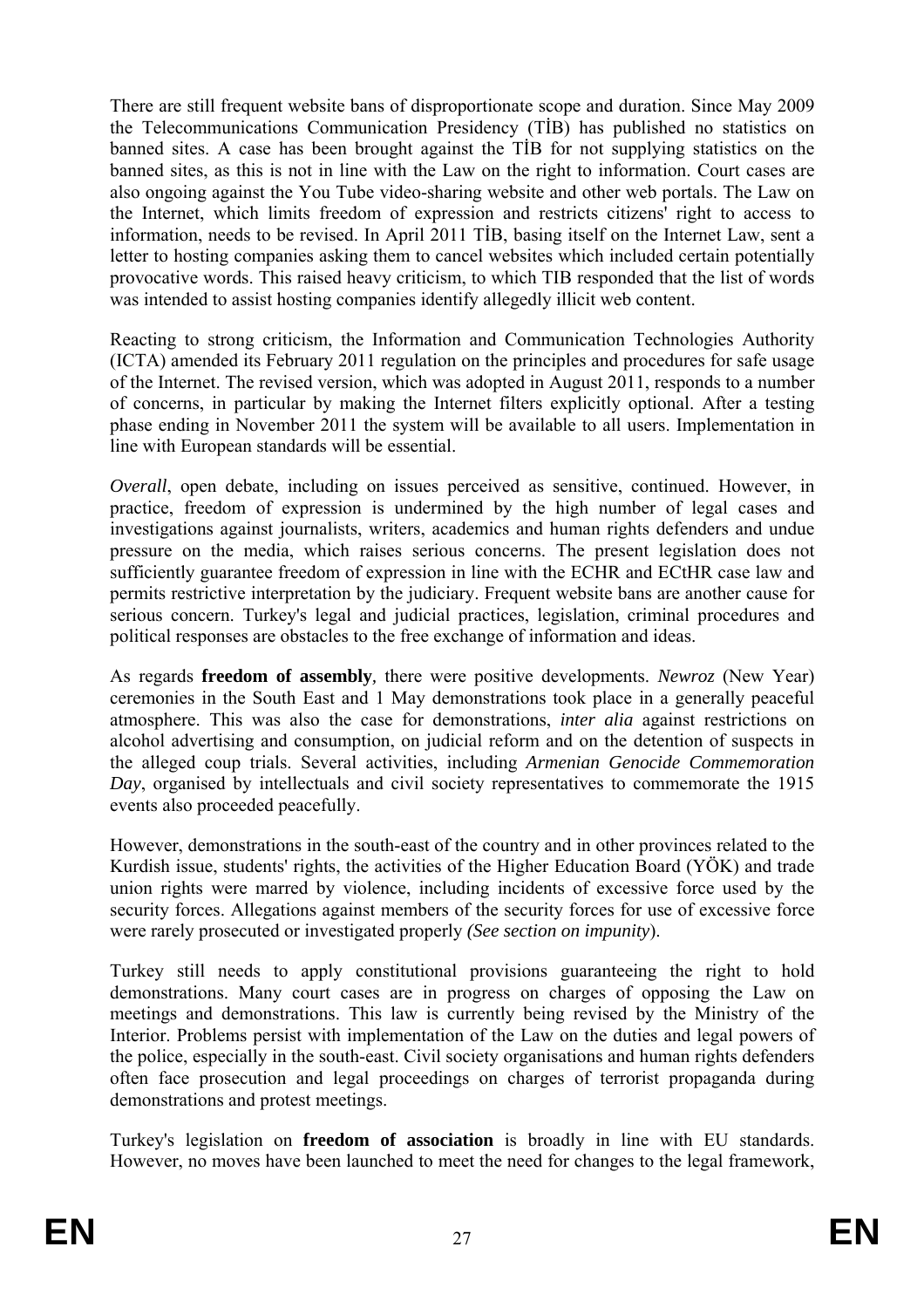including the Constitution, with regard to the closure of political parties. There are many instances of restrictive interpretation of the existing legislation.

The inclusion of civil society organisations (CSOs) in policy processes, while still in a nascent stage, has advanced. CSOs continued to face closure cases plus disproportionate administrative checks and fines. Membership in associations continues to require a Turkish residency permit and foreign CSOs are subject to specific regulations.

Legislative and bureaucratic obstacles impeding the financial sustainability of CSOs persist, e.g. with respect to the collection of domestic and international aid, to obtaining public benefit status for associations and tax exemptions for foundations, etc. The lack of simplified rules creates difficulties for small or medium-sized associations.

The judicial investigation into the Istanbul branch of the Human Rights Association has been pending for two years. The Labour Court ordered the closure of Yargı Sen (the trade union of judges and public prosecutors), established in early 2011, based on the argument that its establishment is contrary to domestic legislation. However, this legal basis needs to be updated in line with the 2010 constitutional amendments and the international obligations of Turkey. The trade union appealed to the Court of Cassation.

More restrictive legislation applied to foreign associations, with the Ministry of the Interior (MoI) having to consult the Ministry of Foreign Affairs (MFA) to allow the opening of a representation. Some foreign civil society organisations were rejected by or received no reply from the MoI without being given specific reasons.

The case against the party leaders and executive members of the Socialist Democracy Party and the Social Freedom Platform is pending. Some of them are still detained for alleged links to the Revolutionary HQ, an illegal organisation.

In December 2010, the ECtHR found Turkey in violation of the rights to freedom of assembly and association in connection with the closure of the HADEP party by the Constitutional Court in March  $2003^{29}$ .

*Overall*, as regards freedom of assembly, there has been progress on the ground. However, demonstrations in the south-east of the country and in other provinces related to the Kurdish issue, students' rights, the activities of the higher education supervisory board (YÖK) and trade union rights were marred by disproportionate use of force. Legislation on freedom of association is broadly in line with EU standards. However, disproportionate controls and restrictive interpretation of the law remain; funding rules for CSOs remain restrictive. There were no developments as regards amendment of the legislation on the closure of political parties.

Concerning **freedom of thought, conscience and religion**, freedom of worship continues to be generally respected. Ecumenical Patriarch Bartholomew celebrated in August, for the second time after almost nine decades, the Divine Liturgy of the Dormition of Theotokos at

<sup>&</sup>lt;sup>29</sup> Under Article 69(9) of the Constitution, the Constitutional Court banned 46 HADEP members and leaders from becoming founder members, ordinary members, leaders or auditors of any other political party for a period of five years. The Constitutional Court also ordered the transfer of HADEP's property to the Treasury. The decision of the Constitutional Court became final following its publication in the Official Gazette on 19 July 2003.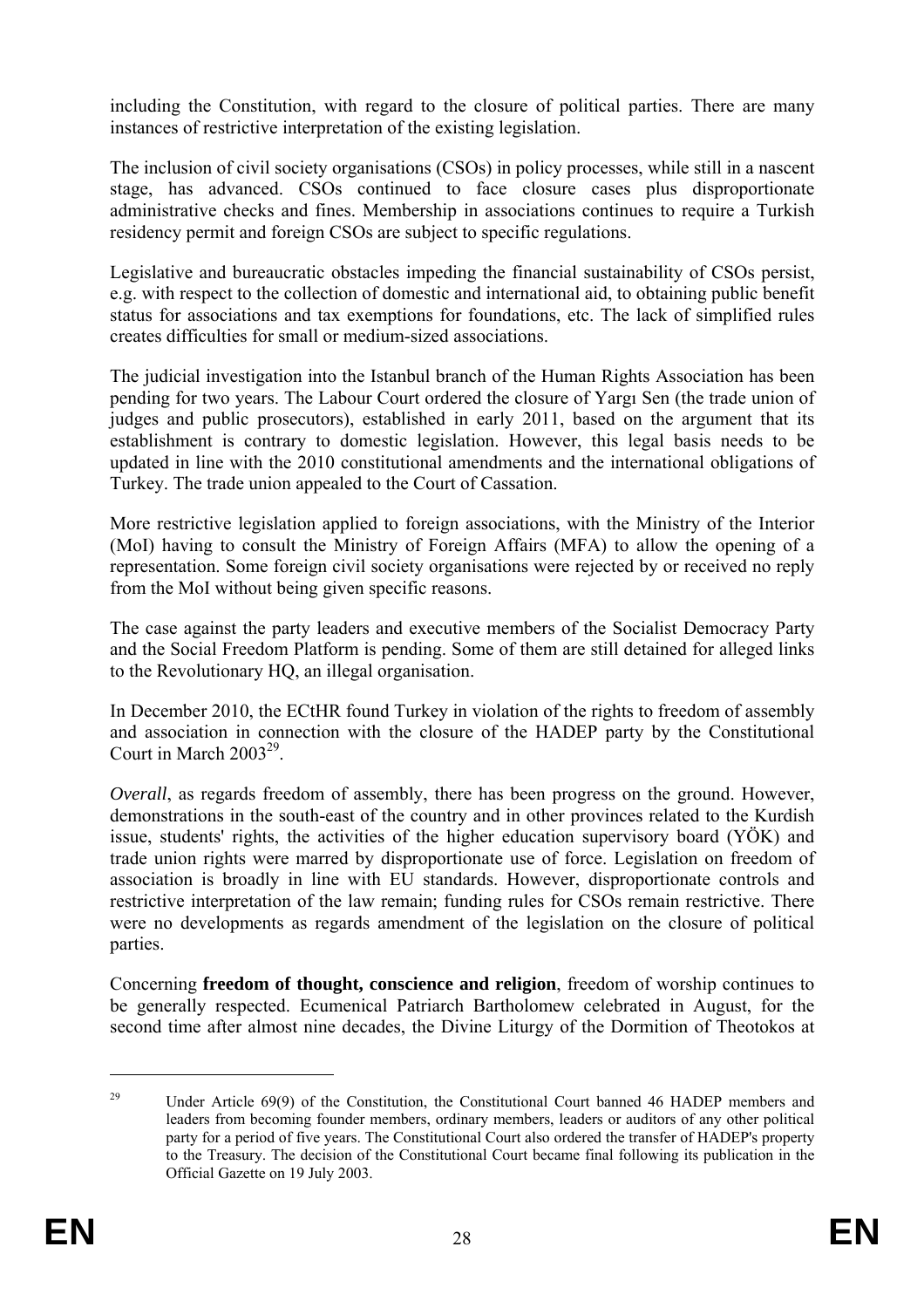the Soumela monastery in the Black Sea province of Trabzon. In September the second religious service since 1915 was held at the Armenian Holy Cross church on the Akhdamar island in lake Van. A Protestant church was officially opened in June in the city of Van in Eastern Turkey. The Turkish authorities, including a Deputy Prime Minister, held a number of meetings with the religious leaders of non-Muslim communities, including a visit to the Ecumenical Patriarchate, the first visit by a high-ranking official of the Patriarchate since the 1950s.

Following seven workshops held in the context of the 2009 Alevi opening, a final report was issued in March 2011. The Ministry of National Education has prepared new religious education textbooks containing information on the Alevi faith, too. These are to be used as of the 2011-2012 school year. A small number of municipal councils have recognised *de facto* Cem houses as places of worship. The government expropriated Madimak  $Hote^{30}$  in Sivas. Alevis have demanded that the hotel be turned into a museum.

The 2010 ECtHR judgment in the *Özbek and others v. Turkey* case about the establishment of the Kurtuluş Protestant Church Foundation in Ankara (violation of Article 11) was implemented.

Legislation amending the February 2008 Law on foundations was adopted in August 2011. The current legal framework broadly provides for the return of properties entered in the 1936 declarations of the non-Muslim community foundations widening, thus, the scope of the 2008 Law. *(See section on property rights*).

However, under Article 24 of the Turkish Constitution and Article 12 of the Basic Law on national education, religious culture and ethics classes remain compulsory in primary and secondary schools. A 2007 ECtHR judgment<sup>31</sup> regarding compulsory religious education has yet to be implemented. Exemptions from attending such classes are rare and difficult to obtain, particularly if the identity card of the applicant does not list a religion other than Islam or if the religion entry on the card is blank. No alternative classes are provided for students exempted from these classes, and there are reports that students not attending these classes have been given lower marks.

Non-Muslim communities – as organised structures of religious groups – still face problems due to their lack of legal personality. This has implications at least for their property rights, their access to justice and their ability to raise funds. The 2010 Council of Europe Venice Commission recommendations $32$  in this regard have yet to be implemented.

<sup>&</sup>lt;sup>30</sup> On 2 July 1993 a mob besieged the Madimak Hotel in Sivas that was hosting a Pir Sultan Abdal culture festival. The hotel was set on fire, resulting in the death of 37 people – mostly Alevi writers, poets and artists participating in the festival. In a symbolic gesture, in 2009 the Ministry of Culture started discussions to establish a cultural centre in the Madimak Hotel in memory of the victims of the 1993

events.<br>In October 2007 the ECtHR found that these classes did not just give a general overview of religions but provided specific instruction in the guiding principles of the Muslim faith, including its rites. The Court requested Turkey to bring its education system and domestic legislation into line with Article 2 of Protocol 1 to the ECHR.<br>32 In March 2010, the Venice Commission of the Council of Europe concluded that the fundamental right

to freedom of religion, as protected by Article 9 read in conjunction with Article 11 of the ECHR, includes the possibility for religious communities to obtain legal personality.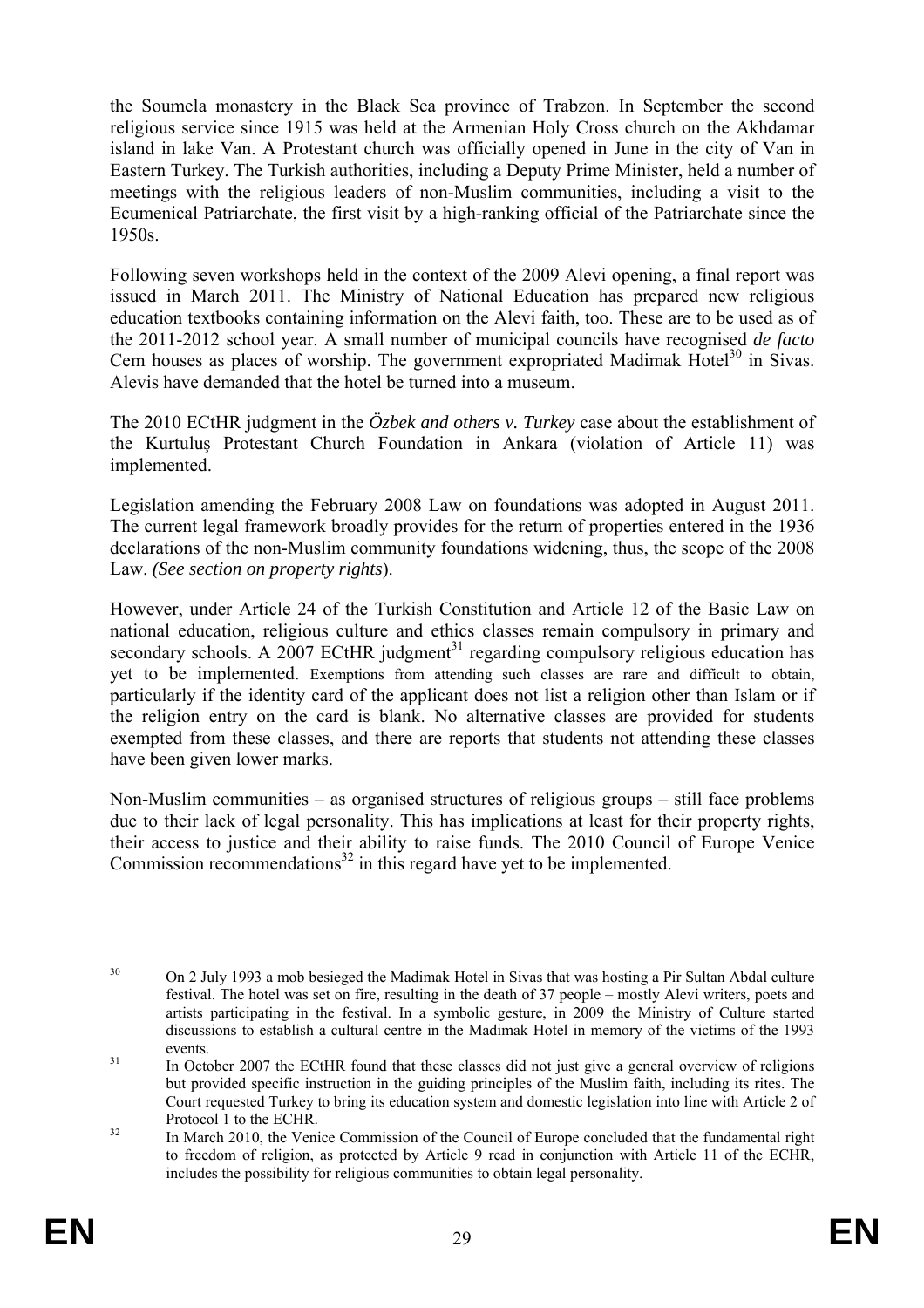Restrictions on the training of clergy remain. Turkish legislation does not provide for private higher religious education for individual communities and there are no such opportunities in the public education system. The Halki (Heybeliada) Greek Orthodox seminary is still closed. The Armenian Patriarchate's proposal to open a university department for the Armenian language and clergy has been pending for four years now. Syriacs can provide only informal training, outside any officially established schools.

The Ecumenical Patriarch is not free to use the ecclesiastical title 'Ecumenical' on all occasions. The Venice Commission's 2010 conclusion that any interference with this right would constitute a violation of the autonomy of the Orthodox Church under Article 9 of the ECHR has yet to be implemented. As regards participation in religious elections held in the patriarchate, Turkish and foreign nationals should be treated equally in terms of their ability to exercise their right to freedom of religion by participating in the life of organised religious communities in accordance with the ECHR and the case law of the ECtHR.

Personal documents, such as identity cards, include information on religion, leaving potential for discriminatory practices. There have been reports of harassment by local officials of persons who converted from Islam to another religion and sought to amend their ID cards. Some non-Muslims maintained that listing religious affiliation on their identity cards exposed them to discrimination. The 2010 *Sinan Isik v. Turkey* ECtHR judgment, which ruled that indication of religious affiliation on identity cards is in breach of the Convention, has yet to be implemented.

Alevi places of worship are not recognised and Alevis often experience difficulties in opening them. Two refusals by the administration to approve places of worship were taken to courts, which upheld the decisions. One case is now pending before the ECtHR, after exhausting all domestic remedies.

Non-Muslim religious communities report frequent discrimination, administrative uncertainty and numerous obstacles to establishing or continuing to use places of worship. Implementation of zoning legislation by local authorities differs from province to province. This results in often arbitrary refusals to issue construction permits for places of worship. Since the relevant legislation was amended in 2003<sup>33</sup>, there has been no construction or designation of a plot for a new Protestant church or a Jehovah's Witness Kingdom Hall. In Mersin a court ordered the closure of a Kingdom Hall that was considered to have violated the zoning law. The case has been taken to the ECtHR.

Jehovah's witnesses have been refused exemption from property taxes in Istanbul and Ankara. A number of court cases are pending on taxation issues. Alevis and non-Muslim religious communities have to pay electricity and water bills, whereas the State budget covers such expenses for mosques.

Missionaries are widely perceived as a threat to the integrity of the country and to the Muslim religion. A court in Silivri found two missionaries not guilty of inciting hatred or insulting Turkishness but guilty of registering personal data<sup>34</sup>. The court case concerning the killing of

<sup>&</sup>lt;sup>33</sup> The Law on public works was amended as part of the sixth reform package, followed by a circular in September 2003 replacing the word "mosque" with the phrase "places of worship".<br>Originally filed in October 2006, this case under Article 301 of the Turkish Criminal Code accused two

former Muslims who converted to Christianity, of insulting Turkishness and the Muslim religion while involved in evangelistic activities in Silivri, west of Istanbul.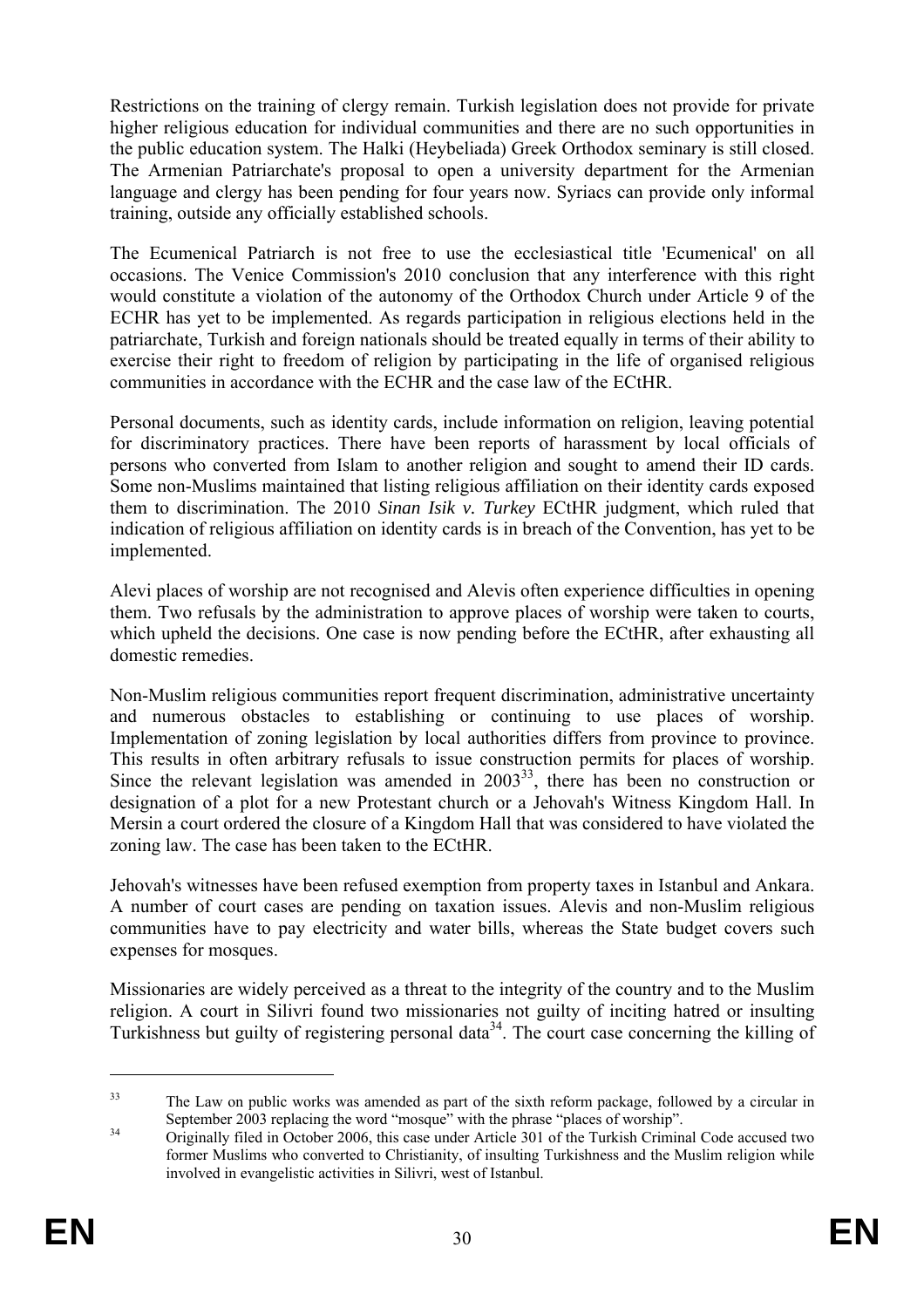three Protestants in Malatya in April 2007 continued. No clear conclusion has been reached regarding the killing of Father Santoro, a Catholic priest, in Trabzon in 2006. As regards the killing of Bishop Padovese in Iskenderun in 2010, the indictment was finalised in June 2011. The case is continuing.

The May 2010 Prime Ministerial circular instructing all relevant authorities to pay due attention to the problems of non-Muslim Turkish citizens has yet to produce tangible results. Non-Muslim religious communities reported that hate crimes continued. There have been reports of attacks against churches, synagogues and cemeteries. Anti-Semitism and hate speech in the media, including in TV series and films, have not been sanctioned.

ECtHR judgments regarding *conscientious objectors* refusing to serve in the military on religious or other grounds have yet to be implemented. No progress has been made on tackling the issue of repeated prosecution and conviction or towards introducing a civilian alternative to military service. Members of the Jehovah's Witness community in particular faced court cases for conscientious objection. On several occasions public statements on the right to object led to judicial investigations and proceedings on the grounds of discouraging the public from fulfilling military service.

*Overall*, there has been limited progress on freedom of thought, conscience and religion. The dialogue with the Alevis and with the non-Muslim religious communities continued. Members of minority religions continued to be subject to threats from extremists. A legal framework in line with the ECHR has yet to be established, so that all non-Muslim religious communities and the Alevi community can function without undue constraints.

# *Economic and social rights* (s*ee also Chapter 19 – Social policy and employment*)

Limited progress can be noted on **women's rights and gender equality**. Efforts have been made to strike a better balance between professional and private life for civil servants, notably in the form of introducing parental benefits. The Parliamentary Committee on Equal Opportunities for Women and Men has issued a number of reports $35$  on women's issues and improved its institutional capacity, including with the aid of training. Legislation was adopted in January 2011 (Law on obligations) to address the problem of bullying at work, followed by a Prime Ministerial circular in March 2011. The female participation rate in the labour market increased from 26% in 2009 to 27.6% in 2010. The gender gap in primary education at national level continued to narrow and was virtually closed. The 2011 elections increased women's participation in parliament approximately from 9% to 14% of its membership.

The dialogue with women's NGOs developed since the appointment of the new minister of family and social policies.

However, gender equality, combating violence against women, including honour killings, and early and forced marriages remain major challenges for Turkey. The constitutional amendment providing for positive discrimination in favour of women has yet to produce results.

<sup>&</sup>lt;sup>35</sup> The reports issued to date cover early marriages, violence against women, bullying at work, pressure on women due to the gender of the child and traditional forms of marriage. The TGNA Committee's report on early marriages establishes a direct correlation between poverty, lack of education and early marriages. It also addresses the role of tradition and religious misperceptions.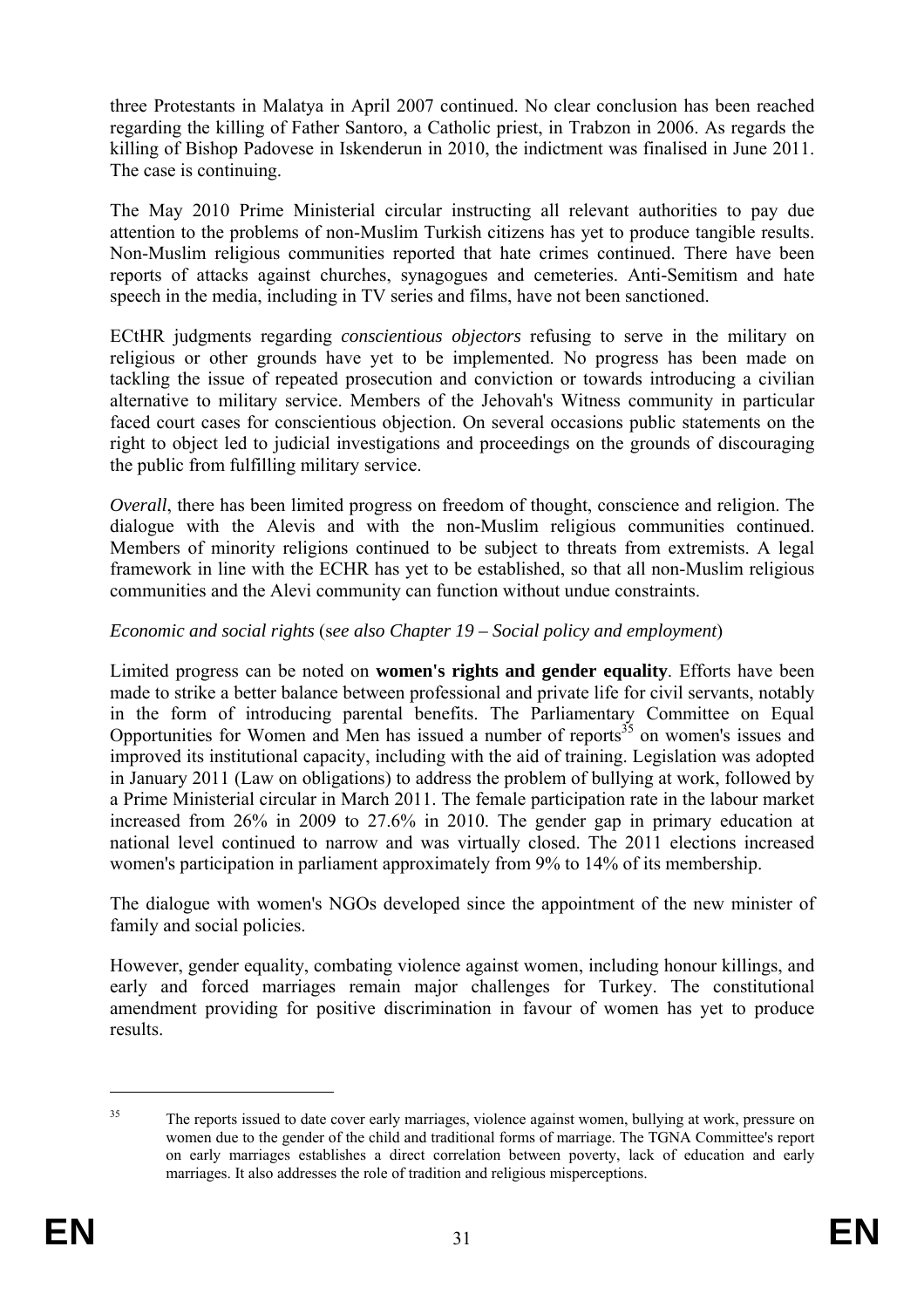Women's representation in politics, managerial positions in the public administration, including education<sup>36</sup>, at governor level, in political parties or in trade unions remains generally limited, even though polls indicate wide public support for greater participation by women in politics. Research has concluded that women's low political participation cannot be attributed to voter choice or women's traditional family roles alone, but also to the insufficient support given to women in politics.

Women often work in poor conditions in unregistered and unpaid family work. Funds available to encourage women to become self-employed have been inadequate. Existing labour market measures, including training courses, need to be designed with a view to avoiding gender-based segregation of employment. Discrimination in recruitment has been reported, while, according to research, unemployment among white-collar women increased over the last year

The gender gap in secondary education has widened (*See section on children's rights*). The sustainability of girls' attendance at higher levels of education has been a challenge. Efforts to eliminate gender bias from school textbooks at all levels of education and training have yet to produce the desired results. Gender stereotyping has been perpetuated by the media.

There has been evidence that incidents of violence against women, including killings, are  $increasing<sup>37</sup>$ . This has been widely reported and debated. A number of women have reported that police officers tried to convince them to return home to their alleged abusers rather than help them receive protection orders, and that prosecutors and judges were slow to act on requests for protection orders or requested unnecessary evidence. Use of standard forms by the police needs to become normal practice in domestic violence cases. Further awarenessraising and training for members of the judiciary, health staff and, in particular, law enforcement officers is needed. Family courts have insufficient capacity and have been unable to assist victims in a number of cases. Court cases have usually been lengthy and preparation of forensic reports has caused delays in the judicial process. As regards domestic violence, the ECtHR judgment in the *Opuz v. Turkey* case<sup>38</sup> has yet to be implemented.

The Law on municipalities provides for establishing shelters for women in municipalities with a population of 50,000 or more. This provision is not being fully implemented and the number of shelters and other protective and preventive mechanisms falls well short of needs. This puts victims at risk. There is still no effective oversight of the work of shelters and of municipalities and no sanctions are laid down for municipalities which fail to provide shelters. There is no follow-up for women who are discharged from shelters or similar social services. Local services and support mechanisms for women who are victims of violence need to be strengthened.

<sup>&</sup>lt;sup>36</sup> According to the report by the DG on Women's Status on the education sector, where the female employment rate is relatively high, only around 9% of the 58,835 managerial positions in schools are occupied by women. In higher education institutions, only around 5% of rectors and 15% of deans are women.

<sup>&</sup>lt;sup>37</sup> Official figures indicate that 83 women were killed in 2003, 164 in 2004, 317 in 2005, 663 in 2006, 1,011 in 2007, 806 in 2008 and 953 during the first seven months of 2009. Although this increase might

also reflect improved collection of information, it nevertheless illustrates the challenge Turkey is facing.<br>Application No 33401/02 concerning the Turkish authorities' failure to protect the applicant and her mother from domestic violence.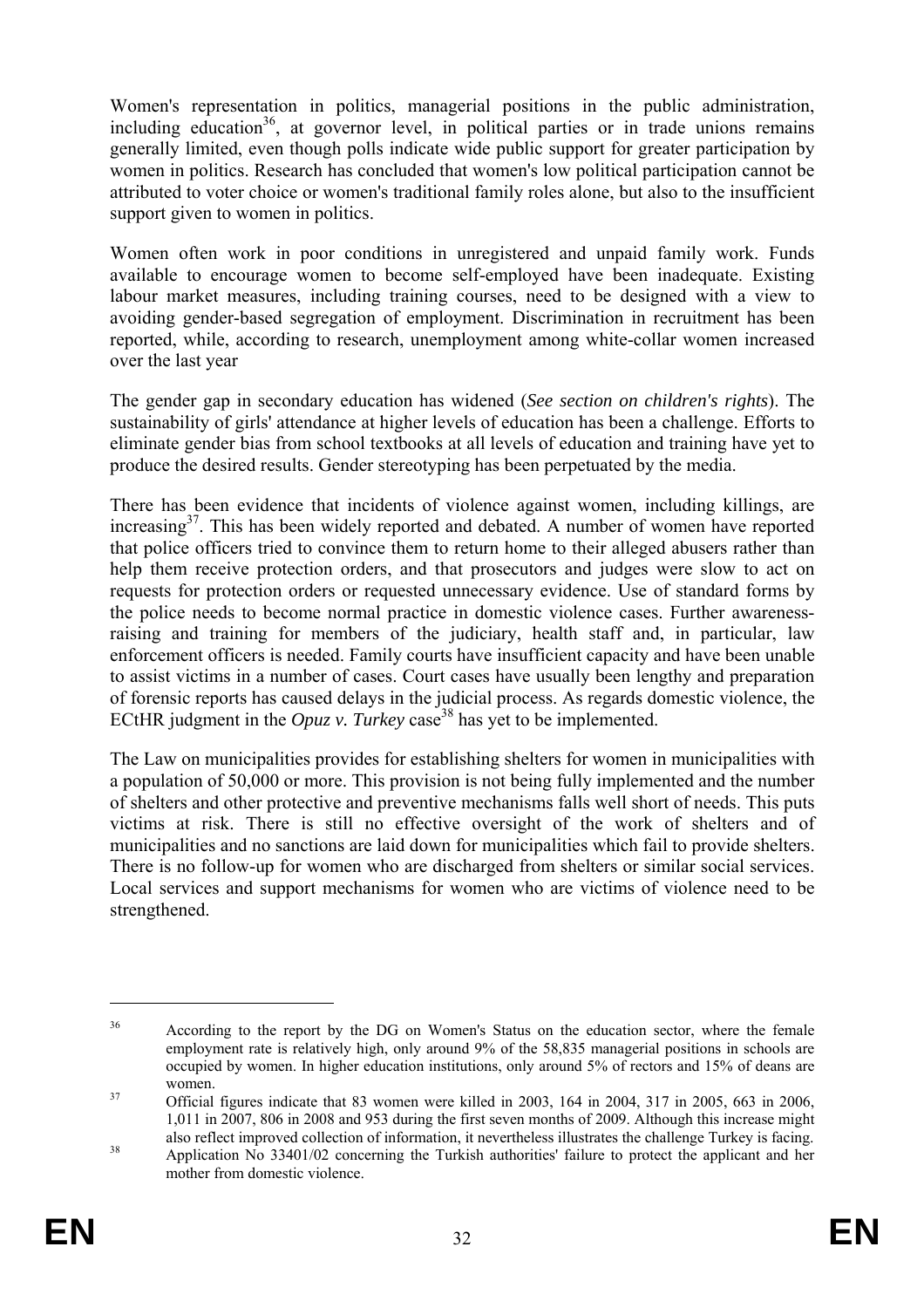Implementation of the national action plan on gender equality and violence against women is suffering from the lack of sufficient human and financial resources. Implementation of Prime Ministerial circulars also needs to be improved. Action plans and circulars are not binding and are not applied evenly throughout the country. Gender issues need to be mainstreamed in lawmaking and in public administration.

Several statements by public figures and judicial decisions have portrayed women as partly responsible for harassment, rape or violence due to their behaviour or dress.

Independent women's NGOs have reported that public institutions discriminate in favour of NGOs promoting conservative values. Like other NGOs, women's NGOs face financial difficulties.

*Overall*, protecting women's rights, promoting gender equality and combating violence against women remain major challenges. The legal framework guaranteeing women's rights and gender equality is broadly in place. However, further substantial efforts are needed to turn the legal framework into political, social and economic reality. Legislation needs to be implemented consistently across the country. Honour killings, early and forced marriages and domestic violence against women remain serious problems. Further training and awarenessraising on women's rights and gender equality are needed, particularly for the police.

With respect to **children's rights**, the proportion of children in pre-school education increased in 2010-2011 compared to the previous school year. The number of teachers also increased. The primary school enrolment rates (grades 1-8) increased and the gender gap has virtually closed. In secondary education (grades 9-12), the enrolment rates increased for boys from  $67.5\%$  to  $72.3\%$  and for girls from  $62.2\%$  to  $66.1\%$ , widening thus slightly the gender gap. Turkey signed the Council of Europe Convention on the Protection of Children against Sexual Exploitation and Sexual Abuse.

However, school drop-outs were a concern, especially among seasonal migrant workers' families and Roma children. There is a need to support and use fully the early warning system for children at risk of dropping out. Regional disparities remained wide for both primary and secondary school enrolment. Turkey has adopted legislation on education of children with special needs; however, there is a need to provide the resources necessary to implement this legislation fully and establish a system to oversee this implementation.

The poverty rate among children is disproportionately high. For those under the age of six, the rate stood at around 24% of all cases of poverty and at around 49% of all cases of rural poverty.

There is no effective mechanism in place to tackle domestic violence against children. Further awareness-raising is needed on children's rights, including on fighting violence against children. There are initiatives regarding children placed in institutions to support deinstitutionalisation towards a community based approach; however, community based care services still remain limited and needs to be enhanced in terms of coverage and content. Conditions in full-time child-care institutions need to improve, staff trained and alternative care models promoted.

No measurable progress has been made yet in the fight against child labour. Field work is in progress on seasonal agriculture and migrant child labour. Administrative capacity in this field has been weak and there has been no nationwide monitoring and inspection system.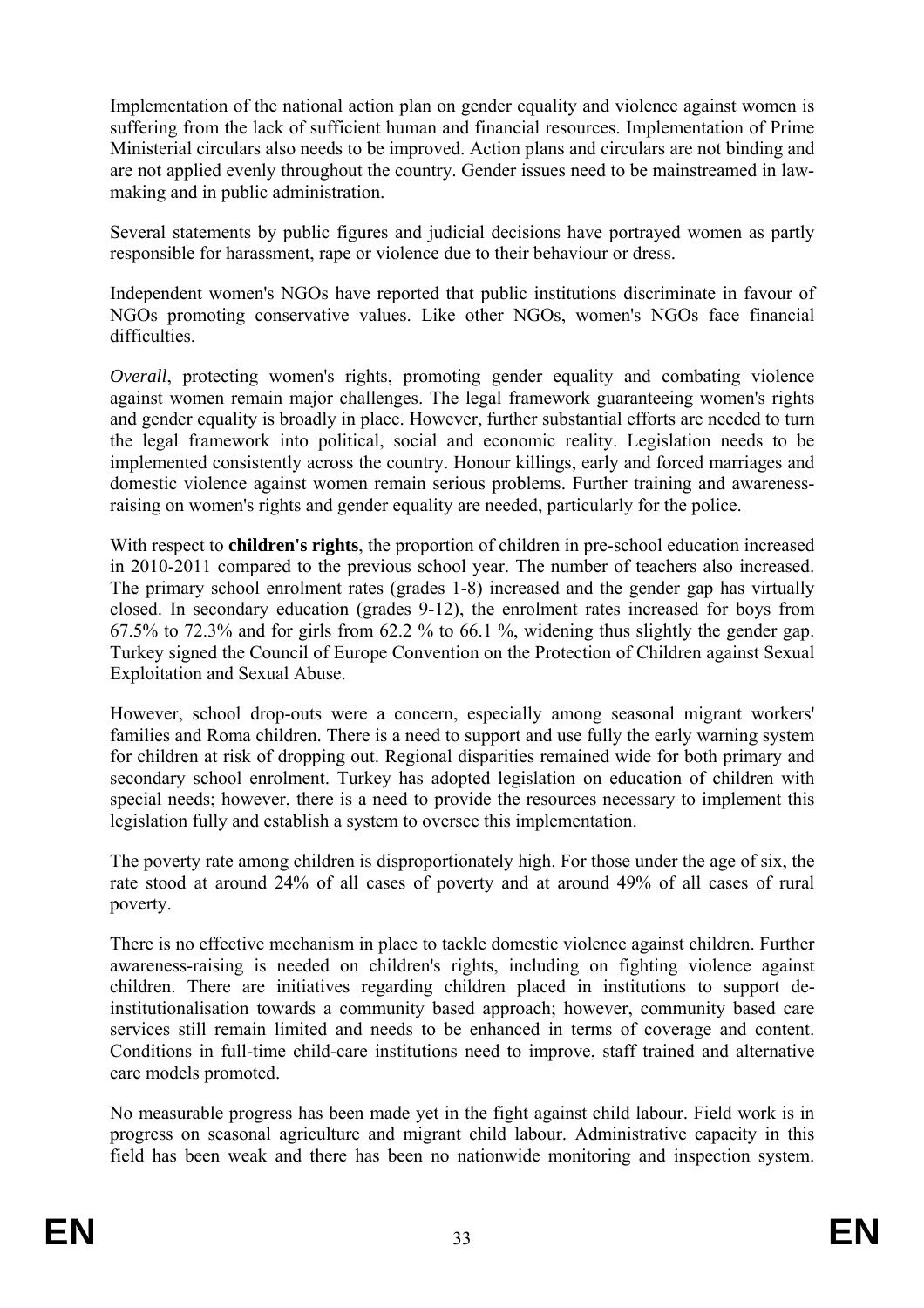There is a lack of up-to-date data on the number and situation of children at work, and there is no integrated system to eradicate child labour.

As regards juvenile justice, since the June 2010 amendments to the Anti-Terror Law, the Criminal Procedure Code and other legal provisions, Turkish legislation provides that children will not be penalised on charges of committing a terror crime or being a member of a terror organisation, in the case of resisting law enforcement officials or for committing a propaganda crime by participating in demonstrations supporting terror organisations. The law also provides that the 'aggravating circumstances' provided for by the Anti-Terror Law will not apply to children and that they will be tried only in children's courts or juvenile serious crime courts. Implementation of this law is not complete.

By May 2011 a total of 20 juvenile heavy criminal courts had been established by law, of which only 11 were in operation. The total number of juvenile courts established by law was 75, of which 60 were in operation. The Child Protection Law requires that courts should be established in all 81 provinces. In provinces where no such courts exist, children are tried in courts for adults.

In most provinces, there are not yet adequate facilities for children's pre-trial detention or to make sure that children are detained separately from adults and receive proper psychological support.

Trials in juvenile courts are often long. In some cases the juvenile courts decided to postpone their judgment, to convert a prison sentence to alternative sanctions or to suspend sentences for terror-related crimes. In practice, these options were not considered if the child was rearrested.

Some 2,500 children aged between 12 and 18 were in prison. However, imprisonment for children should be used only as a measure of last resort and for the shortest appropriate period of time. Efforts are needed to reduce the number of juveniles detained, both on remand and under sentence. There was not a closed correctional centre for juveniles in every region of the country.

*Overall*, efforts need to be stepped up in all areas, including education, combating child labour, health, administrative capacity and coordination. In general, more preventive and rehabilitation measures need to be taken for juveniles. Moreover, there is a need to establish more juvenile courts, in line with the legislation in force, and to minimise detention for children which, if strictly necessary, should take place in appropriate conditions.

As regards **socially vulnerable persons and/or persons with disabilities**, a strategy paper on accessibility and the related national action plan were adopted. However, constitutional changes allowing positive discrimination in favour of the disabled were not turned into specific measures. A national mechanism for monitoring implementation of the UN Convention on the rights of disabled persons and its optional protocol has still not been established.

Efforts to increase employment of persons with disabilities brought some success in the public sector. However, further measures are needed in both the public and private sectors, including on creating new jobs and encouraging working from home.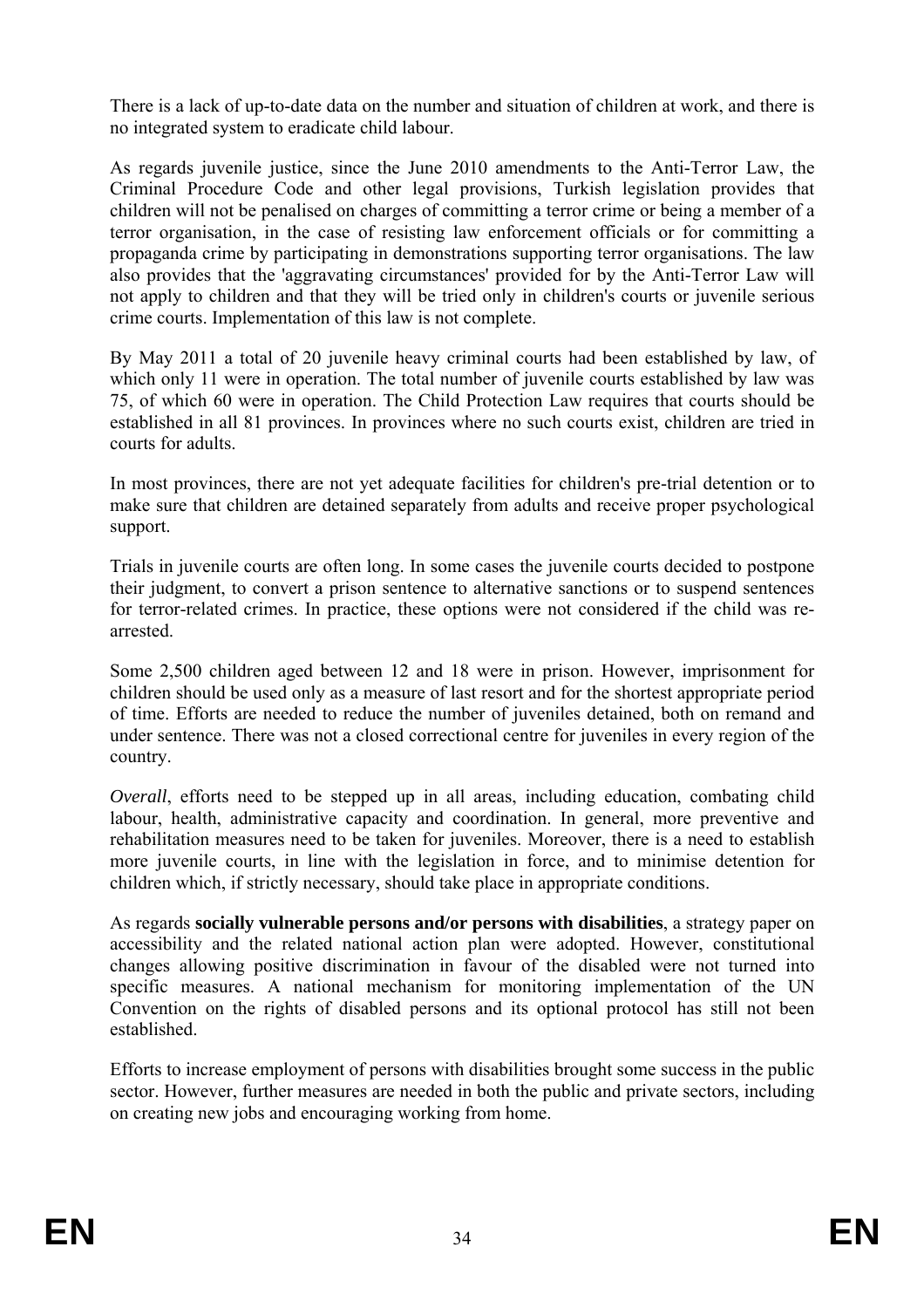Lack of data and research on persons with disabilities and the mentally ill remain a barrier against informed policy-making.

Persons with disabilities faced difficulties in access to education, health, social and public services. Physical barriers to access to public buildings continued to be a problem, despite legislation in force. Further awareness-raising efforts are needed to fight prejudice against people with disabilities and to increase their participation in social and economic life. Legislation on inclusive education needs to be fully implemented. Mental health is still an area of concern. Efforts are needed to safeguard the rights of mentally ill patients and to improve conditions in certain care institutions. An independent body to monitor and inspect mental health institutions has not been established.

The principle of **anti-discrimination** is enshrined in the Constitution and in several laws. However, comprehensive anti-discrimination legislation is lacking, the current legal framework is not adequately aligned with the EU *acquis* and, in practice, discrimination is taking place against various categories of persons. Legislation establishing an antidiscrimination and equality board has not been adopted.

The government removed all references to discrimination on grounds of "sexual identity" or "sexual orientation" from the draft Law establishing an anti-discrimination and equality board. Turkey did not support a European Union-sponsored amendment to the UN Resolution on extra-judicial executions and other unlawful killings calling on all States to decriminalise homosexuality, despite the fact that homosexuality is not a criminal offence in Turkey.

Lesbian, gay, bisexual and transgender persons (LGBT) continued to suffer discrimination, intimidation and violent crimes.

There have been several cases of discrimination in the workplace, where LGBT employees and civil servants have been fired on the grounds of their sexual orientation. A number of court cases and judicial proceedings are in progress. Charges under the provisions of the Turkish Criminal Code on 'public exhibitionism' and 'offences against public morality' were still used to discriminate against LGBT people. The Law on misdemeanours was often used to impose fines on transgender persons.

Courts continued to apply the principle of 'unjust provocation' in favour of perpetrators of crimes against transsexuals and transvestites. LGBT persons and human rights defenders continued to face court cases brought by the police in response to allegations of police brutality in Ankara in May 2010. Judicial proceedings are also continuing against transgender human rights defenders who accused the police of arbitrary arrests and violence in Ankara in June 2010. In neither case have complaints brought against the police by LGBT persons resulted in court cases.

Negative stereotyping by political figures and the conservative media against LGBT persons continued.

In November 2010, an international conference organised by the Foundations of Journalists and Writers focused on the concept of the "virtuous family" as an institution based on religion and tradition and put homosexuality and incest in the same category as 'diseases' that threaten society. High-level government officials attended the final declaration by the conference.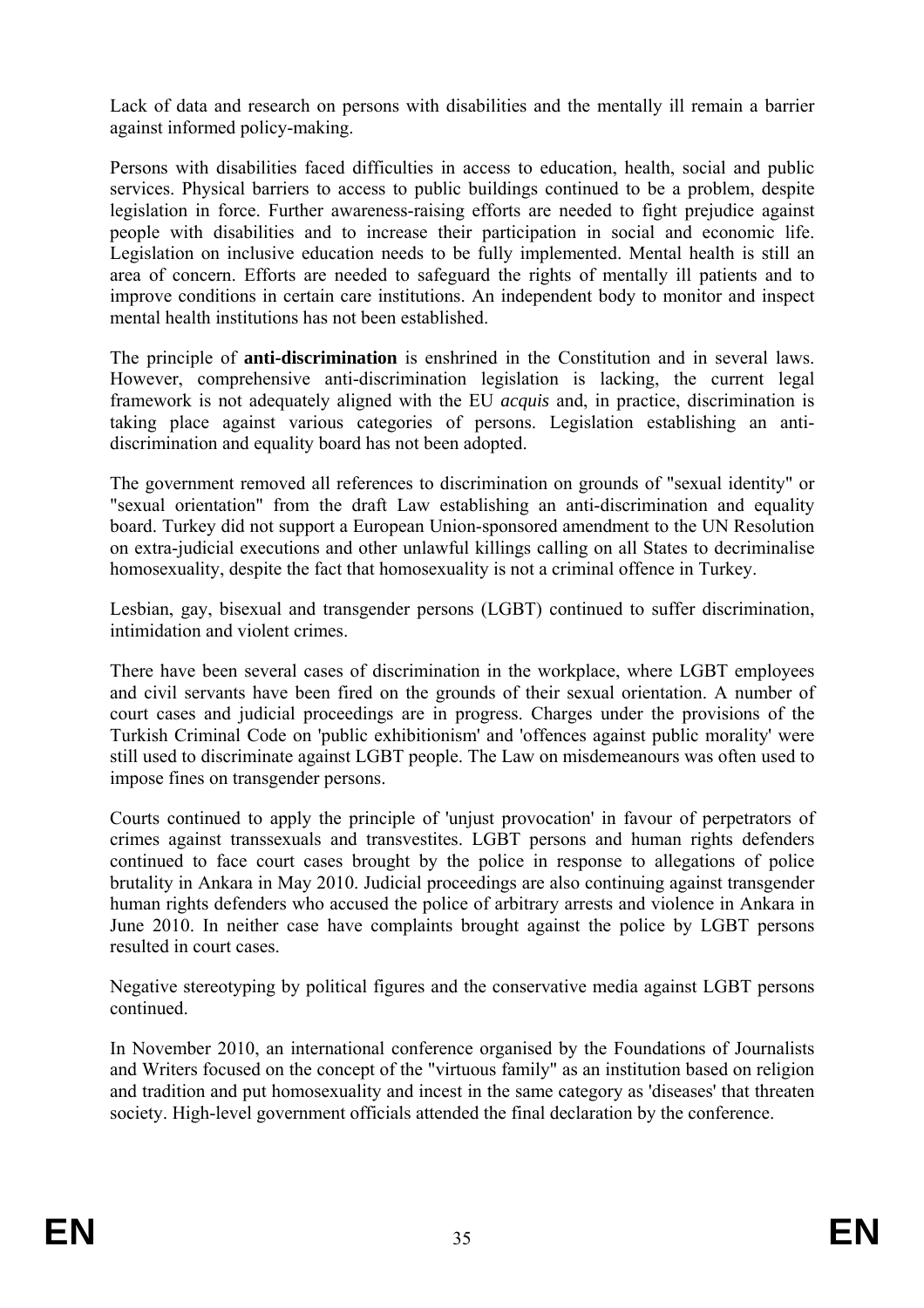The Turkish armed forces maintained an internal regulation which defines homosexuality as a 'psychosexual' illness and declares homosexuals unfit for military service. Conscripts who declared their homosexuality were forced to provide photographic proof. Some have undergone humiliating medical examinations.

*Overall*, efforts to improve the situation of socially vulnerable persons and/or persons with disabilities continued. However, further measures are required to increase their participation in social and economic life. Many challenges remain in the areas of labour and trade union rights and the fight against discrimination.

As regards **labour and trade union rights***,* the current legal framework is not in line with EU standards and ILO conventions. Major obstacles remain for private-sector workers and public servants on the rights to organise, bargain collectively and on the right to strike. Constitutional amendments lifting some restrictions on labour rights have not yet been turned into implementing legislation. Trade union legislation has not been amended, partly because of disagreement between social partners on some key issues, such as the right to organise at the workplace and the high thresholds for entering into collective bargaining

Social dialogue mechanisms were not effectively used during the reporting period. The Economic and Social Council, which gained constitutional status following the September 2010 referendum, has not yet convened. Social partners' involvement in designing policies and legislation in the employment and social fields needs to be improved.

Problems with implementation of labour rights persisted: several cases of dismissal of workers due to trade union membership and activity were reported. Such cases have not been dealt with efficiently by the courts. The right to organise is still not recognised for groups such as students, the retired, farmers and judicial employees, whose trade unions have been sued for closure. Trade union demonstrations were often negatively perceived by the authorities and subject to restrictions and excessive use of force.

As regards **property rights***,* legislation amending the 2008 Law on foundations was adopted in August 2011. This is the fourth attempt of the Turkish authorities since 2002 to restore the property rights of non-Muslim communities. The new legislation provides that non-Muslim community foundations can register in the Land Registry, under their names, immovable property entered in their 1936 declarations for which either the owner entry was left blank, or which are registered in the name of the Treasury, the Directorate-General for Foundations, municipalities and special provincial administrations, or cemeteries and fountains registered in the name of public institutions. Interested parties will have to apply for the return of properties within a twelve-month period from the entry into force of the new legislation. Finally, the market value of foundation properties currently registered with third parties will be paid. This covers properties seized and sold to third parties, and which cannot be returned to the foundations. A regulation will define implementation modalities of the new legislation.

Implementation of the  $2008$  Law on foundations<sup>39</sup> continued throughout the reporting period. By mid-July 2010, the end of the additional period granted to foundations for providing

<u>.</u>

<sup>&</sup>lt;sup>39</sup> The February 2008 Law on foundations set an initial deadline of 27 August 2009 for non-Muslim foundations to submit applications for the restitution of properties registered under figurative or fictitious names, or in the name of the Treasury or of the Directorate-General for Foundations. A total of 108 foundations submitted 1,410 applications for restitution of properties. The 27 August 2009 deadline was extended to give foundations time to submit all the documents required.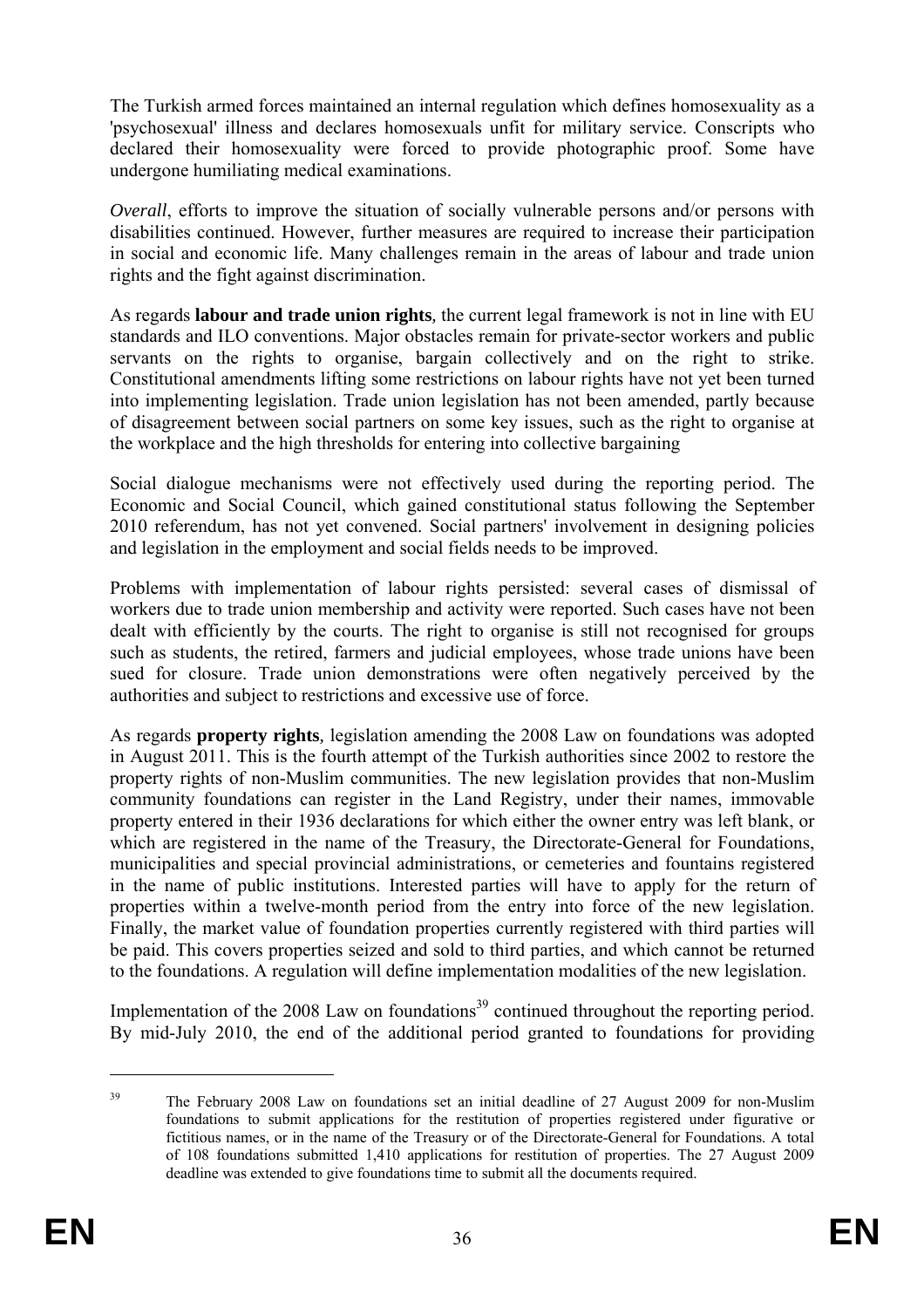complete information, 61 of them had re-applied for registration of properties. Overall, the February 2008 Law enabled the registration of 181 properties in the name of non-Muslim community foundations.

In November 2010 the Ecumenical Patriarchate received the deeds of the Büyükada orphanage from the deeds office in Istanbul, following the ECtHR ruling in the *Ecumenical Patriarchate v. Turkey<sup>40</sup> case.* 

In March 2011, Turkey implemented the ECtHR judgment of March 2009 on the property rights of the Kimisis Theodokou Greek Orthodox church on the island of Bozcaada (Tenedos), by transferring the property titles to the Bishop of Imvros and Tenedos.

However, implementation of the 2008 Law on foundations has suffered from delays and procedural problems. The property of merged foundations remains outside the scope of the August 2011 amendments to the Law.

The Syriac community continued to face difficulties with property and land registration. A number of court cases continued concerning both individuals and religious institutions. The Mor Gabriel Syriac Orthodox monastery court cases regarding land ownership continued throughout the reporting period. Litigation launched in parallel by State institutions and neighbouring villages raised concerns. Among other cases, following positive rulings by the local courts, the Turkish Forestry Department appealed to the Court of Cassation, which decided against the monastery and reversed the decision of the first-instance court. Judicial proceedings are continuing.

A large number of properties of the Catholic Church across the country have been confiscated by the State. The Catholic Church, like the other non-Muslim religious communities, has no legal personality. It does not have community foundations to register property and it can not establish new foundations. All the Church's properties are registered in the names of Catholic priests.

Implementation of the March 2010 recommendations of the Council of Europe Venice Commission on the protection of property rights is pending.

Problems encountered by Greek nationals when inheriting and registering property are still being reported, in particular following application by the Turkish authorities of the amended Land Registry Law, including their interpretation of the provisions on reciprocity. As regards reciprocity, the ECtHR held that there had been a violation of Article 1 of Protocol 1 (peaceful enjoyment of possessions) to the ECHR and ordered either the return of property or financial compensation for the applicants.

*Overall*, there has been progress on the ground, with the adoption of legislation amending the 2008 Law on foundations. The current legal framework broadly provides for the return of properties entered in the 1936 declarations of the non-Muslim community foundations widening, thus, the scope of the February 2008 legislation. The Turkish authorities and the Foundations Council need to ensure the swift implementation of the new legislation. The deeds of the Büyükada orphanage and of properties on the island of Bozcaada (Tenedos) were transferred to the Ecumenical Patriarchate and to the Bishop of Imvros and Tenedos,

<u>.</u>

<sup>&</sup>lt;sup>40</sup> As regards this case and the issue of just satisfaction, the ECtHR judgment of 15 June 2010 found that Turkey had to re-register the property in question in the land register in the applicant's name.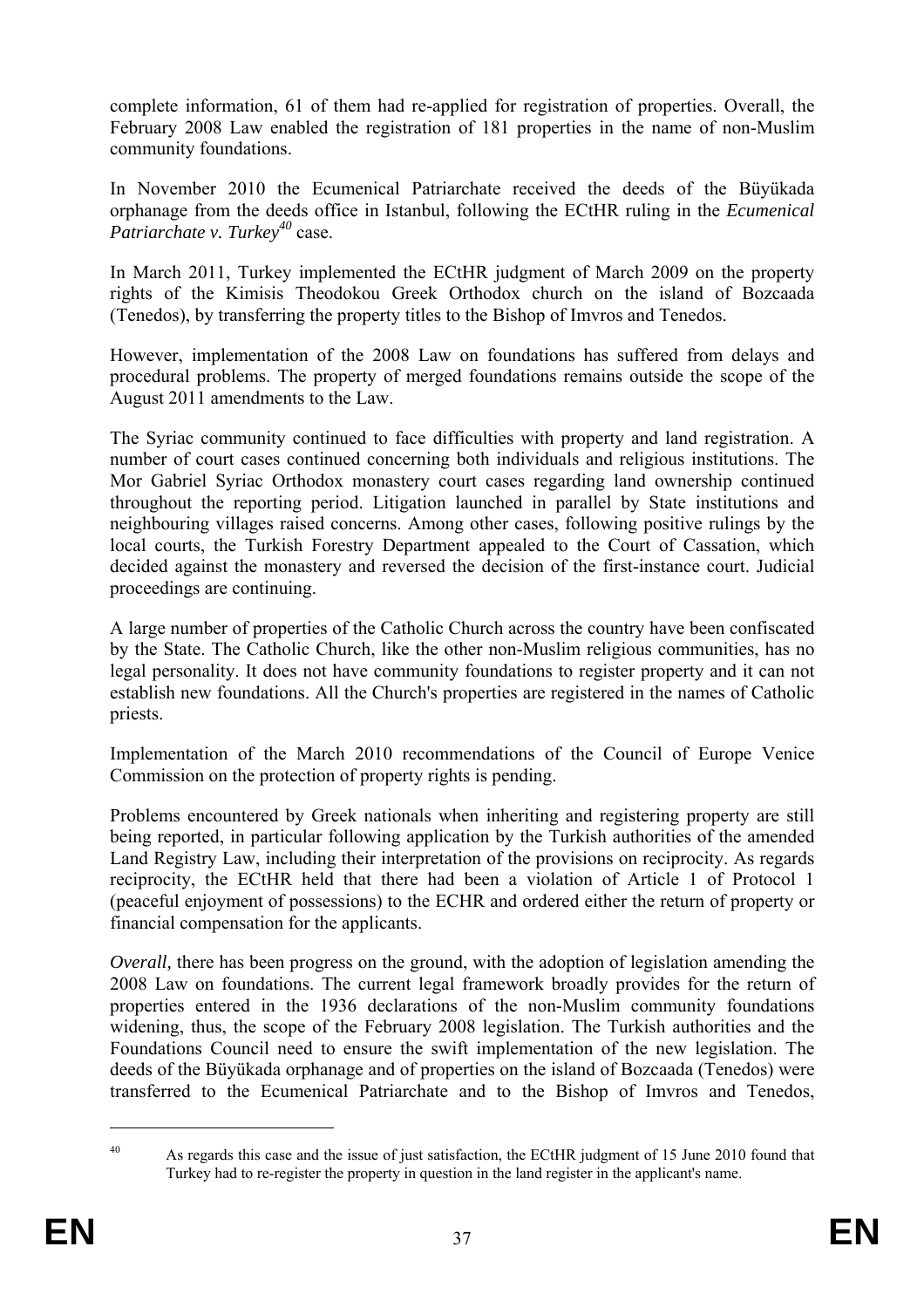respectively. The Law on foundations continued to be implemented, albeit with delays and procedural problems, enabling the return of 181 properties to community foundations. The property of merged foundations remains outside the scope of the August 2011 amendments to the Law on foundations. The ongoing cases against the Mor Gabriel Syriac Orthodox monastery continue to raise concerns. Turkey needs to ensure full respect of the property rights of all non-Muslim religious communities.

#### *Respect for and protection of minorities, cultural rights*

Efforts were made in favour of minority schools. In parallel to the practice in public schools, the Ministry of National Education has extended support to the minority schools in the form of new textbooks. In the 2010-2011 academic year, mathematics and introduction to science textbooks were translated into Armenian and distributed free of charge.

However, Turkey's approach to minority rights remained restrictive. Turkey maintained its reservations on the UN International Covenant on civil and political rights regarding the rights of minorities and the UN Covenant on economic, social and cultural rights regarding the right to education, which remained causes for concern. Turkey has not signed the Council of Europe Framework Convention for the protection of national minorities.

There are no mechanisms or specific bodies in Turkey to combat racism, xenophobia, anti-Semitism and intolerance. No specific legislation exists and, where legislation does address discrimination issues, it is often interpreted in a restrictive manner by the courts.

The situation of the Greek minority has not changed. It continues to encounter problems with access to education and property rights, including on the islands of Gökçeada (Imvros) and Bozcaada (Tenedos). The decision to reopen a school in Gökçeada (Imvros) is still pending.

The management of minority schools, including accountability to both minority Heads and non-minority Deputy Heads<sup>41</sup>, remained an issue, pending an implementing regulation. Minority schools faced procedural and bureaucratic difficulties with registration, budget problems and sustainability issues due to the number of students enrolled (restricted by law to those Turkish nationals from the same minority). In March the Human Rights Commissioner of the Council of Europe encouraged Turkish authorities to remove the legal obstacles and allow non-Muslim communities to provide education, in their schools, to children of these minorities irrespective of the legal status of these children, or the status of their parents or legal guardians. Armenian children will, as of the school year 2011-2012, be allowed to attend Armenian minority schools as guest students.

Anti-Semitism and hate speech in the media targeting missionaries or Christians in general remain an issue and have not been punished by the judiciary or media institutions. Some antimissionary rhetoric remains in compulsory school textbooks.

The court case on the murder of Armenian journalist Hrant Dink in 2007 is continuing, separately from the Trabzon case, with only minor progress since the ECtHR judgment of 14 September 2010. In January, President Gül initiated an inquiry by the State Supervisory

1

<sup>&</sup>lt;sup>41</sup> The Deputy Head of these schools represents the Turkish Ministry of Education and has more powers than the Head.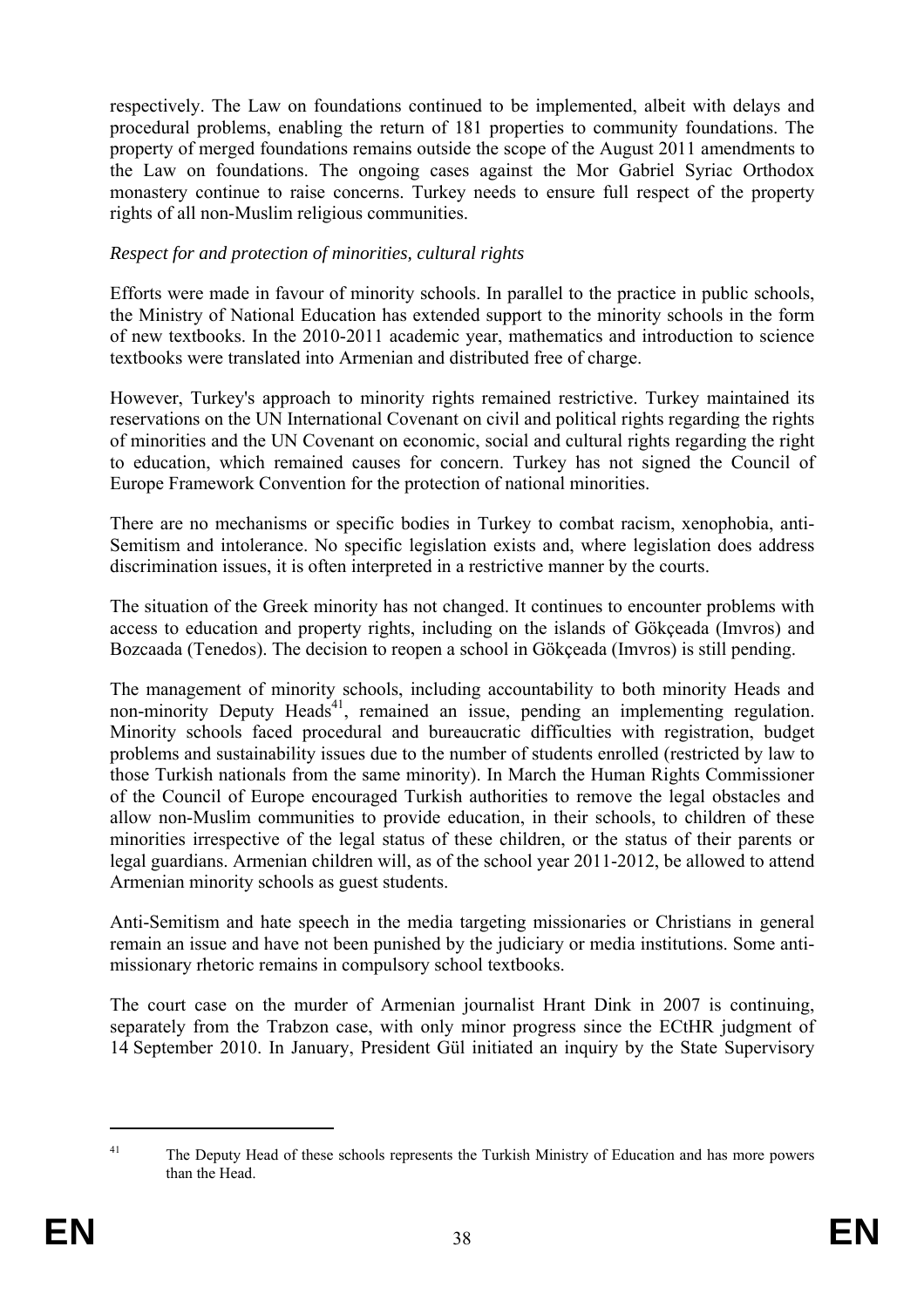Council into the murder. An Administrative Court in Istanbul fined $42$  the Ministry of the Interior for not taking protective measures. The lawyers of the Dink family requested that, in response to the ECtHR ruling, an investigation about the potential implication of high-ranking officers in the murder be launched directly by the prosecution and focus on unearthing links between the accused and these officers. Two ministers spoke out against any such investigation. This was criticised as putting the judiciary under political pressure. There were no developments in this investigation. Following a change in the law regarding juveniles, the case of prime suspect Samast was transferred to the juvenile courts.

*Overall*, Turkey's approach to minorities remained restrictive. Full respect for and protection of language, culture and fundamental rights, in accordance with European standards, has yet to be achieved. Turkey needs to make further efforts to enhance tolerance and promote inclusiveness vis-à-vis minorities. There is a need for comprehensive revision of the existing legislation, the introduction of comprehensive legislation to combat discrimination and to establish protection mechanisms or specific bodies to combat racism, xenophobia, anti-Semitism and intolerance.

As regards **cultural rights**, the Law on the establishment and broadcasting principles of radio and TV stations entered into force in March 2011. It permits broadcasts in languages other than Turkish by all nationwide radio and television stations. Temporary suspension of broadcasting remains possible by Prime Ministerial or Ministerial decision, in cases of threats to national security and public order, but can now be appealed against in court (*See also Chapter 10 - Information society and media).* 

Mardin Artuklu University continued post-graduate education in Kurdish. The Higher Education Board (YÖK) authorised the opening of a Kurdish Language and Literature Department in Muş Alparslan University in 2011. Since there was not enough teaching staff, the university offered a Kurdish language elective course at undergraduate level only. The course was completed at the end of July.

The legal amendments adopted in April 2010 and March 2011 allow election advertising in languages other than Turkish and open the door for public or private radio or television channels to broadcast in languages or dialects other than Turkish. However, there are still laws that restrict the use of languages other than Turkish, including the Constitution and the Political Party Law. Diverse Kurdish groups, NGOs and trade unions submitted a one million signature petition to parliament demanding the lifting of all restrictions on use of the mother tongue in daily life.

The courts took a number of positive decisions regarding the use of languages other than Turkish, including Kurdish. The Mayor of Sur and the municipal council in Diyarbakır were acquitted in January 2011 in a case brought against them for offering municipal services in multiple languages.

A law provides for interpretation free of charge for non-Turkish speakers during their defence or statement-taking, the investigation phase and court hearings for suspects, victims or witnesses. In March 2011, a court in İzmir permitted a Kurdish local politician to make his

<u>.</u>

<sup>&</sup>lt;sup>42</sup> The Administrative Court emphasised that "protective measures remained on paper and precautionary measures for [Dink's] protection had not been put into action".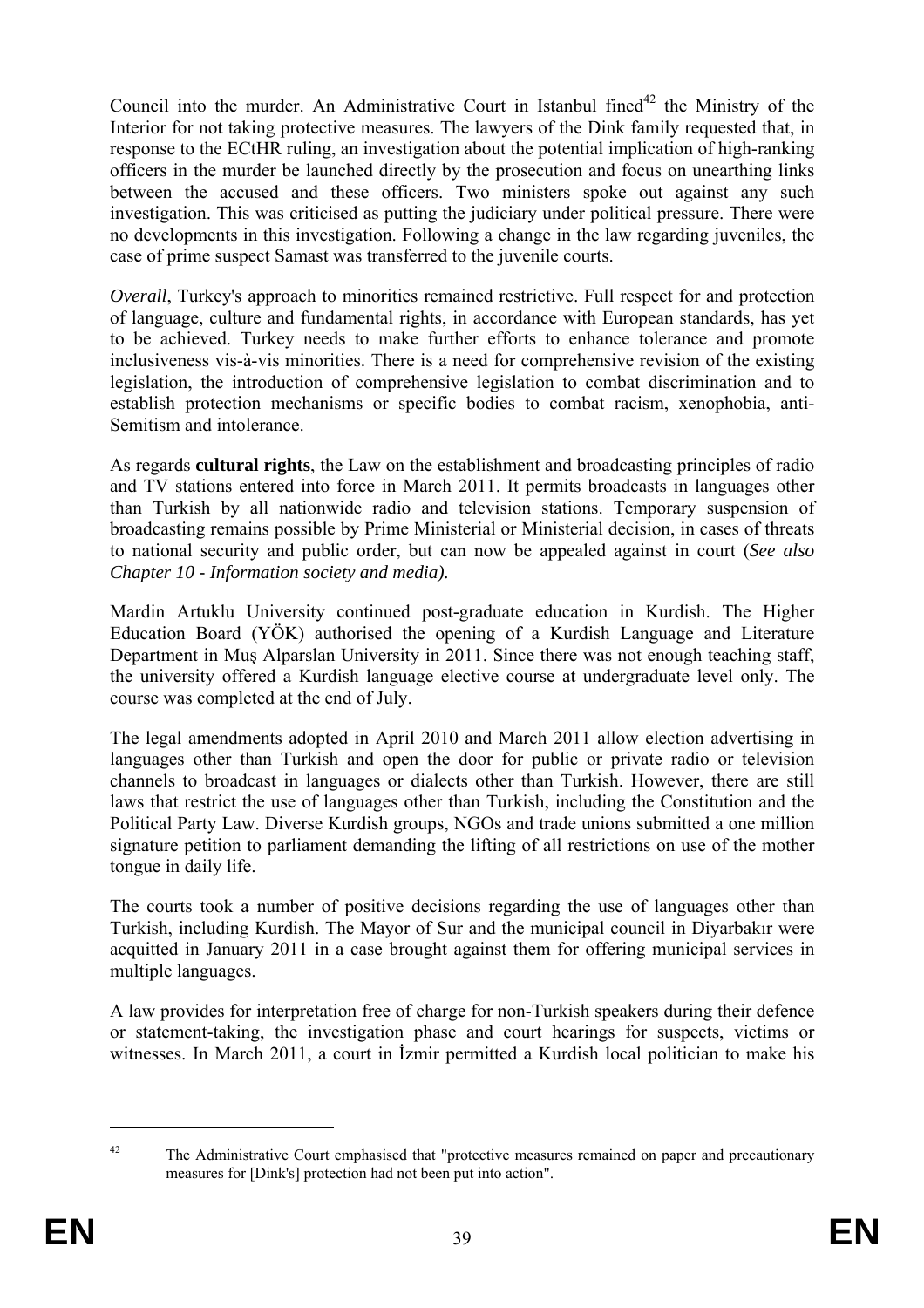defence statement in Kurdish and decided that a Kurdish interpreter would be present at the next session.

However, such practice is not consistently followed. The judiciary issued contradictory decisions in court cases against Kurdish politicians and human rights defenders. In May 2011, the Doğubayazıt Criminal Court sentenced the former Mayor of Doğubayazıt and members of the municipal council for violating the Law on the use of Turkish letters by naming a park in Kurdish back in 2007.

Restrictions are still reported on the use of Kurdish in prisons, during visits and exchanges of **letters** 

Referring to the principle of "national unity" the Constitutional Court upheld the 1934 law on surnames and rejected the request of a Syriac Turkish citizen to use a Syriac surname.

In April 2011, the unfinished statue of humanity by Mehmet Aksoy in Kars was demolished. The demolition was finalized in July.

As regards **Roma**, some steps were taken to address long-standing problems. A discriminatory clause in the Law on the movement and residence of aliens, which authorised the Ministry of the Interior to 'expel stateless and non-Turkish gypsies and aliens that are not bound to the Turkish culture' was amended in January 2011.

In March 2011, the Minister in charge of the Roma opening announced the construction of nearly 9,000 housing units by the TOKİ administration to address the problem of "housing in a healthy environment".

A Roma Research and Implementation Centre was established within Adnan Menderes University in Aydın province.

However, the Roma opening has not led to a comprehensive strategy to address the problems of the Roma population, who still face social exclusion, marginalisation and discrimination in access to education and health services due to their lack of identity cards, and also to housing, employment and participation in public life. School drop-out rates for Roma children remained higher than those of other children. Access for Roma children to pre-school education should be improved.

Turkey has rejected calls from the Roma community to participate in the 2005-2015 "Decade of Roma Inclusion".

The urban transformation scheme carried out in the Sulukule district of Istanbul and the accompanying resettlement of many Roma caused dislocation and disruption. Some could not adapt to their new housing but returned to Sulukule to live in much poorer conditions. In late June, Roma houses in Küçükbakkalköy were also demolished in the context of urban transformation.

*Overall*, Turkey has made progress on cultural rights, especially on use of languages other than Turkish by all nationwide radio and television stations and on use of multiple languages by municipalities. The opening of a Kurdish Language and Literature Department in Muş Alparslan University has been authorised. However, restrictions remain on use of languages other than Turkish in political life, in contacts with public services and in prisons. The legal framework on use of languages other than Turkish is open to restrictive interpretations and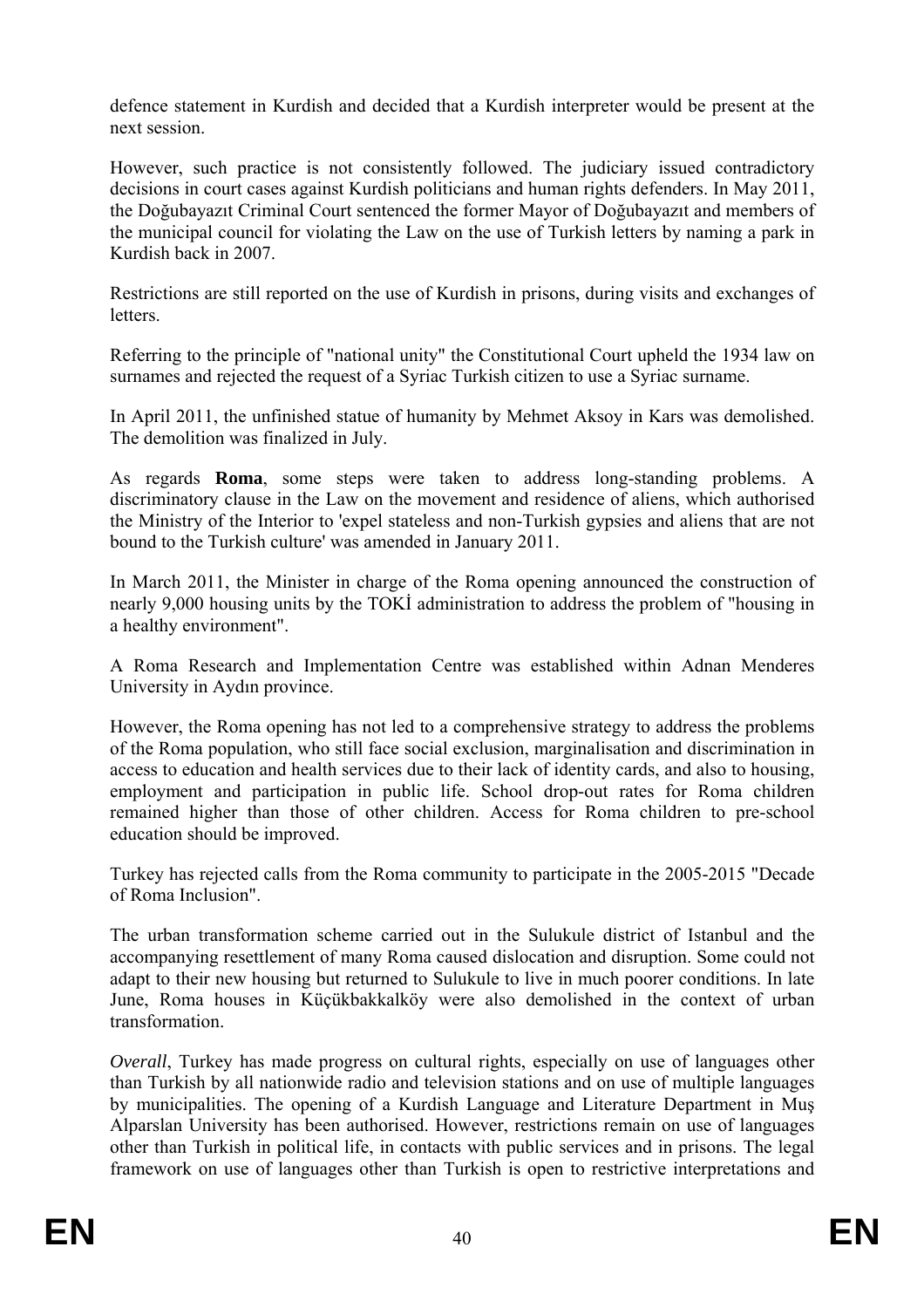implementation remains inconsistent. There has been some progress as regards the Roma, in particular on amending discriminatory legislation. However, a comprehensive policy to address the situation of the Roma is missing.

## *Situation in the east and south-east*

The government continued to implement the South-East Anatolia project (GAP), aimed at socio-economic development of the region, with a view to completing it by 2012. Investments in irrigation, road transport, health and education continued, along with special programmes on business development, human resources and empowerment of women. Big dam projects are being criticised for threatening sustainable development of the region by destroying the living conditions of the local population, including historical heritage, natural habitats, species and fertile agricultural land along rivers.

The Kurdish issue was widely discussed, notably during the run-up to the elections in June.

In February 2011, a sub-committee to investigate the circumstances of missing persons Tolga Baykal Ceylan and Cemal Kırbayır was established under the TGNA Human Rights Investigation Committee. The JİTEM (Intelligence Gendarmerie) and Colonel Temizöz cases regarding extrajudicial killings and persons missing since the 1990s are continuing before the Diyarbakır Serious Crimes Court.

Criminal complaints were filed against the systematic torture and killing of Kurds in Diyarbakır military prison between 1981 and 1984, on the initiative of the NGO Diyarbakır Prison Commission on Facts Research and Justice. The Diyarbakır Prosecutor with Special Authority launched a judicial investigation, although no formal prosecution has been brought yet.

However, terrorist attacks by the PKK, which is on the EU list of terrorist organisations, intensified after April 2011, despite its twice-extended unilateral ceasefire to 15 June.

A clash with the PKK in Diyarbakır's Silvan sub-province changed the entire political climate in Turkey adversely. 13 soldiers were killed and seven others were wounded in a reported PKK ambush in mid July 2011, while the military had been carrying out operations to rescue two soldiers and a health worker kidnapped by the PKK a week earlier. Both the military and the Ministry of Interior (MoI) opened investigations on the Silvan clashes. Since the General Staff investigation results were similar to that of the MoI, the government saw no need to unveil the findings of MoI inspection results.

Tensions escalated further when the PKK killed eight Turkish soldiers and a village guard in mid-August in an ambush in province of Hakkari. On the same day the Turkish Air Force started cross border operations against many PKK targets on Qandil Mountain, Hakourk, Avashin - Basyan, Zap and Metina Regions.

Concrete measures announced as part of the democratic opening fell short of expectations and were not followed through. Dialogue was hampered by the arrest or detention of BDPaffiliated Kurdish politicians, locally elected mayors and members of municipal councils and some human rights defenders in connection with the  $KCK<sup>43</sup>$  trial. The trial of 152 defendants for alleged membership of KCK (104 of whom are in prison) started before the 6th Serious

<sup>1</sup> 

<sup>43</sup> KCK stands for Koma Komalen Kurdistan, which means Kurdistan Communities Union.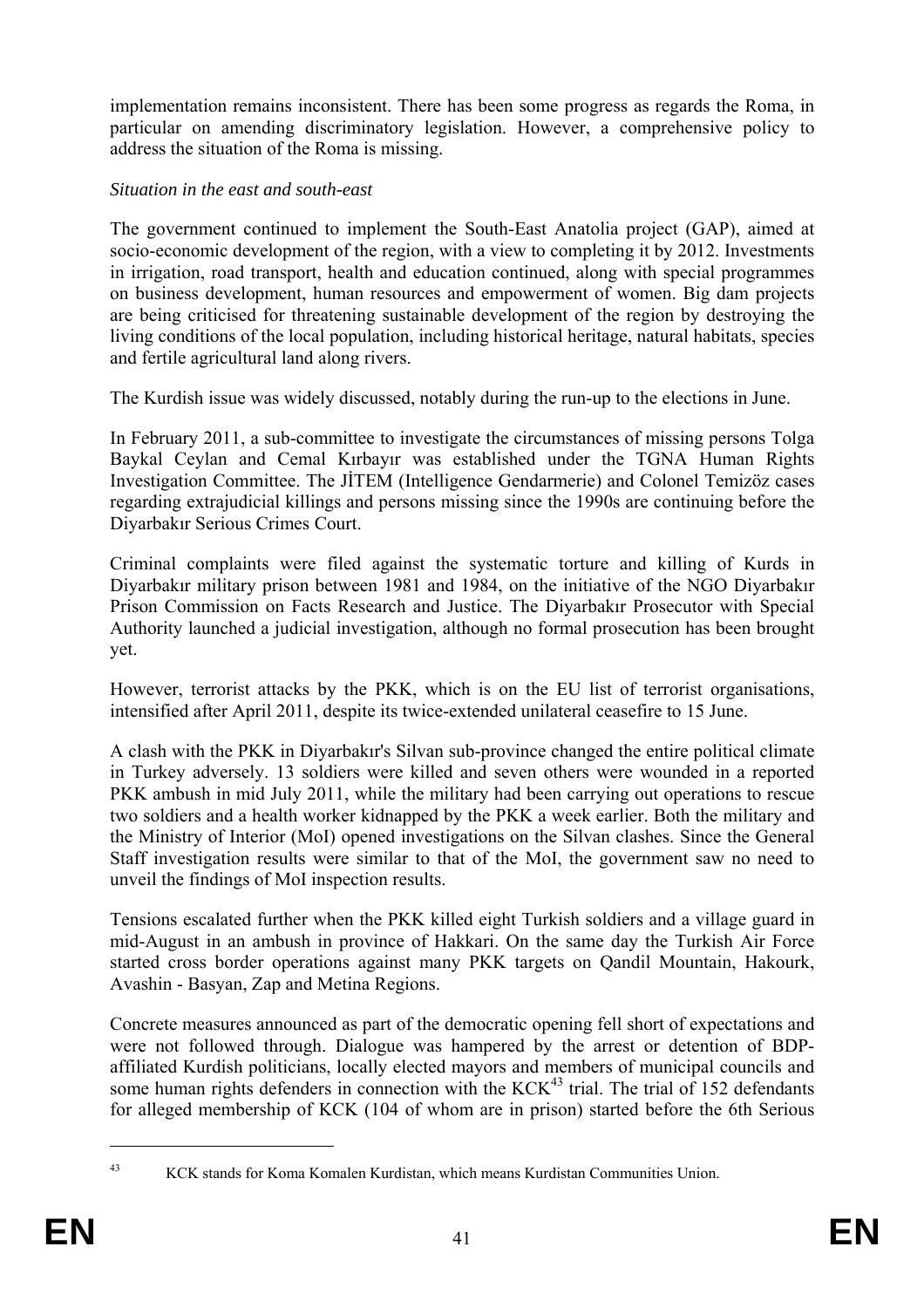Crimes Court in Diyarbakır on 18 October 2010 and continued throughout the year. Lawyers involved and human rights organisations' observers reported many procedural wrongdoings in the investigation, arrest, detention and trial procedures, and also during the initial collection of evidence. Demands for the release of the defendants and for the defence to be made in Kurdish were refused by the court.

Many other court cases ended in convictions against Kurdish political figures and BDP officials; others are continuing. The Diyarbakır prosecutor launched an investigation into the proposal made by the Democratic Society Congress (DTK) in December 2010 for a democratic autonomous Kurdistan. The BDP's general congress in September was also subject to a new judicial investigation.

A campaign of civil disobedience was launched by the DTK and BDP.

Landmines remained a security concern for military personnel and civilians in the south-east, with continued reports of death and injury. The government reported continuing use of antipersonnel mines by the PKK. Turkey reported that a total of 979,417 mines remained on its territory at the end of 2009, 2,361 fewer than in 2008. Under the 'Ottawa Convention' on the prohibition of the use, stockpiling, production and transfer of anti-personnel mines and on their destruction, Turkey has undertaken to destroy all anti-personnel mines as soon as possible, but not later than 1 March 2014. However, the process has not been launched. An agreement was signed with NATO's Maintenance and Supply Agency (NAMSA) in November 2010 for destruction of approximately 22,000 Area Denial Artillery Munitions (ADAM). Destruction has started.

Clearance of anti-personnel landmines from an area of 212 million square metres along the Turkish-Syrian border has not yet started. The tender should be awarded in 2011, with a view to completing the work in 2014.

5,114 anti-personnel landmines have been cleared by the Gendarmerie General Command in areas under its responsibility. In October 2010, destruction of all stored anti-personnel landmines (approximately 3 million) was completed.

No steps have been taken to address the problem of village guards, who are paid and armed by the State. According to official figures, throughout Turkey, the total number of village guards exceeds 45,000.

*Overall*, the 2009 democratic opening, aimed at addressing the Kurdish issue in particular, was not followed through. Terrorist attacks intensified and have been/are consistently condemned by the EU. The detention of elected politicians and human rights defenders raises concerns. The truth about extra-judicial killings and torture in the south-east in the 1980s and 1990s has yet to be established following the due process of law. Landmines and the village guard system are still causes for concern.

# *Refugees and internally displaced persons (IDPs)*

Some deficiencies remained in the process of compensating for losses due to terrorism and the fight against terrorism. Since the law entered into force in March 2008, up to December 2010 a total of 358,506 applications had been made to the Damage Assessment Commissions. Of these, 259,462 were assessed, with compensation paid in 146,441 cases and 113,021 applications rejected.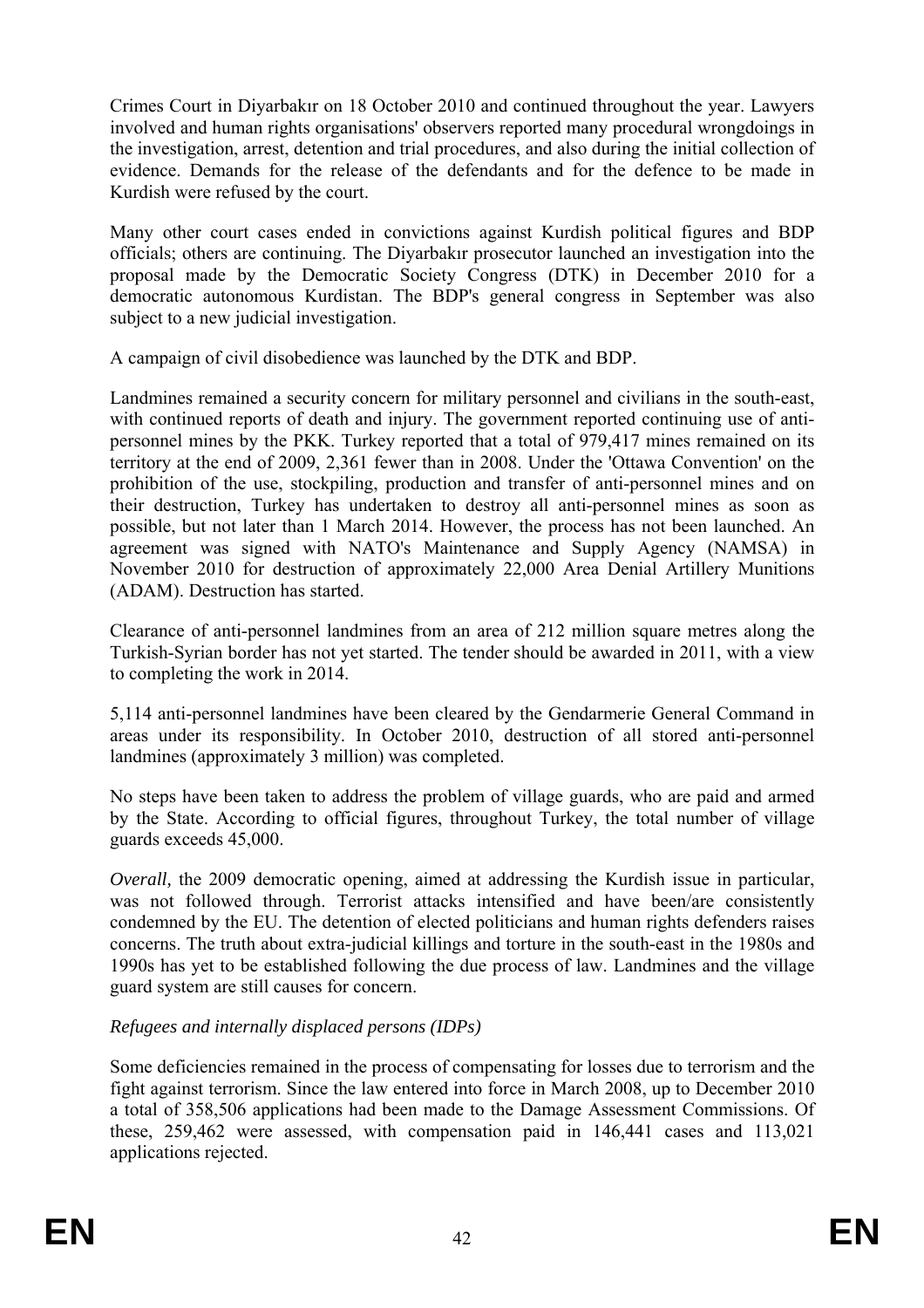By April 2011, the Commissions had allocated compensation totalling  $\epsilon$  900,302,745 to applicants who signed negotiated/amicable settlement declarations. However, delays in payments have been reported. The implementation period by the government of the Law on the compensation of losses resulting from terrorism and the fight against terrorism has been extended by another year.

Numerous cases have been brought in the administrative courts by rejected applicants. Several applied to the ECtHR. There is a need to assess the overall effectiveness of the compensation process in terms of implementation and legislation.

The situation of internally displaced persons (IDPs) in urban areas remains a cause for concern. IDPs often cannot return to their previous place of residence for a wide range of reasons, including security, the continuing village guard system, the presence of landmines, lack of basic infrastructure or capital and limited job opportunities. IDPs often live in substandard conditions, including camps.

Concerning **refugees and asylum-seekers**, circulars issued in 2010 produced some positive results in terms of improving practices on the part of law enforcement officials and central and local administrations.

However, the lack of a comprehensive legal framework for refugees and asylum-seekers prevented further improvement. A draft revised Foreigners and International Protection Law has been prepared. Meanwhile, continuing gaps in legislation, particularly in immigrationrelated detention and deportation practices, remain a concern. Unaccompanied minors found themselves at risk of detention together with adults and with no access to State child protection services.

*Overall*, the process of compensating IDPs has continued. There is a need to assess its overall effectiveness. An overall national strategy to address IDPs' needs better has not been developed yet. Despite some improvements, the lack of a comprehensive legal framework for refugees and asylum-seekers is an impediment to providing adequate treatment. Further improvements are needed in the general conditions at detention centres for foreigners.

## **2.3. Regional issues and international obligations**

## *Cyprus*

Turkey continued to express public support for the *negotiations* between the leaders of the two communities under the good offices of the UN Secretary-General aimed at finding a fair, comprehensive and viable solution to the Cyprus problem. This was acknowledged in the March 2011 Assessment Report by the UN Secretary-General on the status of the negotiations in Cyprus.

As emphasised by the negotiating framework and Council declarations, Turkey is expected actively to support the negotiations aimed at finding a fair, comprehensive and viable settlement of the Cyprus issue within the UN framework, in accordance with the relevant UN Security Council resolutions and in line with the principles on which the Union is founded. Turkey's commitment and concrete contribution to such a comprehensive settlement is crucial.

Despite repeated calls by the Council and the Commission, Turkey still has not complied with its obligations outlined in the declaration by the European Community and its Member States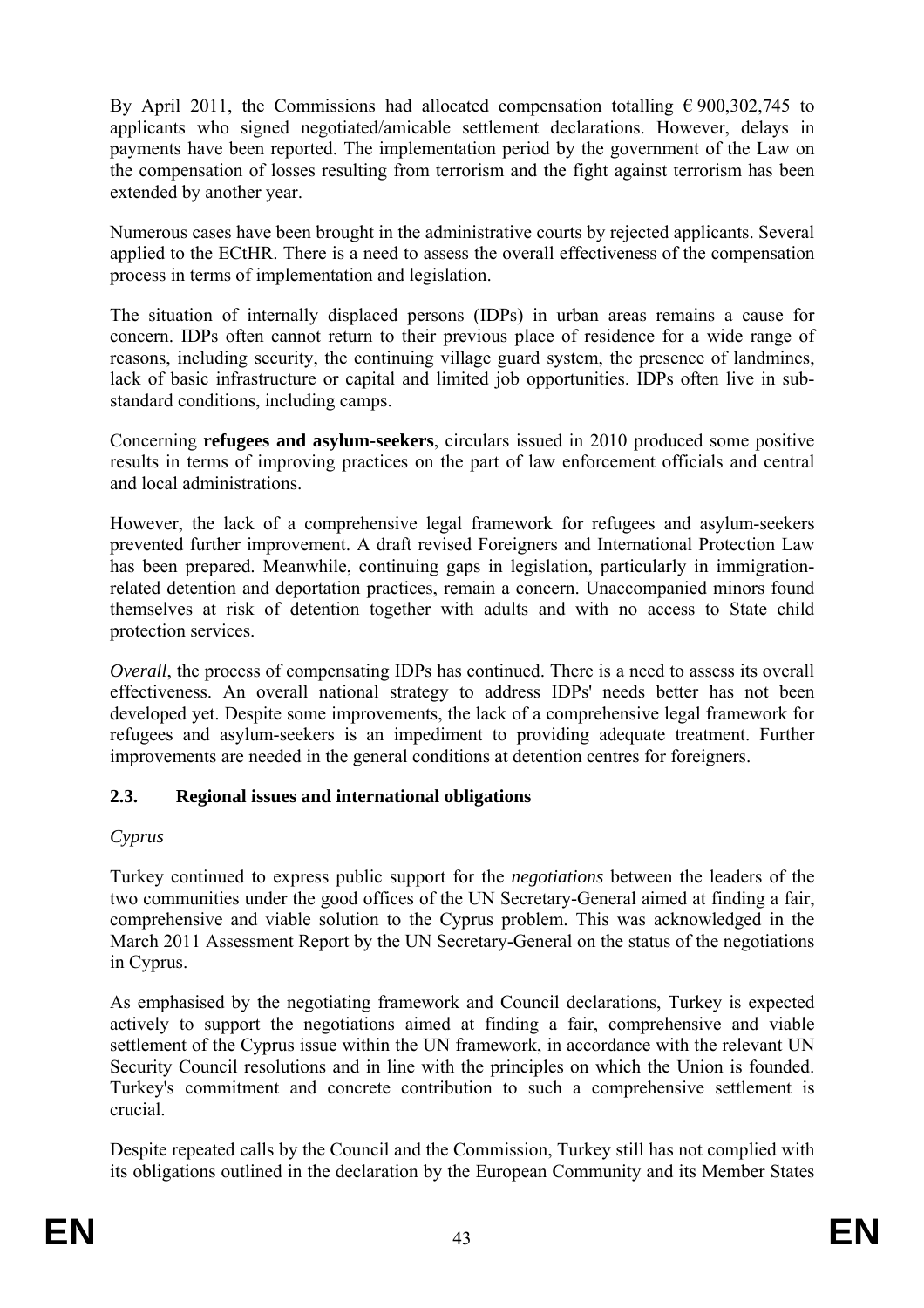of 21 September 2005 and in Council conclusions, including the December 2006 and December 2010 conclusions.

It has not met its obligation to ensure full, non-discriminatory implementation of the *Additional Protocol* to the Association Agreement and has not removed all obstacles to the free movement of goods, including restrictions on direct transport links with Cyprus.

There was no progress on *normalising bilateral relations* with the Republic of Cyprus. Turkey has not lifted its veto of Cyprus's membership of several international organisations, including the OECD and the Wassenaar Arrangement on export controls for conventional arms and dual-use goods. The Republic of Cyprus reported violations of its territorial waters and airspace by Turkey. Senior representatives of the Turkish government have stated that relations with the EU Presidency will be frozen for six months as of 1 July 2012 in the absence of a comprehensive settlement of the Cyprus issue when Cyprus takes over the Council presidency.

## *Peaceful settlement of border disputes*

Turkey and Greece continued their efforts to improve bilateral relations. From 7 to 9 January 2011 the Greek Prime Minister visited Erzurum, accompanied by the Foreign Minister at the invitation of the Turkish Prime Minister.

The 53rd round of exploratory talks took place in July in Greece. Exploratory talks have been taking place since 2002 and have intensified since October 2009. The importance of cooperation has been underlined in high levels meetings. Between 8 and 10 March, the Turkish Foreign Minister paid a visit to Greece. He met the Greek Prime Minister and Foreign Minister and members of the Muslim minority living in Thrace. The threat of *casus belli* in response to the possible extension of Greek territorial waters made in the 1995 resolution of the Turkish Grand National Assembly still stands. In line with the negotiating framework, the Council conclusions of December 2010 noted that 'Turkey needs to commit itself unequivocally to good neighbourly relations and to the peaceful settlement of disputes in accordance with the United Nations Charter, having recourse, if necessary, to the International Court of Justice. In this context, the Union urges the avoidance of any kind of threat, source of friction or action which could damage good neighbourly relations and the peaceful settlement of disputes.' Greece made a substantial number of formal complaints about violations of its territorial waters and airspace by Turkey, including flights over Greek islands.

## *Regional cooperation*

Turkey remains actively involved in regional initiatives including the South-East European Cooperation Process (SEECP) and the Regional Cooperation Council (RCC).

Bilateral relations with *other enlargement countries and neighbouring EU Member States* have been positive. Turkey has significantly intensified contacts in the *Western Balkans*, expressing a firm commitment to promoting peace and stability in the region. Turkey supports the European integration of all countries in the region. On 26 April 2011 the President of Turkey attended a tripartite meeting between Turkey, Serbia and Bosnia and Herzegovina in Belgrade.

Within the framework of the common security and defence policy, Turkey is continuing to contribute to the EU-led military mission in Bosnia and Herzegovina (EUFOR/ALTHEA). It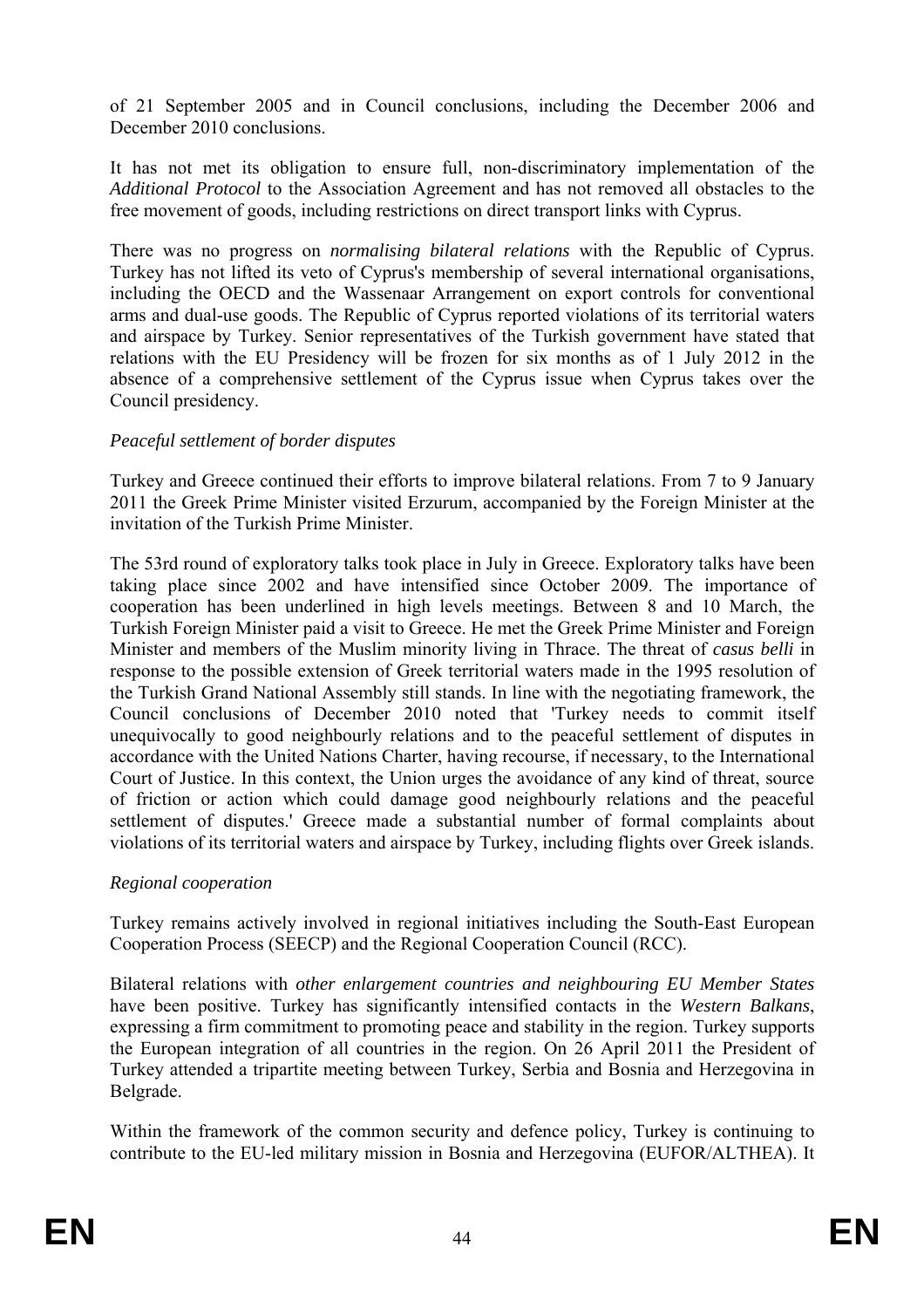is also contributing to EUPM (the EU-led police mission in Bosnia and Herzegovina) and to the EULEX mission in Kosovo<sup>44</sup>. Turkey supports Kosovo's integration into the international community, European institutions and regional initiatives. Turkey provided humanitarian assistance to Albania and Montenegro following the floods in these two countries in December 2010. Turkey maintains strong ties with the former Yugoslav Republic of Macedonia. High-level bilateral meetings were held with Croatia, Serbia, Montenegro and Bosnia, Herzegovina and Kosovo.

Relations with *Bulgaria* remained positive.

As regards the *International Criminal Court (ICC), see Chapter 31 – Common foreign and security policy.* 

## **3. ECONOMIC CRITERIA**

In examining the economic developments in Turkey, the Commission's approach was guided by the conclusions of the European Council in Copenhagen in June 1993, which stated that membership of the Union requires the existence of a functioning market economy and the capacity to cope with competitive pressure and market forces within the Union.

# **3.1. The existence of a functioning market economy**

## *Economic policy essentials*

Turkey's economic policy is tailored to maintaining an open, largely market-driven economy with relatively prudent public finance management and a well regulated financial sector. The Pre-Accession Economic Programme (PEP) submitted to the Commission in April 2011 adequately reflects needs and commitments to further reform. However, it drew to too large an extent on the Medium-Term Plan (MTP) already published in mid-2010. Turkey's economic governance still has to focus on the imbalances emerging from the stronger than anticipated recovery and on further structural reforms, some of which, particularly in taxation and employment, are expected from the new government, which took office after the June 2011 elections. The fragmentation of responsibilities between government bodies continues to complicate coordination of budgeting and medium-term economic policy-making. The authorities are stepping up their efforts to enhance cooperation through the establishment of a financial stability committee. *Overall,* the consensus as regards the fundamental goals of economic policy remains firm.

## *Macroeconomic stability*

After a steep recovery in 2010 when the Turkish economy grew by 9% year-on-year, the rapid economic expansion continued with 10.2% year-on-year GDP growth in the first half of 2011. Economic activity bounced back strongly, which reflected some base effects, but also strong domestic demand growth driven by low real interest rates, strong capital inflows and a rapid acceleration in the growth in bank credit. The private sector remained the main driver of the recovery. In the first half of 2011, private consumption rose by 10.8% year on year, with private-sector investment, which accounts for about 15% of GDP, expanding by a remarkable 31.3% year on year. In spite of the June Parliamentary elections, government consumption

1

<sup>44</sup> Under UNSCR 1244/1999.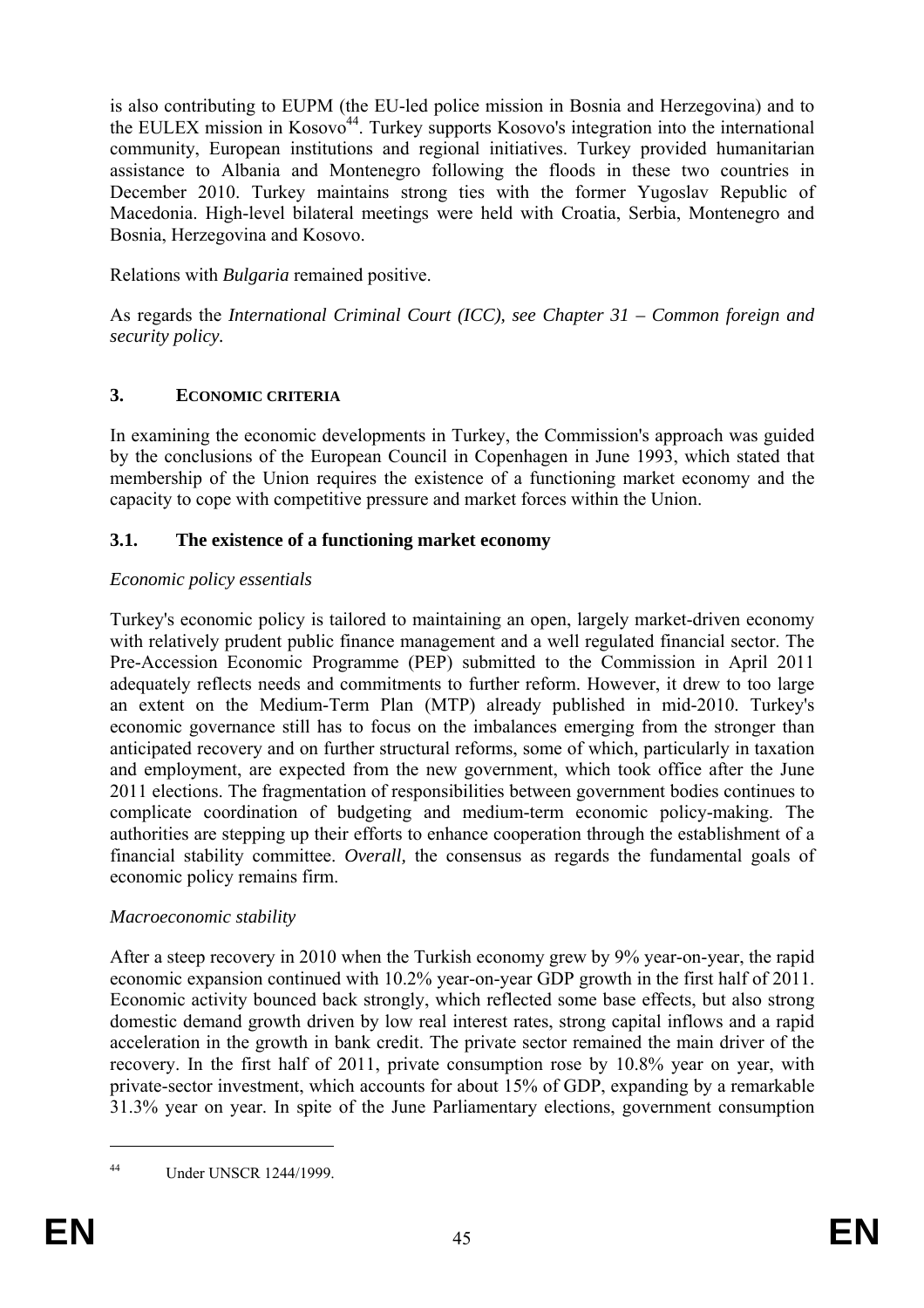remained restrained and posted a first-half increase of 7.3% year-on-year. The sharp increase in domestic demand was accompanied by a further deterioration in the trade and current account balances. Exports of goods and services rose by 4.2% year on year, while imports of goods and services grew at an accelerated rate of 23%. All major sectors of the economy contributed to growth in 2010/11. The largest increases in gross value added came from construction and manufacturing. Turkey's GDP measure (at purchasing power parity) per inhabitant stood at 48% of the EU average in 2010. *Overall*, the economy expanded rapidly in 2010 and in the first half of 2011, mainly driven by strong domestic demand.

The current-account deficit, which tripled to a record of 6.6% of GDP in 2010, continued to widen in the first half of 2011. The increase was entirely due to the deterioration of the merchandise trade deficit, which more than doubled compared with a year earlier. Strong domestic demand and high global commodity prices continued to boost the import bill, notwithstanding the Central Bank's efforts to curb credit growth and the recent relative weakness of the Turkish lira. Exports to some countries in political crisis started to fall and, according to customs-based data, exports to North Africa declined by about 10% year on year in the first half of 2011. At the same time, sales to almost all other regions recorded strong growth. The balance-of-payments data also included high positive capital inflows from crisisridden countries in the Middle East, which are reportedly as high as  $\hat{\epsilon}$ 10 billion in the first six months of 2011. According to Central Bank data, official gross foreign-exchange reserves have stayed on an upward trend in 2011, and amounted to  $668$  billion by mid 2011. This was also a result of continued inflows on the portfolio side (especially bond issuance), but more importantly of the access by the corporate and banking sectors to ample financing. *Overall,* imports have been rising due to strong domestic demand, thus considerably increasing trade and current account deficits. External imbalances have become significant.

In 2010, the unemployment rate amounted to 11.9%, down significantly from 14% in 2009. This trend continued in the first months of 2011, and in May 2011 the jobless rate stood at 9.4%, which represented a 1.6 pps improvement over the same month one year earlier. The non-agriculture unemployment rate showed a broadly similar trend. The youth unemployment rate dropped faster, most likely as a result of the priority the government gave to this segment in the employment package. Nevertheless, youth unemployment remains high at at 21.7%. Employment data for 2010 show a marked improvement, as the number of employed persons increased by over 6% compared with 2009. Overall labour participation amounts to 49%, with a significant gender imbalance. While the labour participation is around 70% for men, it is below 30% for women. Despite the fact that there is such a low proportion of the female population actively looking for work, the female unemployment rate is only slightly higher than the male unemployment rate. In addition, about one third of women who are considered as employed are unpaid family workers in the agricultural sector, which reduces the percentage of women of working age who are employed and receiving an income to only less than 15% of the total. The labour markets need to absorb the unemployed and about one million new entrants every year. Overly strict employment protection laws discourage employers from hiring new people. The prevalence of undeclared work remains a major challenge. *Overall,* robust economic development allowed strong employment growth and a sizeable drop in unemployment**.**

Consumer price inflation was down from 6.5% in 2009 to 6.4% in 2010, remaining slightly below the official target of 6.5%, while annual core inflation rates surged to 6.4% in 2010 from 3.0% in 2009. Producer prices rose from 5.9% in 2009 to 8.9% in 2010. In the first five months of 2011, consumer price inflation proved highly volatile, hitting a 30-year low of 4% in March before picking up to reach 6.7% in August, largely on the back of strong base effects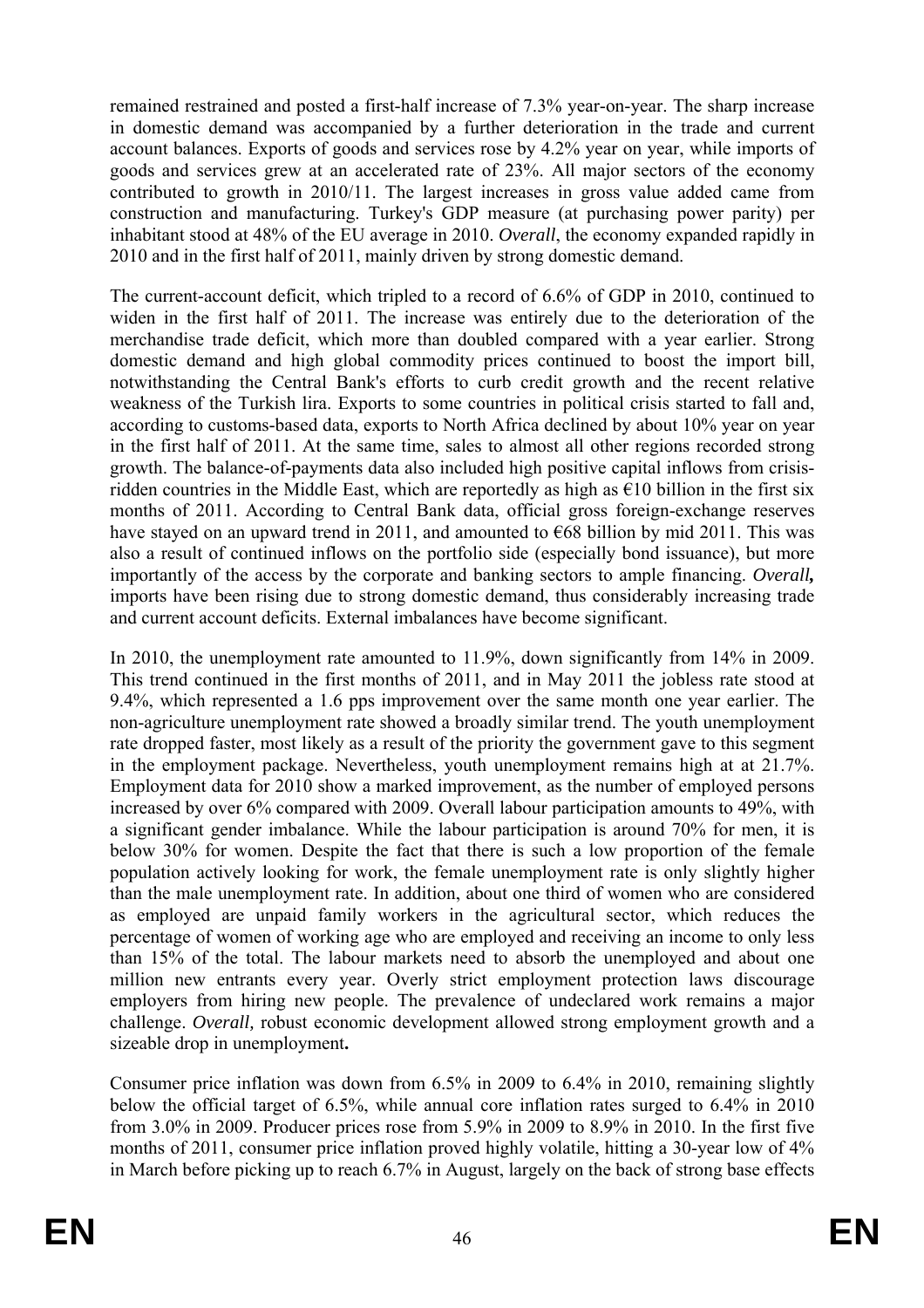and volatile food prices. The combination of strong domestic demand, high world prices for fuel and food and a weaker currency can be expected to push inflation up further. Recently, the Central Bank revised its year-end inflation forecast upwards to 6.9%, significantly above the 5.5% inflation target, but still within the two percentage points inflation tolerance band. It cited higher-than-expected global oil prices and changes in customs duties (an increase in customs duties on many textile products took effect in July). Assuming 'limited additional monetary tightening' in the second half of the year, the Central Bank expected the annual inflation rate to rise in the second quarter, fall in the third quarter and rise again in the fourth quarter. *Overall,* inflation has been in a volatile and upward trend, in large part due to pressures arising from energy and food inputs and buoyant economic activity.

Given the strong inflationary pressures and the rapidly deteriorating current account balance, gauging monetary policy is becoming more complicated by the day. The Central Bank of Turkey (CBT) has altered its monetary policy stance by combining relatively low interest rates, a wide interest rate corridor and high commercial bank reserve requirement rates (RRR). Since October, when the CBT first raised the RRRs by an average of 50 bps, it has also increased the RRRs on short term Turkish Lira deposits by an average 11 pps and foreign exchange deposits by an average 12 pps. The aim was to increase the cost of funding for banks and to curb credit growth in order to slow down the economy. Moreover, the CBT reduced the policy rate to 6.25% from 7.0% and widened the gap between overnight borrowing and lending rates by increasing the borrowing rate to 9.0% and decreasing the lending rate to 1.0% to discourage short-term inflows. So far, the CBT has been only partially successful, as the exchange rate has weakened somewhat, but RRR increases have failed to slow credit growth which - along with higher commodity prices - continues to feed Turkey's growing current account deficit. Given the momentum in the economy and the still rapid growth of credit, this degree of tightening has not shifted the drivers of growth away from domestic demand. More support from the fiscal side, and some specific and targeted macroprudential measures are being put in place, including by the banking regulator, in order to help engineer a soft landing of the economy and ease the burden placed on monetary policy. In August 2011, the CBT reduced the policy rate further from 6.25% to 5.75%, and decreased the gap between overnight borrowing and lending rates, arguing that, in view of the slowdown observed since the second quarter of 2011, there is a need to protect domestic economic growth. Overall, monetary policy has been only partially successful, as it was unable to sufficiently curb the growth of credit, which - along with high commodity prices continues to feed Turkey's growing current account deficit.

The budget performed much better than expected in 2010 and the first half of 2011, especially due to the robust recovery in domestic demand, which provided significant support to indirect tax revenues. Overall real tax revenues rose by 35% year-on-year in 2010, and real expenditure grew by 15%. Consequently, the primary surplus almost tripled and the overall central government budget deficit fell by about half from 5.7% of GDP in 2009 to 3.6% of GDP in 2010, which was much better than the level of 4.7% of GDP which was originally budgeted. In the first half of 2011, strong demand continued to support the budget performance, as revenues increased by double digit rates. Lower interest payments, as well as delays in payments and the use of funds entered under the 2010 budget, may also have helped to hold down expenditure despite a significant real rise in personnel costs and some other current spending items. According to the medium-term fiscal plan, the government expects a budget deficit of 2.8% of GDP in 2011. Extra revenues collected from a tax amnesty programme, if saved, would take the 2011 deficit even lower. Targets have not been adjusted for economic growth figures and revenues which were higher than anticipated. Therefore,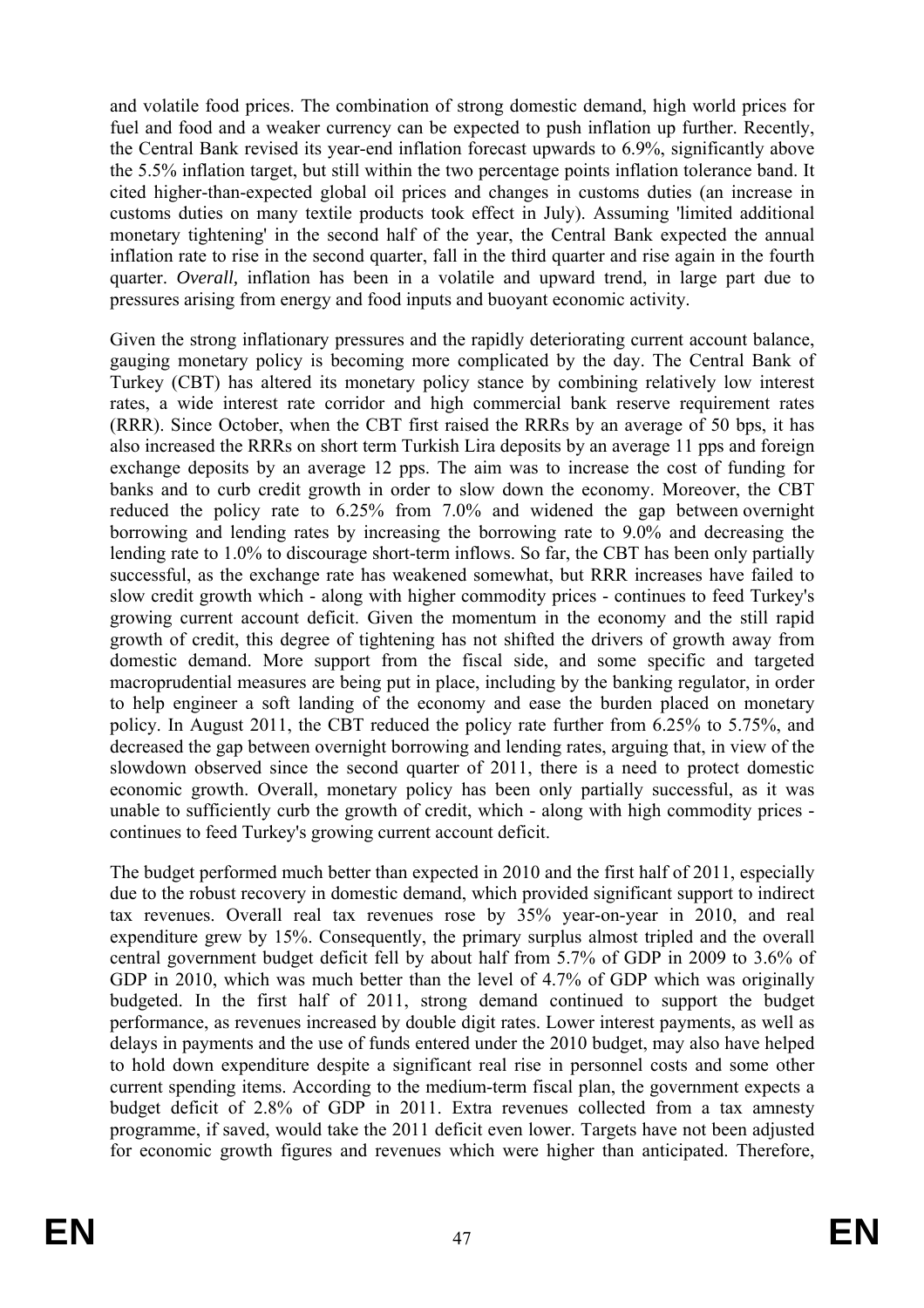fiscal policy may have more scope to support the monetary policy efforts aimed at curbing the current account deficit. The public debt stock fell significantly in 2010, thereby in large part offsetting the increases observed since 2008, and it amounted to 41.6% of GDP by the end of 2010. The government announced a tax amnesty in June 2011 and expects an additional revenue of  $66.8$  billion (about 1% of GDP) this year, which would be primarily used for debt reduction. *Overall,* consolidation of public finances is on track.

Renewed efforts have been made to provide more efficient and transparent high quality public services and budgeting, including the adoption of a new law on the Turkish Court of Accounts (TCA) and the new law on State Aid. However, there is scope for further improvement, as the government could be more transparent and provide the public with more detailed information on the central government's budget and financial activities during the budget year. Four years after the adoption of the Public Financial Management Law, some components are still missing, in particular measures to enhance the accountability, efficiency and transparency of the budgeting process. This makes it difficult for citizens to hold the government accountable for its management of public money. The unification of all tax administration functions under the Revenue Administration which had been previously announced has not yet been fully implemented. The aim of this unification was to strengthen the audit capacity and facilitate greater use of standard risk-based audit techniques, thereby enhancing transparency and reducing informality. The adoption of a strong fiscal rule may not only enhance fiscal transparency, but also provide a strong fiscal anchor and enhance credibility. *Overall,* modest efforts were made to increase fiscal transparency.

Turkey's fiscal and monetary policy mix proved successful during the crisis. Although the Turkish economy was hit hard by the financial crisis, the earlier regulatory and supervisory reforms have paid off and there was a rapid resumption of strong growth. However, Turkey did not fully benefit from the recovery owing to insufficient adjustments. Making more progress with fiscal transparency, adjusting the fiscal and monetary policy mix, doing more to target inflation and preserving financial stability will be important ways to minimise the risks of a boom-bust scenario. *Overall,* macroeconomic stability remains vulnerable and could benefit more from a better coordinated tightening of the policy mix.

## *Interplay of market forces*

Regulatory and surveillance agencies are in place in all major sectors. Automatic pricing mechanisms are operational in the natural gas and electricity sectors, where end-user prices are supposedly linked to a cost-based methodology. The share of administrated prices in the Consumer Price Index (CPI) basket currently amounts to only 4.5% of the total weight of the CPI basket. However, before the Parliamentary elections in June 2011, the government did not allow global price changes to impact on electricity consumption and natural gas prices during a period of one year, thereby effectively suspending automatic pricing mechanisms. Despite the regulatory framework, government authorities still tend to set prices in the transport sector, in particular for civil aviation. Liberalisation of backbone services, in particular in the energy sector, prepared the ground for several successful privatisations in this sector, enabling Turkey to continue its privatisation efforts in the challenging aftermath of the financial crisis.

The volume of completed privatisation transactions rose from  $\epsilon$ 1.6 billion in 2009 (0.4% of GDP) to  $\epsilon$ 2.3 billion (0.7% of GDP) in 2010. Major deals completed in 2010 included the privatisation of two ports, a salt mine, and six electricity distribution companies. Ongoing privatisations include major electricity generation assets, highways, bridges and ports. Sales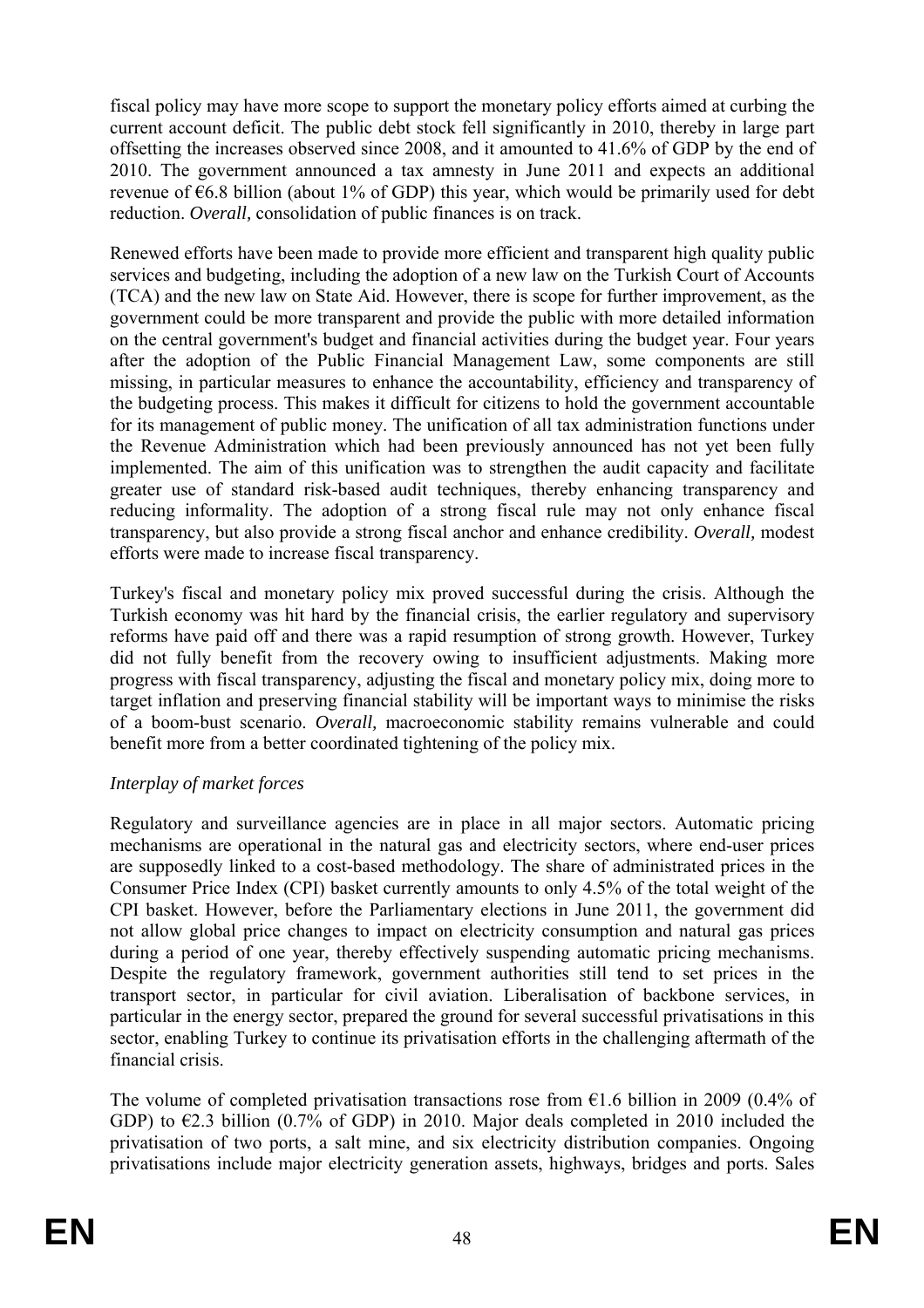of remaining shares in Turkish Airlines, Turk Telekom, Petkim, and the partly state-owned banks Halkbank and Vakifbank, have been scheduled, whereas there is no plan yet for Ziraatbank and the national lottery. *Overall,* the free interplay and functioning of market forces has been confirmed. Spurred on by recovery, privatisation has gained momentum.

## *Market entry and exit*

In 2010, the business registration process was further streamlined. As a result, it now takes on average only 6 days to open a business. However, starting a business in Turkey is costly and corresponds to 17.2% of per capita income. Some fees are not transparent, such as those for the official registration of a company's articles and accounts. Trade registry fees are significant. Closing a business is still expensive and time consuming in Turkey. Insolvency procedures take about 3.3 years and recovery rates - at 20% on average - are very low. Progress in removing exit barriers remains weak. Foreign investors face restrictions in various areas, including maritime transport, civil aviation, ground-handling, road transport, radio and TV broadcasting, energy, accountancy and education. Licensing procedures are relatively lengthy. For example, 25 different procedures are still needed in order to build a warehouse, from securing licences and permits to completing the necessary notifications and inspections and obtaining utility connections. *Overall,* market exit remains expensive and lengthy, and bankruptcy proceedings are still relatively onerous.

## *Legal system*

A reasonably well functioning legal system, including in the area of property rights, has been in place for several years. Registering a property in Turkey requires six separate procedures and takes six days. Enforcement of commercial contracts is still a rather lengthy process, which involves 35 procedures and takes an average of 420 days. Commercial court judges do not have a very high level of specialisation, which results in lengthy court proceedings. The expert witness system still operates as a parallel judicial system, but does not improve the overall quality. Out-of-court dispute settlement mechanisms are very seldom used. The judicial system and administrative capacity can be further improved. *Overall*, the legal system continues to provide effective support to the business environment.

## *Financial sector development*

Largely as a result of the major improvements made to the regulatory and supervisory framework in the aftermath of the 2001 financial crisis, the banking sector has demonstrated its resilience to the global financial crisis. Risk ratios in the financial sector remained robust. Banks continued to dominate the sector, as their share of total financial sector assets increased from 79.6% in 2009 to 80.4% in 2010. The share of the insurance sector decreased from 3.2% to 2.7% (including private pensions, whose share remained at 1.5%). With 3.6% of the total, the share of securities market intermediaries (investment companies, mutual funds, investments trusts, real estate investment trusts, venture capital funds) remained limited. Stock market capitalisation increased from 36.2% of GDP in 2009 to 41.1% of GDP in 2010.

Banking sector assets relative to GDP increased from 87.6% in 2009 to 91.2% in 2010 (excluding the Central Bank). The share of state-owned banks in total banking sector assets decreased from 30.1% in 2009 to 29.6% in 2010, while the share of domestic private banks was 49.4% and the share of foreign banks 13.5%. The planned privatisation of state-owned banks made no progress. In tandem with the recovery, financial intermediation activities accelerated due to the rapid credit expansion. Banking sector loans increased from 41.2% of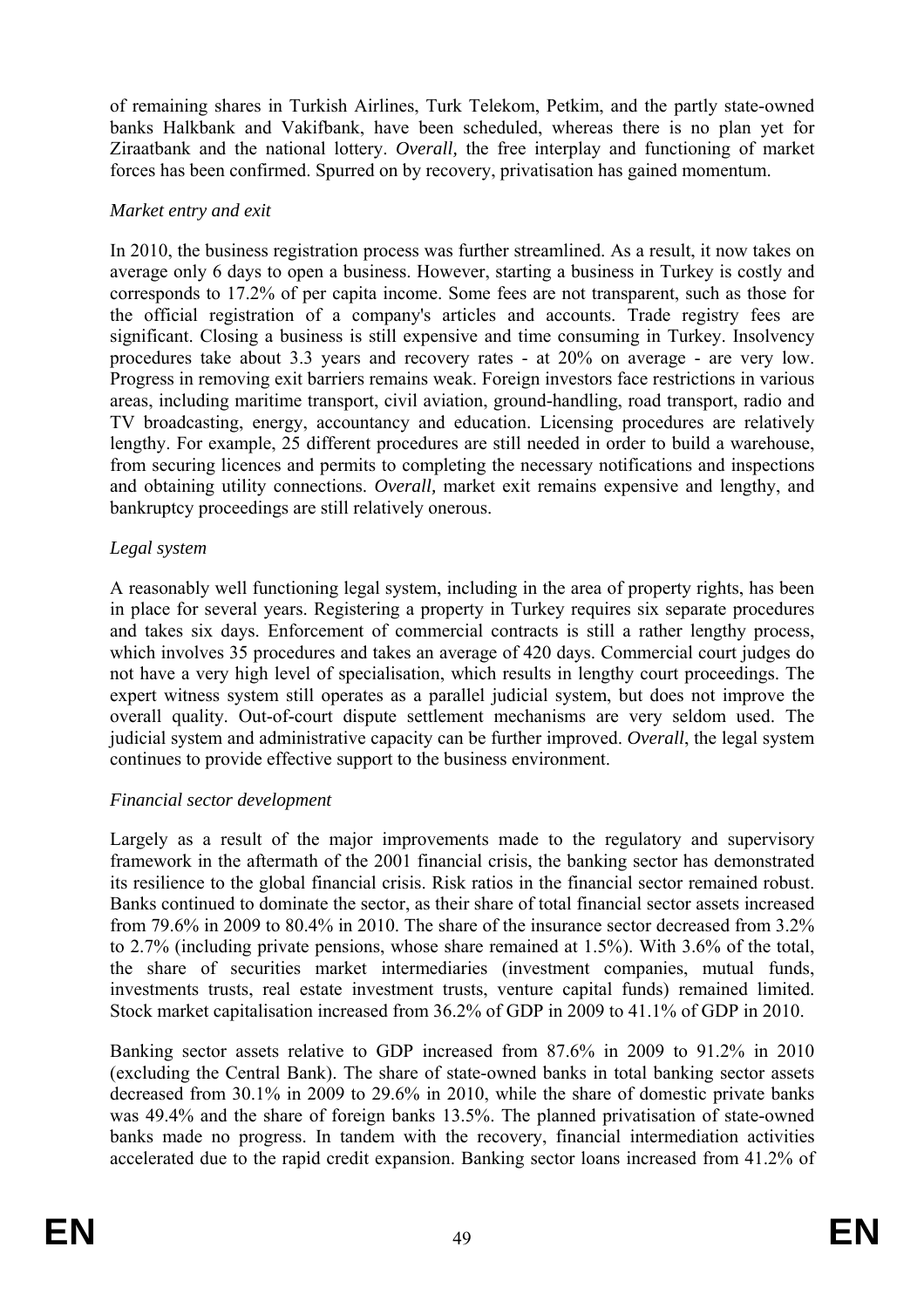GDP in 2009 to 47.6% of GDP in 2010. Corporate loans (20.7% of GDP), SME loans (11.3% of GDP) and consumer loans (15.6%% of GDP) all increased their relative weight in economic activity. The increase in deposits, on the other hand, was more modest, up from 54% of GDP in 2009 to 55.8% in 2010. The value of outstanding debt instruments traded in the bond market decreased slightly, from 38.2% in April 2009 to 34.9% in 2010. Although there were more private debt issues in 2010 and 2011, these instruments accounted for only 1.3% of the total equity market as of 31 March 2011.

The efficiency of financial intermediation improved, as measured by the sector's average spread, which shrank from 5.3% in 2009 to 3.2% in late 2010. Non-performing loans as a share of total banking sector loans decreased from 5.3% in 2009 to 3.7% in 2010, returning to their pre-crisis level. Despite a slight decrease, capital adequacy in the banking sector remained well above the statutory minimum of 12%: namely at 20.5% in 2009 and 18.9% in 2010. Banking concentration can be described as moderate (just over 60% of total banking assets are with the five largest banks). Although in the first quarter of 2011 the banking sector's profits were seriously eroded by the steep rises in RRR and fell by 17% in the first quarter of 2011, the sector remained cost-effective and profitable. *Overall,* the financial sector has shown considerable strength thanks to earlier reforms.

#### **3.2. The capacity to cope with competitive pressure and market forces within the Union**

## *Existence of a functioning market economy*

The strength of domestic demand is fuelling a rapid recovery from recession, which confirms the economy's improved resilience to shocks. However, it is also fuelling a rapid expansion of the current account deficit, presaging the return of persistent imbalances in the Turkish economy. As the recovery gets under way, an opportunity for structural reforms is being opened up in recognition of Turkey's sound fundamentals. At the same time, further growth in Turkey is being held back by the lack of activity and productivity growth that is not sufficiently broad-based. *Overall,* the strong recovery has not affected the functioning of market mechanisms.

## *Human and physical capital*

The educational reform programme, which is a key component of the National Development Plan (2007-2013), is being implemented. It sets two key priorities for education, modernisation and reform: namely increase the responsiveness of education to demand and enhance the education system. In 2010, the challenges remained significant. Although there has been some progress and the top students in Turkey are performing well, the vast majority of Turkish students display the lowest proficiency levels in basic skills and problem-solving. Participation in higher education remains low by international standards. Around 45% of 20 to 24-year olds go to university, which is 8 percentage points more than five years ago. Reforms and increased spending on education are obviously generating a positive impact on educational attainment and schooling rates, but significant problems remain with regard to the quality of education.

A high level of job creation is needed to provide work opportunities for young people entering the labour market. Overall, the Turkish labour force remains to a large extent low skilled due to persistent problems in the education and vocational training systems and a segmented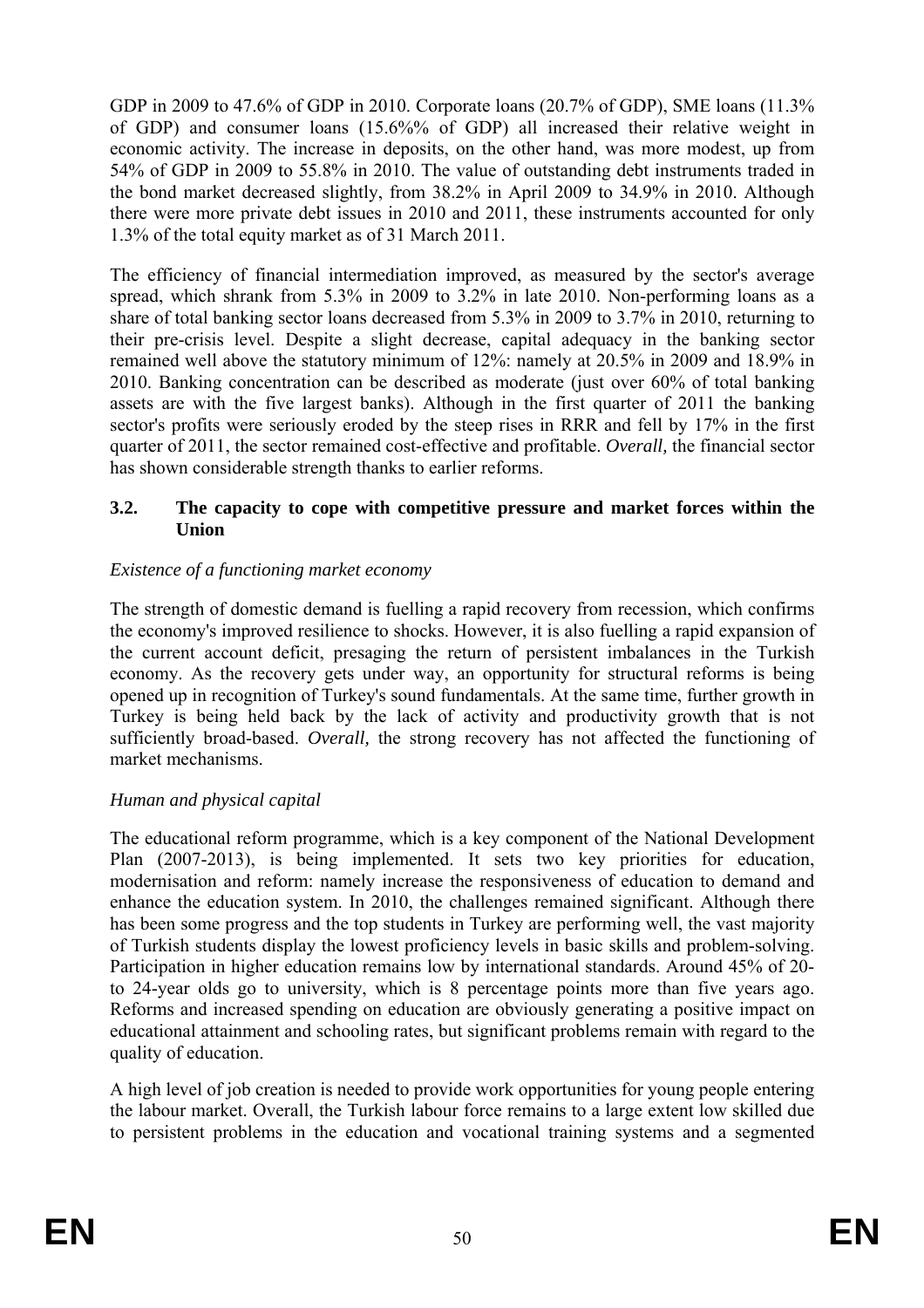labour market. While employment measures for the young and for women have increased, their scope and impact is still too low.

The gross fixed capital formation ratio rose from 16.9% of GDP in 2009 to 18.7% in 2010. The increase in public investments was relatively small (from 3.7% to 3.9% of GDP), whereas private investments increased from 13.2% to 14.9% of GDP. FDI inflows to Turkey (gross) increased from  $\epsilon$ 5,861 million to  $\epsilon$ 6,738 million. Acquisitions of real estate by foreigners were up to 28% of total FDI inflows in 2010 (from 21% in 2009). Although the official aim of the government is to increase expenditures on research and development to the target figure of 2% of GDP by 2010, the actual outcomes remain much lower, given that R&D expenditure amounted to just 0.85% of GDP in 2009 (latest available data). Growth in gross electricity consumption has averaged around 6% in each of the past five years, and no extra power generating capacity has been built. Improvements in infrastructure have been modest. *Overall,*  modest progress was made on upgrading the country's human and physical capital.

## *Sectoral and enterprise structure*

Following a significant increase in 2009, agriculture's share of employment stabilised at 25% in 2010. Jobs were created in the industrial sector (including construction) and the share of agriculture in the total labour force rose to 26.3%, i.e. back to pre-crisis levels. Employment in the services sector was down from over 50% in 2009 to over 48.6% in 2010. Labour markets have been adjusting rapidly to the need for recovery, and overall employment grew by over 6% in 2010. At the same time, the relative output of agriculture remained stable at 8.4% of GDP in 2010. The contribution of industry (including construction) to GDP grew proportionally faster than that of other sectors, accounting for roughly 26% of GDP. The contribution of services decreased slightly to about 64% of GDP.

Progress in the liberalisation of the electricity and natural gas sectors has been uneven. The privatisation programme for electricity distribution assets was completed in 2010 and the process for the generation of assets has been launched. The long awaited law amending the previous law on renewables was adopted in mid-January 2011 with a view to promoting investments in renewables. There are no developments to report in the gas sector. The deadlines set by the Natural Gas Market Law to restructure the incumbent gas monopoly holder, BOTAS, have not been met. The level of competition in the telecommunications market remained limited. The percentage of alternative operators in the broadband and fixed telephony market remains low.

*Overall,* the industrial sector is still the driving force behind Turkey's rapid recovery.

## *State influence on competitiveness*

There has seen some long awaited progress in the field of State aid. The law on State aid monitoring has been adopted and the State Aid Authority has become operational. It is expected that it will establish a comprehensive State aid inventory and an action plan for aligning all State aid schemes with the *acquis*. Competitiveness rules should also be relaxed by the Parliament's adoption of the Commercial Code, which is expected to enter into force in July 2012. Public procurement policies continued to be undermined by exceptions to the regulatory framework. *Overall,* the new law on State aid monitoring and the operation of the State Aid Authority may increase transparency and lead to a reduction of State aid.

*Economic integration with the EU*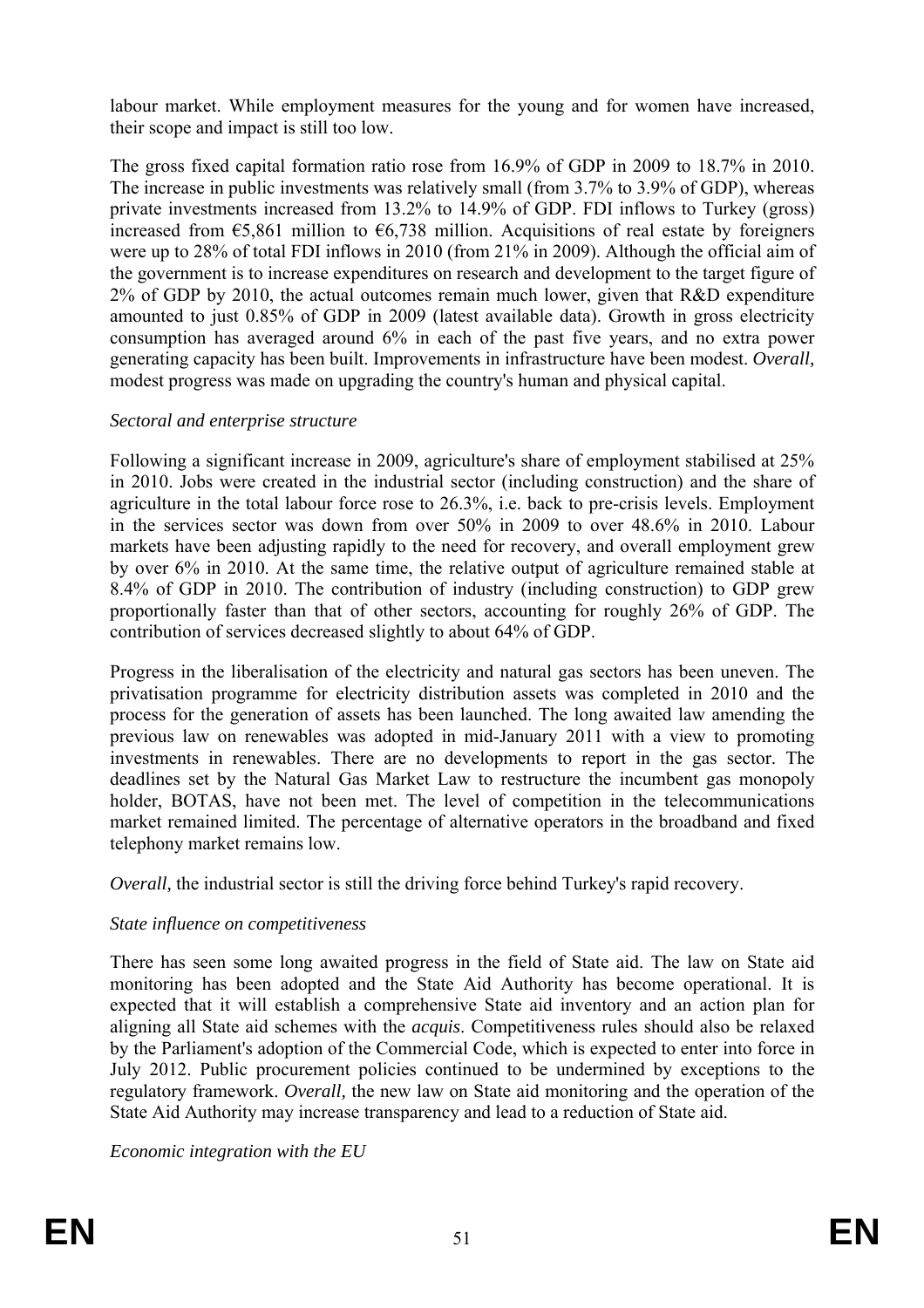The openness of the economy as measured by the value of exports and imports of goods and services as a percentage of GDP remained unchanged at 47.7% in both 2009 and 2010. The EU's share of Turkey's total trade decreased from 42.6% in 2009 to 41.7% in 2010. The EU share of Turkey's exports increased slightly from 46% to 46.2%, although its import share decreased from 42.6% to 41.7%. The EU continued to be the main source of FDI inflows to Turkey, with a 79% share in 2009 and a 76% share in 2010. Foreign capital investment inflows originating from the EU countries – excluding real estate and others - increased from  $€4.356$  million to  $€4.723$  million. The share of Northern African countries in Turkey's exports was down from 9.9% to 8.2%. Near and Middle Eastern countries increased their total share in Turkey's exports from 18.8% to 20.5% in 2010. *Overall,* trade and economic integration with the EU remained high.

Based on the information available on real wage developments, unit labour costs appear to have increased at a broadly similar pace to labour productivity. At the same time, pressures leading to an appreciation of the nominal exchange rate were observed in 2010. In the year to May 2011, the exchange rate for the lira appreciated by 3% in nominal terms against a basket of 50% US dollar and 50% euro. In real terms, corrected for both producer and consumer price developments, the lira strengthened by 5%. *Overall*, standard indicators suggest that there has been a slight worsening in Turkey's export competitiveness.

## **4. ABILITY TO ASSUME THE OBLIGATIONS OF MEMBERSHIP**

This section examines Turkey's ability to assume the obligations of membership – that is, the *acquis* as expressed in the Treaties, the secondary legislation and the policies of the Union. It also analyses Turkey's administrative capacity to implement the *acquis*. The analysis is structured according to the list of 33 *acquis* chapters. In each sector, the Commission's assessment covers progress achieved during the reporting period, and summarises the country's overall level of preparations.

# **4.1. Chapter 1: Free movement of goods**

Despite an advanced level of alignment in this area, limited progress can be reported as regards alignment with the **general principles** applicable to free movement of goods. The Ministry of Economy started implementing a risk-based import control system on a pilot basis. The system is a web-based tool allowing electronic applications to be filed by importers and generating electronic certificates of conformity on completion of the risk assessment. Physical checks are carried out only for product categories that are considered to be 'at risk'. Nevertheless, the system, in its current application, is limited to a few product categories such as personal protective equipment. Third country products in free circulation in the EU, which fall under other New Approach directives, are still subject to conformity assessment procedures on documentation and, if necessary, in the form of physical checks at the customs, which delay their access to the Turkish market.

Technical barriers to trade continue to exist and prevent the free circulation of goods in certain areas such as pharmaceuticals. The requirement concerning good manufacturing practice certificates for the registration of pharmaceutical products for human use remains unchanged despite several attempts to resolve the issue through cooperation. This causes long delays in the registration process and results in a *de facto* discrimination against EU imports which works to the advantage of domestic producers. The requirements to register imports of textiles and clothing remain in effect. The mutual recognition principle has still not been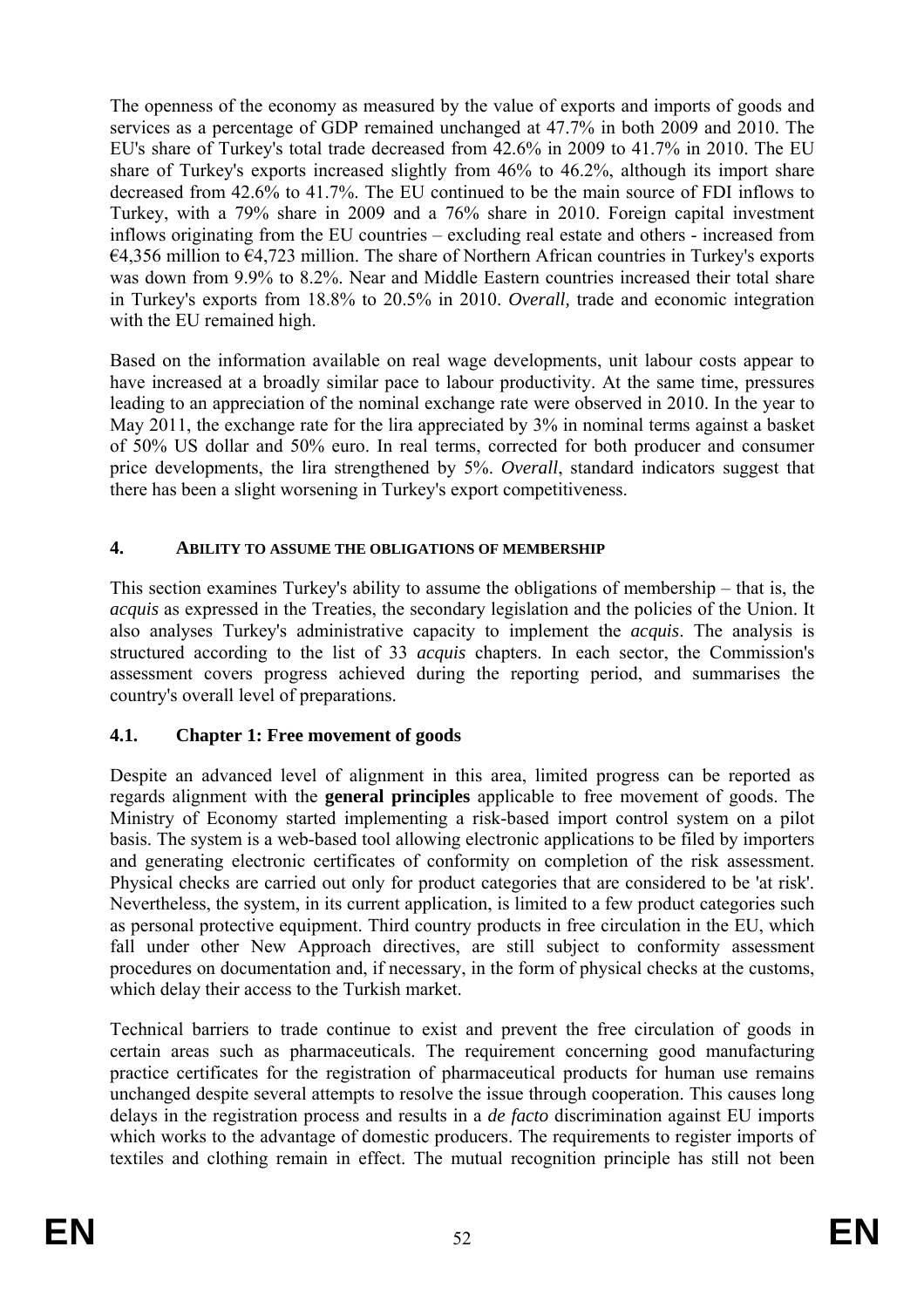introduced into the Turkish legal order, which creates limitations on the free circulation of goods in the non-harmonised area. Turkey's introduction of new mandatory standards in this area without prior notification to the EU creates trade problems, which can result in economic losses. Licences are still required for old goods such as construction equipment and motor vehicles and for goods classified as renovated or faulty, and also for second-hand motor vehicles and alcoholic beverages. Exports of copper scrap are still subject to restrictions which constitute a *de facto* ban that is contrary to Customs Union provisions. Some other goods are subject to prior registration.

As regards **horizontal measures**, further progress can be reported in the area of *standardisation*. The adoption of European standards by the Turkish Standards Institute (TSE) continued during the reporting period. TSE has so far adopted a total of 16,506 standards of the European Committee for Standardisation (CEN) and the European Committee for Electrotechnical Standardisation (CENELEC). Turkey has so far harmonised a total of 377 standards of the European Telecommunication Standards Institute (ETSI). The overall rate of harmonisation with European standards is around 98%. TSE is running 73 operational mirror committees. Stakeholder participation is a crucial aspect of voluntary standardisation. TSE is encouraged to ensure more active participation by SMEs and consumers organisations in its standardisation work. TSE underwent an assessment by CEN and CENELEC in 2010 for its full membership of this organisation. The assessment is still ongoing with further exchange of documentation between the TSE and CEN. The revised law reflecting the new structure of TSE has not yet been adopted.

In terms of *conformity assessment*, further progress was achieved in the area of Notified Bodies. There are now 18 Turkish Notified Bodies compared with 14 in 2010 operating in the areas of toys, personal protective equipment, lifts, hot water boilers, appliances burning gaseous fuels, construction products, simple pressure vessels, pressure equipment, medical devices, recreational crafts, machinery and equipment and protective systems intended for use in potentially explosive atmospheres. There is one Approval Body for the area of construction products.

Some progress can be noted regarding *accreditation*. TURKAK is a member of the European Accreditation Cooperation (EA) and a signatory of seven multilateral agreements of the EA. The number of TURKAK accreditations is up by 23% since last year and has reached 572. TURKAK is the Monitoring Authority for the area of Good Laboratory Practice (GLP). However, TURKAK has not yet established a GLP monitoring programme. The revised law designed to further harmonise the structure of TURKAK with the European accreditation system has not yet been adopted. Pending these legislative changes, TURKAK continues to have problems as regards financial and administrative autonomy, which is an essential feature for an accreditation body. The current legal framework on accreditation is not yet in line with the EU's new legislative framework.

Some progress can be reported in the area of legal *metrology*. In the reporting period**,** the Ministry of Science, Industry and Technology issued new and amending legislation on measures and measuring instruments, their import and export and tachographs. These changes helped in clarifying the legal environment and in the further liberalisation of trade in measuring instruments exported from the EU. Implementation of the measuring instruments directive has not yet started.

There was some progress on *market surveillance*. The Ministry of Economy published its 2010 market surveillance report. The report reveals that market surveillance activities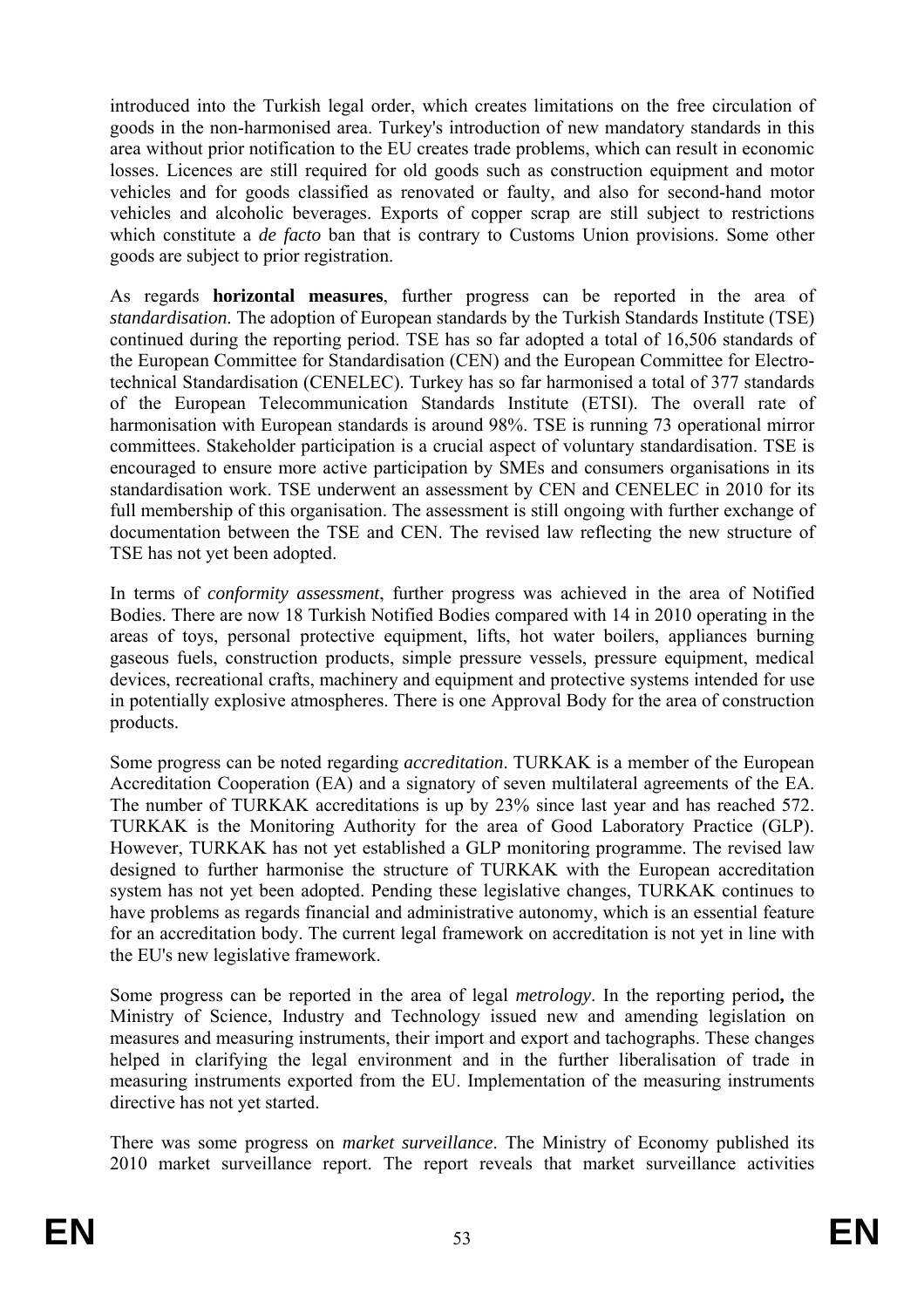continued to grow although there is a need for more focus on some product categories. There are shortcomings concerning the consistency of data collected by market surveillance authorities, insufficient allocation of resources to market surveillance activities and full-time commitment of inspectors to these activities. The Ministry of Customs and Trade was appointed responsible for market surveillance in the non-harmonised area. The Prime Ministry adopted a circular on the Market Surveillance Coordination Board, which requires the active participation of the relevant bodies in Board meetings for the implementation of the National Market Surveillance Strategy. As part of the 2010-2012 strategy, the Board has recently adopted the National Market Surveillance Programme for 2011. The programme lists horizontal priorities such as the creation of separate administrative units for market surveillance within Ministries, the inspection of chemical risks related to consumer products, the establishment of common enforcement procedures, the maintenance of a product safety website, participation in the Product Safety Enforcement Forum of Europe (PROSAFE) and training activities. The database linking accidents and injuries to products as foreseen in the 2011 market surveillance strategy is not yet operational although the technical work is about to be completed. These are welcome coordinated steps, although coordination within and between surveillance agencies is still incomplete, including with regard to the use of information technologies. In addition, the Ministry of Economy increased the administrative fines related to market surveillance. The Ministry of Environment and Urban Planning issued a communiqué creating central surveillance inspectors, whose remit is to train local inspectors and determine the Ministry's market surveillance strategy. During the reporting period, the Ministry of Science, Industry and Technology issued a communiqué on market surveillance of consumer goods which may contain dangerous chemicals.

In spite of this progress, horizontal deficiencies persist, such as the insufficient allocation of financial and human resources and the need for more full-time specialised inspectors. The use of risk assessment and sampling methods is not yet widespread. The effectiveness of market surveillance actions is not systematically evaluated and the visibility of market surveillance remains low. Stakeholders are not systematically informed of market surveillance activities and measures, and their general involvement in surveillance remains weak. However, the establishment of the Market Surveillance and Product Safety Evaluation Board at ministerial level raised the overall profile of market surveillance in the country. Full alignment with the 2001 version of the general products safety directive has yet to be implemented. The same applies to Regulation 765/2008, which sets out the requirements for accreditation and market surveillance relating to the marketing of products.

Alignment of horizontal measures is advanced. However, effective implementation of market surveillance and adoption of final legislative changes on standardisation and accreditation are still not in place. If this situation persists, it may particularly harm the work of TURKAK and place its multilateral agreements at risk. The new legislative framework on marketing of products has yet to be adopted with respect to market surveillance, conformity assessment procedures, CE marking and accreditation.

There was limited progress on the **'Old Approach' product legislation**. In the reporting period the Ministry of Science, Industry and Technology adopted various pieces of mostly amending legislation on the manufacturing, modification and assembly of motor vehicles, emissions from non-road mobile machinery and from light passenger and commercial vehicles, heavy duty vehicles, agricultural and forestry tractors, on technical services for motor vehicles and the type-approval of hydrogen-powered motor vehicles. Most of these amendments are related to the postponement of implementation deadlines. The Ministry of Health issued a communiqué on detergents and surfactants used in detergents. The same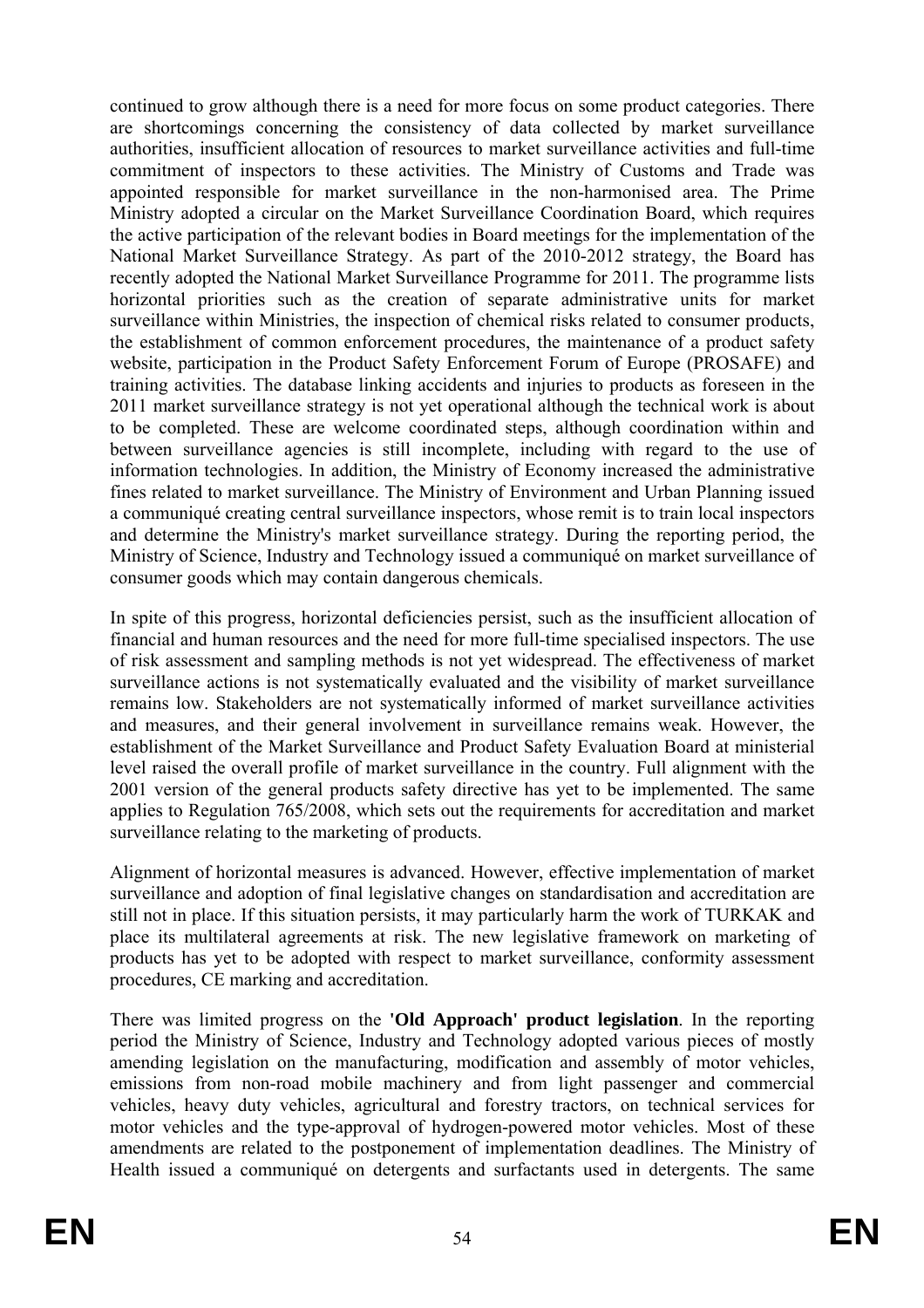Ministry issued amending legislation on the packaging and labelling of pharmaceuticals for human use, the licensing of such products, a regulation on clinical trials and another regulation on traditional herbal medicinal products. With regard to regulatory data exclusivity, there is no evidence that Turkey has recently approved unlawful generic applications. Certain provisions of its legislation do not provide legal certainty as regards data exclusivity for any combination pharmaceutical product registered in the Customs Union after 1 January 2005. There are concerns over the cumbersome and delayed release of GMP certificates, which has already severely affected and continues to affect the marketing authorization of pharmaceutical products in Turkey, and may have an indirect impact on regulatory data exclusivity. The Tobacco and Alcohol Board continues to require the same documentation as was required before the import licence requirement was abolished. Alignment with the old approach *acquis* is advanced, but further efforts are needed for completion.

Some further progress can be reported in the area of **'New and Global Approach' product legislation** as the alignment is already advanced. The Ministry of Environment and Urban Planning issued various pieces of legislation on the performance of construction products in reaction to fire, conformity assessment systems, publication of technical specifications and the designation criteria for notified bodies. The Ministry of Health updated its designation criteria for notified bodies in the area of medical devices and published two regulations on active implantable medical devices and medical devices aiming to further align with the current *acquis* and another regulation on clinical trials also applying to medical devices. The Ministry of Science, Industry and Technology published regulations on eco-design requirements for energy using products and appliances burning gaseous fuels. The regulation on eco-design requirements has not yet been implemented.

There is no progress to report regarding **procedural measures**. Regulation 765/2008 has not yet been transposed into the Turkish legal order, although its provisions regarding the control of products entering the EU market are implemented by the Ministry of Economy in selected areas. There was no progress regarding cultural goods and firearms.

There was no progress in the **non-harmonised area**. The mutual recognition principle has still not been introduced by Turkey in its trade relations with the EU. This creates various ad hoc technical barriers to trade, particularly when Turkey introduces new mandatory technical specifications on products that are in the non-harmonised area. The provisions regarding the Turkish G mark applicable to all construction products in the non-harmonised area have been revised. Products manufactured or lawfully put into free circulation in the EU are admitted on the Turkish market after affixing the G mark based upon declaration of performance values. Previously, third country products in free circulation in the EU were subject to checks on conformity assessment in Turkey. Although this is a positive step, the revised provision falls short of mutual recognition, as the Turkish mark must be affixed on products coming from the EU.

Turkey has not fully incorporated into its domestic legal order all EU acts for the removal of technical barriers to trade listed in Annex II to Decision 2/97 of the EU-Turkey Association Council. Turkey has agreed to a mechanism for the updating of the Annex to this decision which reflects the *acquis* adopted since 1997.

'Free movement of goods' is one of the eight chapters covered by the conclusions on Turkey adopted by the Council (General Affairs and External Relations) on 11 December 2006 and endorsed by the European Council on 14/15 December 2006. As long as restrictions remain in place on the free movement of goods carried by vessels and aircraft registered in Cyprus or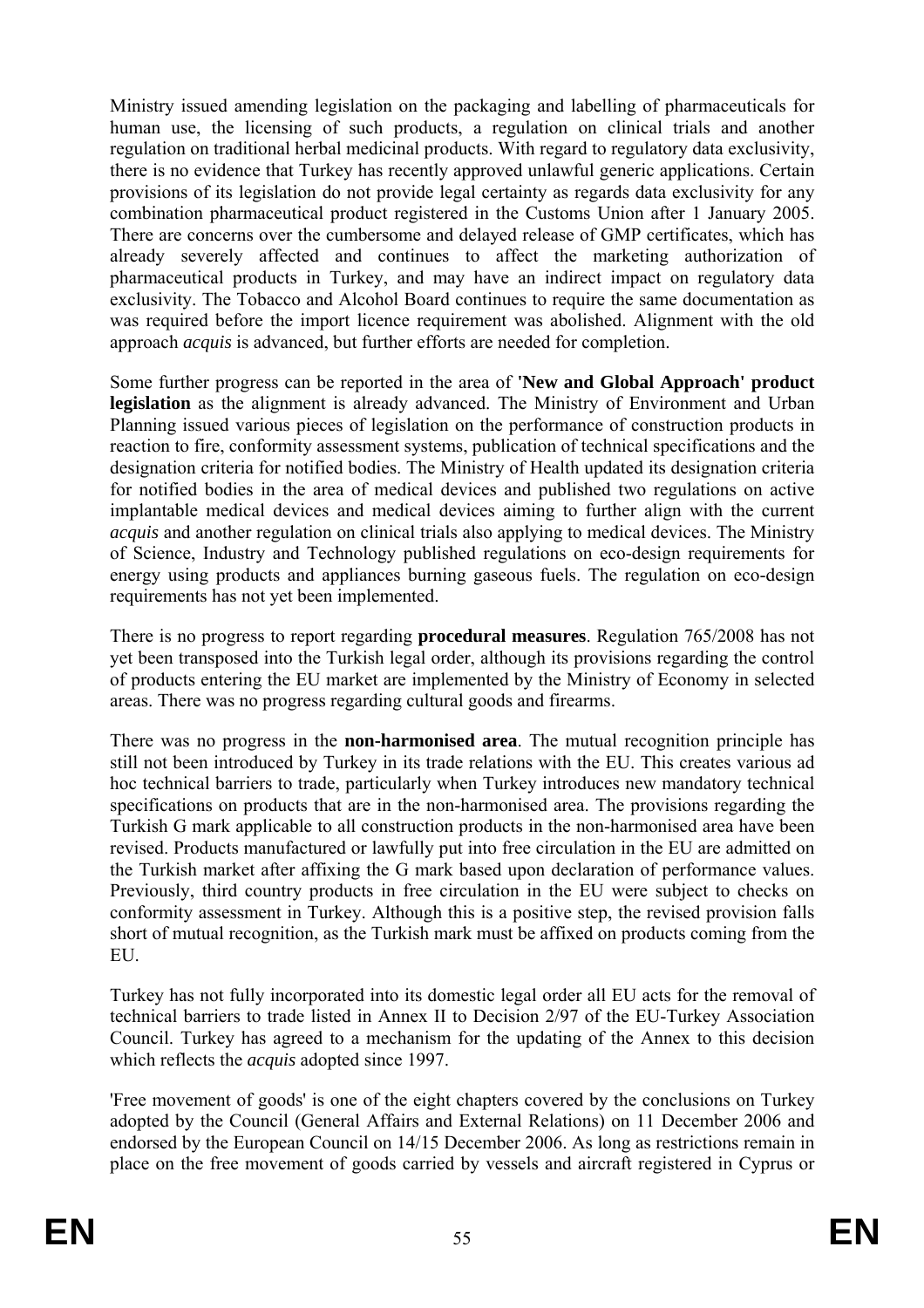whose last port of call was Cyprus, Turkey will not be in a position to implement fully the *acquis* relating to this chapter.

# *Conclusion*

Some limited progress can be reported in this chapter. Although alignment is advanced and the quality infrastructure is reaching a certain degree of maturity, technical barriers to trade continue to prevent the free movement of goods in violation of Turkey's obligations under the Customs Union. The new legislative framework on marketing of products has yet to be transposed into the Turkish legal order. Even if the situation improved in the last year, there are deficiencies in market surveillance systems and in their effective implementation. The mutual recognition principle has not been introduced into Turkey's trade legislation, which creates practical trade problems. There is no evidence of approval of unlawful generic applications. However, certain provisions related to data exclusivity do not provide legal certainty. The area of pharmaceutical products also suffers from serious delays related to the non-recognition of GMP certificates and the absence of any other cooperative solution which would restore a fair, stable and predictable trade environment. The full implementation of Decision 1/95 is required, which means the abolition of the remaining import and export licences and of the restrictions on imports of used products.

# **4.2. Chapter 2: Freedom of movement for workers**

No progress was made with regard to **access to the labour market**.

Regarding Turkey's future participation in the **EURES** (European Employment Services) network, the IT infrastructure, electronic services and staff capacity of the Turkish Employment Agency (ISKUR) are still in need of improvement.

Turkey's social security institution received expertise and training and thus continued to increase its capacity to prepare for the **coordination of social security systems.**

There are no developments to report as regards the **European health insurance card**.

# *Conclusion*

There is hardly any progress to report on freedom of movement for workers. Preparations for applying the *acquis* in this area remain at an early stage.

# **4.3. Chapter 3: Right of establishment and freedom to provide services**

There has been no progress on the right of establishment and freedom to provide services. Work on the detailed alignment strategy is ongoing.

Disproportionate requirements are still in place with respect to the **right of establishment**.

There has been no progress in the area of **freedom to provide cross-border services**. The granting of work and residence permits to service providers established in an EU Member State remains subject to registration, licence or authorisation requirements that are incompatible with the *acquis*. There is no mechanism to prevent such requirements from continuing to be introduced in the domestic legal order, which happened in late 2010 with the adoption of a regulation that made the use of service stations for tachographs in use in vehicles for road transport conditional on the provider producing a Turkish identity card.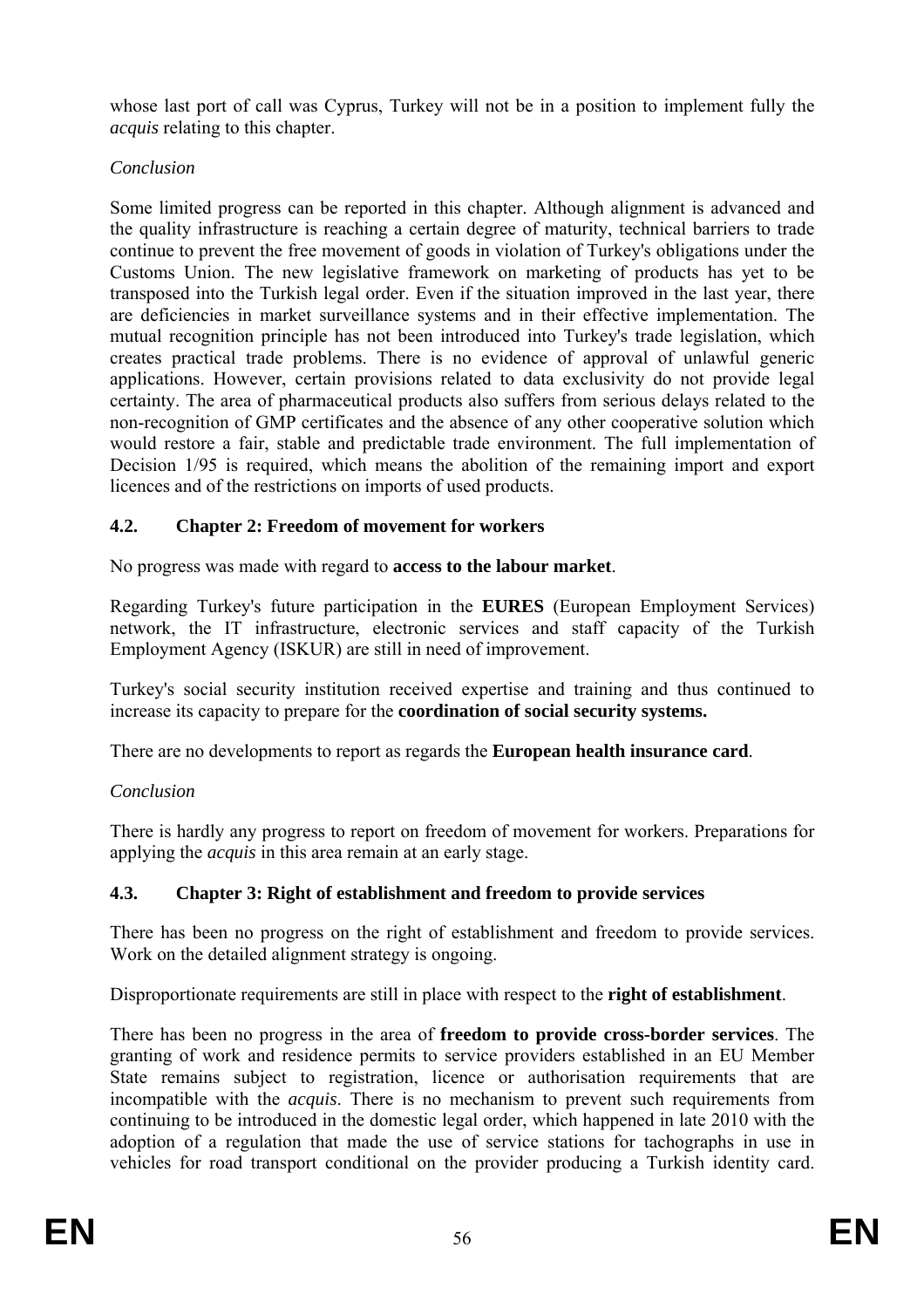Alignment with the Services Directive still has to be achieved, and a Point of Single Contact for the provision of services has to be set up.

There is no progress to report on **postal services**. The draft postal law has still to be adopted, even though its adoption has already been considered a few times during the last three years. A broad legal monopoly remains in place, with no clear indications of further gradual market opening. As for administrative capacity, an independent regulatory authority still has to be established.

No progress can be reported on **mutual recognition of professional qualifications.**  Recognition of professional qualifications still has to be differentiated from recognition of academic qualifications. Some regulated professions are still subject to reciprocal recognition. Nationality and language requirements continue to exist.

'The right of establishment and freedom to provide services' is one of the eight chapters covered by the conclusions on Turkey adopted by the Council (General Affairs and External Relations) on 11 December 2006 and endorsed by the European Council on 14/15 December 2006. As long as restrictions remain in place on the free movement of goods carried by vessels and aircraft registered in Cyprus or whose last port of call was in Cyprus, Turkey will not be in a position to fully implement the *acquis* relating to this chapter.

## *Conclusion*

Overall alignment under this chapter remains at an early stage. No progress can be reported in the areas of right of establishment, freedom to provide cross border services, postal services and the mutual recognition of professional qualifications.

# **4.4. Chapter 4: Free movement of capital**

Some progress can be reported on **capital movements and payments** during the reporting period. The authorities revised the implementing regulation on the acquisition of real estate by companies established in Turkey with foreign capital, easing some application requirements. The Capital Markets Board adopted a communiqué regulating the listing and the sale of foreign capital market instruments in Turkey, introducing equal treatment with local issuers.

The authorities initiated a study to assess the potential impact of abolishing restrictions on the acquisition of real estate by foreigners. Turkey's legislative framework in this area is not in compliance with Article 63 of the Treaty on the Functioning of the European Union. Turkey still needs to propose an action plan for gradual liberalisation of acquisition of real estate by foreigners in line with the *acquis* and to demonstrate that it is making progress in the implementation of gradual liberalisation, which is a key element for the accession negotiations in this chapter.

There has been limited progress on removing the remaining restrictions on foreign direct investments originating from the EU, which is a priority in this area. A law increasing the limit on foreign ownership in radio and TV companies from 25% to 50% has entered into force. In addition to radio and TV broadcasting, restrictions on foreign ownership remained in other sectors, such as transport, education, and the privatisation of electricity distribution and generation assets.

Significant efforts are still needed in order to align the current legal framework on capital movements and payments with the *acquis*. There has been no progress in **payment systems**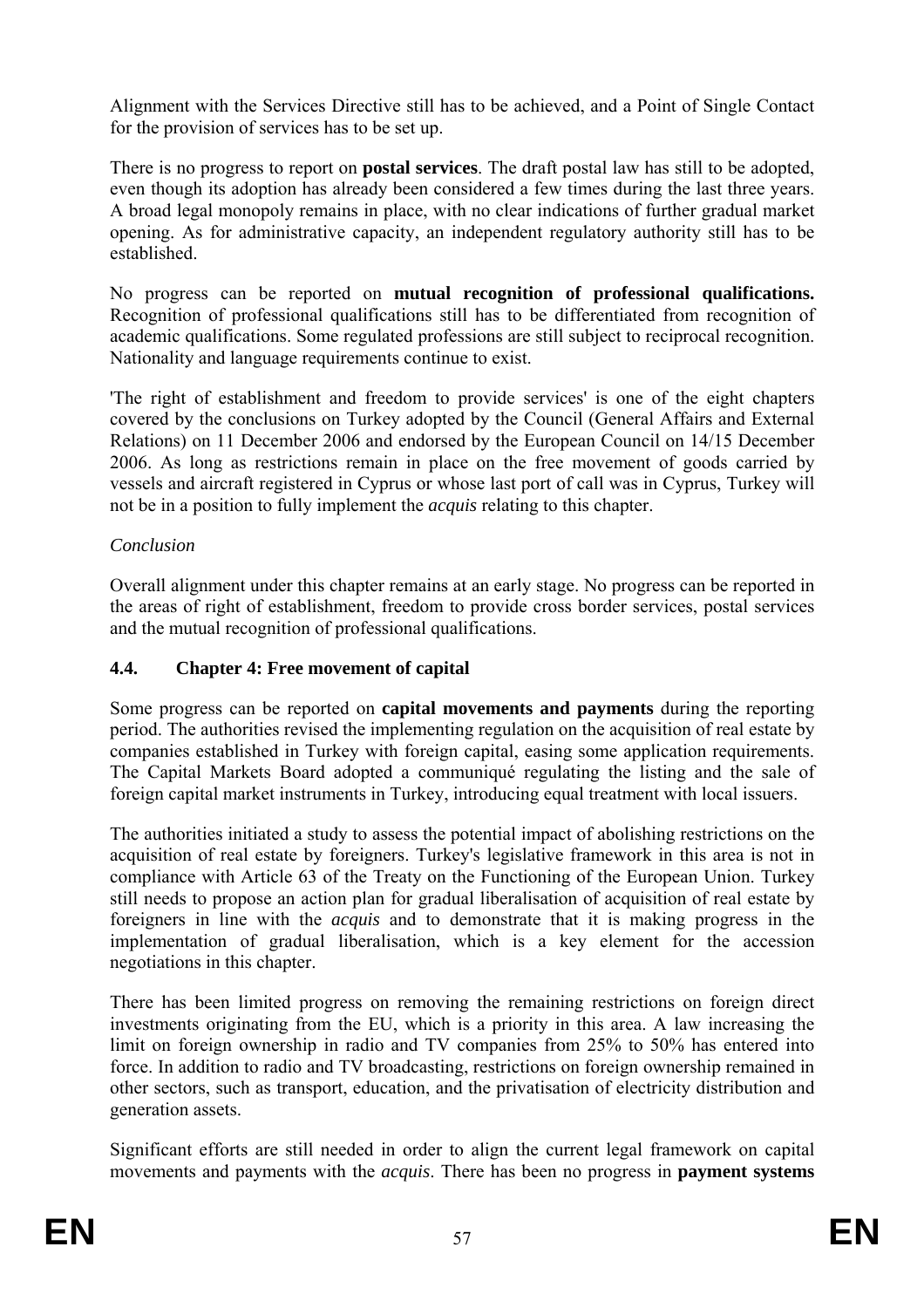and the level of overall alignment with the *acquis* remains incomplete. Incidents of prevention of transactions between banks established in the Republic of Cyprus and banks established in Turkey have been reported.

Limited progress has been made on alignment with the *acquis* in the **fight against money laundering**. A law is in preparation to address the recommendations of the Financial Action Task Force (FATF) concerning the criminalisation of financing of terrorism.

The FATF considers that Turkey has strategic deficiencies in the area of anti-money laundering and counter financing of terrorism and that Turkey has not made sufficient progress to address them. Therefore, in its last plenary on 22-24 June 2011 the FATF decided to move Turkey into its so-called black list. Turkey has been invited to adequately criminalise terrorist financing and implement an adequate legal framework for identifying and freezing terrorist assets. As a consequence, FATF members may now advise their own institutions to be especially vigilant when dealing with Turkish institutions, e.g. through 'enhanced customer due diligence'. The FATF will review the situation in Turkey on 24-28 October 2011.

The Turkish Financial Crimes Investigation Board (MASAK) – which serves as the Turkish Financial Intelligence Unit (FIU) – has signed Memoranda of Understanding on the exchange of information with its counterparts in six countries (Jordan, Luxembourg, Senegal, United Kingdom, Canada and Belarus).

A slight increase was recorded in the number of suspicious transaction reports mostly originating from the banking sector. The number of suspicious transaction reports relating to the financing of terrorism increased to 186 in 2010, against 49 in 2009. Results with regard to convictions, confiscations, seizures and freezing of assets remain limited.

MASAK continued to provide training to examiners, judges, prosecutors and obliged parties. A training department was established in November 2010 to provide in-service training and training for law enforcement officials, examiners and obliged parties. MASAK's capacity needs to be further improved. Cooperation between MASAK, law enforcement bodies and the judiciary still has to be strengthened. Turkey has not ratified the Council of Europe Convention on Laundering, Search, Seizure and Confiscation of the Proceeds from Crime and on the Financing of Terrorism (CETS 198), although it signed the Convention in 2007.

## *Conclusion*

There has been some progress on capital movements and payments, where authorities increased the limit on foreign ownership in media companies and relaxed the issuance of foreign capital market instruments in Turkey. Alignment with the *acquis* capital movements and payments, as well as payment systems remains incomplete. There has been no progress in the gradual liberalisation of acquisition of real estate by foreigners, where various obstacles remain. Restrictions on capital movements remain in place in a number of sectors, including on direct investments originating from the EU. Enforcement capacity to deal with money laundering and financing of terrorism needs to be significantly improved. The legal framework against financing of terrorism remains incomplete and further efforts are needed as regards alignment with the *acquis* in this area.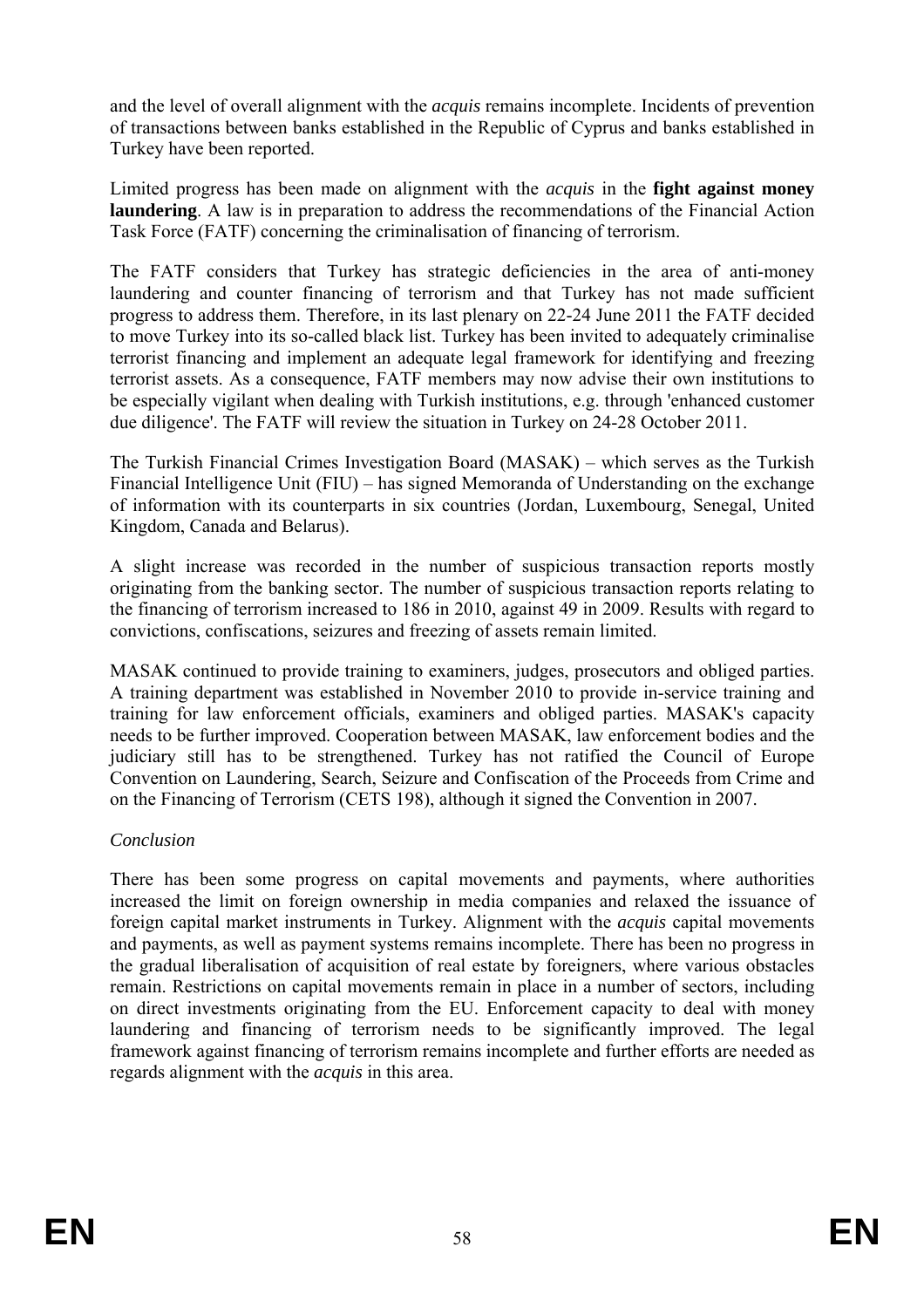## **4.5. Chapter 5: Public procurement**

There is very limited progress to report on **general principles.** The domestic price advantage clause continued to be frequently utilised in 21% of the overall contract value above the threshold. Its use is likely to increase following the Prime Ministry Circular of 6 September 2011, which stipulates that the implementation of the Law on Public Procurement should favour the participation of domestic bidders. The value of contracts covered by exclusions and via direct purchase increased by 17% and 22% respectively. 22% of the overall contract value was not subject to the tender procedures stipulated in the Public Procurement Law. The amendment to the Public Procurement Law in February 2011 partially revised the application of the domestic advantage clause. Accordingly, procuring entities may grant a 15% domestic price advantage to domestic or international bidders in supply tenders if they offer domestically produced goods. Although this revision reduces the discrimination against foreign tenderers, the existence of such a preferential provision remains an obstacle to fair competition. The same amendment exempted the purchases of the state-owned Turkish Coal and Mine Management Company from the Public Procurement Law. Turkey will need to repeal derogations contradicting the *acquis,* as they reduce competition and efficiency in public tenders. The legislation needs to be revised in order to reduce the frequency with which recourse is made to alternative procurement procedures. Preparations are moderately advanced in this area.

There has been some progress on the **award of public contracts**. Following the adoption of the implementing legislation, the electronic public procurement platform (EKAP) became operational. The call centre continues to provide advisory services to the procuring entities. The Public Procurement Authority actively performs a training function.

The necessary administrative capacity is in place both in the Public Procurement Authority and in the State Planning Organisation. The public private partnership policy and support unit was established in the State Planning Organisation in November 2010. The Ministry of Finance is responsible for the coordination of policy formulation and implementation, confirmed by a legal provision, which is a key element of the accession negotiations under this chapter. The issues of understaffing and operational capacity in the relevant unit of the Ministry of Finance need to be addressed. In most sectors, market functionality and competition with regard to other stakeholders (contracting entities and economic operators) are satisfactory. Preparedness is highly advanced in this area.

The Turkish Public Procurement legislation continues to differ from the *acquis* in a number of respects. Classical and utilities sectors continue to be subject to the same public procurement procedures. There is a lack of transparency as regards the award of concessions and public private partnerships in the absence of a coherent legal framework. This is a central issue under this chapter. The 2011 thresholds and financial limits for procurement are well above EU levels.

The alignment strategy on public procurement, which was drafted in 2010, needs to be adopted and implemented. The draft strategy sets out milestones for eventual full alignment with the *acquis*.

No progress can be reported on alignment with the **Remedies** Directives. The number of complaints lodged by dissatisfied tenderers has increased by 45% from 2,954 in 2009 to 4,281 in 2010. The Public Procurement Board reaches a decision regarding the appeals in not more than 20 calendar days and announces it on the website. Turkey needs to align the legislation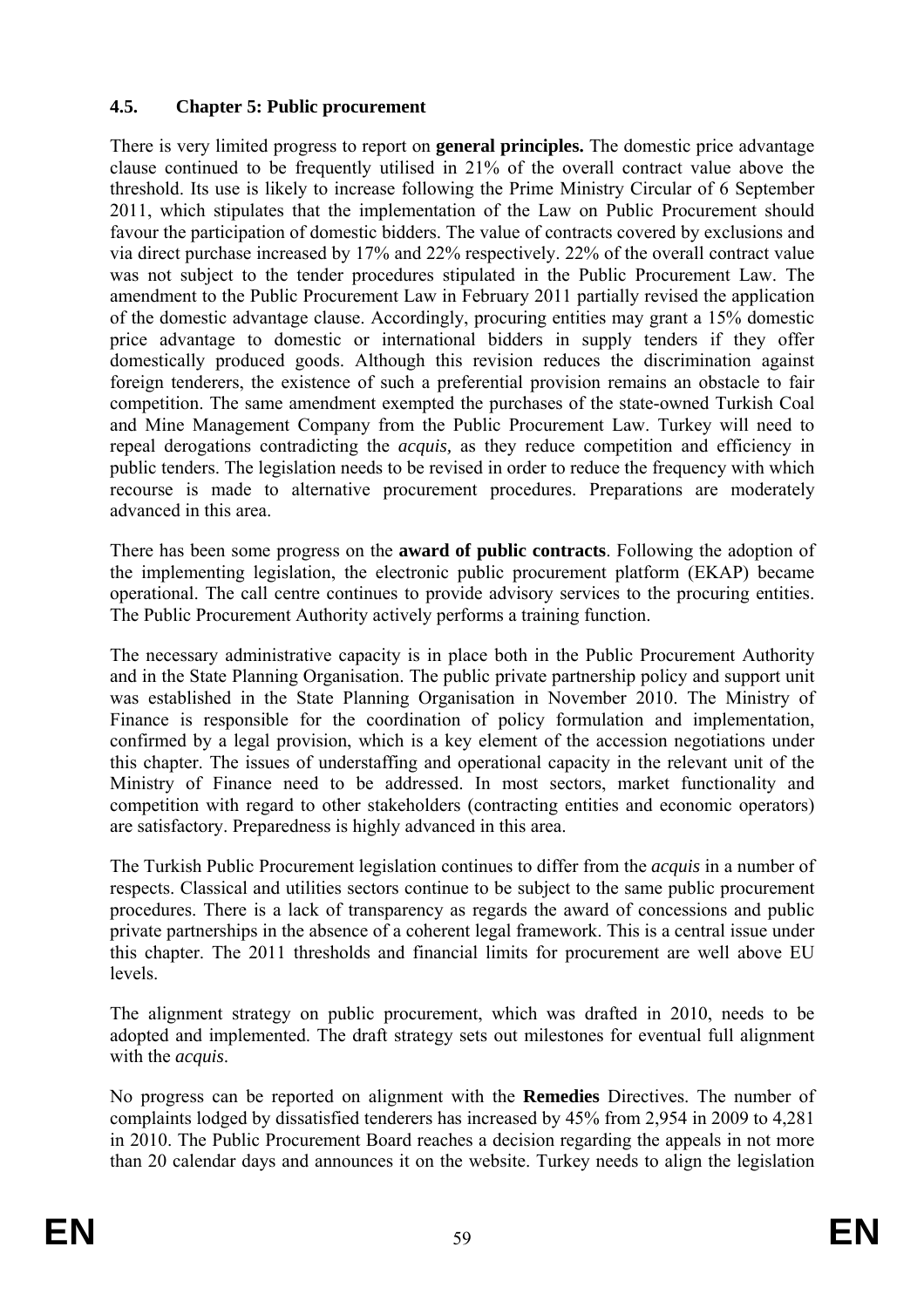on review procedures with the *acquis*, and strengthen administrative capacities and enforcement mechanisms. Preparations are moderately advanced in this area.

## *Conclusion*

Limited progress can be reported in this chapter. The institutional set-up is in place, but administrative capacity needs to be improved. The draft alignment strategy with a time-bound action plan is ready and needs to be adopted. Turkey still needs to repeal derogations contradicting the *acquis* and to further align its legislation, particularly on utilities, concessions and public-private partnerships.

## **4.6. Chapter 6: Company law**

Significant progress can be reported on **company law**. The long pending Turkish Commercial Code (TCC), a key element for the accession negotiations in this chapter, was promulgated on 14 February 2011 and is due to enter into force on 1 July 2012. Its full compliance with the *acquis* is yet to be confirmed.

A pilot application for online registry of companies has started at the Mersin Chamber of Commerce. The new TCC obliges each corporation to have an internet site where corporate announcements, financial statements and reports are published. New transparency requirements also oblige small and medium-sized enterprises (SMEs) to establish web-sites and to register their trade names, trade marks and domain names.

Under the new TCC, the establishment of a joint-stock and a limited company by a single person will be possible for the first time in the Turkish legal system. Corporate management principles of the incorporations open to public shall be identified by the Capital Markets Board (CMB). Equities corresponding to a particular amount of the capital of the incorporations may be offered to the public at the establishment stage. Demerging of companies is regulated for the first time. Books and end-of-year financial statements of companies and incorporations must comply with Turkish Accounting Standards. SMEs shall select at least one certified public accountant or an independent accountant. Until the Board of Auditing Standards of Turkey is established, national auditing standards shall be identified in accordance with the international auditing standards. Auditors may only be independent auditing bodies. They shall be temporarily audited by the Ministry of Industry and Trade. The CMB's permission will be required for fund raising to establish incorporation or another company, and with the aim of increasing company capital. The CMB shall verify that the total funding raised is used for the declared purpose.

The capacity of the judiciary, in particular the commercial judiciary, to implement the TCC remains unknown. Professional business organisations in the provinces have been organising training sessions on the new code. However, no other training and capacity building activities have been organised to familiarise the judiciary and other stakeholders with the new rules.

Some progress can be reported in the area of **corporate accounting**. The Turkish Accounting Standards Board (TASB) published several standards, interpretations and revisions of a number of international accounting standards (IAS). Training materials were published for SMEs. Modules for the training of trainers on International Financial Reporting Standards (IFRS) for SMEs have been prepared and the first workshop has been held. There was an increase in the number of staff in TASB. Specialised training was organised for new staff members.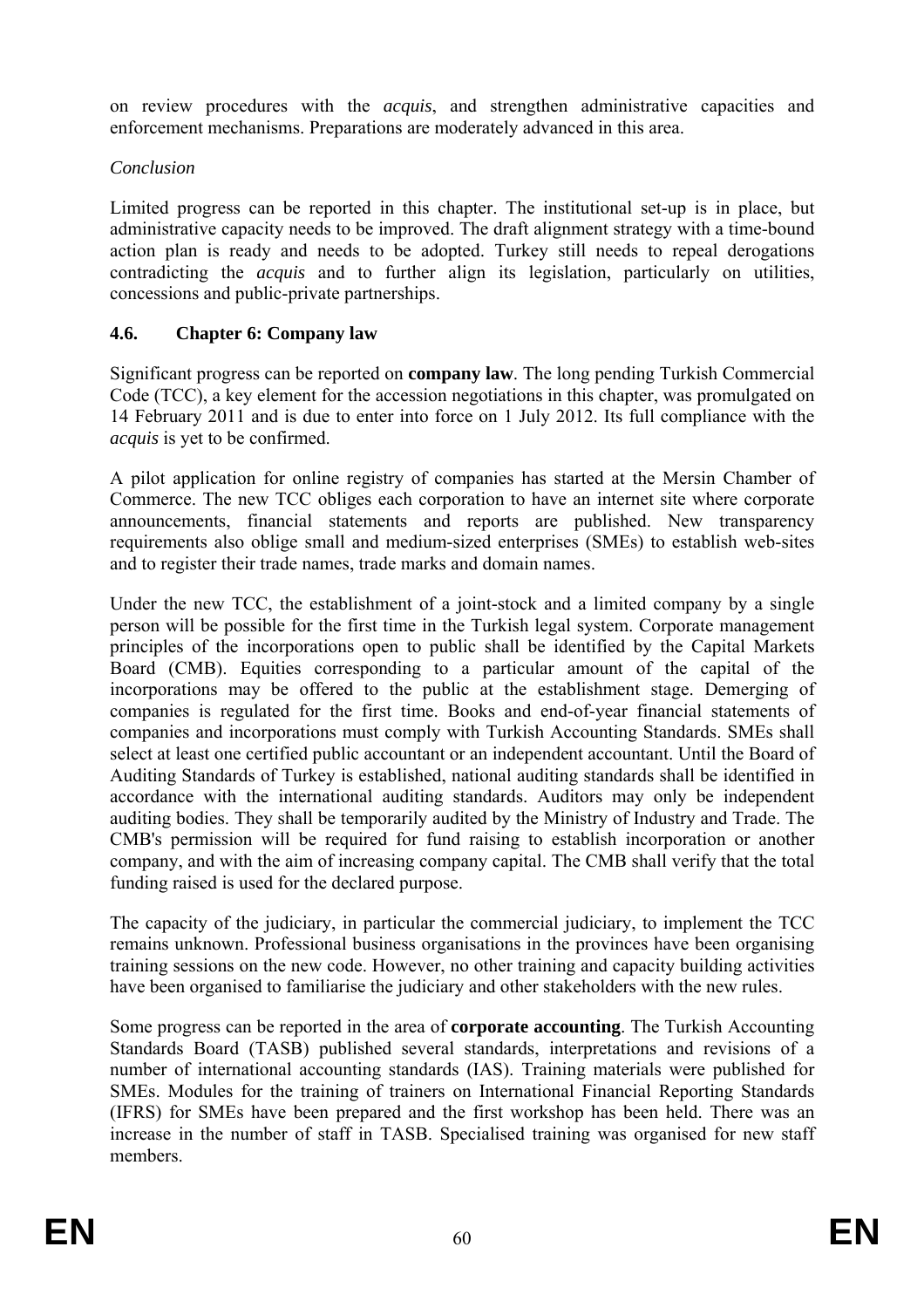There is no progress to report on **auditing**.

# *Conclusion*

Overall, significant progress was made in this chapter following the adoption of the new Turkish Commercial Code, which is expected to promote openness, transparency and adherence to international accounting and auditing standards. However, neither the legal and institutional framework for auditing nor the necessary enhanced capacity of the commercial judiciary is yet in place.

# **4.7. Chapter 7: Intellectual property law**

Limited progress can be reported in the area of intellectual property law. Political will to effectively enforce industrial property rights needs to be strengthened. There has been some progress in the dialogue with the authorities in the context of the IPR Working Group between the EU and Turkey, which held its first meeting in May 2011. The successful engagement of Turkey in an IPR dialogue with the Commission is a key element for the accession negotiations on this chapter.

Concerning **copyright and neighbouring rights**, adoption of the draft Law on Intellectual and Artistic Works is still pending. The Directorate-General for Copyrights (DGCC) in the Ministry of Culture and Tourism (MoCT) has pursued technical studies to improve the quality, transparency and legal predictability of the use of banderols, recording and registration services with regard to literature, music and cinema works. Tracking of piracy has improved as a result of training organised jointly by the MoCT, the Ministry of Interior (police), anti-piracy commissions and the judiciary. Anti-piracy commissions are working efficiently, and specialised IPR police units have conducted successful operations in the fight against piracy. However, the rules and procedures for the fight against piracy still need to be simplified.

Some progress can be reported with regard to implementation of **industrial property rights**. The administrative capacity of the Turkish Patent Institute (TPI) has further improved as a result of tailor-made and jointly organised training programmes. Jointly organised events also helped improve the dialogue among IPR stakeholders. Consistency of the TPI final decisions with IPR courts has improved and appeals decreased. Latest statistics indicate that rejections of the TPI decisions by IPR courts were down by 30% compared to 2009. The speed of trademark registrations increased. However, decisions are still not properly justified and their quality in terms of consistency could still be improved. Moreover, issues linked to bad faith and similar trade marks and industrial designs remain unresolved. A positive development in this area is the ongoing elaboration of new Examination Guidelines for the registration of patents, designs and trademarks. These will be the result of cooperation between the TPI and German experts as part of an EU-funded twinning project. There are still not enough senior and junior experts in the TPI. Existing structured dialogue mechanisms, such as consultation meetings between the TPI and IPR-holders, are still too weak to address systemic problems. The conduct of trademark and patent agents is not supervised. This profession lacks a code of conduct for regulating ethical principles.

No progress can be reported on the adoption of industrial property legislation and related **enforcement** issues. Turkey has no criminal enforcement measures for industrial property rights, except for trademarks, and enforcement bodies still lack the authority to act ex-officio with regard to all industrial property rights. Draft laws on patents, industrial designs,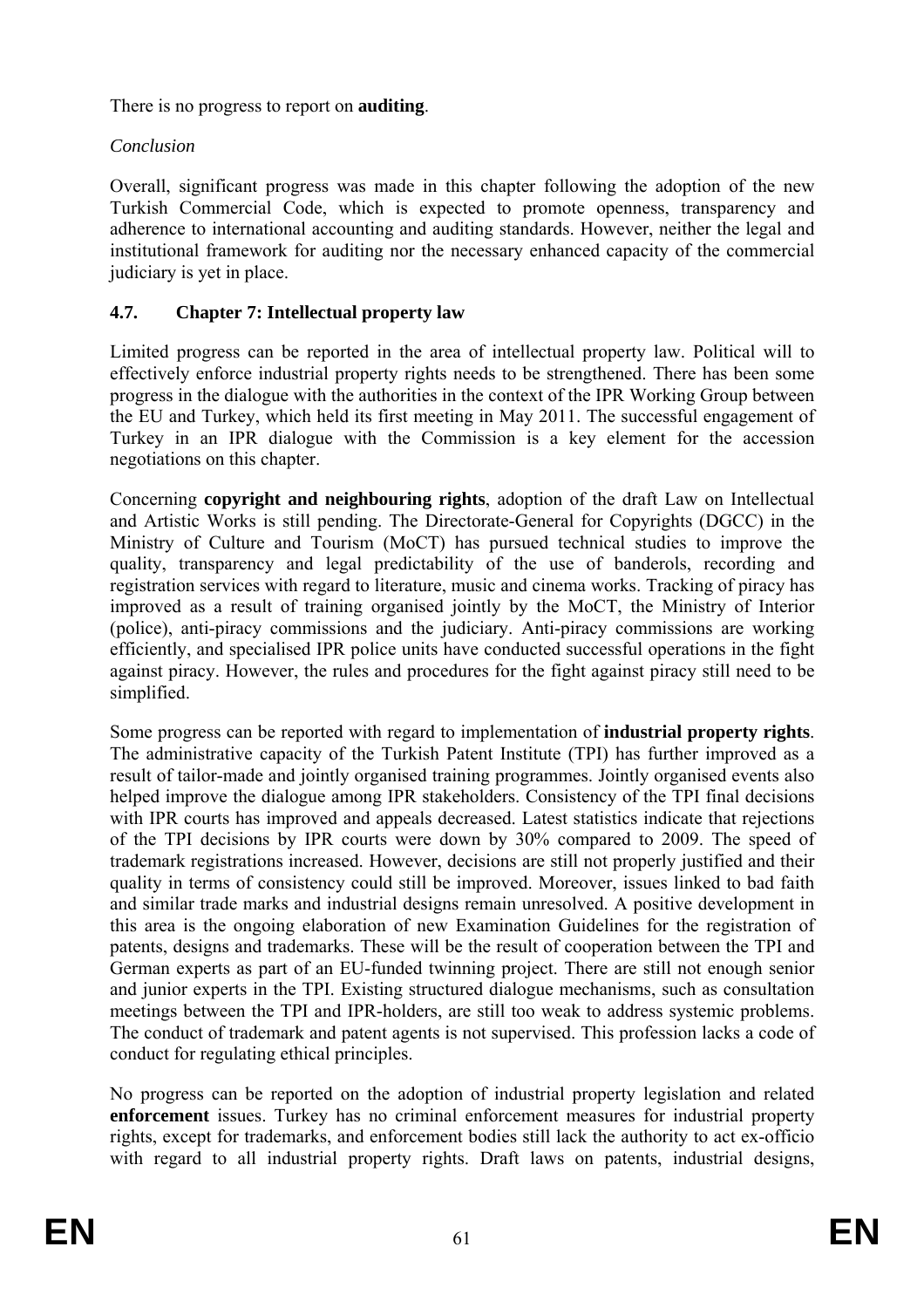geographical indications and trademarks of better quality and more aligned with the *acquis* were prepared by the TPI in consultation with stakeholders. However, they have been pending for a long time at different levels of the law-making process. There is a need to adopt a law on IPR enforcement procedures in line with the EU Enforcement Directive.

In 2009 late adoption of provisions on criminal sanctions for trademark infringements to replace the annulled trademark decree law created a legal gap and significantly weakened IPR protection in Turkey. During the reporting period, confiscated counterfeit goods continued to be returned to the defendants and often to the market, regardless of risks to health and consumer safety, because they were no longer the subject of a criminal offence. Despite complaints from both the private and the public sector, and a joint EU-USA-Japan political *démarche* on this matter, the Turkish authorities did not make any particular effort to remedy the situation. Judicial enforcement remains problematic and lengthy. Expert witness procedure functions like a parallel judiciary, especially in patent cases. Only a few courts decide patent cases, without expert witness reports. Yet, most of the expert witnesses are not sufficiently knowledgeable of the intellectual property rights criteria. Their independence and impartiality is not always ensured, particularly in cases of pharmaceutical patents. Judges need training on patentability criteria, research and examination reports. Judicial procedures including injunctions, search and seizure warrants are still lengthy and the decisions of different courts in similar cases are inconsistent. The number of specialised IPR judges has decreased in recent years.

Concerning customs enforcement, the centralised customs database and IT management system is not used by the customs points to effectively prevent counterfeit goods from entering the market. The customs officers and controllers have a very poor knowledge of goods in terms of IPR. *Ex-officio* seizures are not effectively triggered. No accurate data are provided about checks and seizures against counterfeit goods. The customs administration needs enhanced IPR training and capacity building. Municipalities and gendarmerie officers should also be involved in enforcement operations and counterfeiting, and their knowledge and capacity should be further reinforced.

# *Conclusion*

Limited progress can be reported in this chapter. Adoption of updated draft laws regulating intellectual and industrial property rights, including deterrent criminal sanctions is still pending. Adoption of a law on IPR enforcement procedures, in line with the EU Enforcement Directive, is needed. Civil, criminal and administrative procedures, including ex-officio measures to combat piracy and counterfeiting, need to be strengthened. Judicial and customs enforcement remains weak; enhancement of the capacity of the judiciary and of the customs administration with a view to more effective action is crucial. Closer coordination and cooperation among IPR stakeholders and public bodies is essential, as well as general awareness campaigns on the risks of IPR infringements. The opportunity of an effective IPR dialogue with the EU through the recently launched IPR Working Group could contribute to an improvement in IPR protection in Turkey.

# **4.8. Chapter 8: Competition policy**

Based on an advanced level of alignment in the **anti-trust** field, Turkey made some further progress in this area. The Competition Authority adopted implementing legislation on mergers (including guidelines on merger remedies), thereby bringing about closer alignment with EU merger rules. The scope of the Turkish Competition Act still does not include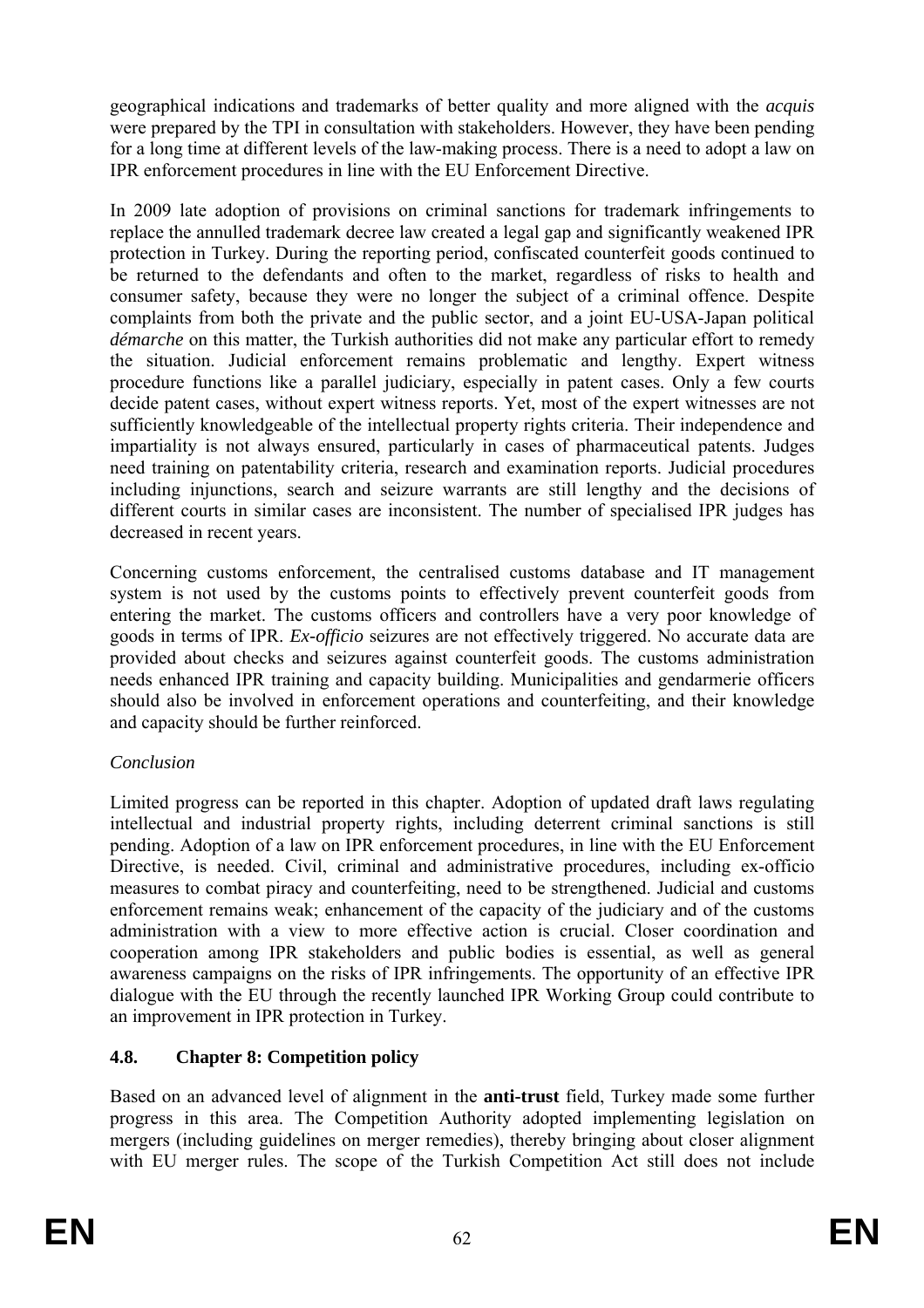banking mergers and acquisitions resulting in combined market shares below 20%. Turkey has not yet transposed the *acquis* on horizontal cooperation agreements and *de minimis* rules. Turkey is still expected to incorporate rules on public undertakings and undertakings enjoying exclusive and special rights into its domestic legal system.

The Competition Authority's overall administrative capacity remains high. It continued to display a satisfactory level of administrative and operational independence, and a commitment to high-level training for its staff. The Authority further strengthened its track record in enforcing antitrust rules with a number of landmark cases, particularly in the banking and automotive sectors.

Substantial progress can be reported in the area of **State aid**. Following the adoption of the State aid law an informal inventory of aid schemes has been established. The Board of the State Aid Monitoring Authority has been appointed and competent staff have been transferred from the Treasury. Training curricula are now being implemented. The Authority is now fully set up and has started drafting the relevant implementing legislation. There remain a number of schemes in need of alignment with Customs Union rules, in particular the stimulus measure adopted in July 2009, notably by providing for caps on the total amounts of aid received, as well as the regime regarding free zones. The assessment of State practices in support of the steel sector between 2001 and 2006 revealed incompatibilities with the 1996 ECSC – Turkey Free Trade Agreement.

## *Conclusion*

In the field of antitrust and merger control, Turkey's alignment record is good. The Competition Authority enforces antitrust rules effectively, with a satisfactory level of independence. Substantial progress has been made in the area of State aid. In particular the State Aid Monitoring Authority is now set up. However, further efforts are still required in the area of alignment of existing State aid schemes.

# **4.9. Chapter 9: Financial Services**

There has been good progress in the area of **banks and financial conglomerates**. The Banking Regulatory and Supervisory Authority (BRSA) requested the banking sector to use BASEL II standards for reporting and review purposes during a transition period between 1 July 2011 and 30 June 2012. These new Basel II rules are not used at this stage to sanction non-compliance. On 2 October 2010, the BRSA published an implementing regulation on the issuance of debt instruments by the banking sector, setting individual issuance limits per bank on the basis of their capital adequacy ratios as well as their deposit base. The BRSA introduced new macro-prudential restrictions on housing loans and credit cards on 17 and 18 December 2010 to strengthen financial stability. On 1 March 2011, the BRSA also ended the implementation of relaxed loan provisioning and restructuring rules, which were introduced temporarily during the global economic crisis. The BRSA increased provisioning and capital adequacy requirements for general purpose consumer credits, excluding housing and car loans, to reduce rapid credit growth. Overall, in the area of banks and financial conglomerates Turkey is well advanced.

Some progress can be reported on **insurance and occupational pensions**. With a view to adopting Solvency II in due course, the Undersecretariat of Treasury initiated the fifth Quantitative Impact Study (QIS5) on 10 December 2010, in which all market agents were obliged to participate. While the calculation of the basic solvency margin follows the EU's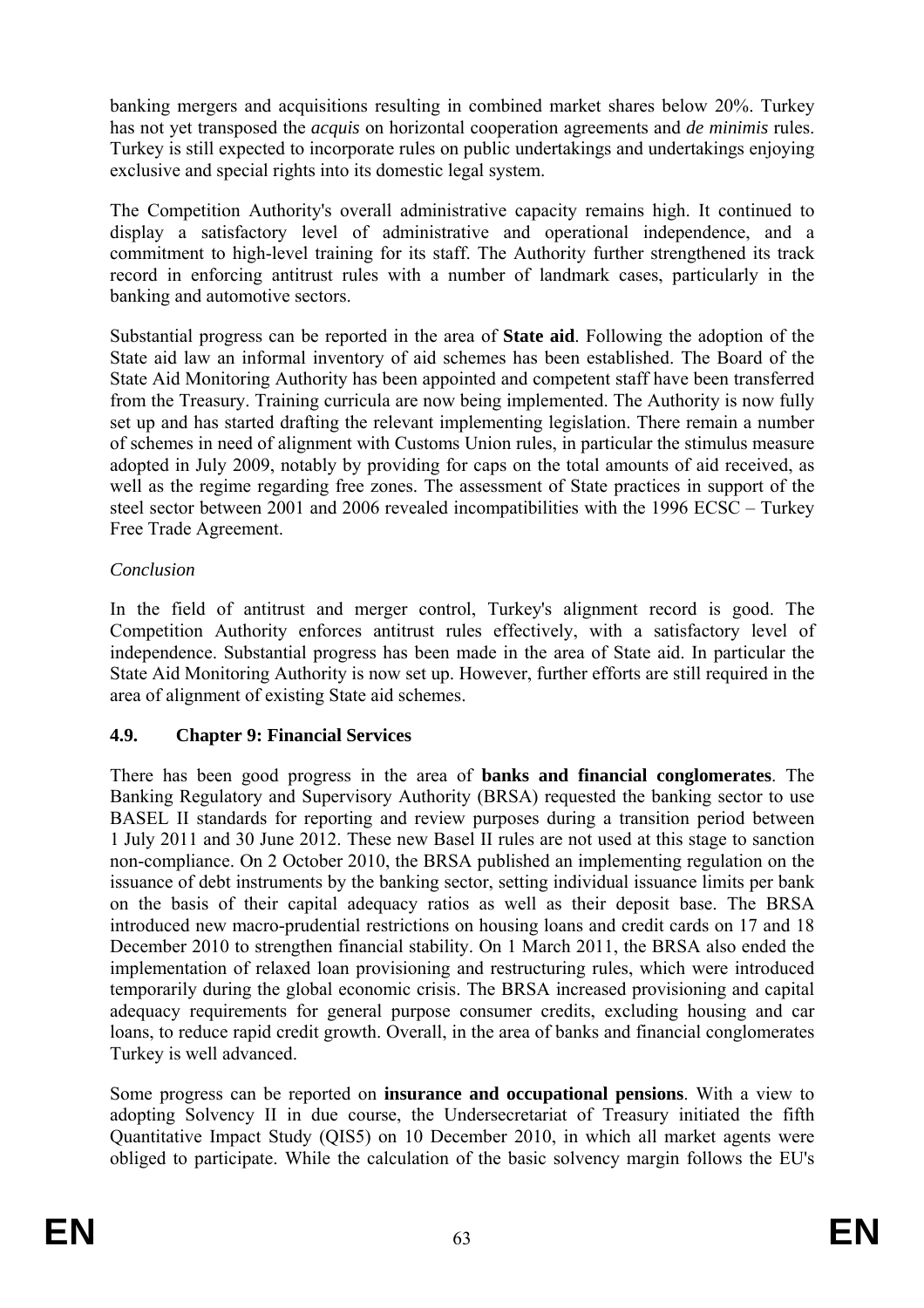Solvency I principles, Turkish regulation even contains a second risk-based methodology to define the required capital level and obliges market participants to meet the higher requirement. The Treasury published an implementing regulation detailing the rules and procedures applicable for the supervision and audit of insurance sector and private pension companies. The regulation defines the responsibilities and rights of public authorities, as well as the sector, while introducing ethic rules for relevant Treasury staff. There has been no progress in the establishment of an independent regulatory and supervisory authority for the insurance sector. Further progress is needed, particularly in the minimum amounts of cover in third party liability insurance for motor vehicles. The level of alignment with the acquis in the insurance sector remains incomplete. Turkey already enjoys a high level of alignment with the acquis on financial market infrastructure.

Some progress can be reported in the areas of **securities markets and investment services**. On 23 October 2010, the Capital Markets Board of Turkey (CMB), which is the competent supervisory authority for the securities market, adopted a new communiqué updating the requirements for the listing and sales of capital markets instruments issued abroad in Turkey. As a consequence, the CMB abolished the requirement to issue depository receipts in the case of a sale of foreign common stocks through public offerings in Turkey. Moreover, CMB allowed the sale of foreign common stocks not listed in their country of origin. However, foreign issuers are obliged to appoint a legal representative in Turkey before issuing capital market instruments. If foreign institutions designate a custodian in Turkey and issue depository receipts, then the custodian can represent the foreign shareholders. Like domestic issuers, foreigners are also obliged to prepare their financial statements either in compliance with Turkish accounting standards or international accounting standards. In parallel, foreign issuers are also subject to external audit provisions applicable to domestic issuers. Further efforts are needed, in particular as regards investor compensation schemes, market abuse and undertakings for collective investment in transferable securities (UCITS). CMB allowed portfolio management companies to buy and sell units of investment funds directly to retail customers, including funds which are founded or managed by other companies. No progress can be reported regarding prospectus requirements.

'Financial services' is one of the eight chapters covered by the conclusions on Turkey adopted by the Council (General Affairs and External Relations) on 11 December 2006 and endorsed by the European Council on 14/15 December 2006. As long as restrictions remain in place on the free movement of goods carried by vessels and aircraft registered in Cyprus or whose last port of call was in Cyprus, Turkey will not be in a position to implement fully the *acquis* relating to this chapter.

## *Conclusion*

There has been some progress in the area of financial services. BASEL II standards for reporting are provisionally applied by the banks, while the domestic requirements for the listing and sales of capital markets instruments were improved. The alignment with the *acquis* on banks and financial conglomerates, as well as in the area of financial market infrastructure, is already at a high level. However, overall alignment with the *acquis* is not yet complete, particularly in the insurance sector, as well as in the area of securities, markets and investment services, where more progress is needed.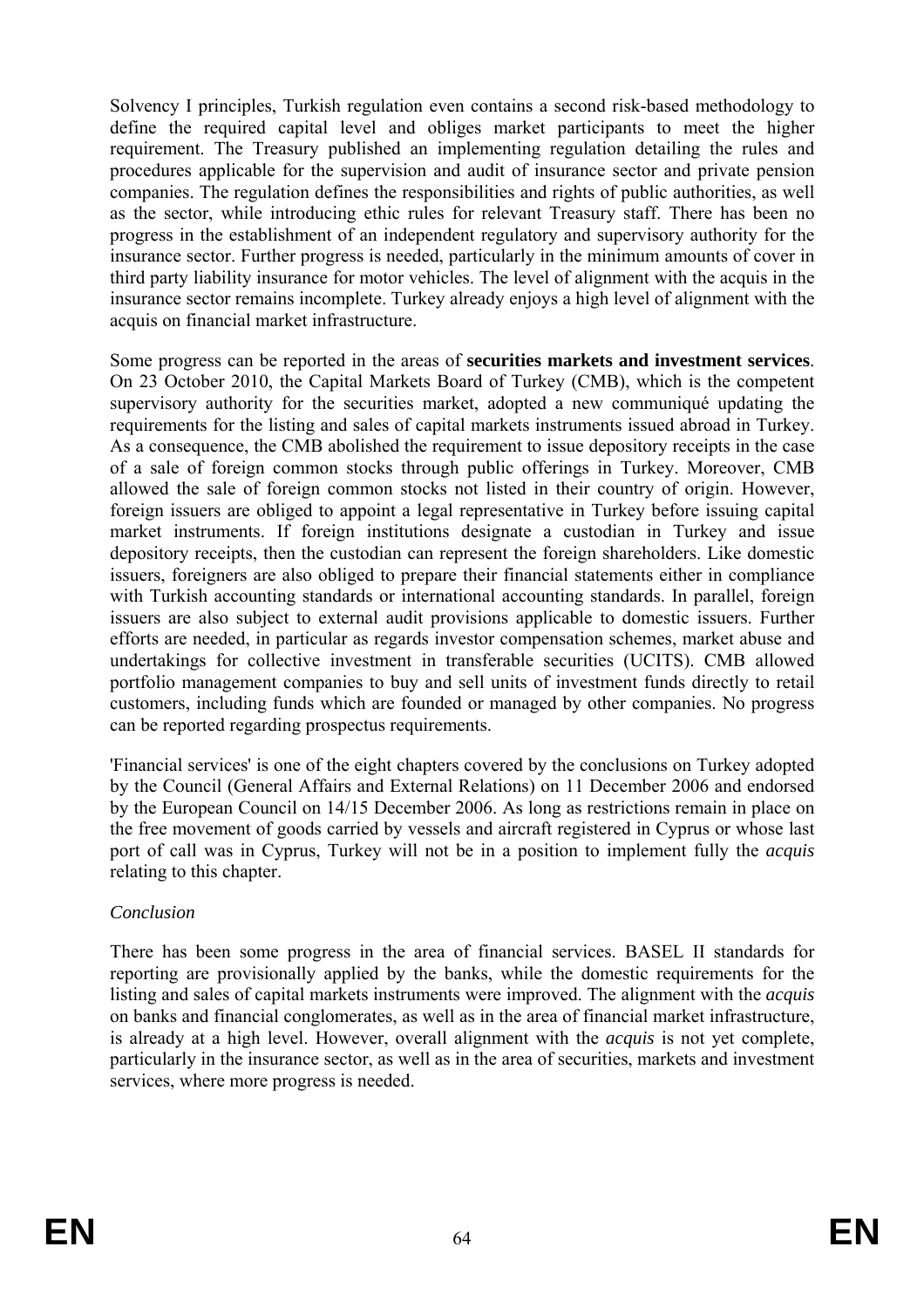## **4.10. Chapter 10: Information society and media**

Some progress can be reported in the field of **electronic communications and information technologies**. The Information and Communication Technologies Authority (ICTA) continued to align with the electronic communications *acquis,* which is a key element in the accession process. In particular, implementing regulations regarding customer rights and quality of services were introduced. The transparency and accountability of the regulator's activities improved. Several inconsistencies remain in the main Electronic Communications Law. Some provisions on authorisation, spectrum management, access and interconnection, retail tariff regulation, and market analysis procedures diverge from the EU framework. Primary legislation needs to be simplified. Further clarifications on some aspects of spectrum management, including digital broadcasting and digital dividend policy, or broadcasting frequencies at the border are needed. The scope and implementation of universal service obligations are not in line with the *acquis*. The authorisation of mobile virtual network operator services (MVNO) and issuance of the implementing regulation on authorisation of broadband wireless access services operators are pending.

Significant progress has been made on introducing competitive safeguards, in particular number portability and regulatory cost accounting, but enforcement of rights of new entrants in fixed voice and broadband markets is proving to be difficult in practice, resulting in limited competition. Competition has been more active in the mobile market, but communication charges imposed on mobile operators remain high. Limited progress can be reported on number portability on fixed line services. The administrative independence, duties and powers of the National Regulatory Authority (NRA) are well established by law, but some aspects of independence, such as effective structural separation of the regulatory functions from activities associated with ownership or control, appointment and dismissal rules of the board, independence from State bodies, still need to be ensured. Transparency in the decision making process also needs to be further improved.

As regards **information society services,** limited progress towards legislative alignment can be reported. Implementing regulations regarding the names of internet domains and rules of coded or encrypted communication were adopted. Turkey has not yet transposed the *acquis* on the protection of conditional access services, nor signed up to the European Convention on the legal protection of services based on conditional access. There are discrepancies between the law on electronic signature and the EU Directive. Moreover, Turkey has yet to adopt legislation transposing the E-commerce Directive, although a twinning project exists for this directive. The law on internet content and the conditions under which internet providers can operate are not in line with international standards protecting freedom of expression and may affect citizens' rights relating to Internet access.

As regards **audiovisual policy**, the Turkish broadcasting legislation, the 'Supreme Board of Radio and Television (RTÜK) Law', entered into force in March 2011. The law largely aligns legislation with the Audiovisual Media Services Directive (AVMSD), which is a key element for the accession negotiations in this chapter. However, the law fails to comply with the principle of freedom of reception and retransmission of television broadcasts which is provided for in the AVMSD.

The law increases the proportion of shares that foreigners can own in Turkish broadcasting companies to 50%. It opens the way for broadcasting in different languages and dialects other than Turkish country-wide. Licences will be granted for a ten-year period and the TV frequency allocation tenders are due to be launched in two years' time. The law does not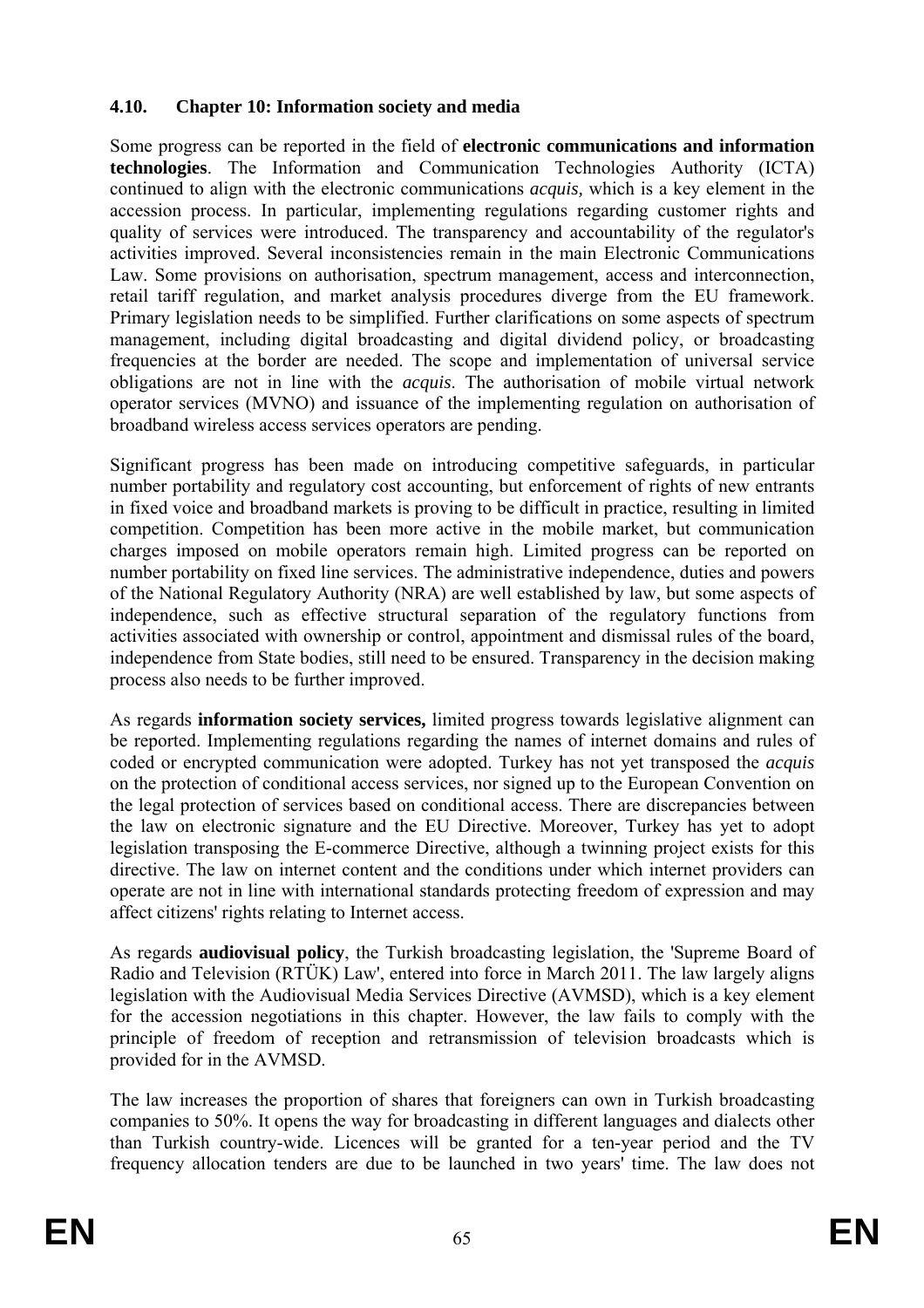resolve all concerns under the old legislation related to the interpretation of certain articles as regards bans on broadcasting and sanctions imposed on broadcasters. The RTÜK, at the beginning of 2011 and based on the old law, issued warnings and fines to broadcasters for failing to respect the privacy of historical characters, discussions on homosexuality or homosexual scenes in films/series. *(See the section on Freedom of Expression under part 2 – Political criteria).*

As regards broadcasts in languages and dialects other than Turkish, private broadcasters continued their broadcasts without restrictions on content, time limits and sub-titling or consecutive translation requirement. Eighteen radio/TV enterprises broadcast in languages other than Turkish. There were no broadcasts at national level. The broadcasts are mainly in Kurmanii, and some also use Zaza and Arabic. Public broadcaster TRT continued its 24-hour Kurdish broadcasts as well as its 24-hour Arabic broadcasts, targeting mainly the Middle East. Euronews broadcasts in Turkish continued.

As regards the operating methods of RTÜK, its decisions are published on the website to ensure transparency. The forum for consultation with the broadcasters continued, as did preparations for the transition to digital broadcasting. The switchover for all analogue broadcasts is scheduled for 31 December 2012, whereas the switch-off date has been postponed to 31 December 2014 due to complaints from broadcasters.

## *Conclusion*

Turkey has made some progress in the area of electronic communications, in particular by implementing regulations, but further efforts are required for the alignment and enforcement of laws and regulations. Application of regulations often remains problematic, resulting in limited competition in the fixed voice and broadband markets in particular. Transparency and independence of the regulatory authority need strengthening. Limited progress can be reported on legislative alignment regarding information society services. While there has been good progress in the area of audiovisual policy, alignment with the AVMSD, in particular regarding jurisdiction and freedom of reception and retransmission, needs to continue.

# **4.11. Chapter 11: Agriculture and rural development**

Some progress can be reported on legislative alignment with the Common Agricultural Policy (CAP). Turkey carried out a restructuring of the Ministry of Agriculture and Rural Affairs (MARA). A decree concerning the organisation and duties of the Ministry of Food, Agriculture and Livestock (MoFAL) entered into force in June 2011 and it represents an important step in developing the administrative structures necessary to implement the CAP.

Limited progress has been observed on **horizontal issues.** Efforts have been made to develop the capacity relating to the Farm Accountancy Data Network (FADN), which has been expanded to twelve provinces, and data collection started in 600 farms in those provinces in March 2011. Regarding agricultural statistics, which are a key element for the accession negotiations in this chapter, the lack of an adopted strategy remains a shortcoming. As regards direct support to producers, Turkey has made no progress in the development of a strategy on the adjustment of its agricultural support policy to the CAP, which is another key element for the accession negotiations in this chapter.

As regards the agricultural budget in 2011 a slight increase was observed, in particular in area-based payments and livestock headage payments, whilst deficiency payments decreased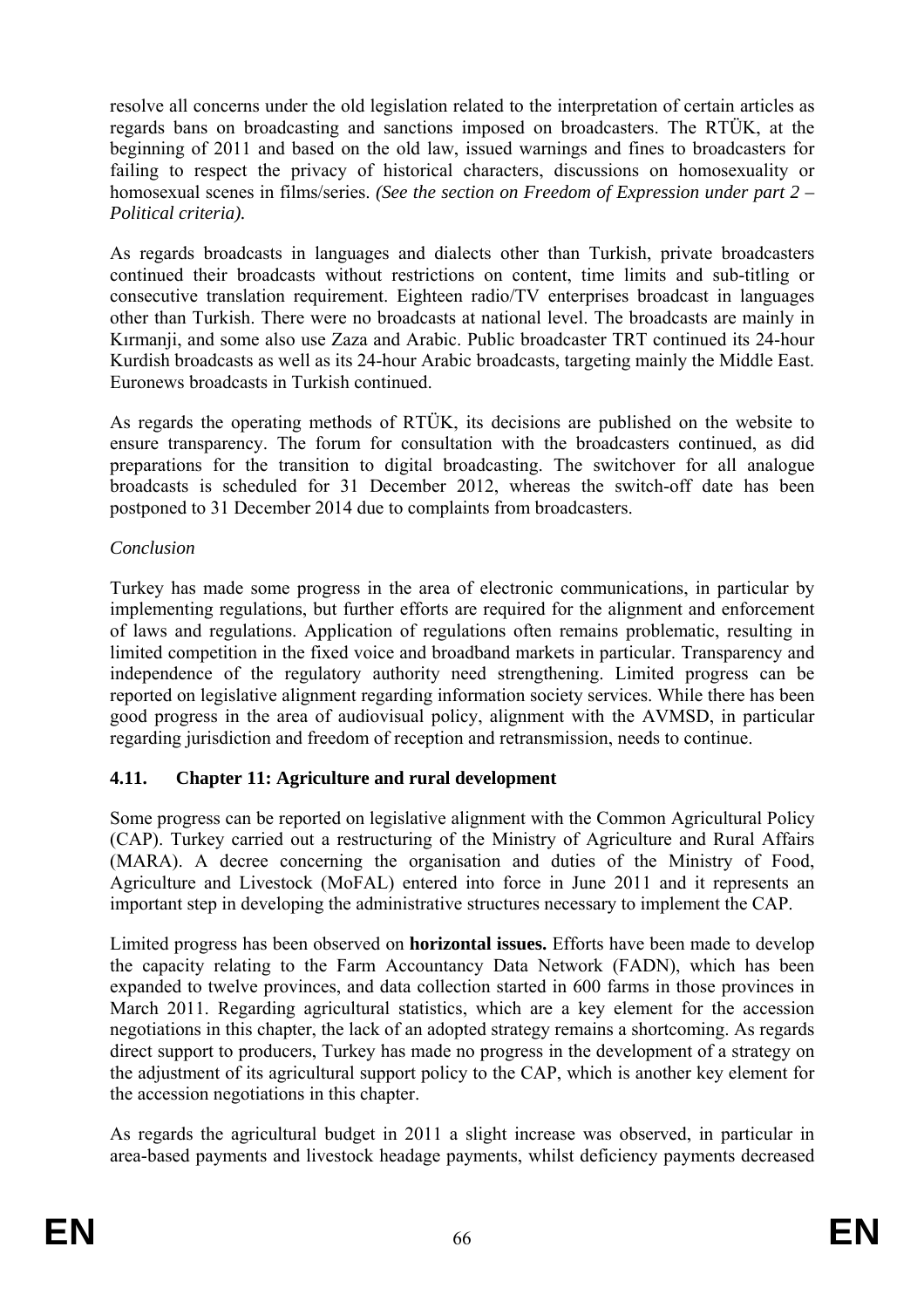somewhat. Legislation on the principles and rules relating to Good Agricultural Practice has been adopted. Limited progress has been made regarding the preparations for the integrated administration and control system (IACS) despite the fact that the strategy to develop the system of Land Identification and the National Farmer Registration System was adopted in 2010.

The *de facto* import ban on live cattle, beef meat and derivate products continues to be only partially and temporarily lifted. Further efforts still need to be made by Turkey in order to fully implement its bilateral obligations under the trade agreement for agricultural products. (*See also Chapter 12 – Food safety, veterinary and phytosanitary policy*). The complete removal of the ban remains a key component in the accession negotiations on this chapter.

Concerning the Common Market Organisation, there is no progress to report.

Significant progress can be reported as regards **rural development**. Turkey has continued to strengthen its Instrument for Pre-Accession Assistance for Rural Development (IPARD) related structures and in August 2011 achieved conferral of management of EU funds for three measures across 17 provinces. This has paved the way for Turkey to operate EUfinanced investments in agricultural holdings as well as in processing and rural development projects. This also marks a key element for the accession negotiations in this chapter. Compliance with the EU accreditation criteria is being verified for three remaining provinces included in the first phase of the IPARD implementation. In parallel, the Managing Authority has developed its capacity to operate agri-environmental measures and those relating to bottom-up local rural strategies and to the setting up of producer groups, included in the second stage of IPARD implementation.

Some progress can be reported on **quality policy.** Turkey has registered Scotch Whisky as its first EU Geographical Indication. Further efforts are still needed to harmonise this area with the *acquis*. As regards **organic farming**, Turkey adopted legislation on the principles and implementation of organic agriculture. Compliance of this legislation with the *acquis* has yet to be confirmed.

Agriculture and rural development is one of the eight chapters covered by the conclusions on Turkey adopted by the Council (General Affairs and External Relations) on 11 December 2006 and endorsed by the European Council on 14/15 December 2006. As long as restrictions remain in place on the free movement of goods carried by vessels and aircraft registered in Cyprus or whose last port of call was in Cyprus, Turkey will not be in a position to fully implement the *acquis* relating to this chapter.

## *Conclusion*

Overall, some progress has been made under this chapter; however, further steps are pending in a number of key areas. Significant progress has been made in the implementation of the IPARD programme through the initial Commission Decision to confer the management of EU funds, as well as preparations achieved for the second phase of the IPARD Programme. Capacities relating to agricultural statistics and FADN are being developed. However, agricultural support policy differs substantially from the CAP and there is still no strategy for its alignment. The failure to fully remove barriers to beef imports also constitutes a major shortcoming.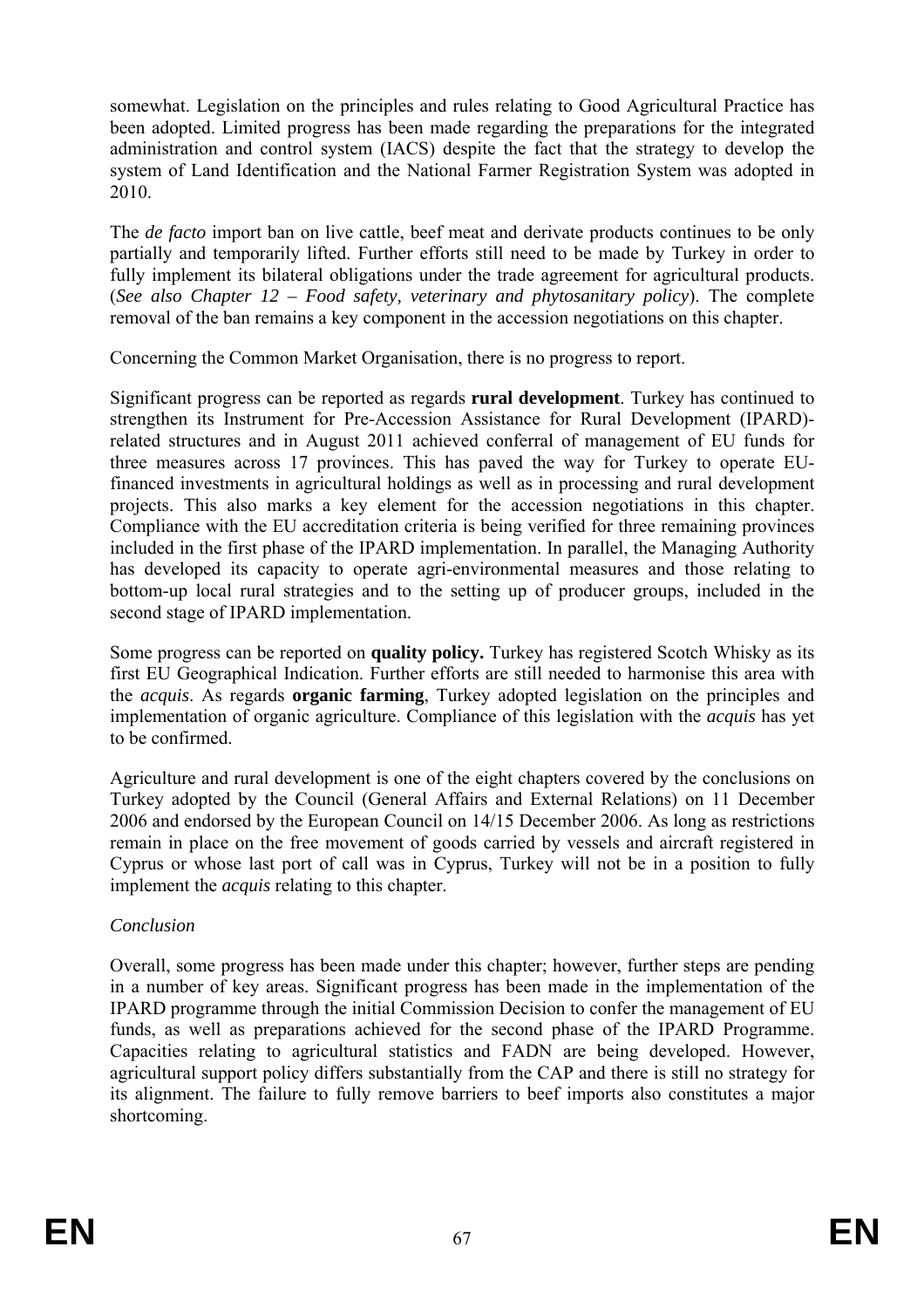## **4.12. Chapter 12: Food safety, veterinary and phytosanitary policy**

Some progress towards transposition and implementation of the *acquis* has been observed. Turkey restructured the Ministry of Agriculture and Rural Affairs (MARA): a decree concerning the organisation and duties of the Ministry of Food, Agriculture and Livestock (MoFAL) entered into force in June 2011. The framework law on veterinary services, plant health, food and feed has entered into force. However, some problems have arisen due to the time gap between the entry into force of the law and its implementing legislation.

Some progress was observed on the transposition and implementation of the *acquis* in the field of **veterinary policy**. The official control system has been strengthened; however, further alignment is still required in order to bring the overall system fully into line with the EU *acquis*. Progress has been observed on the legislative alignment in the area of control systems for imports. A regulation concerning the tasks and working principles of veterinary border inspection posts has entered into force. However, implementation is still incomplete. Three land and two seaport border inspection posts (BIPs), as well as the BIP at Sabiha Gokcen Airport in Istanbul, are still not fully functional. Veterinary and phytosanitary checks need to be intensified at the BIPs, mainly by introducing additional specialised staff.

Turkey has continued its efforts to bring the system for identification and registration of bovines and their movements into line with the *acquis*. However, further improvements are required for it to fully comply with the EU system. Implementation of the identification and registration of ovine and caprine animals has continued. Identification and registration systems for animals are a key element for the accession negotiations in this chapter. Turkey maintained its fight against animal diseases, particularly against foot and mouth disease (FMD), which is a key element for the accession negotiations in this chapter. A regulation on the notification of animal diseases and a regulation on the control of FMD have entered into force. FMD contingency plans are still to be adopted. The administrative capacity of MARA has increased as a result of training events and simulation exercises. The implementation of an intensive FMD vaccination programme, accompanied by strict measures governing animal movement between Thrace and Anatolia, has continued and Thrace has kept its status of an FMD- free zone with vaccination. However, the number of FMD outbreaks in Anatolia has remained a cause for concern. Turkey made no progress as regards transmissible spongiform encephalopathy (TSE), which is a key component in the accession negotiations on this chapter. Timely notification of animal diseases, which is another key element for the accession negotiations in this chapter, has continued. Turkey has made no progress as regards control of non-commercial movements of pet animals.

Procedures have been further improved with regard to the implementation and follow up of the national residue monitoring plan and the control of veterinary medicinal products. Laboratory performance has increased significantly; however, the scope of testing has remained limited.

The *de facto* import ban on live cattle, beef meat and derivate products continues to be only partially and temporarily lifted. Further efforts are needed by Turkey to fully implement its bilateral obligations under the trade agreement for agricultural products (*see also Chapter 11 – Agriculture and rural development*). Turkey has made no progress on zootechnical issues or animal welfare, the latter being a key aspect of the accession negotiations in this chapter. Turkey's current system for financing veterinary inspections and controls is not in line with the *acquis*.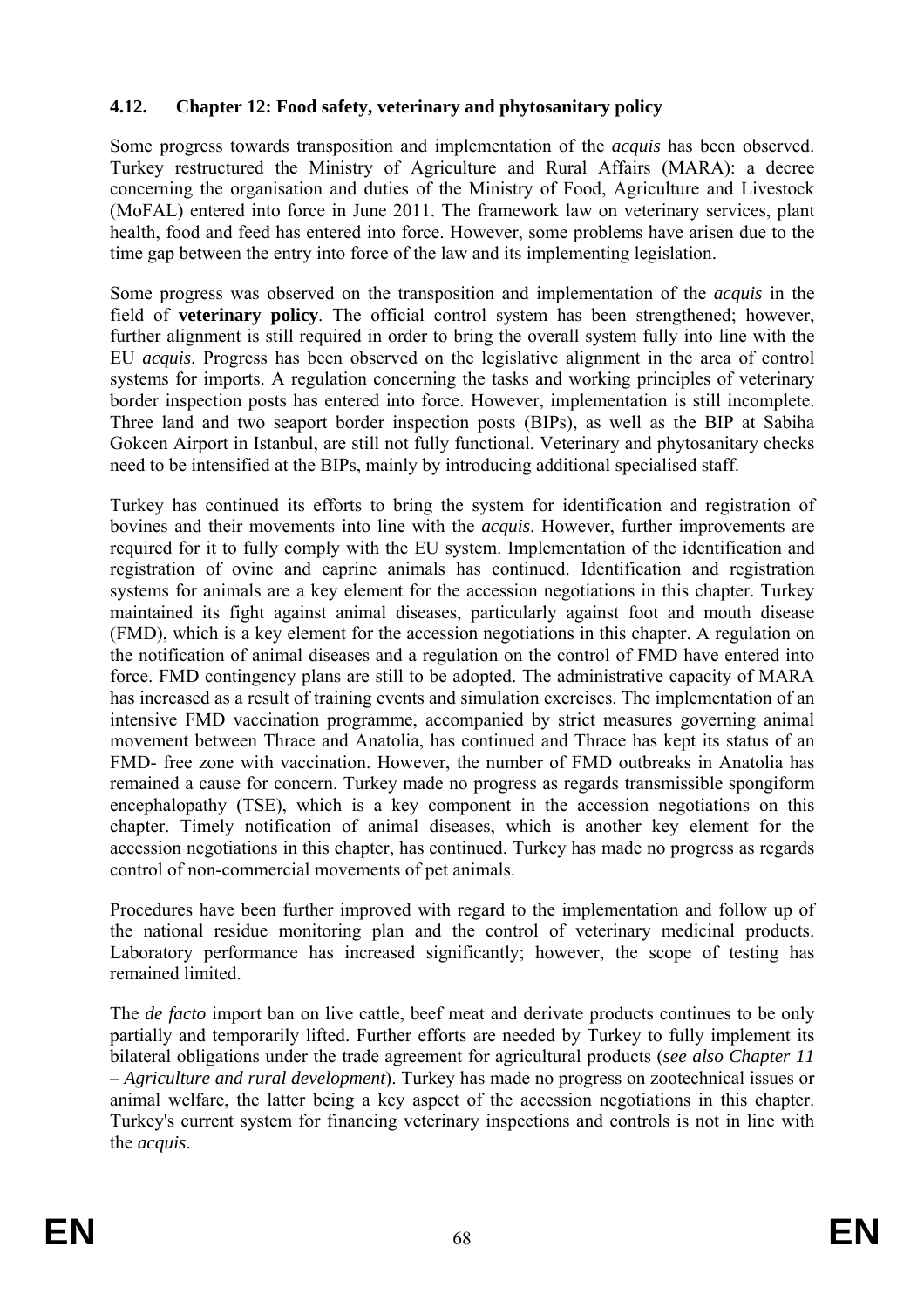As regards **placing on the market of food and feed and animal by-products**, some progress has been observed. Administrative capacity has been strengthened by means of intensive training programmes. Annual inspection and monitoring programmes have been implemented. Initial steps for developing a national upgrading plan for agri-food establishments, which constitutes a key element for the accession negotiations in this chapter, have started. Responsibilities have been assigned to different departments and institutions, which has led in particular to more effective official controls, including those for animal products. Implementation of a fully compliant system for all official controls is a key element for the accession negotiations in this chapter. Hygiene guidelines have been prepared and they have been implemented more widely in the sectors. However, legislation transposing the hygiene package, and including specific rules for animal products, has yet to be adopted. Legislation on feed hygiene has not yet entered into force. No progress was observed with regard to rules for animal by-products or the funding of checks.

Regarding **food safety rules**, there have been further advances in legislative alignment and implementation on labelling, additives and purity criteria, extraction solvents, quick frozen foodstuffs, food for particular nutritional uses, ionising radiation and mineral waters. Transposition in the area of flavourings, food supplements, food enzymes, contaminants and novel foods has not yet been completed. No progress has been observed in the area of food contact materials.

No progress can be reported regarding **specific rules for feed**.

Some progress has been made on **phytosanitary policy** with the main focus on plant protection products (PPPs). Legislation concerning the wholesale, retail sale and storage of PPPs, the application methods and principles of PPPs, the licensing of PPPs, classification, packaging and labelling of PPPs, control of PPPs as well as methods and principles of PPP production places have entered into force. Alignment has further improved in respect of nonauthorised active substances. A regulation concerning the plant passport system and registration of the operators has entered into force and the implementation of the plant passport system in pilot species has started. Progress in the area of seed and propagating materials remained very limited. The software system for variety registration and seed certification has become operational. Limited progress has been made on harmful organisms. A regulation on plant quarantine fumigation has entered into force.

Legislation has been published in the area of **genetically modified organisms**; however, it is not aligned with the EU *acquis*.

# *Conclusion*

Progress has been achieved towards transposition and implementation of the *acquis* in this chapter. The restructuring of the Ministry of Agriculture and Rural Affairs is a positive step towards strengthening the official control system. However, further alignment is needed in order to bring the overall control system fully into line with the EU *acquis*. Considerable effort is needed in the area of animal health and in bringing agri-food establishments into compliance with the EU hygiene and structural requirements.

# **4.13. Chapter 13: Fisheries**

There has been no substantial progress in alignment with the fisheries *acquis*. Turkey restructured the Ministry of Agriculture and Rural Affairs (MARA): a decree concerning the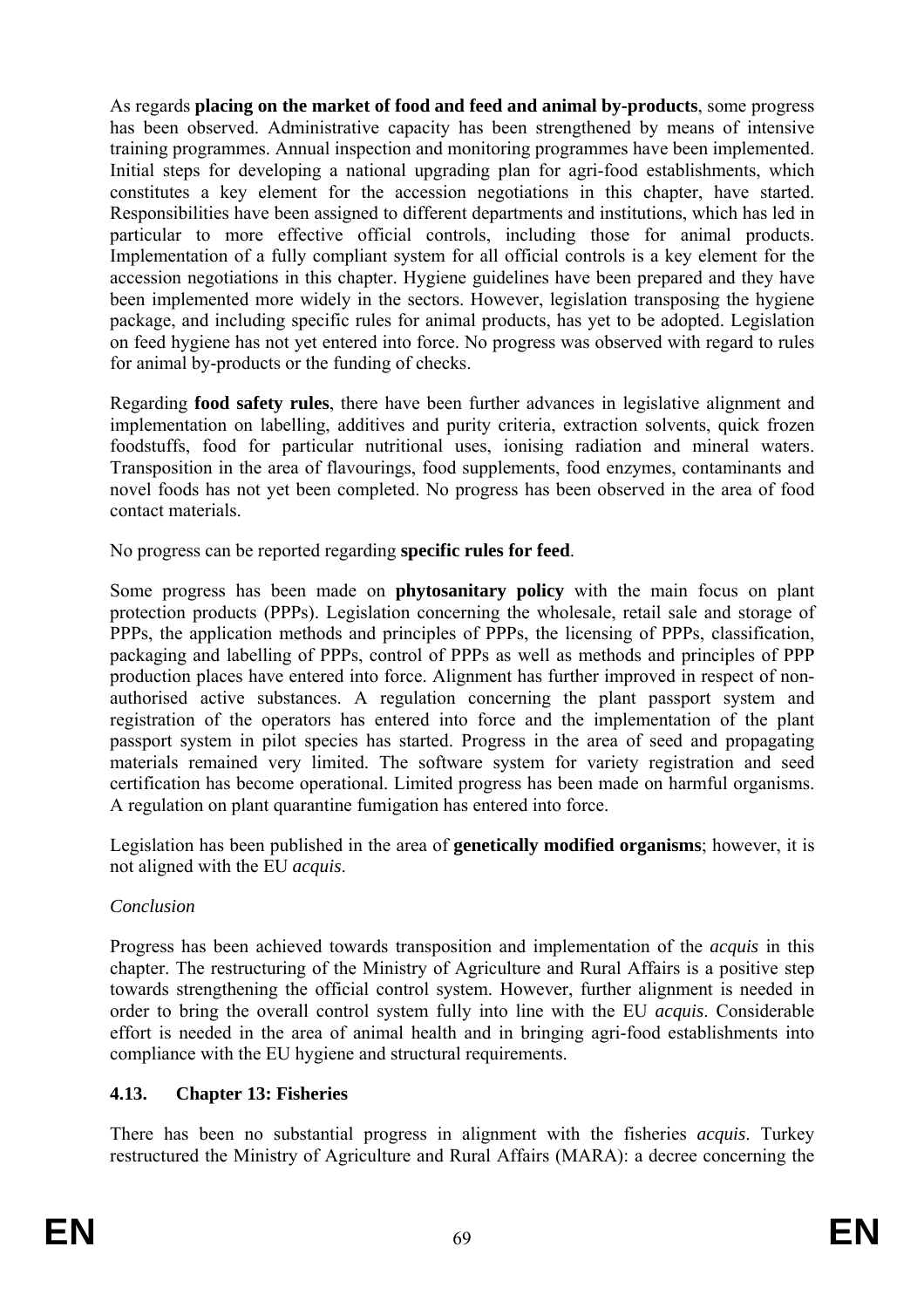organisation and duties of the Ministry of Food, Agriculture and Livestock (MoFAL) entered into force in June 2011. The establishment of a Directorate-General for Aquaculture and Fisheries is an important step towards setting up administrative structures. However, the revised Law on Fisheries, which would complete the necessary legal framework for the implementation of the Common Fisheries Policy, has not yet been adopted.

There has been some progress in the field of **resource and fleet management**. The Fisheries Information System (FIS) has been improved to include monitoring of the eel quota, and the issuing of fishing licences in the framework of the Council Regulation on illegal, unreported and unregulated (IUU) fishing. Recording of fishing vessels by the FIS has been linked to the system of the Undersecretariat for Maritime Affairs. The module for the biological parameters information system has been developed, but data entry has not started yet. Further enhancement is required in order to achieve full functionality of the FIS.

The total number of fisheries port offices is now 40, following the addition of four newly constructed and equipped port offices. In the area of resource management, the capacity of the MoFAL has improved through the upgrading of technical skills in stock assessment and the economic tools for fisheries management. Action Plans have been developed for four surrounding seas, eco-system fisheries management, integrated data collection, fleet capacity management and a strategic plan for fisheries research. Preparation of national action plans based on those plans and their effective implementation are crucial for sound, integrated and sustainable fisheries management.

Concerning **inspection and control,** limited progress can be reported. As regards control policy in the framework of the Bluefin tuna fisheries in the International Commission for the Conservation of Atlantic Tunas (ICCAT), Turkey has implemented the regional observer scheme, and the Coast Guard and Naval Forces have carried out inspections under the ICCAT joint scheme of international inspection. However, additional efforts are needed to improve monitoring and compliance in the fisheries sector in order to ensure its sustainability.

No progress can be reported on **structural action**, **market policy and State aid.**

Limited progress can be observed as regards **international agreements**. Turkey signed the FAO agreement on Port State Measures to prevent, deter and eliminate IUU Fishing. Some progress has been made in the implementation of ICCAT Recommendations. However, further efforts are needed in order to comply with some ICCAT requirements, in particular as regards data collection and reporting procedures. As the United Nations Convention on the Law of the Sea (UNCLOS) provisions are implemented in a number of Community policies, including the Common Fisheries Policy, ratification of UNCLOS by Turkey would improve cooperation with the EU in the area of fisheries and maritime policy.

'Fisheries' is one of the eight chapters covered by the conclusions on Turkey adopted by the Council (General Affairs and External Relations) on 11 December 2006 and endorsed by the European Council on 14/15 December 2006. As long as restrictions remain in place on the free movement of goods carried by vessels and aircraft registered in Cyprus or whose last port of call was in Cyprus, Turkey will not be in a position to implement fully the *acquis* relating to this chapter.

*Conclusion*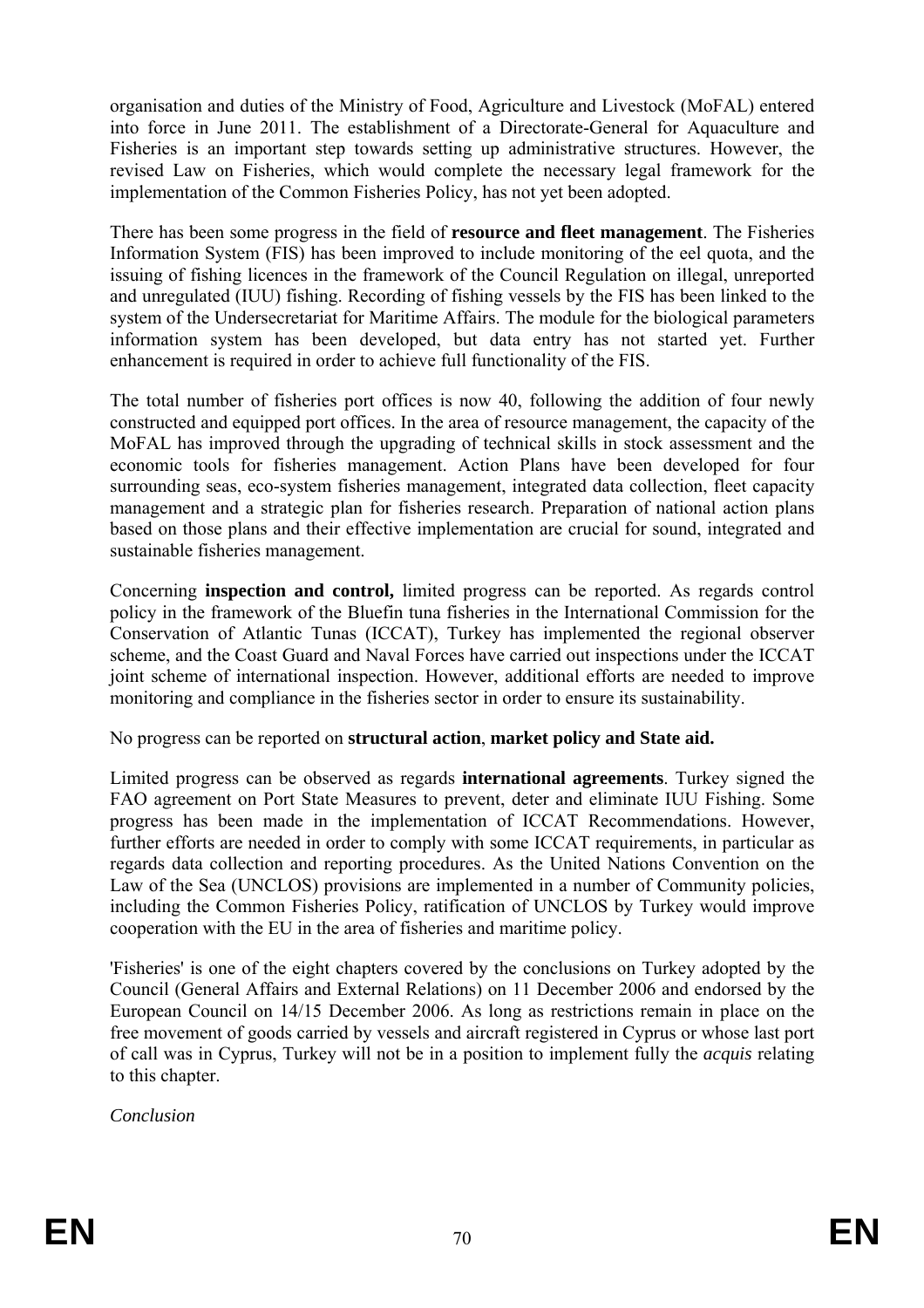Overall, some progress can be reported under this chapter. Some progress has been made on setting up administrative structures as well as on resource and fleet management. However, further efforts are still needed in the fields of inspection and control, implementation of international agreements, legislative alignment, market policy, structural action and State aid.

## **4.14. Chapter 14: Transport policy**

Some progress can be reported in the area of **road transport**. The regulation on transport of dangerous goods has entered into force, but the transition periods for full implementation are likely to be long. As regards the implementation of the regulation on digital tachographs for the international fleet, a website is available for the promotion and management of the whole process, including online card applications. The regulation does not cover the domestic fleet. Accessibility of transport for people with reduced mobility requires the establishment of an institutionalised approach among central and local authorities. Concerning road safety, as of August 2011, around 48,000 commercial vehicles manufactured before 1986 have been removed from the road transport market. Sustained efforts are needed in this area.

The institutional and technical capacity for implementing the rules on dangerous goods and digital tachographs is not at the required level. Poor cooperation between the relevant authorities is leading to setbacks in regulating work and rest periods, driver training according to EU standards, and roadside technical checks of commercial vehicles. Overall, preparedness in the road transport sector is advanced, but technical capacity and human resources require further improvements.

There has been little progress in **rail transport**. Primary responsibility for EU alignment – which requires substantial reforms in all aspects of railways - is left to the incumbent operator, Turkish State Railways (TCDD). The alignment process could be improved through the direct leadership of the Ministry of Transport. Constructive involvement of major stakeholders in the railways sector could contribute to the process.

TCDD is carrying out a major infrastructure investment programme in high speed railway lines. Further to Ankara-Eskişehir, the Ankara-Konya high speed train service is now operational. New lines are expected to improve service quality and help the rejuvenation of Turkish railways. However, increased operating costs place an additional financial burden on the public budget, which requires cost based accounting and the introduction of a public service obligation system. The intensification of rail traffic calls for improvements in the safety of the rail operations. The establishment of a safety authority, accident investigation body as well as safety management systems for railway operators are requirements under EU legislation. Overall, preparation in rail transport is at an early stage.

## There is no **inland waterways transport** in Turkey.

Some progress can be reported in the area of **air transport**. An EU-Turkey horizontal aviation agreement, which will constitute a new legal basis for relations in the aviation field, is at a final stage. Turkey has reiterated its willingness to be integrated in the aviation architecture that will emerge from the single European sky initiative. In that context, a Turkish pre-accession strategy for the aviation sector has been finalised, covering a set of priority actions on human resources, environment, market regulation and aviation safety. The Directorate-General for Civil Aviation (DGCA) has issued instructions on the language proficiency of personnel, on the rules to control air vehicle path length and on rules to determine methods related to the creation and approval of minimum equipment list. The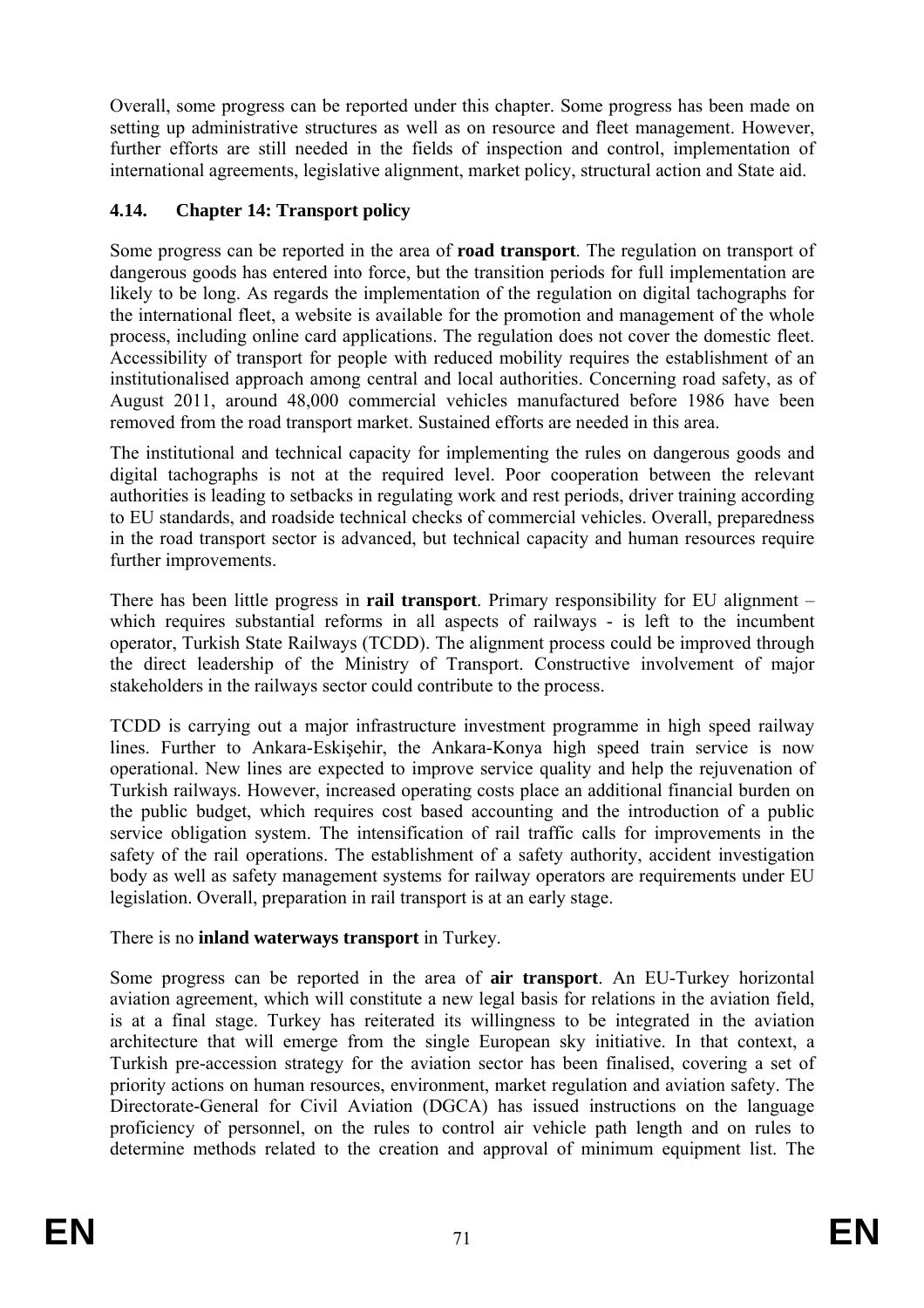DGCA has published a flight operations inspector's handbook. DGCA has also issued a regulation for a computerised reservation system, which has been widely used in the market.

While the national regulation on allocation of slots is largely based on the relevant *acquis* and IATA Worldwide Scheduling Guidelines, efforts are needed in order to improve implementation, particularly as regards the independence of the slot coordinator.

Despite an active training policy, the human resources capacity of DGCA is becoming a matter for serious concern given the robust growth of the aviation sector. The institutional and technical capacity of DGCA did not follow the pace of sector growth and there is high staff turnover.

More efforts are needed in the implementation of air traffic management *acquis*, if Turkey intends to be a part of Single European Sky. Currently, there are no developments concerning the exchange of flight data and requirements for the application of a flight message transfer protocol used for the purpose of notification, coordination and transfer of flights between air traffic control units. Moreover, air traffic management is still suffering from a lack of regional cooperation. The lack of communications between air traffic control centres in Turkey and the Republic of Cyprus is seriously compromising air safety in the Nicosia flight information region. An operational solution needs to be found urgently. Discussions are ongoing within ICAO. No agreement has so far been reached between the parties on this issue.

Concerning the capacity to implement the EU *acquis*, including control measures in line with EU standards, and the continuation of legislative and administrative alignment with the transport *acquis* in the area of air safety, Turkey is expected to accept the European Aviation Safety Agency as the competent body to carry out standardisation inspections in the field of air traffic management/air navigation services. Overall, the level of preparedness in civil aviation is increasing, but implementation of the pre-accession strategy will enable further progress.

Some progress can be reported in the field of **maritime transport**. Turkey has volunteered for International Maritime Organisation (IMO)'s member audit scheme (VIMSAS). This is a significant improvement, as VIMSAS requires the IMO member states to sign up to all relevant maritime conventions. Turkey also adopted a VIMSAS strategy which is reinforced by a board set up by Minister's decision establishing a mechanism for monitoring and adoption of all maritime conventions. Turkey took steps to become a party to SOLAS-78, SOLAS-88, the Convention on facilitation of international maritime traffic (FAL), the international Convention on the control of harmful anti-fouling systems on ships (AFS) and Marpol Annexes III and IV, using VIMSAS as leverage.

Although vessel traffic monitoring information systems (VTMIS) for İzmit are already operational, the ports of Mersin, İzmir and İskenderun are not expected to be operational until 2012. The detention rate of Turkish vessels was 4.3% in 2010 compared to 1.78% for the EU average in 2010. Turkey is on the white list of the Paris Memorandum of Understanding.

Ship sourced emissions, maritime emergency response, reception of waste from ships and handling of dangerous goods are areas that call for closer scrutiny. Overall preparedness in maritime transport is advanced, but Turkey needs to actively continue to follow up on recent legislative packages adopted by the EU.

There are no particular developments to report in the area of **combined transport.**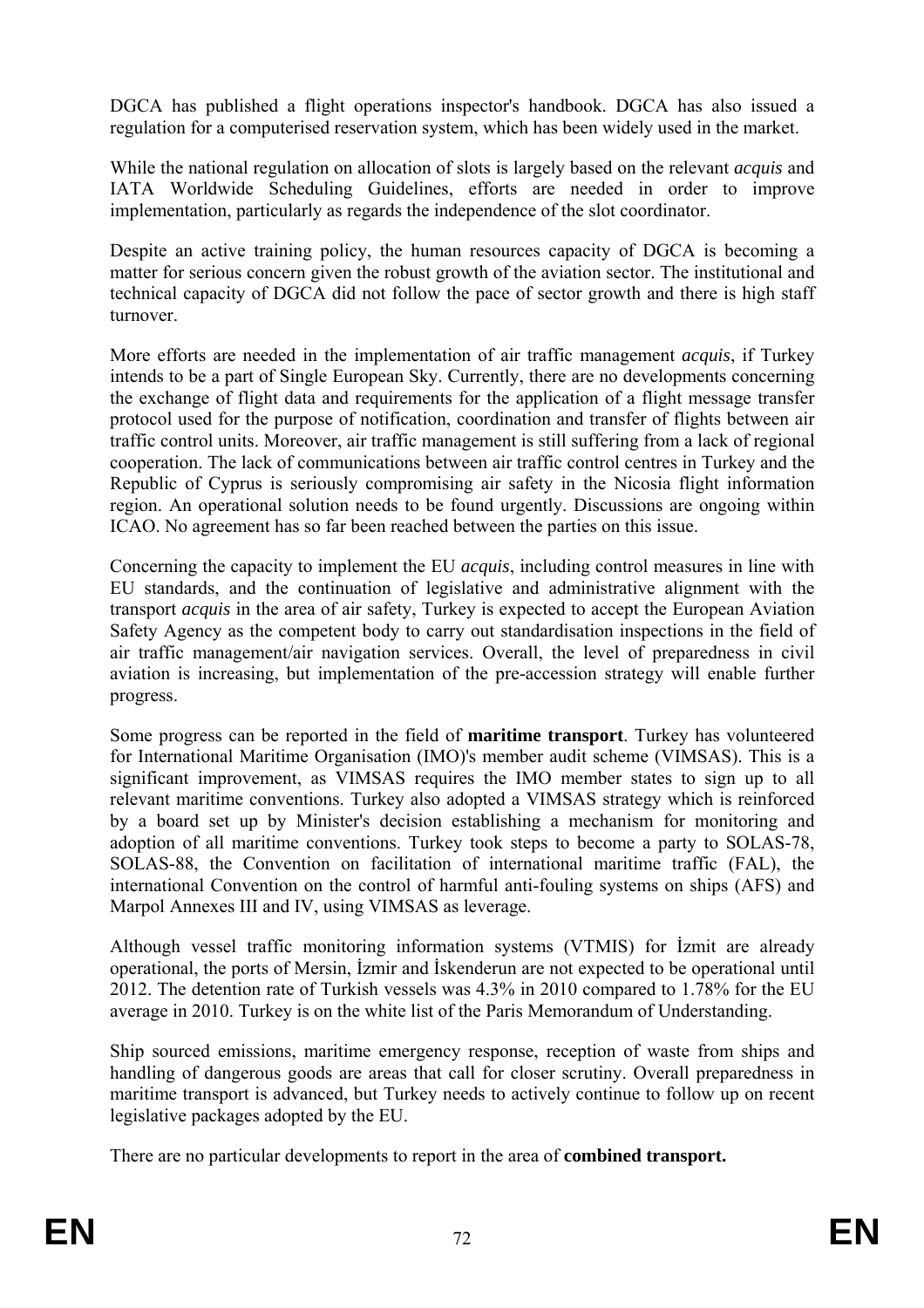Some progress can be reported on **satellite navigation.** Turkey is increasingly involved in the EU programmes on Global Navigation Satellite Systems (GNSS). The Ranging and Integrity Monitoring Stations installed in Ankara in the framework of the European Geostationary Navigation Overlay System is now operational and Turkish organizations can participate in the Euromed GNSS II project.

'Transport policy' is one of the eight chapters covered by the conclusions on Turkey adopted by the Council (General Affairs and External Relations) on 11 December 2006 and endorsed by the European Council on 14/15 December 2006. As long as restrictions remain in place on the free movement of goods carried by vessels and aircraft registered in Cyprus, or where the last port of call was Cyprus, Turkey will not be in a position to implement fully the *acquis*  relating to this chapter.

#### *Conclusion*

Except for the railway sector, some progress can be reported in the alignment of the transport sector. Alignment in maritime and land transport remain at an advanced level and air transport is following at a slower pace. In the maritime sector, member audit scheme within the International Maritime Organisation (VIMSAS) is expected to create positive results in order to become a party to international conventions. Some progress can be reported on satellite navigation. The lack of communications between air traffic control centres in Turkey and the Republic of Cyprus continues to seriously compromise air safety. Human resources and technical capacity to implement the *acquis* remain limited in many institutions and require reinforcement. The implementation capacity is limited, particularly for dangerous goods in land and maritime transport.

# **4.15. Chapter 15: Energy**

Limited progress has been made with regard to **security of supply**. The parallel trial interconnection of the Turkish power grid with the European Network of Transmission System Operators for Electricity (ENTSO-E)'s Continental European Synchronous Area was initiated and entered its second phase, in which non-commercial energy exchanges will be carried out between the Turkish and the Greek and Bulgarian transmission system operators in both directions. The Project Support Agreements (PSA), for the Nabucco project, which aim at ensuring the necessary regulatory framework and investment guarantees in transit countries, were signed in June 2011. In September 2010 Iraq-Turkey Crude Oil Pipeline Agreement was extended for 15 years with additional five years. However, fair and nondiscriminatory rules for gas transit have not yet been implemented. At the same time, Turkey should be encouraged to deepen its gas market, increasing liquidity and contract flexibility. Such a process would lead to the emergence of an 'energy hub', the existence of which would achieve greater energy security. Implementing measures for gas transit in Turkey for Azerbaijan gas would constitute an important step in the opening of the Southern Gas Corridor. No development can be reported concerning the Law on the Establishment of the National Oil Stock Agency and its organisation.

Concerning the **internal energy market**, good progress can be reported on electricity. Some regulations in the electricity sector were amended in order to streamline switching procedures and minimise technical and commercial losses. The Energy Market Regulatory Authority (EMRA) adopted two implementing regulations on the use of small-scale renewable sources in electricity generation and electricity import and export, which are designed to promote cross-border trade and investments by small-scale consumers. Regulation on tariffs was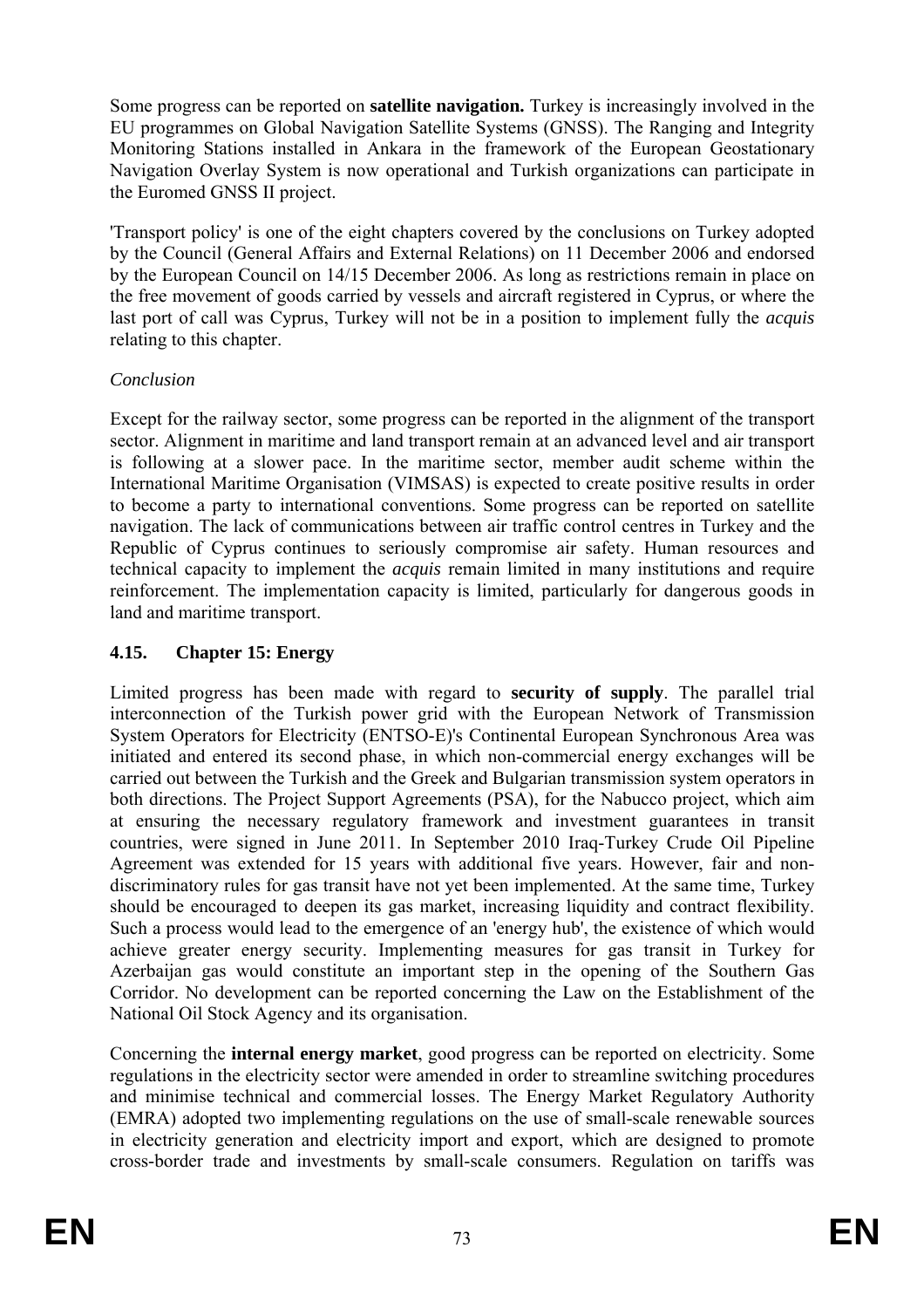amended to extend the coverage of technical and commercial losses to all consumers. The amendment of regulations, in particular on capacity hiring, improved the transparency of the electricity network. The threshold for eligible consumers was further reduced to 30,000 kWh for 2011, which corresponds to a theoretical market opening of 75%. The process for privatising power generation facilities was initiated. The day-ahead market implementation has been set to be fully in operation in December 2011. However, the privatisation of electricity distribution assets is yet to be completed. The incentive-based pricing mechanism is not properly implemented. The electricity market law remains to be amended.

There is some progress to report in the gas sector. EMRA adopted a regulation on the usage of underground gas storages. The eligibility threshold was further reduced to  $700,000$  metres<sup>3</sup> for 2011. Tendering processes for gas distribution continued. However, a recent tender to transfer six billion cubic metres (bcm) of natural gas purchase from the Blue Stream Agreement from the incumbent gas utility BOTAS to private companies failed to attract any offers. With a share of 86%, BOTAS still maintains a near-monopoly position on imports. Deadlines set by the Natural Gas Market Law to restructure BOTAS have not been met, while conditions for new market entrants are becoming less clear. No progress has been made on revising the natural gas market law and developing a new gas strategy, which are measures that have been planned for several years.

Good progress can be reported in the area of **renewable energy**. The law amending earlier renewable energy legislation was adopted; incentives have been introduced in the form of a guaranteed price for electricity generation from renewables, differentiated by type of renewable. Additional incentives are provided if the equipment used in generation facilities is domestically produced; compliance of these incentives with trade rules is yet to be confirmed. Implementing regulations on the usage of the solar energy and the promotion of domestic equipments have been adopted. A regulation on the process for dealing with multiple applications for the same region and the transformer station of wind power generation facilities has been adopted with a view to finalising pending applications. By the end of 2010, Turkey was producing 26,4% of its electricity from renewable energy sources. However, further efforts are needed to set up a regulatory environment that would foster the increased use of renewable energy sources in all sectors, i.e. electricity, heating and cooling and transport.

Some progress can be reported in the **energy efficiency** field. Regulations on the energy performance of buildings and on ecodesign requirements for energy-related products entered into force. Authorisation for energy efficiency services, including public awareness efforts, has continued. The industrial sector was supported through efficiency-enhancing projects and voluntary agreements. International financial institutions showed increasing interest in financing energy efficiency projects in Turkey. No progress can be reported on the draft energy efficiency strategy with specific targets. Further progress is needed in order to bring the legislation into line with the *acquis* requirements, in particular on promoting highefficiency cogeneration.

Limited progress can be reported on **nuclear energy, nuclear safety and radiation protection.** No developments can be reported on the adoption of a framework nuclear law which is supposed to ensure a high level of nuclear safety in line with EU standards. Compliance of the existing regulations with the EU *acquis* still needs to be verified. Turkey does not participate in the IPA horizontal programme on nuclear safety and radiation protection, which would make an assessment on the level of transposition of the EU *acquis*  possible. Turkey has not acceded to the Joint Convention on the safety of spent fuel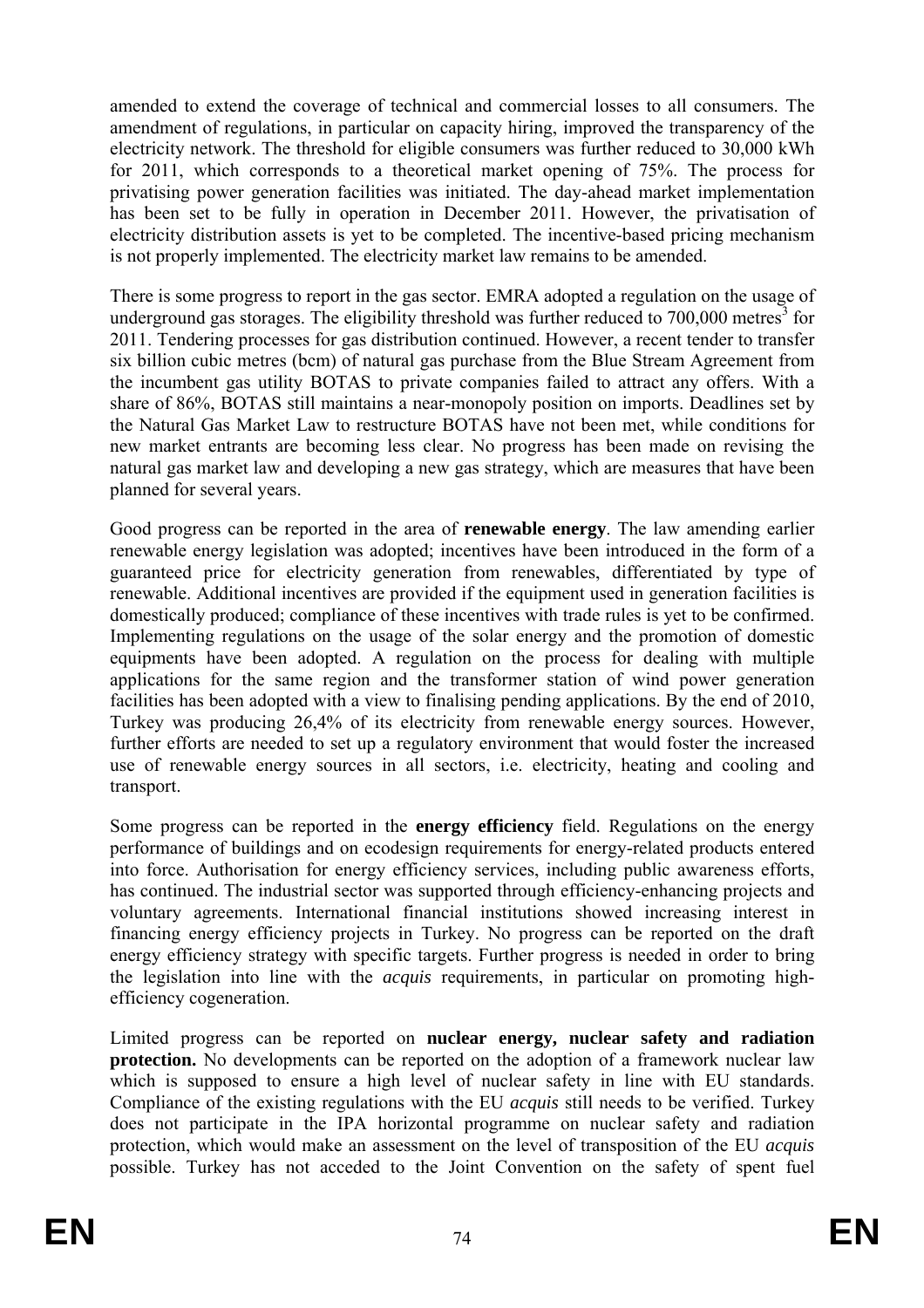management and on the safety of radioactive waste management. The law regarding the nuclear agreement between Turkey and Russia on cooperation in relation to the construction and operation of a nuclear power plant at the Akkuyu site entered into force. Turkey and Japan signed a memorandum of understanding to construct Turkey's second nuclear power plant in Sinop, on the Black Sea Coast, although ensuing negotiations have temporarily stalled following the nuclear crisis in Japan.

### *Conclusion*

Progress in the field of energy has been uneven. While there has been good progress on the internal market for electricity and on renewable energy, further efforts are required in order for the legislation to be fully compliant with the *acquis*. The transparent and cost-based pricing mechanism for electricity remains to be properly implemented. A competitive environment and legislative developments in the natural gas sector are still lacking. The independence and capacity of the regulatory authority need to be strengthened further. Measures are needed in particular to ensure the highest possible standards for nuclear safety, security, safeguards and non-proliferation. Developments on security of supply, and energy efficiency also require further efforts.

### **4.16. Chapter 16: Taxation**

Limited progress can be reported in the area of **indirect taxation**. Turkey's value-added tax legislation is partially in line with the *acquis*. Further alignment is needed, particularly regarding structure, exemptions, special schemes and the application of reduced rates.

Some progress can be reported with regard to *excise* duties. In line with the Action Plan adopted on 18 May 2009, Turkey decreased the Tobacco Fund on imported non-processed tobacco by 25% as of 1 January 2010. This is a positive step towards full abolition of discriminatory practices in the taxation of tobacco. The Tobacco Fund sets a special duty on imported tobacco and cigarettes, which is not applicable to domestic products. However, discrepancies between Turkish legislation and the *acquis* continue to exist in terms of the structure of the excise duty on tobacco and tobacco products. Turkish legislation lays down ad valorem rates and a minimum excise duty, whereas specific excise duties are lacking.

There is no progress to report with regard to the taxation of alcoholic beverages. Specific duties levied on alcoholic beverages are differentiated on the basis of the type of product, rather than the alcoholic content. The defined levels are higher for categories of products which are primarily imported than for categories of products which are primarily produced domestically. The action plan adopted on 18 May 2009 had set clear mutually accepted milestones with a view to the total elimination of discriminatory taxation. In October 2010, the excise duty rate on all spirits was increased by 30% across the board. In contradiction with the Action Plan, this increased the differentials in absolute figures between taxation of imported compared to domestic spirits. Turkey will be required to comply with the commitments in the Action Plan. Gradual elimination of discriminatory practices in taxation in line with the Action Plan is the key to making further progress in the accession negotiations under this chapter.

Structural discrepancies continue to exist between the Turkish excise duty legislation and the *acquis*. Further efforts are necessary in order to achieve alignment in this regard. Turkey will need to introduce a suspension of duty regime for domestic movements and fiscal warehouses prior to membership.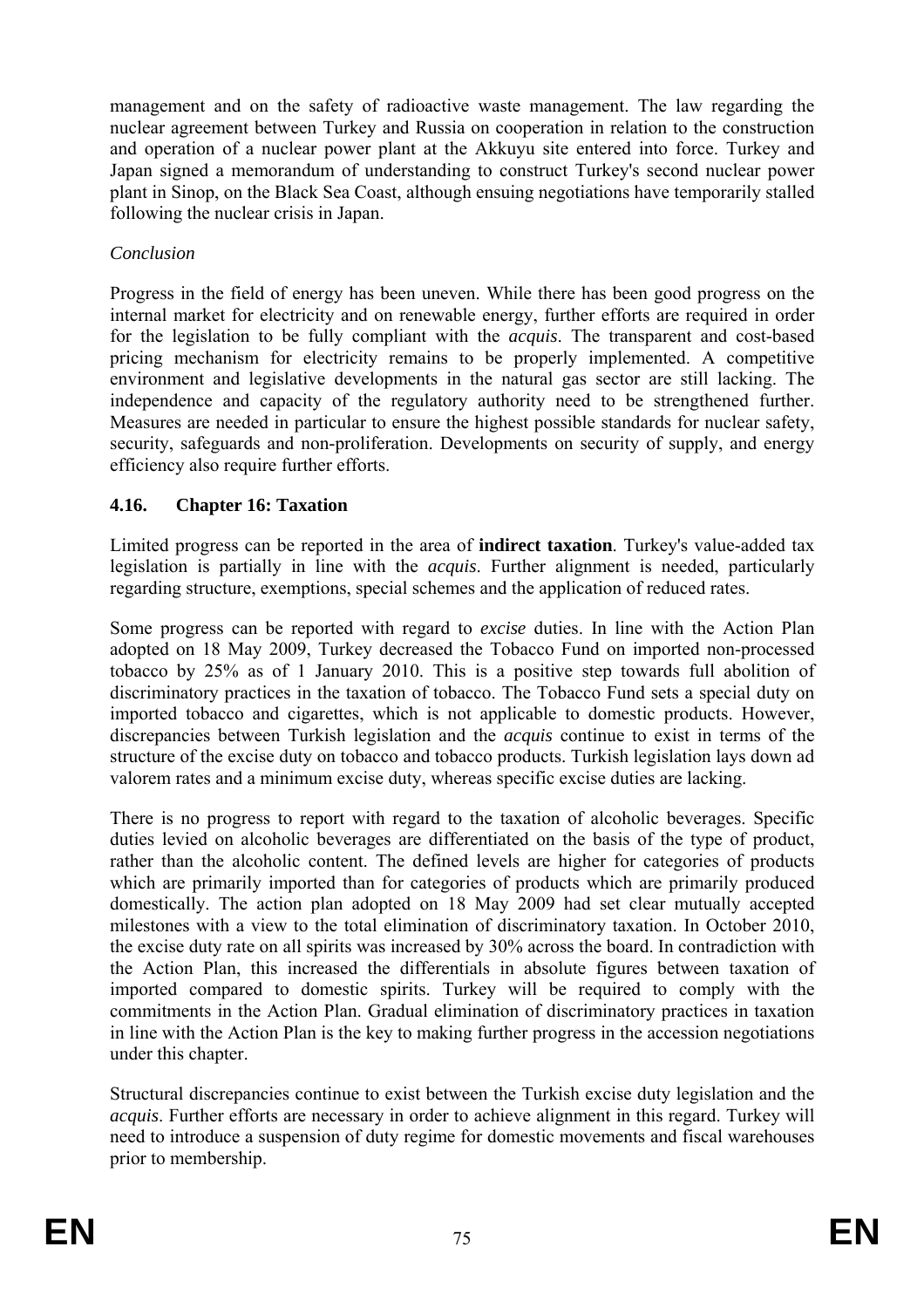No progress can be reported in the area of **direct taxation**.

Some progress can be reported in the field of **administrative cooperation and mutual assistance.** The cabinet decree published on 10 July 2011 merged the tax audit-related institutions in the Ministry of Finance under the 'Tax Audit Board'. This merger is a positive step for ensuring consistency in tax audit planning and practices. The impact of this restructuring in reducing tax evasion and fraud remains to be seen.

With regard to **operational capacity and computerisation**, limited progress can be reported. The public receivables law enacted on 25 February 2011 introduced a restructuring scheme for tax arrears and related fines. While such schemes might increase tax collection in the short term and can be useful in resolving disputes, the successive introduction of such schemes may have adverse effects on voluntary compliance in the medium term by weakening a sustainable tax collection mechanism.

# *Conclusion*

There has been limited progress on legislative alignment under this chapter, particularly in eliminating discriminatory practices in the taxation of tobacco, despite remaining discrepancies with the *acquis*. The increases in excise duty on alcoholic beverages contradict the Action Plan for bridging the differentials between imported and domestic products. In line with the commitments made by Turkey in the context of the opening of the taxation chapter of the accession negotiations, Turkey is urged to take immediate action for the gradual elimination of related discriminatory practices accordingly. Abolition of discriminatory practices in taxation is key to making further progress in the accession negotiations on this chapter. No progress can be reported on direct taxation. Overall preparedness in this chapter is moderately advanced.

# **4.17. Chapter 17: Economic and Monetary policy**

Based on a good level of preparedness, some progress can be reported on **monetary policy**. The Council of Ministers reduced withholding tax rates on private sector debt instruments. The Central Bank achieved its inflation target in 2010, as consumer price inflation remained below 6.5%. With a view to discouraging short-term portfolio inflows, while slowing down credit growth, the Central Bank cut policy interest rates and increased reserve requirements for banks. To increase foreign currency liquidity in the market, the Central Bank stopped its foreign exchange purchase auctions and started sales auctions. The Central Bank's statements began to focus not only on price stability, but also on financial stability. The level of legislative alignment remains advanced, albeit incomplete in this area. The Central Bank decides on the inflation target jointly with the government. The statute of the Central Bank does not fully ensure its independence. Provisions in the implementing regulation on the investor protection fund and the discriminatory treatment of public and private sector debt instruments with respect to withholding tax rates are not in line with the prohibition of privileged access by the public sector to financial institutions. The Central Bank law prohibits the financing of government deficits through Central Bank credits.

There has been some progress on economic policy. The authorities continued to work on improving economic relations with countries in the region through trade facilitation, visa exemption and investment and cooperation agreements. Privatisation activities continued and the tenders for electricity distribution assets were completed. The 2011 budget envisages a gradual reduction in the deficit, particularly through increased revenues. Turkey submitted the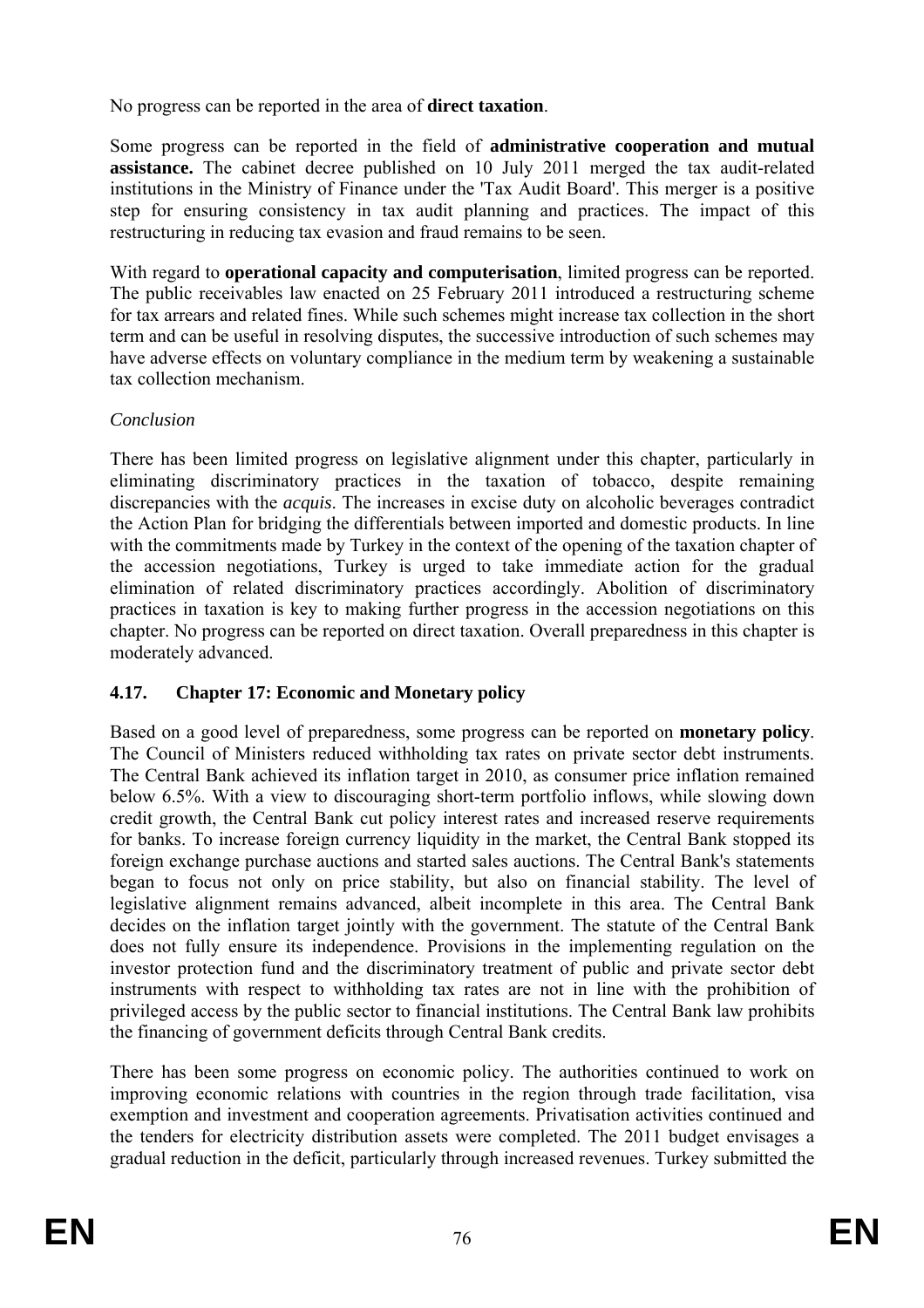2011 Pre-Accession Economic Programme (PEP) in February 2011. It presents a largely consistent medium-term macroeconomic and fiscal framework and demonstrates a considerable degree of familiarity with the technical tools and analytical requirements of this exercise. At the same time, a significant updating of the PEP to take account of recent developments and further analysis in some key areas would have enhanced its role in guiding economic policy. The overall level of preparedness is advanced in the field of economic policy.

### *Conclusion*

There has been some progress on economic and monetary policy. The Council of Ministers reduced withholding taxes on private debt instruments. The Central Bank adopted a new policy mix to ensure financial stability, by reducing policy rates while increasing reserve requirements for the banking sector. Improved relations with the countries in the region were formed. Turkey's alignment with the *acquis* on economic and monetary policy is not complete, particularly with respect to the full independence of the Central Bank and the prohibition of privileged access of the public sector to financial institutions. The overall level of preparedness is advanced.

### **4.18. Chapter 18: Statistics**

Some progress can be reported on **statistical infrastructure.** The Turkish national statistical institute (TurkStat) revised the implementing regulation on data security and confidentiality, to incorporate the passive confidentiality principle for foreign trade statistics. TurkStat published the third revision of the Official Statistics Programme, updating the roles and responsibilities of statistical data providers in the light of changing methodologies, classifications and data dissemination practices. Preparations in this area are well advanced.

There has been some progress on **classifications and registers**. TurkStat and the Ministry of Agriculture and Rural Affairs (MARA) continued to work on establishing a statistical farm register, completing a pilot study for that purpose. Turkey has still to submit a detailed description of preparations for setting up the farm register and the methodology and organisational set-up for the collection of agriculture statistics, which is a key element for the accession negotiations in this chapter. Preparations in this area are advanced.

Good progress has been made on **sector statistics.** TurkStat further improved short-term business statistics, by starting to publish new short term indicators according to NACE Rev. 2 classification (Statistical classification of economic activities). Foreign controlled enterprise statistics were published for the first time for the years 2006 and 2007. TurkStat started to publish statistics on meat, milk and poultry on a monthly basis. A new survey was launched for non-formal education activities and the results for 2009 were published. The authorities published 2010 population data according to the address based population registration system. Preparations for the Population Census in October-November 2011 are on track.

Turkey still needs to submit key national accounts indicators together with a documentation of the methodology used, which is a key element for the accession negotiations in this chapter. Having made a step forward by producing the draft document, TurkStat needs to submit the more detailed GNI Inventory. Preparations in this area are advanced.

*Conclusion*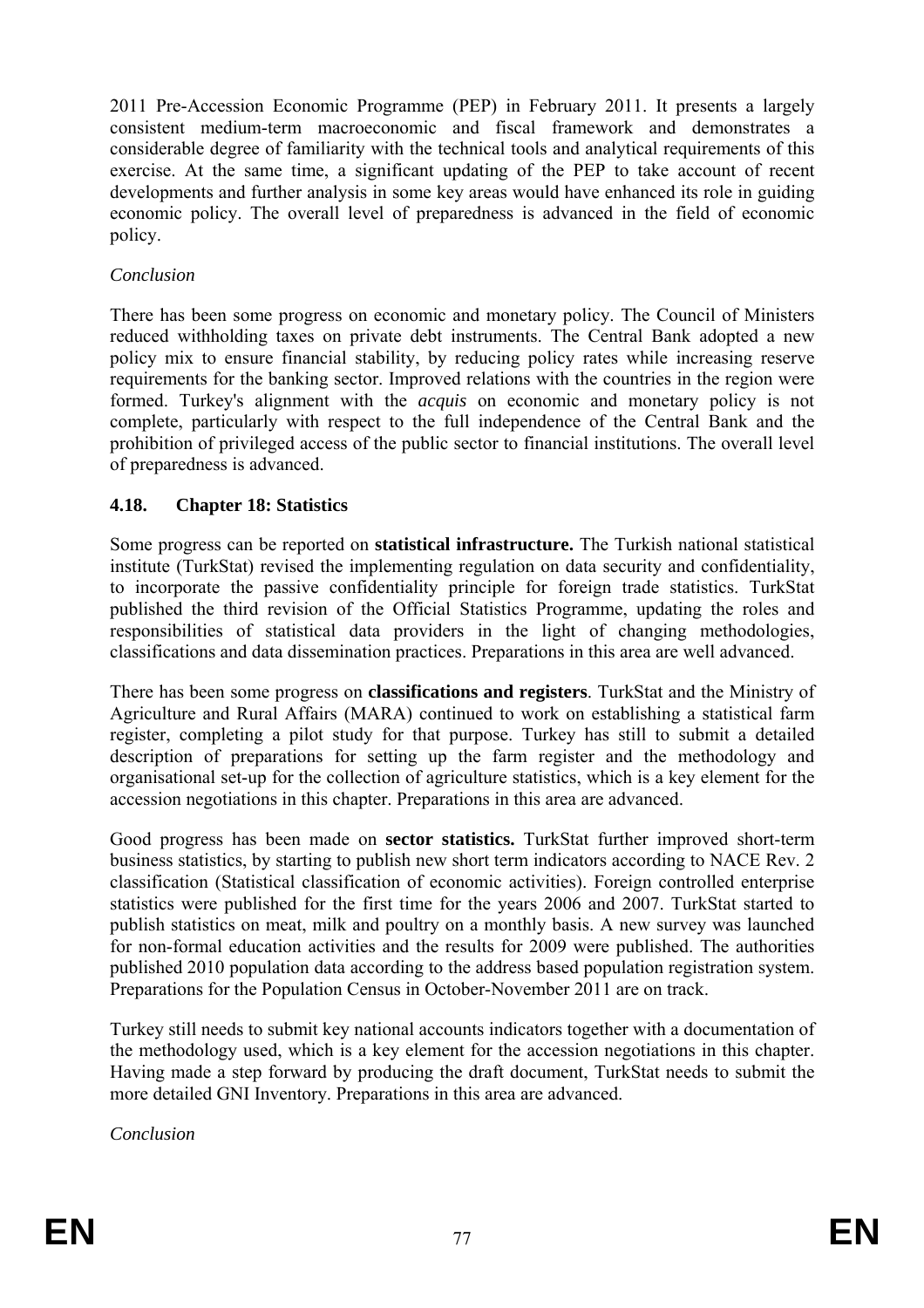Good progress has been made in the area of statistics, particularly in sector statistics. Further progress is needed, particularly in national accounts and in agriculture statistics. There is an advanced overall level of alignment with the *acquis*.

### **4.19. Chapter 19: Social policy and employment**

There has been no progress regarding the transposition of the *acquis* on **labour law**. The prevalence of undeclared work, particularly in small enterprises and in agriculture, is impeding the effective application of the labour law. Legislation related to temporary work agencies, which had been vetoed by the President, has still not been adopted. Turkey has announced that it is to create 1450 new posts in the Ministry of Labour and Social Security, including labour experts, health and safety experts and labour inspectors. However, inspection capacity for enforcing the labour law still remains insufficient, with 384 labour inspectors currently dealing with social issues under the labour law. Efforts and administrative capacity also need to be increased in order to tackle child labour.

There has been limited progress in the area of **health and safety at work**. In November 2010, Turkey adopted legislation on occupational health and safety services, including the establishment of workplace health and safety units and the responsibilities and qualifications of occupational physicians. The new 'Law on Obligations' addresses the problem of mobbing at workplaces. The Law is accompanied by a circular from the Office of the Prime Minister, under which an inter-institutional council would be established to combat mobbing. The relevant public institutions, including the Labour Inspectorate, together with their regional units, continued to receive expertise and training to implement the transposed *acquis* and to improve the protection of health and safety at work. The private sector also benefited from these actions. Legislative and judicial steps have been taken to address the condition of workers with the fatal disease of silicosis. However, the Framework Directive on health and safety at work has not yet been transposed into national law. Enforcement of legislation remains a challenge, particularly in SMEs where numerous fatal occupational accidents occurred, attracting media attention and public criticism of the overall system. Administrative capacity of the Labour Inspectorate improved as a result of recruiting additional staff. According to official statistics, there were 64,316 occupational accidents in 2009, which is 12% down on the 2008 figures. However, the numbers would be much higher if the informal sector were included. Furthermore, there is a need to step up reporting, data collection, diagnosis of occupational diseases and sharing of good practice between all stakeholders.

There has been limited progress in the area of **social dialogue**. The ban on the contractual personnel of state economic enterprises from establishing trade unions or engaging in trade union activities has been lifted. However, the ban on these personnel engaging in any kind of strike action remains in place. A Prime Ministry circular allows the participation of civil servants' trade unions on the boards dealing with the social rights of public employees and disciplinary issues. Constitutional amendments regarding labour rights have not been put into effect as the necessary changes in the relevant trade union legislation have not been made. Social partners have failed to agree on key issues such as the right to organise at workplace level and thresholds for collective bargaining. The Economic and Social Council did not meet during the reporting period. The capacity of the social partners needs to be improved. The low coverage of collective bargaining has not improved.

There has been some progress on **employment policy**. Labour market and employment figures have improved, although many of them are still well below the EU average. Youth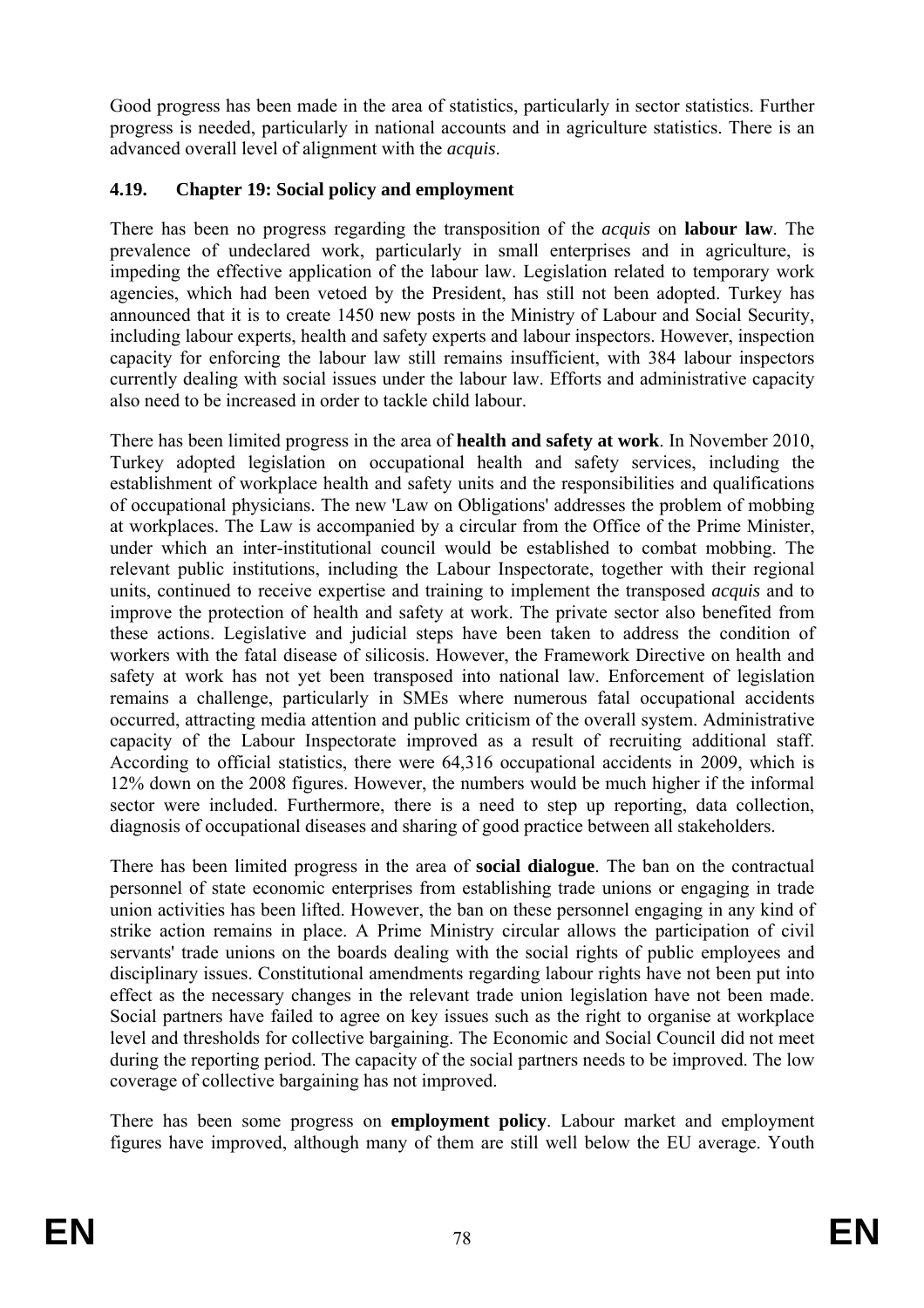unemployment remains very high. Inactivity rates, particularly for women, remain a cause for concern (*see also Economic criteria*).

Upon recruitment of unemployed persons, the employers' share of these workers' social security premiums will be subsidised by the state until the end of 2015. The application of the short term work fund was extended. Further resources have been allocated from the unemployment fund for active labour market measures. However, effective planning, implementation, monitoring and evaluation of these measures remain a challenge. Part time workers, certain occupational groups and those who work less than ten days a month have been granted the right to benefit from unemployment insurance. However, overall, the number of recipients of unemployment insurance decreased compared to last year. Turkey's public employment service (ISKUR) is expanding its operations and has recruited additional staff, although they are still below the numbers needed, particularly at local level. Demand by employers for ISKUR services, as well as placement rates, are on the increase. However, further efforts are needed in order to implement measures targeting women and young people. The public debate with regard to labour market flexicurity has intensified.

The problem of undeclared work persists. The results of the Action Plan for Combating Informal Economy (2008-2010) were not announced. 2,750 new social security auditor posts have been created. However, inter-institutional cooperation and data sharing, especially between the tax and social security authorities, need to be stepped up. Social partners need to play a more active role in the fight against undeclared work. Turkey's National Employment Strategy has not been adopted. The Turkish labour market remains deeply segmented with regard to working conditions and labour relations. There is no progress as regards the finalisation of the Joint Assessment on Employment Policy Priorities (JAP).

Progress can be reported as regards **European Social Fund (ESF)**. The Ministry of Labour and Social Security, which is the operating structure responsible for the management of the Human Resources Development Operational Programme, recruited additional 24 members of staff. Capacity building efforts for both existing and new staff continue. However, using the available resources to establish an operation pipeline for future funding remains a challenge, which increases the risk of non-absorption of funds. The monitoring and evaluation of programmes need to be strengthened. The achievement of programme indicators, in particular, needs to be closely followed up.

There has been limited progress in the field of **social inclusion**. A new Ministry of Family and Social Policies has been established, merging a number of institutions responsible for social protection, social assistance, women, children, the disabled and family issues, in an effort to overcome the institutional fragmentation in this field. The free social assistance helpline has increased accessibility and speed of services provided. The 2011-2013 Strategy and Action Plan on Care Services, which provides for the improvement of home based care services for children and people with disabilities, have been adopted. The number of social services units run by the Social Services and Child Protection Agency (SHCEK) is on the increase. However, conditions in certain institutional care centres remain a source for concern. Progress has been made in the 'family doctor system': Turkey started to cover health expenses of children of low-income families and of those not covered as dependents by the social security system. The lifting of budget-related limitations on staff in order to employ persons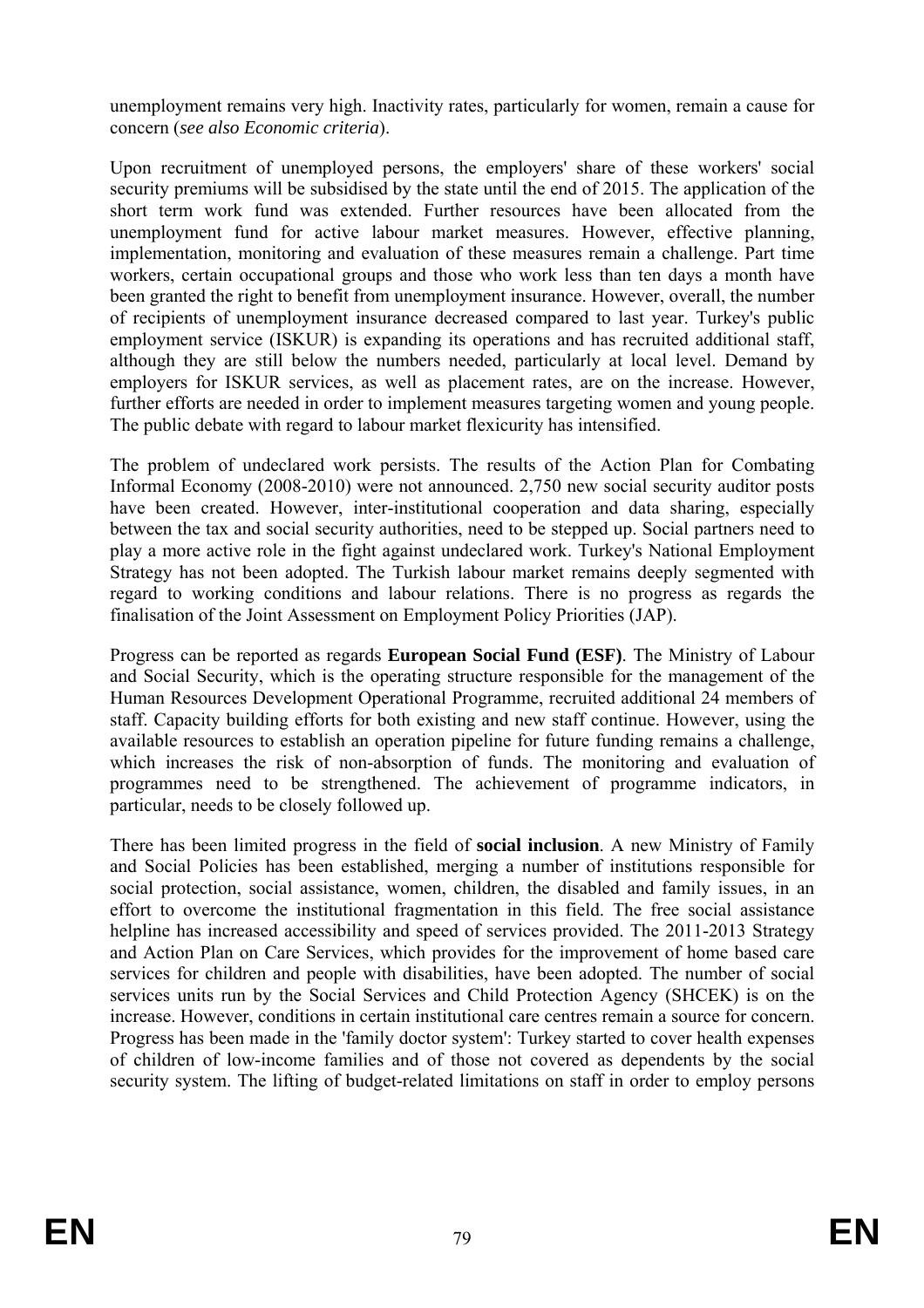with disabilities in public institutions had some positive impact<sup>45</sup>, although further efforts are needed to increase employability in both public and private sector. The action plan aimed at establishing links between social services and public employment services has had a limited impact so far. The percentage of the population at risk of poverty is very high, especially in rural areas and among children. The high poverty rate among those in employment continues to be a cause for concern. No progress has been made towards finalising the Joint Social Protection and Social Inclusion Memorandum (JIM). Preparations in this area are at an early stage.

There has been some progress in the field of **social protection**. The number of people actively insured rose by more than 1.6 million between January 2010 and January 2011, widening the coverage of the social security system to 84%. Health insurance coverage has also been extended. However, the pension system continues to report large deficits, and further efforts to increase registered employment rates are needed in order to ensure financial sustainability. The situation of seasonal migrant agriculture workers continues to be a source for concern in several provinces, despite certain local efforts that are having a relatively positive impact.

There has been no progress in the field of **anti-discrimination**. A comprehensive antidiscrimination law has not been adopted yet.

Some progress can be reported in the field of **equal opportunities**. The 'package law' adopted in 2011 incorporates several amendments concerning parental rights, particularly for civil servants. However, as a result of these amendments, while the parental rights of civil servants have improved, the gap between workers and civil servants has widened. There are shortcomings as regards the transposition of the gender equality directives. Turkey has not yet established a proper equality board as foreseen by the directive on equal opportunities and equal treatment of men and women in matters of employment and occupation. Women's employment and labour force participation rates increased slightly, standing at 26.6% and 29.8% respectively. However, they are far below EU averages. The Parliamentary Committee on Equal Opportunities for Men and Women issued several reports drawing attention to women's issues, including bullying at work, violence against women and early marriages. More efforts are needed in order to implement the Prime Ministry circular on increasing women's employment. The representation of women in politics, as well as the number of senior positions held by women in public administration, the government, political parties and trade unions, remain low. Occupational segregation between men and women needs to be addressed. Further efforts are needed in order to increase female activity rates, in particular to combat the stereotypes that hinder women's employment and to improve access to affordable childcare facilities.

#### *Conclusion*

There has been limited progress in the field of social policy and employment. Administrative capacity for effective transposition and implementation of the *acquis* showed some signs of improvement. However, alignment with the *acquis* is still not very far advanced. Constitutional amendments regarding trade union rights have not resulted in further changes of the legislation aimed at granting full trade union rights in line with EU standards and ILO

 $\overline{a}$ 

<sup>&</sup>lt;sup>45</sup> Between January 2010 and May 2011, the number of public servants with disabilities rose from 14,325 to 19,915. However, the target was to reach 48,549, amounting to 3%of the total number of public servants.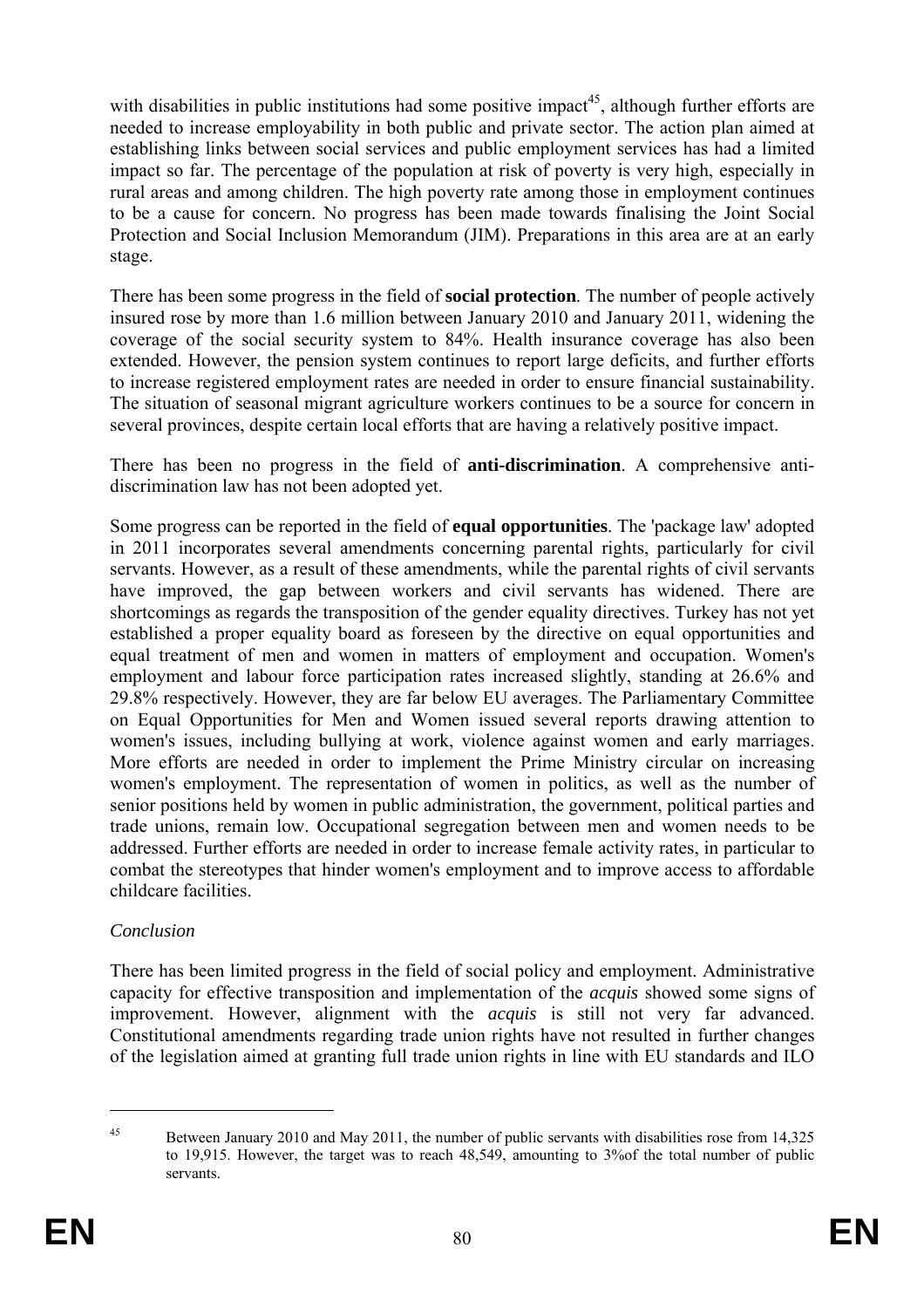conventions. Further efforts are needed in order to reduce large-scale undeclared work and to increase female employment rates. The scope of the labour law remains limited. Enforcement of health and safety at work legislation needs to be stepped up. The risk of poverty remains very high, especially for the rural population and for children. Legislation establishing an equality body has not yet been adopted.

#### **4.20. Chapter 20: Enterprise and industrial policy**

Further progress was made with regard to **enterprise and industrial policy principles**. Turkey adopted a revised Industrial Strategy Document and an Action Plan covering the period 2011-2014, which is a key aspect of the accession negotiations in this chapter.

The Coordination Council for the Improvement of Investment Environment (YOIKK) issued an assessment on the 2010 Action Plan and adopted an action plan for 2011. The assessment demonstrated that only 45% of actions scheduled for 2010 could be completed. Reportedly, one of the worst performing sectors for the improvement of business environment is the sector of intellectual and industrial property rights. Other important developments for the improvement of business environment were the adoption of the new Turkish Commercial Code. Turkey adopted a new SME Strategy and Action Plan for 2011-2013. Turkey started the operational process of assessment for the Small Business Act together with the Western Balkans. In June 2011 a Prime Ministry circular to all public authorities was issued, asking them to take into account the Small Business Act (SBA) principles into their daily work where relevant. This has created a more binding environment for the implementation of SBA in Turkey.

Some progress was made with respect to **enterprise and industrial policy instruments**. The law on technology development zones was amended and has been brought into line with the general framework of R&D support in Turkey. The law offers various means of support, from allocation of state land to tax incentives and exemptions by the end of 2023. The Ministry of Science, Industry and Technology extended R&D Centre certificates to 87 companies in Turkey. Financial reporting standards for SMEs were adopted. A support scheme for participation in international tourism fairs and for general tourism promotion and marketing was launched. The general restructuring scheme for public receivables also includes the receivables of the Small and Medium-sized Industry Development Organisation (KOSGEB). There was considerable interest in KOSGEB loans amounting to a total of  $\epsilon$  933 million and reaching over 50,000 SMEs. A new support programme entitled Markets for Developing Enterprises SME Support Scheme has been established for SMEs to join the stock exchange market. Turkey continued to participate in the EU Entrepreneurship and Innovation Programme, in particular as an active member of the Enterprise Europe Network.

Some progress can be noted in completing alignment with Directive 2000/35 on combating late payment in commercial transactions. According to the recently adopted Turkish Commercial Code, interest on late payments becomes applicable after 30 days and payment cannot exceed 60 days if the term is fixed in the contract and if the creditor is an SME. If the level of interest on late payments is not already determined in the contract or if it is determined at an abnormally low level, the rate would be set at least 8 points higher than the rate determined for default interest on commercial transactions.

Further progress has been made in **sector policies**. The Ministry of Science, Industry and Technology adopted a strategy on the automotive sector, which focuses on the development of the R&D infrastructure and design, manufacturing and branding capacity of the companies,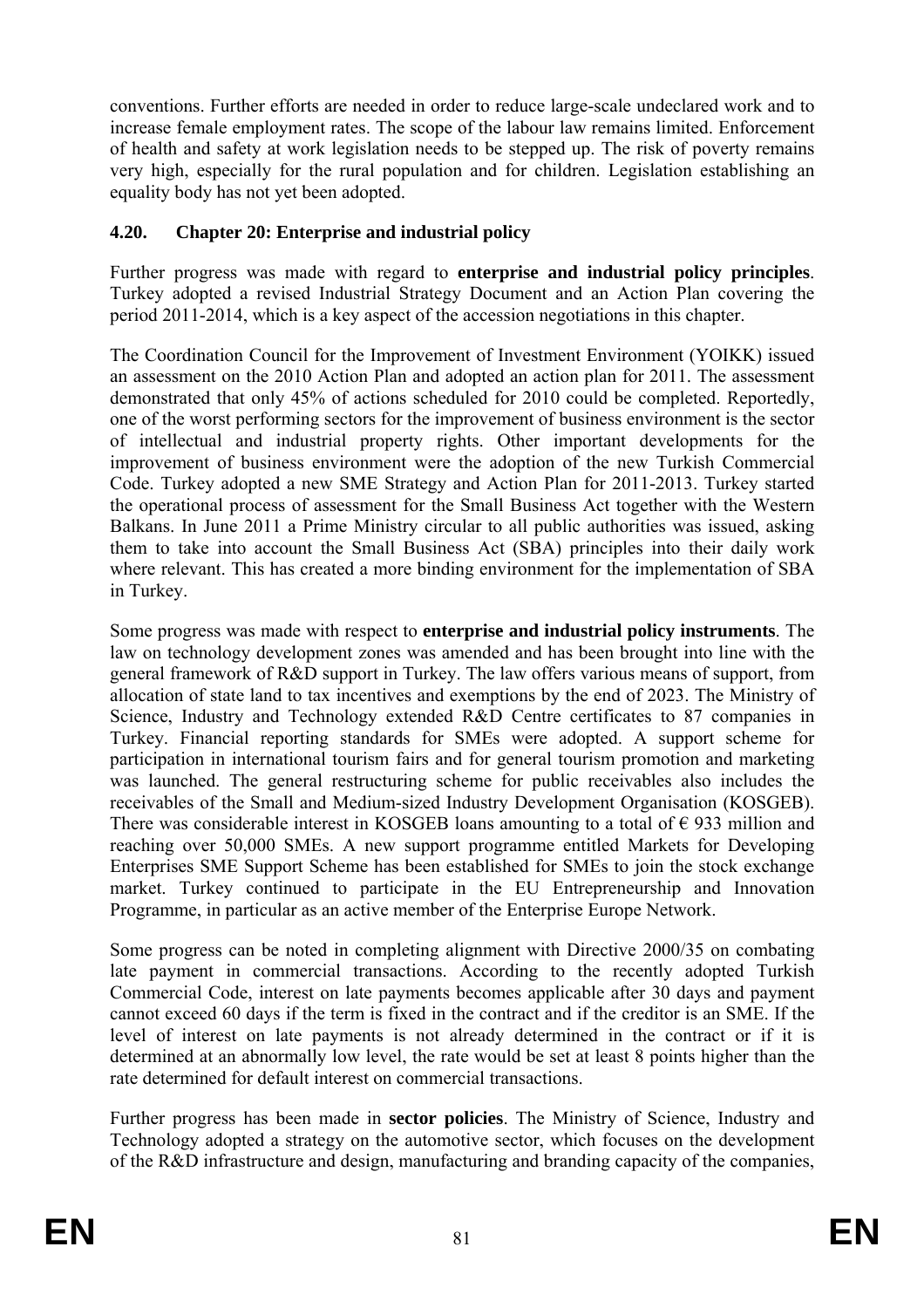the expansion in domestic and foreign markets, and the improvement of legal and administrative arrangements and of physical infrastructure. The same ministry also adopted a strategy on the machinery sector.

# *Conclusion*

Turkey has made further progress in this chapter in relation to the adoption of an Industrial Strategy and Action Plan covering the period 2011-2014, wider availability of enterprise and industrial policy instruments, adoption of sectoral strategies and alignment on combating late payment in commercial transactions. Overall, there is a sufficient level of alignment with the *acquis* in the field of enterprise and industrial policy.

# **4.21. Chapter 21: Trans European Networks**

There has been good progress in the area of **transport networks**. The Ministry of Transport submitted to the European Commission a document that elaborates the future Trans-European Transport Network (TEN-T) in Turkey. Technical consultations between Turkey and the European Commission were finalised on the basis of this document. It also identifies the priority projects of European interest on the future TEN-T Network in Turkey, which is a key element for the accession negotiations in this chapter. Effective planning of investments on the future TEN-T and development of an integrated network calls for a transport master plan and effective use of information systems.

Some progress can be reported in the area of **energy networks**. The signature of the Project Support Agreements (PSA) for the Nabucco project took place on 8 June 2011. Nabucco is an important strategic step towards closer energy cooperation between the EU, Turkey and other countries in the region, and remains one of the highest energy security priorities of the EU. Preparations have continued in order to bring the Interconnector Turkey-Greece-Italy (ITGI) natural gas pipeline project into full operation.

As regards electricity networks, links are in place with Bulgaria, Syria, Iraq, Iran, Azerbaijan and Georgia. The parallel trial interconnection of the Turkish power grid with the European Network of Transmission System Operators for Electricity (ENTSO-E)'s Continental European Synchronous Area has already entered its second phase of non-commercial energy exchanges. Turkey is giving priority to a number of projects that contribute to the completion of priority links 4 (Greece-Balkan countries ENTSO-E system) and 9 (Mediterranean electricity ring.

# *Conclusion*

Turkey has made progress under this chapter. In particular, Turkey has facilitated technical discussions under the Trans-European Network for Transport and reached an advanced stage in the negotiations. However, further efforts are needed in order to achieve a network perspective supported by complementary priority projects and reliable transport data. Some progress can be reported on energy networks.

# **4.22. Chapter 22: Regional policy and coordination of structural instruments**

No progress was made with regard to the **legislative framework.** A draft Law on Instrument for Pre-Accession Assistance (IPA), which aims to further strengthen the institutional capacity of the IPA institutions by amending the legislation on the establishment and organisation of the Operating Structures (OSs) for the IPA programmes, has not yet been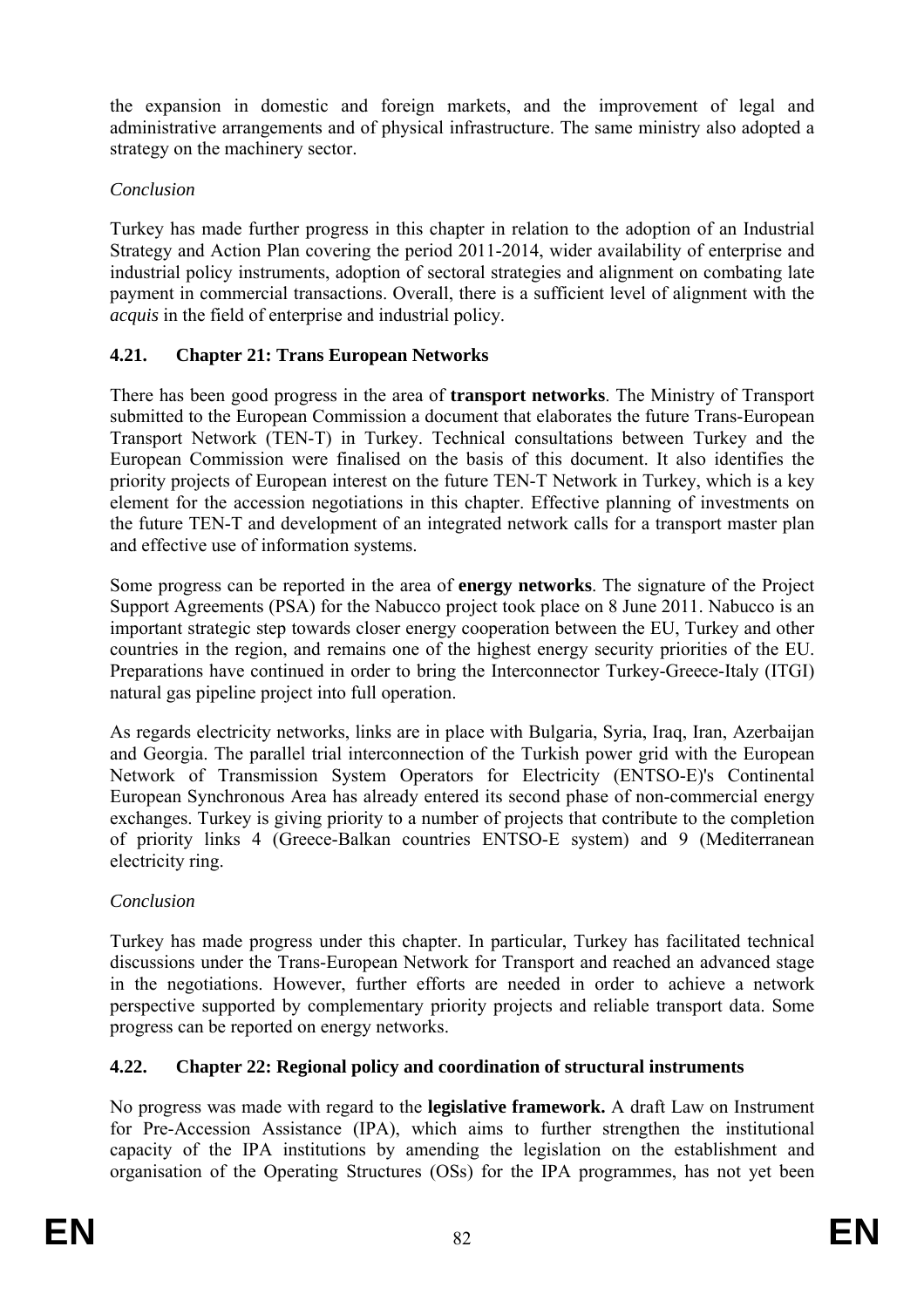adopted. Further horizontal legislation will have to be developed and aligned with the *acquis* in order to fully prepare Turkey to manage the Structural Funds.

Some progress was made on the **institutional framework**. The establishment of the High Council of Regional Development and the Regional Development Committee (RDC) by the State Planning Organisation – which now has become the Ministry of Development - will ensure the coordination of regional development policies among central institutions and the local authorities. The Regional Development Committee is expected to harmonize the planning, implementation and monitoring of sectoral, thematic and regional policies at national level, to better link regional plans to strategies at the national level and to steer the National Strategy for Regional Development (NSRD), once it is finalised. Secretaries-General have been appointed to all 26 Development Agencies (DAs) and substantial staff numbers are employed in them. The regional plans were prepared in 24 of the 26 NUTS II regions under the coordination of DAs. Further progress has also been made towards the accreditation of all Operating Structures in line Ministries to manage IPA components III and IV.

Some progress was made as regards **administrative capacity**. Progress on the preparations for taking over procurement functions and contracting from the Central Finance and Contact Unit (CFCU) has been slower than anticipated for Transport, Regional Competitiveness and Human Resources Development Operating Structures under IPA components III and IV. Furthermore, the recent restructuring of line Ministries may further delay the accreditation process for the Operating Structures in the area of Transport and Regional Competitiveness. Progress has been comparatively faster for the Operating Structure for Environment and, on 20 January 2011, the European Commission adopted the amending decision conferring management powers relating to this programme. This decision confers the tendering, contracting and financial management functions relating to the Environment programme on the IPA Implementation and Coordination Centre of the Ministry of Environment and Forestry.

The Ministry for EU Affairs – formerly the Secretariat General for EU Affairs (EUSG) which functions as a coordination body for IPA, has substantially increased its staff and capacity for the monitoring of financial assistance under IPA provided to Turkey. Training and the provision of technical assistance to strengthen all institutions involved in the implementation of IPA has continued. The National Authorising Officer's (NAO) support department has been reorganised, and new staff have been hired. However, the key implementation risk for all IPA programmes lies in the need for more efficient cooperation between the implementation structures, in particular the Central Finance and Contracts Unit (CFCU) and the ministries designated as Operating Structures for IPA components III and IV, for further strengthening the institutional capacity of the institutions involved and for an acceleration of programme and project implementation, including faster tendering and contracting.

With regard to **programming** and programme implementation, good progress was made in the identification, preparation and appraisal of projects under IPA III. Some progress in this respect has been made under component IV. However, progress with the preparation of tender documents, publication of tenders and contracting is still not sufficient. Delays in tendering create a serious risk that for 2011 it will not be possible to absorb all of the funds allocated to the programmes. All four Operational Programmes for IPA components III and IV were amended in 2010.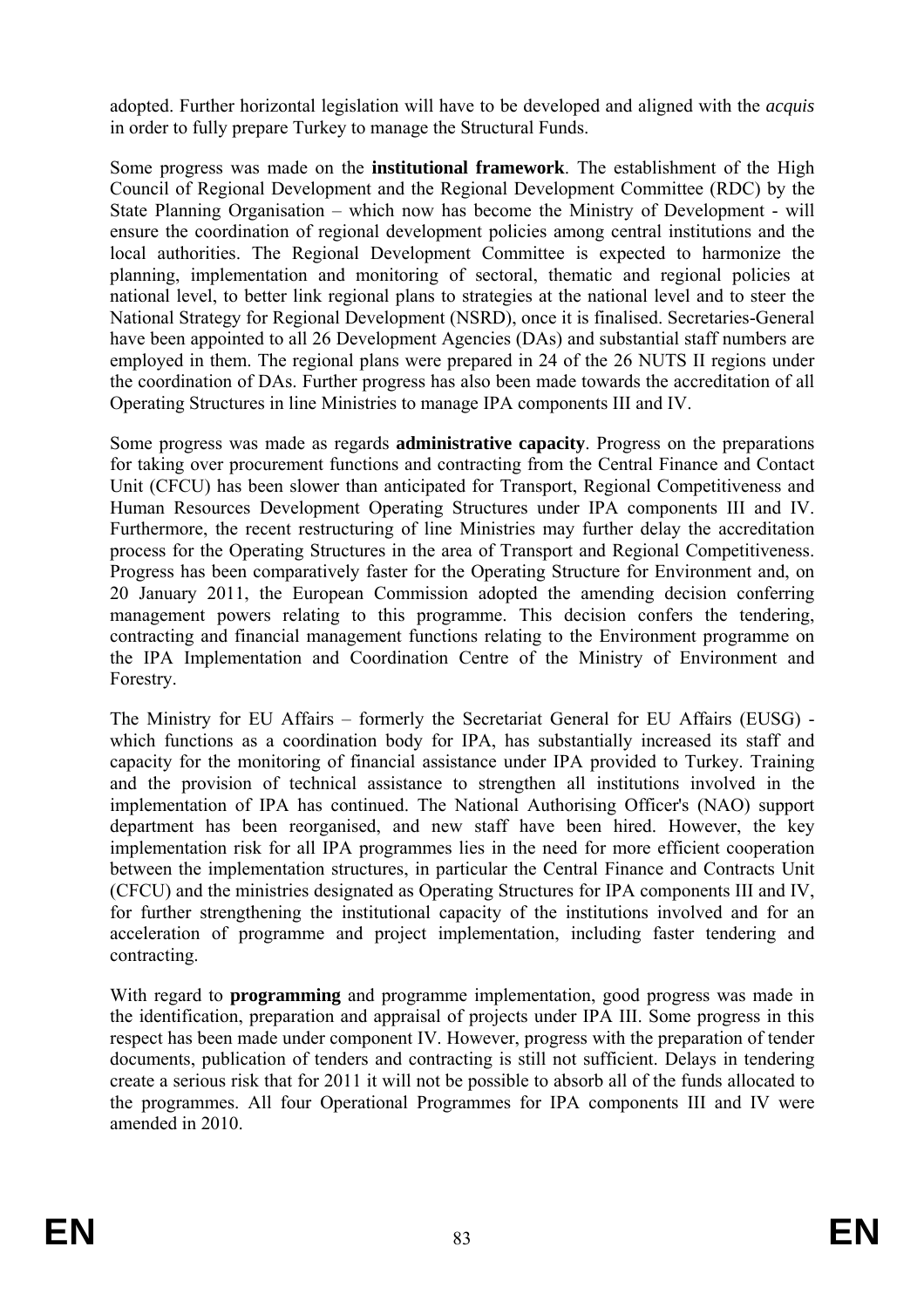Some progress was made in the area of **monitoring and evaluation**, although monitoring of programmes under IPA components III and IV is still in the early stages due to the fact that implementation is currently limited. The Integrated Management Information System (IMIS) is operational. Further development of IMIS, especially for tendering and financial monitoring, is ongoing. The Sectoral Monitoring Committees of IPA II, III and IV have continued to meet as scheduled. Working groups have been set up under the Ministry of EU Affairs that helped to further improve the monitoring systems.

In the area of **financial management and control**, some progress was made. Turkey has prepared a comprehensive action plan to address all remaining weaknesses in the management and control systems. The action plans now needs to be fully implemented in order to eliminate the weaknesses.

### *Conclusion*

Some progress was made in the field of regional policy. However, the delays with tendering and in the timetable for the readiness of the Operating Structures for Transport, Regional Competitiveness and Human Resources Management to take over financial management and control responsibilities from the CFCU under IPA components III and IV create serious risks that some of the funds may be decommitted in 2011. Although the institutional framework for implementation of IPA components III and IV has been finalised and the administrative capacity is improved, there is still a need for further strengthening of the administrative capacity, and improvement in coordination between the IPA institutions in order to accelerate implementation.

# **4.23. Chapter 23: Judiciary and fundamental rights** *(see also Political criteria)*

There has been progress in the reform of the **judiciary**, notably with efforts to implement the 2010 constitutional amendments.

As regards *independence*, a Law on the High Council of Judges and Prosecutors was adopted in December 2010. This law, together with the constitutional amendments approved by referendum on 12 September 2010, established a new composition of the High Council<sup>46</sup> that is more pluralistic and representative of the judiciary as a whole. Ministerial influence has been reduced. The Inspection Board, previously under the Ministry of Justice, has now been transferred to the High Council. Concerning effective remedies, appeals to judicial bodies against decisions concerning dismissal from the profession are now permitted.

However, as regards elections of members of the High Council, the system imposed by the Constitutional Court leaves no room for election of minority candidates, because candidates who are elected by the majority of the voters could take all the seats. Nomination of the four non-judicial members of the High Council is left to the discretion of the President of the Republic, whereas the Grand National Assembly is not involved. The current provisions do not ensure permanent representation of members of the Bar in the High Council. The Minister can veto the launching of disciplinary investigations against judges and prosecutors by the High Council.

1

<sup>&</sup>lt;sup>46</sup> The legislation increases the number of full members of the High Council from seven to twenty-two. In addition to representatives of the Court of Cassation and the Council of State, the new members include representatives of first-instance courts, the Justice Academy, law faculties and lawyers.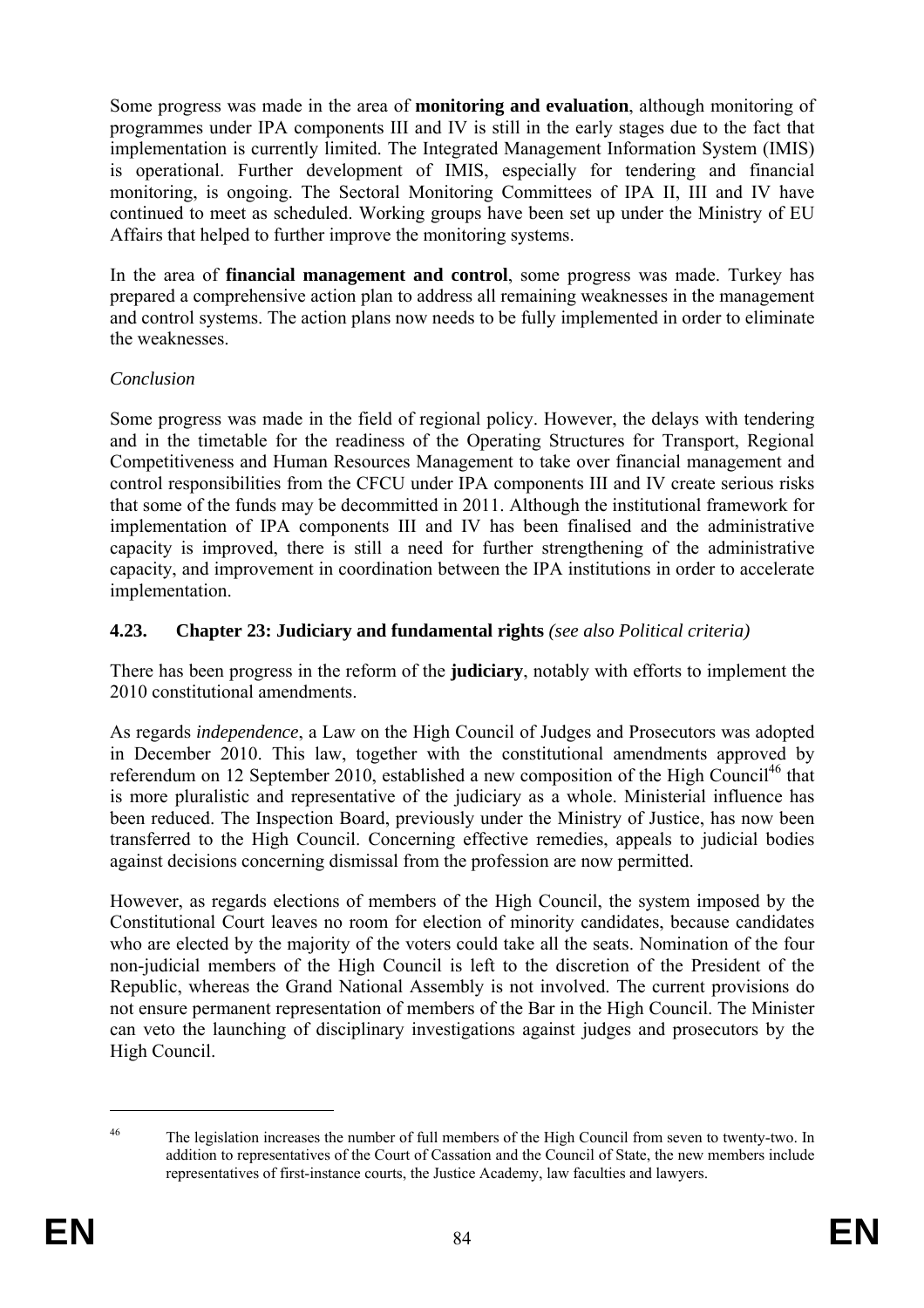With regard to *impartiality*, a Law on the Constitutional Court was adopted in March 2011. This law, together with the constitutional amendments approved by referendum on 12 September 2010, enlarged the normal membership of the Court. This has reduced the relative weight of high courts' representatives and made the Constitutional Court more representative of the legal community and society at large.

The powers of the Constitutional Court have been considerably extended by introducing the individual application procedure. Anyone who claims that any of his or her fundamental rights and freedoms guaranteed by the Constitution has been violated by the public authorities can apply to the Constitutional Court, provided he or she has exhausted all ordinary legal remedies.

However, the Constitutional Court is insufficiently representative of the Turkish legal community as a whole and still over-dominated by the high courts. The influence of the Grand National Assembly over the composition of the Constitutional Court is also inadequate, in terms of both the number of members it elects and the choice of eligible candidates. As regards elections of members of the High Council, the system imposed by the Constitutional Court itself leaves no room for election of minority candidates, because candidates who are elected by the majority of the voters could take all the seats.

Prosecutors do not have their offices in parts of courthouses separate from that occupied by the judges. They are not required to enter or leave the courtroom by a different door than the one used by judges. Finally, they do not sit in courtrooms on the same level as lawyers. This continues to cloud the perception of the impartiality of judges.

With regard to *efficiency*, the Laws on the Court of Cassation and the Council of State were amended in order to tackle the increasing backlog of cases. More chambers have been established, working methods modified and a large number of judges and prosecutors appointed. Legislation was adopted in March 2011 to reduce the workload of first-instance courts.

However, neither an overall common strategic framework nor reliable indicators and benchmarks have been established by the Ministry of Justice and the High Council for Judges and Prosecutors to assess the performance of courts and of the judicial system as a whole. The Ministry and the High Council have yet to develop benchmarks to monitor and assess the duration of court proceedings and improve the efficiency and effectiveness of the judicial system, in order to address the backlog of pending cases and, in particular, the large backlog of pending serious criminal cases.

The current fragmentation of the Turkish courts, which each have a separate registry and are not connected with each other even when they are located in the same courthouse, prevents efficient use of available resources. The regional courts of appeal have not been established yet. By law, they should have been in operation by June 2007. The number of vacancies for judges and prosecutors equals roughly a third of the current judicial staff.

Pre-trial detention is not limited to circumstances where it is strictly necessary in the public interest and is not sufficiently justified. In some terror-related cases, defendants and their lawyers have not been permitted access to incriminating evidence early in the proceedings. Frequent use of arrest instead of judicial supervision, leaks of information, evidence or statements, limited access to files, failure to give detailed grounds for detention decisions and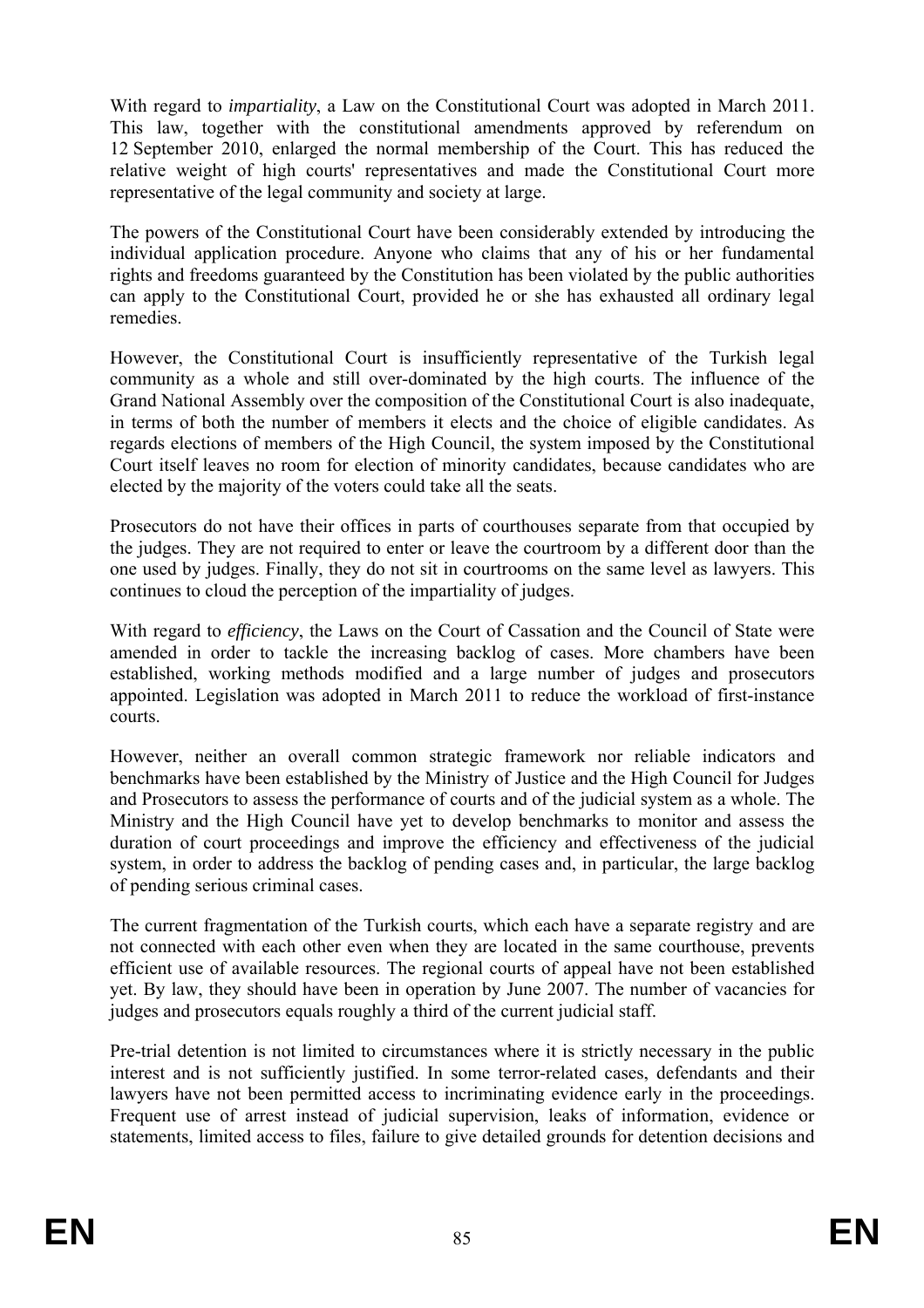revision of such decisions raised concerns. No authoritative information has been received from either the prosecution offices or the courts on all these issues of wide public interest.

There is a need to improve the work of the police and the gendarmerie together with the working relationship between the police, gendarmerie and judiciary in order to address concerns raised during investigations in some high-profile cases. A Regulation on the judicial police, adopted jointly by the Ministries of the Interior and Justice in 2005, has yet to be implemented. As a result, prosecutors rely on judicial police units operating under the hierarchical control of the Ministry of the Interior.

A large number of measures in the *judicial reform strategy* adopted by the government in August 2009 have been implemented by the constitutional amendments and ensuing legislation. There is a need to review the existing strategy in a transparent and inclusive fashion, so that the revised strategy will be owned by the Turkish legal community and the wider public.

Limited progress can be reported on **anti-corruption**.

In line with the  $2010-2014$  Strategy and Action Plan<sup>47</sup>, an Executive Committee for Increasing Transparency and Fighting Corruption<sup>48</sup> has coordinated working groups preparing proposals on corruption-related issues. The Committee of Ministers on anti-corruption policy approved all the proposals. Turkey has implemented 19 of the 21 recommendations made in the 2005 evaluation reports by the Group of States against Corruption (GRECO). The Law on the Turkish Court of Accounts (TCA) adopted in December 2010 should significantly strengthen the transparency and accountability of public administration.

However, there was no increase in the strength or independence of institutions involved in the fight against corruption, which are not sufficiently staffed. Immunities of Members of Parliament or of senior public officials in corruption-related cases have yet to be limited and objective criteria established setting the conditions under which their immunity could be lifted. Two major sets of GRECO recommendations on "Incrimination" and "Transparency of Party Funding" remain to be implemented. There has been no progress concerning the transparency of financing political parties. Auditing of political parties remains weak and there is no legal framework for auditing election campaigns or the financing of individual candidates. No steps have been taken to build up a track record of investigations, indictments or convictions related to corruption cases.

As regards **fundamental rights**, there has been progress in some areas, whereas in others a number of concerns were raised, in particular as regards freedom of expression.

*Human rights institutions* in line with the UN Paris principles have yet to be established. The draft Law establishing the Turkish National Human Rights Institution (NHRI) submitted to parliament in February 2010 has not yet been revised in line with these principles. This is

1

<sup>&</sup>lt;sup>47</sup> The government adopted a 2010-2014 strategy for enhancing transparency and strengthening the fight against corruption in February 2010.<br>
<sup>48</sup> The Executive Committee for Increasing Transparency and Fighting Corruption is made up of

representatives of public institutions, trade unions and the Turkish Union of Chambers and Stock Exchanges (TOBB). Its task is to form further anti-corruption strategies and monitor implementation. The Prime Ministerial Inspection Board has been appointed with the task of providing technical support and secretariat services to the Executive Committee.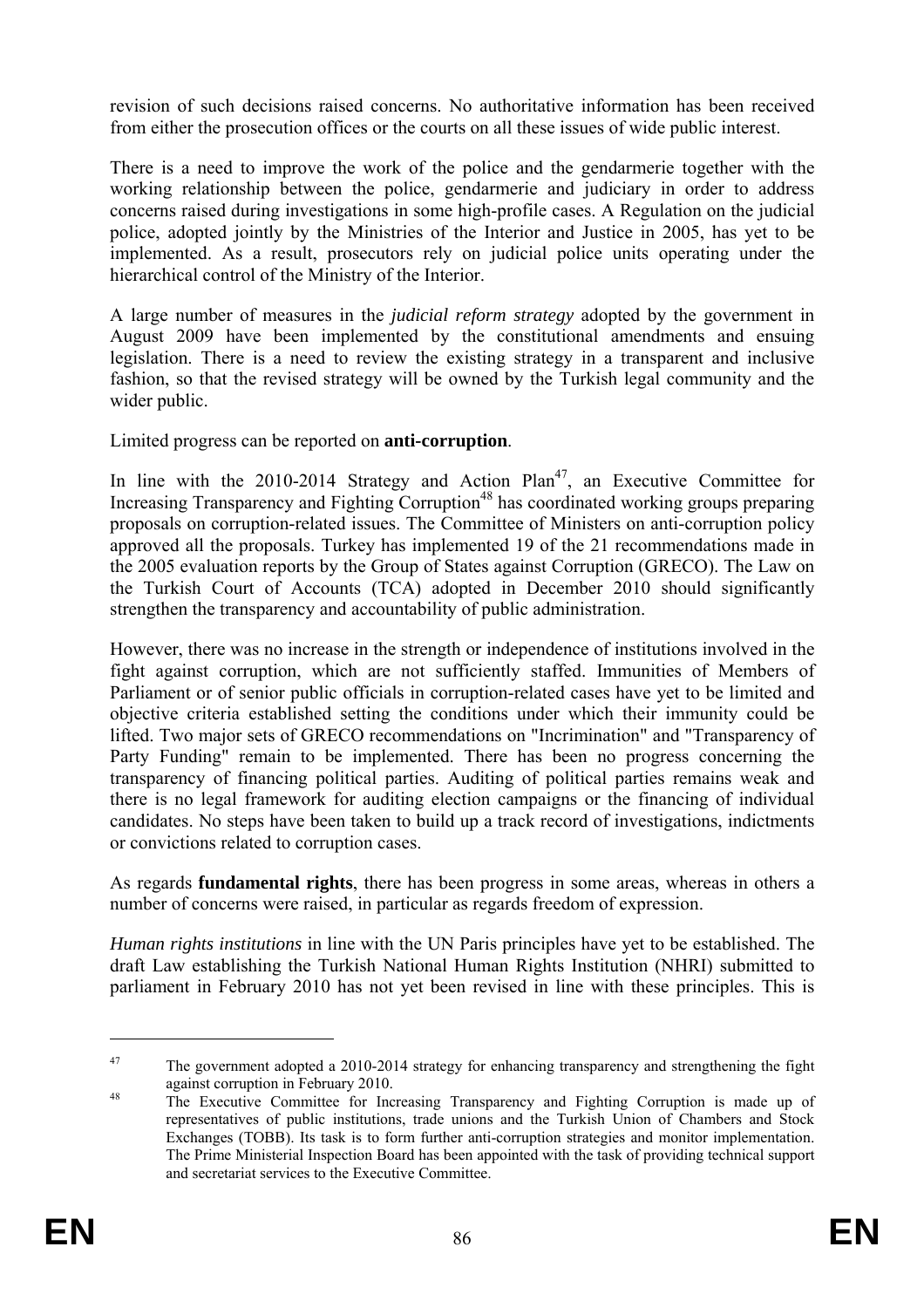relevant in particular to the independence and functional autonomy of this new institution. It is important to involve civil society organisations in this process. As regards *prohibition of torture and inhumane or degrading treatment or punishment*, the ratification of the OPCAT is a significant step. The positive trend on prevention of torture and ill-treatment continued. However, disproportionate use of force by law enforcement officials continued to be a concern, particularly outside official places of detention.

The growth of the *prison* population is leading to serious overcrowding, which is hampering attempts to improve detention conditions. A complete overhaul of the complaints system in prisons is needed. An urgent review of the system for dealing with juveniles is needed to minimise the number in prison and the time they spend there and make sure that detention conditions guarantee the rights of the child.

With respect to *access to justice,* the legal aid provided is of inadequate scope and quality. Budgetary provisions are inadequate. There is no effective monitoring mechanism that would remedy long-standing problems.

Regarding *freedom of expression*, open debate, including on issues perceived as sensitive, continued. However, in practice, freedom of expression is undermined by the high number of legal cases and investigations against journalists, writers, academics and human rights defenders and undue pressure on the media, which raises serious concerns. The present legislation does not sufficiently guarantee freedom of expression in line with the ECHR and the case law of ECtHR, and permits restrictive interpretation by the judiciary. Frequent website bans are another cause for serious concern. Turkey's legal and judicial practices, legislation, criminal procedures and political responses are obstacles to the free exchange of information and ideas.

As regards *freedom of assembly and freedom of association*, including the right to form political parties and establish trade unions, there has been progress on the ground. Turkey's legislation on freedom of association is broadly in line with EU standards. However, demonstrations in the south-east of the country and in other provinces related to the Kurdish issue, students' rights, the activities of the higher education supervisory board (YÖK) and trade union rights were marred by disproportionate use of force. Disproportionate controls and restrictive interpretation of legislation on associations remain. There were no developments as regards amendment of the legislation on the closure of political parties. Restrictive provisions in the current legal framework on trade unions, which are not in line with EU standards and ILO Conventions, remain.

There has been limited progress on *freedom of thought, conscience and religion*. Freedom of worship continues to be generally respected. The dialogue with the Alevis and with the non-Muslim religious communities continued. However, members of minority religions continued to be subject to threats from extremists. A legal framework in line with the ECHR has yet to be established, so that all non-Muslim religious communities and the Alevi community can function without undue constraints.

With regard to *women's rights and gender equality,* protecting women's rights, promoting gender equality and combating violence against women remain major challenges. The legal framework guaranteeing women's rights and gender equality is broadly in place. However, further substantial efforts are needed to turn the legal framework into political, social and economic reality. Legislation needs to be implemented consistently across the country. Honour killings, early and forced marriages and domestic violence against women remain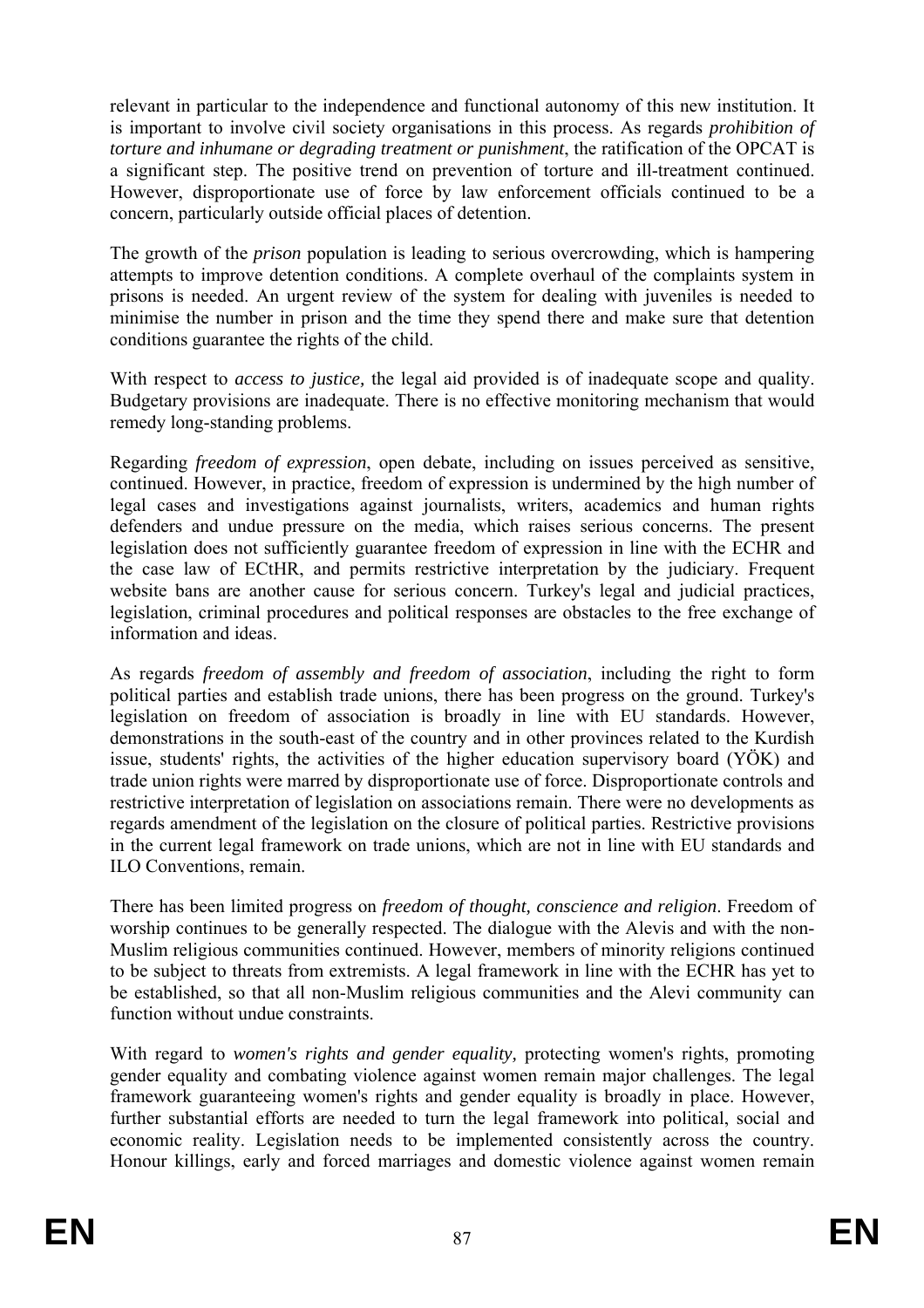serious problems. Further training and awareness-raising on women's rights and gender equality are needed, particularly for the police.

As regards *children's rights,* efforts need to be stepped up in all areas, including education, combating child labour, health, administrative capacity and coordination. In general, more preventive and rehabilitation measures need to be taken for juveniles. Moreover, there is a need to establish more juvenile courts in line with the legislation in force and to minimise detention of children which, in cases where it is strictly necessary, should take place in appropriate conditions.

With regard to the right to education, the proportion of children in pre-school education increased in 2010-2011 compared to the previous school year. The number of teachers also increased. The primary school enrolment rates (grades 1-8) increased and the gender gap has virtually closed. In secondary education (grades 9-12), the enrolment rates increased for boys from  $67.5\%$  to  $72.3\%$  and for girls from  $62.2\%$  to  $66.1\%$ , widening thus slightly the gender gap. Turkey signed the Council of Europe Convention on the Protection of Children against Sexual Exploitation and Sexual Abuse. However, school drop-outs were a concern, especially among seasonal migrant workers' families and Roma children. Regional disparities remained wide for both primary and secondary school enrolment.

As regards treatment of *socially vulnerable persons and/or persons with disabilities* and the principle of *non-discrimination*, a strategy paper on accessibility and the related national action plan were adopted. However, constitutional changes allowing positive discrimination in favour of the disabled were not turned into specific measures. A national mechanism for monitoring implementation of the UN Convention on the rights of disabled persons and its optional protocol has still not been established. Lack of data and research on persons with disabilities and the mentally ill remain a barrier against informed policy-making. Provisions of the Turkish Criminal Code on 'public exhibitionism' and 'offences against public morality' are sometimes used to discriminate against LGBT people.

On the *right to property*, legislation amending the 2008 Law on foundations was adopted in August 2011. This is the fourth attempt of the Turkish authorities since 2002 to restore the property rights of non-Muslim communities. The new legislation provides that non-Muslim community foundations can register in the Land Registry, under their names, immovable property entered in their 1936 declarations for which either the owner entry was left blank, or which are registered in the name of the Treasury, the Directorate-General for Foundations, municipalities and special provincial administrations, or cemeteries and fountains registered in the name of public institutions. Interested parties will have to apply for the return of properties within a twelve-month period from the entry into force of the new legislation. Finally, the market value of foundation properties currently registered with third parties will be paid. This covers properties seized and sold to third parties, and which cannot be returned to the foundations. The Mor Gabriel monastery foundation is covered by the new legislation even though it was registered in 1960. A regulation will define implementation modalities of the new legislation.

As regards *respect for and protection of minorities and cultural rights*, Turkey has made progress on cultural rights, especially on use of languages other than Turkish by all nationwide radio and television stations and on use of multiple languages by municipalities. The opening of a Kurdish Language and Literature Department in a university has been authorised. However, restrictions remain on the use of languages other than Turkish in political life, in contacts with public services and in prisons. The legal framework on use of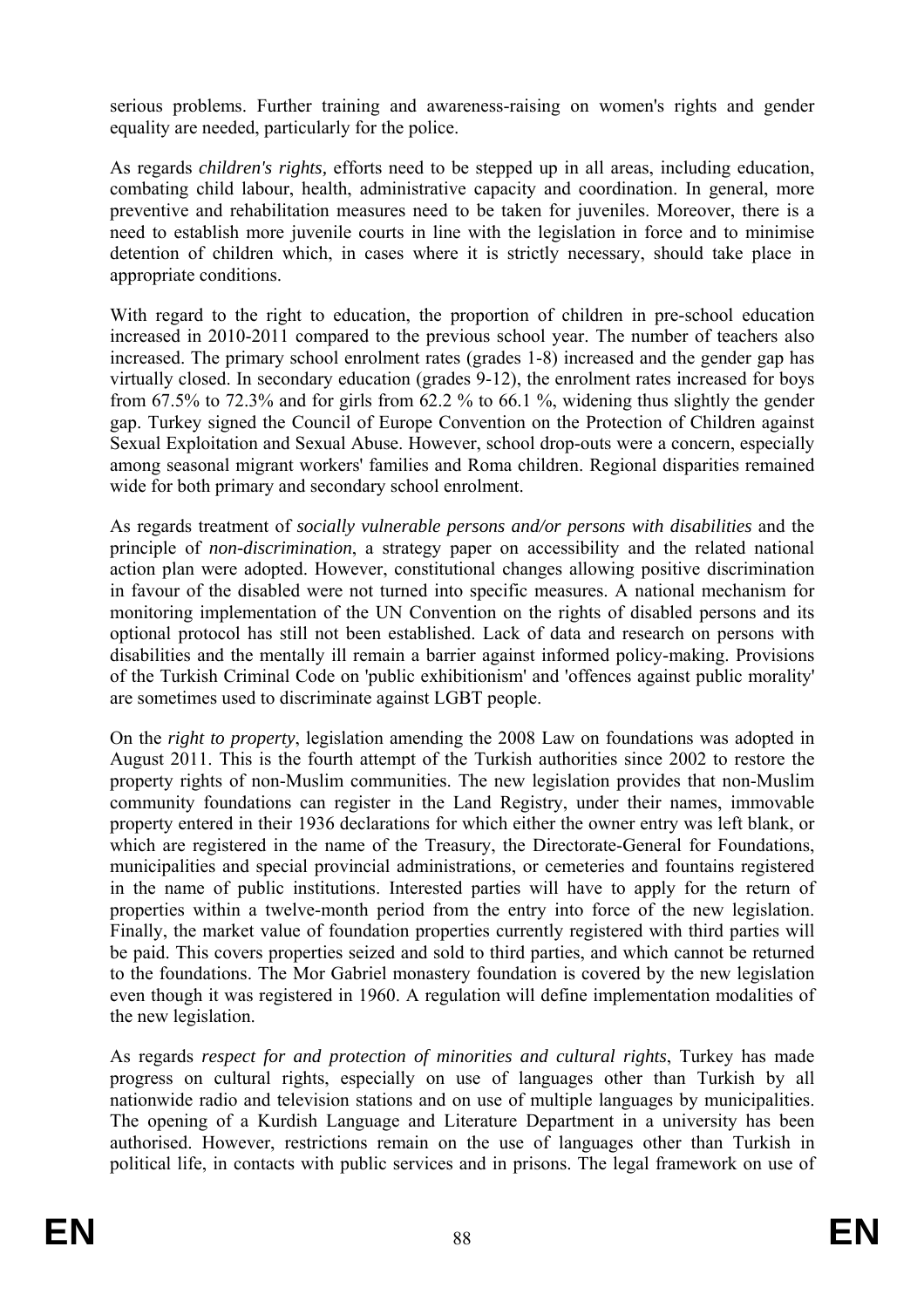languages other than Turkish is open to restrictive interpretations and implementation remains inconsistent. There has been some progress as regards the Roma, in particular on amending discriminatory legislation. However, a comprehensive policy to address the situation of the Roma is missing. Turkey's approach to minorities remained restrictive. Full respect for and protection of language, culture and fundamental rights, in accordance with European standards, has yet to be fully achieved. Turkey needs to make further efforts to enhance tolerance and promote inclusiveness vis-à-vis minorities. There is a need for comprehensive revision of the existing legislation and to establish protection mechanisms or specific bodies to combat racism, xenophobia, anti-Semitism and intolerance.

With regard to respect for private and family life and, in particular, the right to *protection of personal data*, the 2010 constitutional amendments introduced the protection of personal data as a constitutional right. Turkey needs to align its legislation with the data protection *acquis*, in particular Directive 95/46/EC, and, in that context, to set up a fully independent data protection supervisory authority. Turkey also needs to ratify both the CoE Convention for the protection of individuals with regard to automatic processing of personal data (CETS No 108) and the additional protocol to it on supervisory authorities and trans-border data flow (CETS No 181).

### *Conclusion*

Overall, progress has been made in the area of the *judiciary*. The adoption of legislation on the High Council of Judges and Prosecutors and on the Constitutional Court is a step in the right direction in terms of the independence and impartiality of the judiciary. Steps have also been taken to increase the efficiency of the judiciary. However, significant further efforts are needed in all areas, including the criminal justice system. Limited progress has been made with implementing the strategy and action plan on *anti-corruption*. Effective implementation of the strategy is necessary to reduce corruption which remains prevalent in many areas. The lack of transparency relating to political party financing and the scope of immunities remain major shortcomings. Turkey needs to build up a track record of investigations, indictments and convictions. As regards *fundamental rights*, some progress has been made. However, further significant efforts are needed in most areas, in particular freedom of expression and freedom of religion. Turkey has made progress on cultural rights, especially on use of languages other than Turkish. However, Turkey's approach to minority rights remains restrictive. Turkey needs to make further efforts to enhance tolerance and promote inclusiveness vis-à-vis minorities.

# **4.24. Chapter 24: Justice, freedom and security**

Limited progress can be reported in the area of **migration**. Turkey remains a very important country of transit and destination for irregular migration. The number of irregular migrants apprehended by the Turkish law enforcement forces amounted to 32,667 in 2010; the number reached 12,727 between 1 January and 1 June 2011. The 2010 figures represent a slight decrease of around 5% compared to 2009. On the other hand, the number of third country nationals detected by EU Member States' law enforcement forces when entering or attempting to enter illegally the EU at or between border crossing points of the EU external border coming directly from or transiting through the Turkish territory was as high as 54,493. This represented a substantial increase of around 44% compared to 2009. In the first half of 2011 this number amounted to 17,225. The number of irregular migrants deported by Turkish authorities in 2010 was 23,583 and 8,616 between 1 January and 1 June 2011. Some 750 organisers of irregular migration were apprehended in 2010, 701 of whom were Turkish.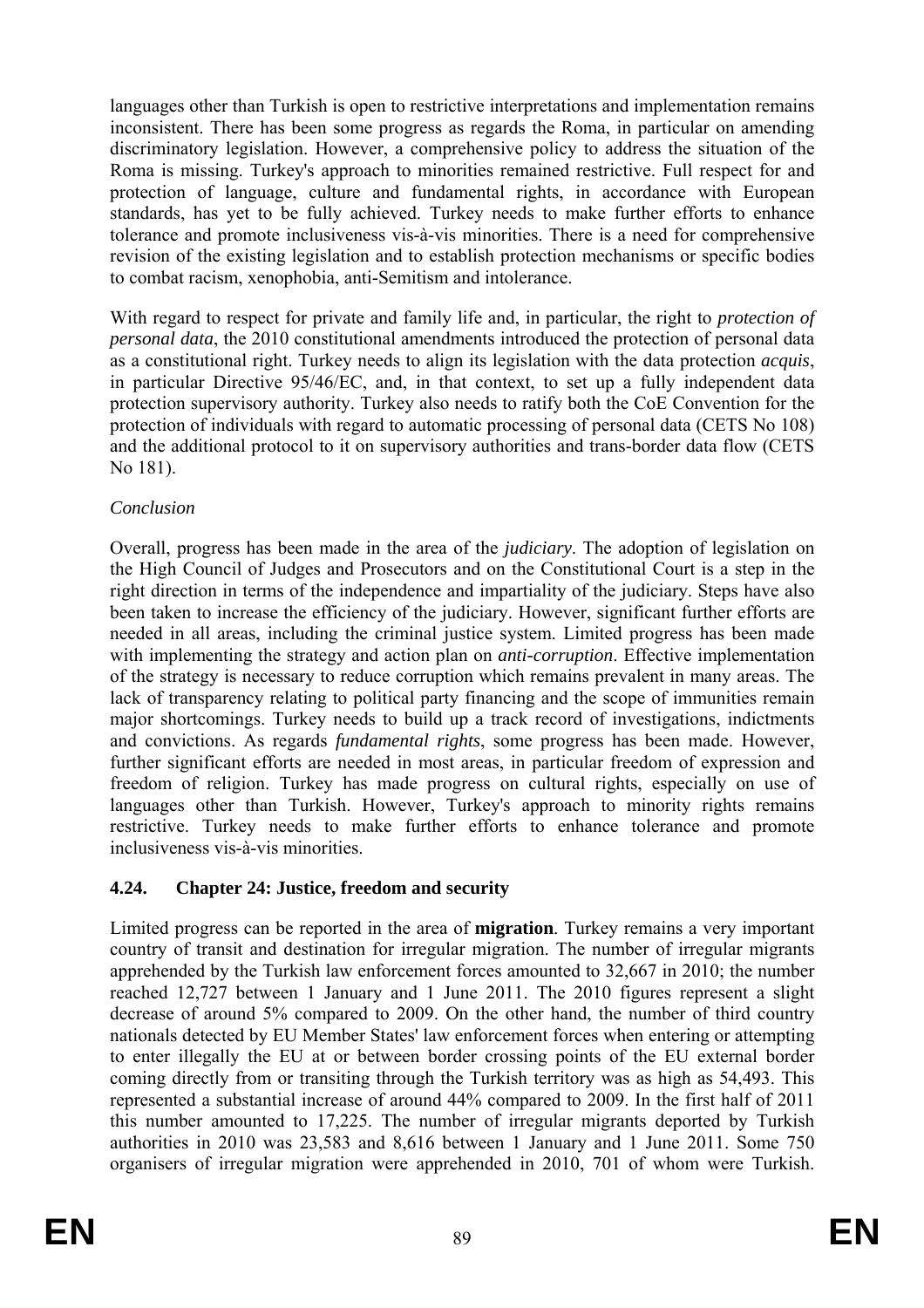Between 1 January and 1 June 2011, 308 organisers of irregular migration were apprehended, 289 of whom are of Turkish nationality. Efforts to increase the capacity to host irregular migrants in decent conditions pending the removal procedures continued, and in 2010 it reached 2,945.

The Turkish authorities have been working in view of preparing legislation regulating the status of regular and irregular migrants, asylum seekers and refugees in Turkey. This legislation would be important to pave the way towards aligning with EU and international standards, to ensure protection of migrants' and refugees' rights, and to establish a legal regulatory framework able to cover any relations between the Turkish administration and the aliens in Turkey. Several rounds of consultations with Turkish civil society and involvement of stakeholders such as International Organisation for Migration (IOM) and UNHCR, as well as the European Commission, during the preparation of that legislation are evidence of the effort being made by the Turkish authorities to ensure a more open and transparent process. However, the text has not yet been presented to the Parliament. Circulars issued during the course of 2010 have improved the practices of law enforcement forces. In particular, the circular issued by the Turkish National Police (TNP) in September 2010 gave the instruction to systematically inform in writing irregular migrants held in removal centres of the reason for being held in the centre, the duration of stay, their right to have access to a lawyer, and the right of appeal against the decision to be held in a removal centre or deportation order, amongst others. Following the issuance of the circular, posters and brochures setting out these rights have been disseminated to all removal centres.

The 'Coordination Board for Combating Illegal Migration' of the Ministry of Interior decided in particular to give priority to the health issues of irregular migrants and to elaborate, with the assistance of IOM, an interagency cooperation model to ensure public health and the health of irregular migrants. Social assistance and solidarity associations are also earmarked to receive funds specifically allocated for the costs of asylum seekers, refugees and irregular migrants in this area.

However, there are no systematic psycho-social services in removal centres. Access to legal aid is still limited, as there is no institutional capacity at the level of Bar Associations or civil society to provide for such support throughout the country. There is no comprehensive set of rules/guidelines for the management and operation of removal centres. The TNP has been tasked with drafting a 'directive' to regulate issues concerning the management of removal centres, including the physical conditions in centres, staff to be appointed, the security of and in the centres, provision of food and health, treatment of vulnerable groups, as well as involvement of civil society in the centres. This 'directive' has not yet been adopted.

Basic and advanced training of TNP personnel working in the area of asylum and migration continued throughout 2010, both as a result of national efforts and also with the support of EU financed projects. Staff trained and experienced in the area of asylum and migration should be considered as a 'professional category' and continue to work in the area.

There is no institutional capacity in the administration to facilitate assisted voluntary return. A limited number of returns are financed from a general budget of the TNP. A total of 789 persons have been voluntarily returned between September 2009 and March 2011 through a project implemented with IOM, financed by the United Kingdom. Raising awareness among administrators, governors, district governors, municipalities, lawyers and the public at large about the rights of irregular migrants and procedures involved in migration management remains an issue that needs to be addressed through concrete measures.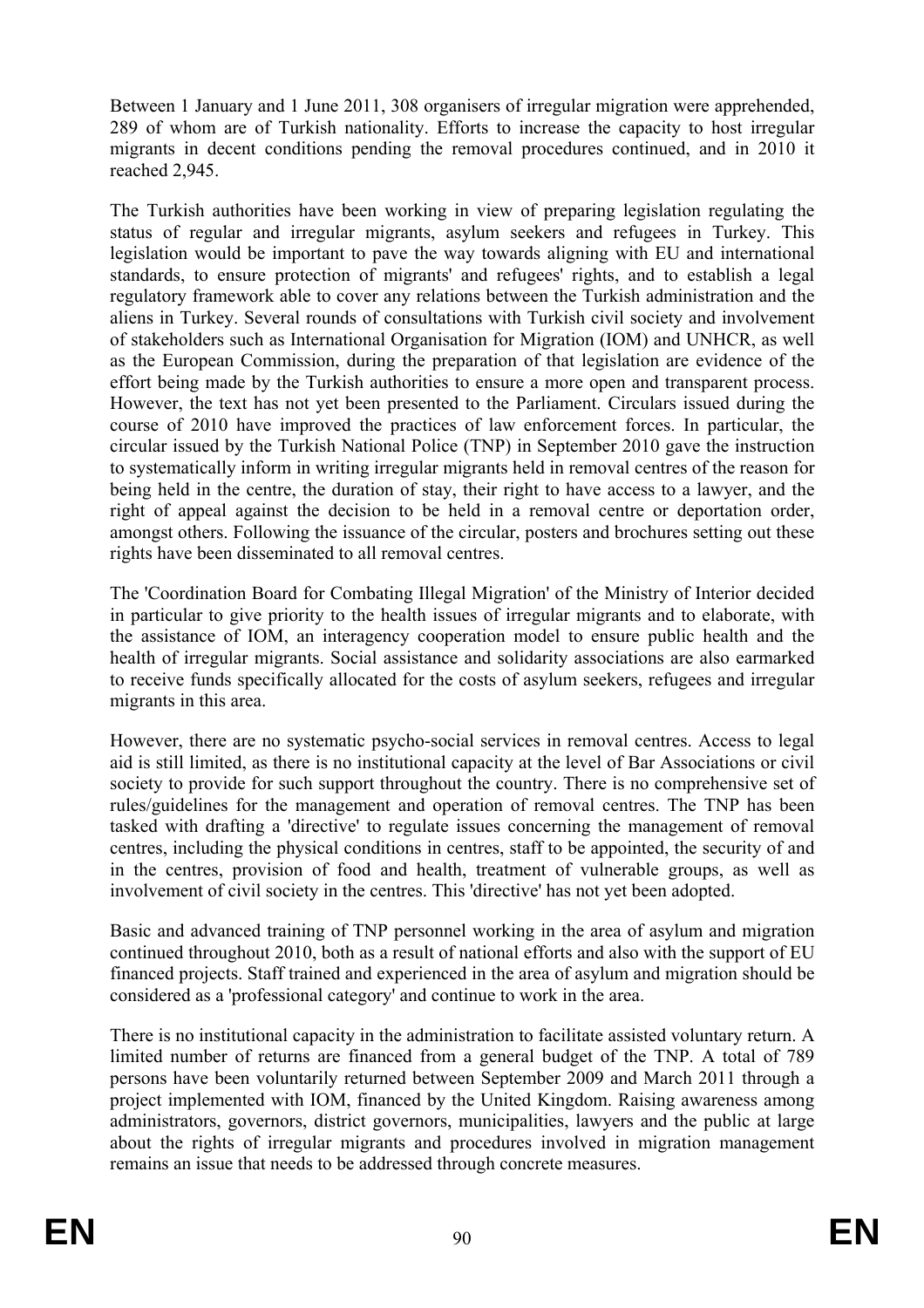Negotiations have been finalised on an EU-Turkey readmission agreement. The agreement remains however to be initialled and signed. The swift conclusion of this agreement and its effective implementation after it has entered into force are of crucial importance. Meanwhile, the adequate implementation of already existing bilateral readmission agreements remains also a priority. As regards implementation of the existing bilateral readmission protocol between Greece and Turkey, some positive developments were registered in 2010. The two countries agreed to designate daily contact points among law enforcement staff for the smooth implementation of the protocol. In the first 6 months of 2011, Greece asked Turkey to readmit 2,508 persons; but Turkey accepted to readmit 450 of those and eventually Greece handed over 412 of them to Turkey.

During the reporting period, Turkey concluded negotiations on readmission agreements with Russia and Nigeria. These agreements have not yet entered into force, like the one concluded with Pakistan in 2010. Readmission negotiations are ongoing with Serbia and Belarus. Talks are ongoing to start negotiations with Azerbaijan, Bangladesh, Bosnia and Herzegovina, the former Yugoslav Republic of Macedonia, Georgia, Lebanon, Libya, Moldova, Sri Lanka and Uzbekistan.

In the area of **asylum**, some progress can be reported. The number of Turkish satellite cities, where migrants recognised as being in need of international protection are required to reside, was increased from 31 to a total of 51. On 15 July 2011, an instruction was issued by the Ministry of Interior to delegate the authority to conclude asylum applications to the governorates of Ankara, Kırklareli, Izmir, Gaziantep, Van, Erzurum and Kayseri. The governorate of Istanbul was also given the authority to decide asylum applications made at the Atatürk Airport Border, pilot implementation starting on 1 October 2011.

However, the Ministry of Interior needs to enhance the overall capacity of the satellite-city system and to ensure a more balanced distribution of the asylum population across the country. The physical hosting conditions of the refugees who have been granted a residence permit vary a lot within the country. The ministerial Circular of March 2010, which defines the conditions on the basis of which refugees may be exempted from paying residence (Ikamet) fees, is implemented unevenly. Turkey has not yet lifted the geographic reservation under which it implements the Geneva Convention of 1951 on Refugees, which implies that no asylum seeker of non-European refugee can obtain in Turkey more than a temporary protection. Furthermore, Turkey continues not to have a national legislation on asylum due to the fact that the law on foreigners and international protection has not yet been adopted.

Turkey remains a very important country of transit and destination of migrants in need of international protection. The number of asylum applications has risen from 6,743 persons applying in 2009 to a total of 8,190 persons applying in 2010, in particular those originating from Iraq (3,008 persons), Iran (2,604), Afghanistan (1,456) and Somalia (341). A total of 5,008 persons were resettled mainly to USA, Canada and Australia in 2010. This made the total number of recognized refugees residing in the country raising in 2010 up to 17,518 people, divided into six main groups: Iraqis, 6,374 (37%); Iranians, 4,753, (27%); Afghanis, 3,401 (19%); Somalis, 1,297 (7%); Sudanese, 209 (1%); Palestinians, 139 (less than 1%). On the other hand, in 2010 5,008 refugees were resettled from Turkey, mostly towards USA, Canada, and Australia. Between January and June 2011, 5,416 persons applied for asylum. Majority of these were from Iraq (2,469), Iran (1,062) and Afghanistan (585). In 2011, Turkey has hosted more than 18,000 Syrian nationals who fled Syria in search of protection, of which approximately 7,500 currently remain. UNHCR has had only intermittent direct access to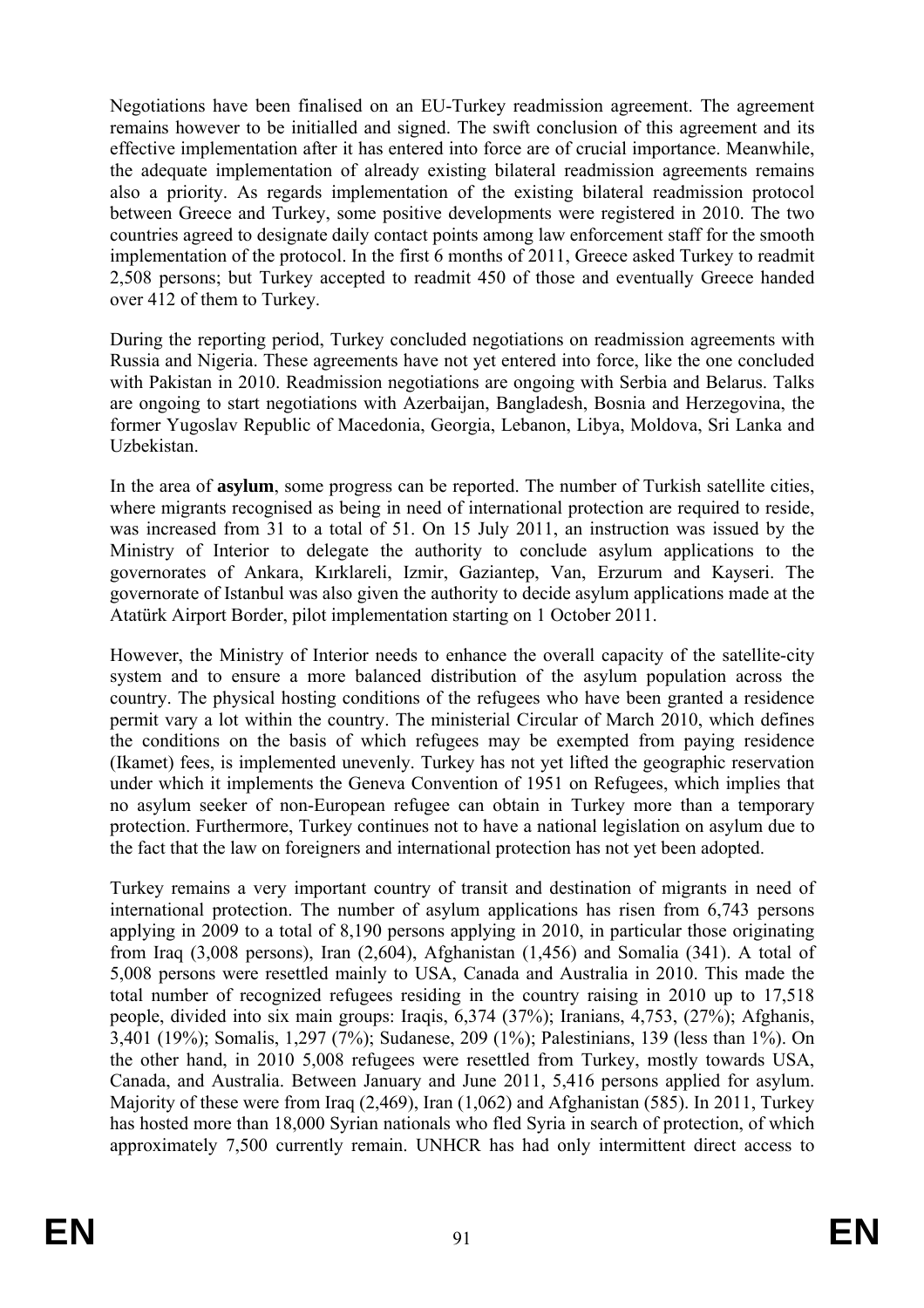persons hosted in the camps, but the office continues regular consultation and sharing of expertise with the authorities on required standards of international protection.

There has been limited progress on **visa policy**. Turkish passports with biometric security features were put into circulation on 1 June 2010. In addition, new Turkish visa stickers with higher security features were published by the Turkish Central Bank.

However, these new stickers still need to be put into use by the foreign missions of Turkey, as well as at the border crossing points (BCPs) to replace the stamp visas. Furthermore, the issuing of sticker- and stamp-type visas at borders, which is currently applied to the nationals of 48 countries, needs to be abolished. Airport transit visas have yet to be introduced.

Training on document security needs to be intensified in particular for the consular staff. Among the police in charge of border checks at different BCPs, 50 members of staff were trained on document security. A training module on this topic was developed in cooperation with the IOM

A pilot implementation of the protocol between the Ministries of Labour and Social Security, Interior and Foreign Affairs concerning the online processing of requests for 'work visa' was launched in April 2011. It enables the parallel issuing of work visas and work permits, as well as tracking of the information by the police working at the BCPs through the Turkish Visa Information System.

Turkey did not further align with the EU lists of countries whose nationals must be in possession of visas when crossing the external borders and those whose nationals are exempt from that requirement (Council Regulation (EC) No 539/2001). On the contrary, it continued its recent policy of concluding visa exemption agreements with other countries, some of which are on the EU's negative list.

Turkey agreed on mutual visa exemptions covering all types of passports with Serbia in October 2010, Georgia in February 2011 and Russia in March 2011. Mutual visa exemptions excluding ordinary passport holders were agreed with Portugal in October 2010, Sudan in October 2010 and Yemen in January 2011.

Turkey does not apply a uniform policy towards all EU citizens as regards the visa obligation. Currently, citizens of 11 EU Member States are required to hold a visa to enter Turkey, which can be obtained at the Turkish borders. Citizens of the other 16 Member States (which also include Slovenia since August 2010) are exempted from the visa obligation for a short stay of up to 90 days.

Preparations remain at an early stage. Further efforts are needed for alignment with the *acquis*  in this area.

Very limited progress can be reported on **external borders and Schengen**. An Integrated Border Management Coordination Board has been established, and the Road Map on Integrated Border Management and the Protocol for Inter-Agency Cooperation have been drafted. Training activities on IBM have been conducted.

Modernisation of the land BCPs continued with the Build-Operate-Transfer model*.* However, border agencies at both local and central level need to be consulted not only during the design phase but also during the utilisation of the modernised BCPs, in order to ensure that the model is compatible with its operational functionality. Border checking procedures and regulations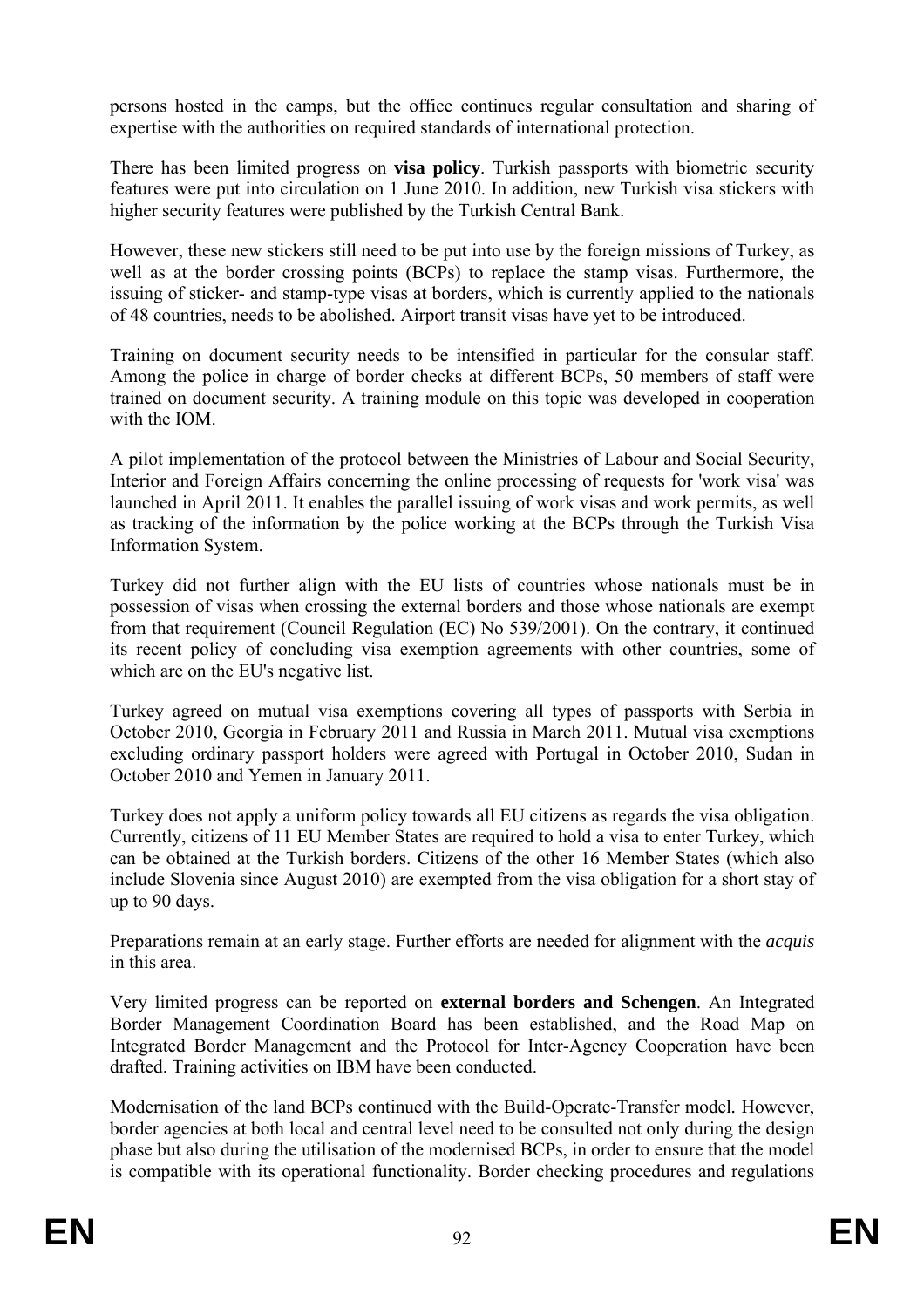need to be further developed to control irregular migration in the transit zone areas at the airports.

The task force for IBM met only twice, on 20 January and 20 April 2011. The high level coordination board met four times in the reporting period (9 November 2010, 31 May 2011, 29 July 2011 and 10 August 2011) focusing on the draft law on the establishment of the new border security authority and regulating interagency cooperation for border management. An agreement was reached among all 21 members of the board to adopt a document regulating the principles and procedures for integrated border management inter-agency cooperation. The impact of this initiative remains to be seen. The proposed legislative amendment on expanding the tasks of the deputy governors acting as administrative heads of the border agencies, the aim of which is to facilitate the coordination between all of them at local level, is still pending in the Parliament. Both the development of inter-agency cooperation and coordination and the establishment of a Border Security Agency are key for efficient border management.

To secure the border, further improvements are needed in certain areas, including through the establishment of more adequate infrastructure and a more extensive use of surveillance equipment, in particular electronic means, mobile and fixed, video surveillance (CCTV systems) infrared cameras and other sensor systems. Further efforts are needed on basic and specialised training to ensure a high level of professionalism. Risk analysis needs to be implemented at national, regional and local level.

Negotiations on a working arrangement with Frontex have progressed but still need to be concluded with a view to enhancing operational cooperation at Turkey's borders with the EU, in order to prevent irregular migration and to combat cross-border crime.

Preparations are at an early stage. Further efforts are needed in order to align border management with the *acquis*.

Limited progress can be reported on **judicial cooperation in civil and criminal matters**. In the area of judicial cooperation in civil matters, a new law on civil procedure was adopted on 12 January 2011. It has extended legal aid to cover temporary protection requests as well as associations and foundations with public benefit status. The submission of a certificate of poverty is no longer required; any document that can be evidence of insufficient means will be accepted instead. However, legal aid is granted to foreign nationals under the principle of reciprocity. On child protection, the law approving the 2003 Convention on Contact concerning children was adopted on 9 November 2010, and the ratification procedure is due to be finalised. The draft law on compensation of crime victims has now been submitted to the relevant institutions for an opinion. It envisages compensation for children who are refugees or seeking asylum, as well as child victims of human trafficking. During the reporting period 706 requests falling within the ambit of judicial cooperation in civil matters were received by Turkey and 1,735 requests came from Turkey.

As regards judicial cooperation in criminal matters, the Optional Protocol to the UN Convention against Torture (OPCAT) was ratified by Turkey on 23 February 2011. Turkey attended the regular meetings of the European Judicial Network (EJN). Five judges are acting as contact points for Eurojust and EJN to facilitate the implementation of extraditions and requests for mutual legal assistance. Effective personal data protection is crucial for efficient international judicial cooperation, in particular with Eurojust. To that end, the adoption of the draft law on personal data protection is key. At this stage, the level of cooperation with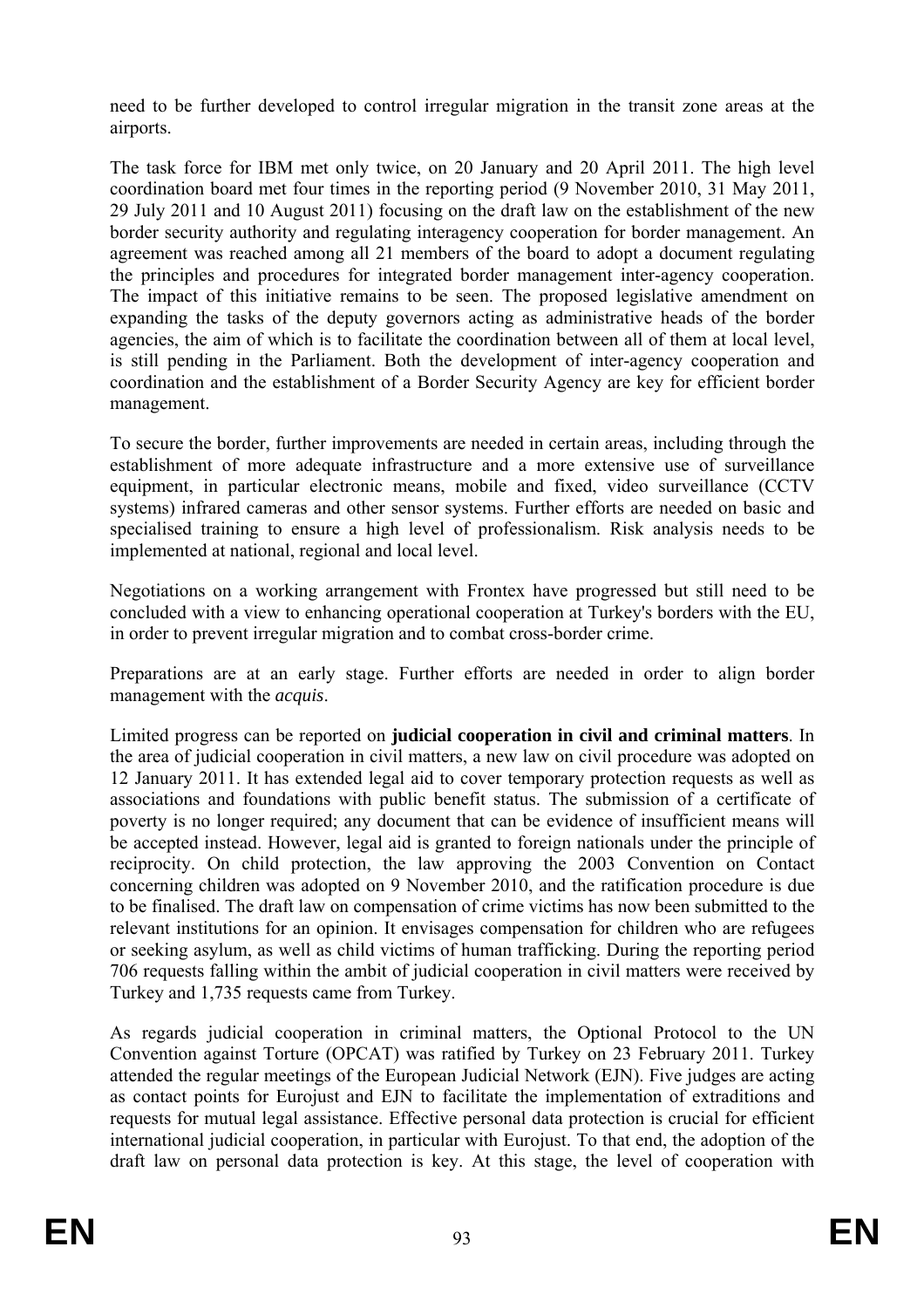Eurojust is mixed. Contacts took place recently between Turkey and Eurojust to discuss possible ways of cooperation. Contact points other than those in the Ministry of Justice would further facilitate judicial cooperation in criminal matters.

During the reporting period 59 extraditions were requested by Turkey and 3 extraditions were requested by EU Member States. There were 23 extraditions to Turkey. Regarding mutual legal assistance on criminal matters, a total of 624 requests were received by Turkey and 4,740 requests from Turkey. On the transfer of convicts, three transfers took place to Turkey and three to EU Member States.

With regard to strengthening the institutional capacity in international judicial cooperation, four judges and prosecutors have attended masters of law studies in EU Member States, 29 judges and prosecutors received intensive language trainings and 19 judges and prosecutors followed training courses in EU law.

Preparations are at an early stage. Further efforts are needed in order to align these areas with the provisions of the *acquis*.

In the area of **police cooperation and the fight against organised crime**, some progress has been achieved. Turkey is a party to the main international conventions. Turkey signed a number of bilateral agreements on police cooperation including in the areas of combating terrorism (Afghanistan, Pakistan and Syria - December 2010, Serbia - March 2011). The delay in adopting a personal data protection law is limiting police cooperation at international level and an operational cooperation agreement with Europol cannot be concluded (a strategic cooperation agreement has been in force since 2004). Cooperation with Europol has varied. Posting of a liaison officer would improve the cooperation. The TNP and CEPOL (European Police College) signed a cooperation agreement in December 2010 which facilitates participation in training activities and exchange of information through access to CEPOL's enet. A branch office under the Department of Foreign Affairs of the TNP was established in October 2010 to coordinate human rights issues at international level and to develop policies accordingly. Inter-agency cooperation remains to be further strengthened.

As regards the *fight against organised crime*, the Monitoring and Assessment Board meetings started to be held twice a year under the coordination of the Ministry of Interior in order to implement the National Strategy (2010-2015) and Action Plan (2010-2012) against Organised Crime. Turkey signed the Council of Europe Convention on Cybercrime in November 2010. Ratification is pending. In October 2010, the Anti-Smuggling and Organised Crime Department of the TNP was again reorganised with the aim of increasing specialisation in the areas of the fight against financial crimes, proceeds of crime and smuggling. The cooperation protocol signed between the Ministry of Interior and the Undersecretariat of Customs in March 2011 outlines the working principles for anti-smuggling, including controlled delivery actions, joint training activities and the use of technical equipment for special investigation methods. The Turkish police has good analytical capacity on forensics. However, there is a need to establish a national fingerprint and DNA database. Data collection in the area of law enforcement remains to be improved.

Results with regard to confiscation, seizures and freezing of assets remain limited. Enforcement capacity to tackle money laundering needs to be improved (*see also Chapter 4 – Free movement of capital*).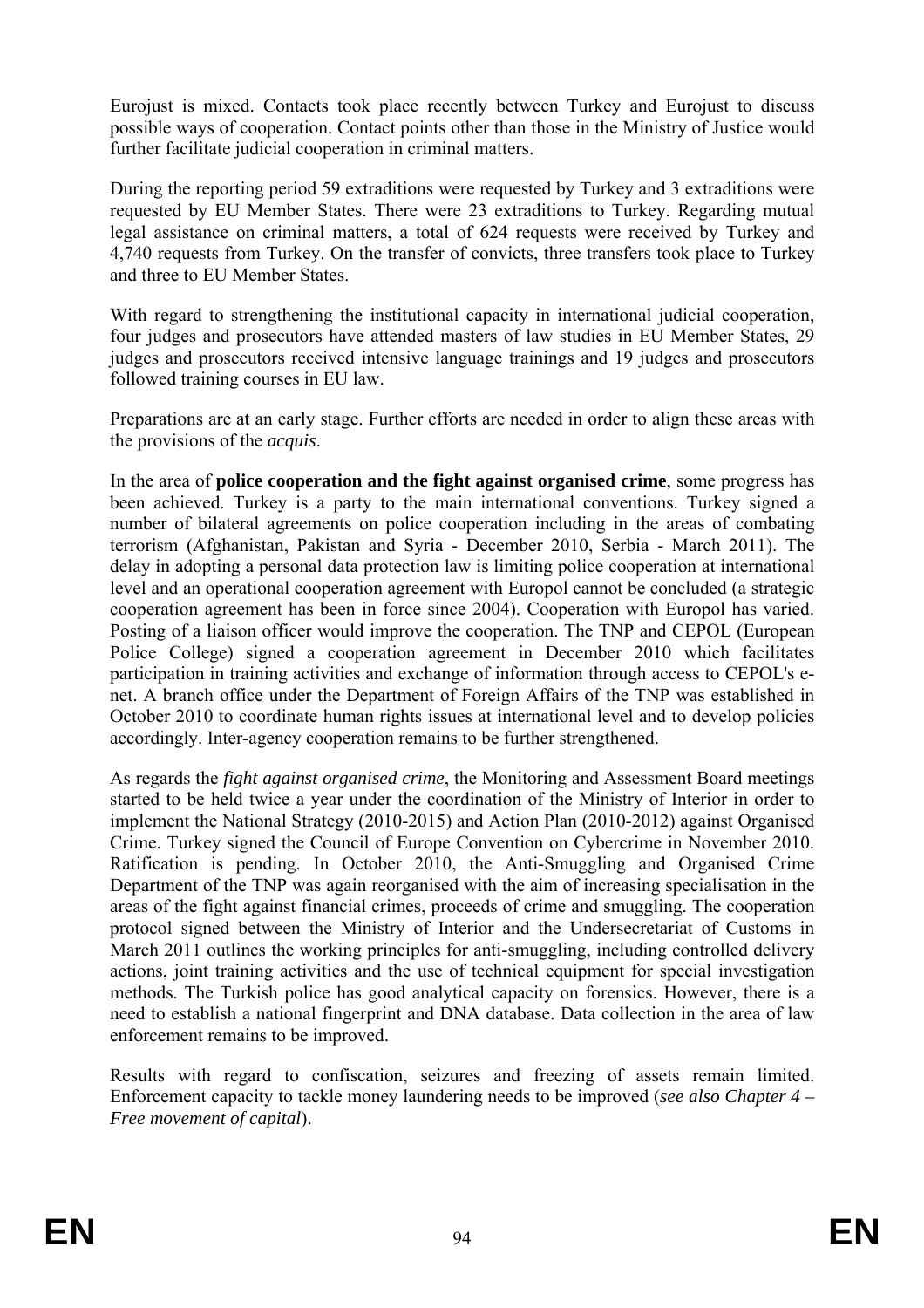There was limited progress in the area of trafficking in human beings. The first draft of the framework law prepared by the Ministry of Foreign Affairs on Combating trafficking in human beings and the protection of victims of trafficking in human beings was sent to the Ministry of Interior, which organised consultations with civil society representatives and academics to ensure the openness and transparency of the legislative process.

The process of ratifying the Council of Europe's Convention on Action against Human Trafficking is pending due to the fact that Turkey is not yet a party to the 1981 Council of Europe Convention for the Protection of Individuals with regard to Automatic Processing of Personal Data. The ratification of the former is conditional upon the ratification of the latter.

The victims' shelters in Ankara and Istanbul, which received financial support in 2010 from the General Directorate of Social Solidarity and Assistance (GDSSA), which comes under the Prime Minister's Office, have their 2011 subsistence costs mostly covered through resources allocated from the Ministry of Foreign Affairs' own budget. The Ministry of Foreign Affairs is covering the cost of running the 157 Helpline for victims of human trafficking in 2011. During the reporting period, the number of reported victims of trafficking amounted to 59 all but one of whom are female.

Preparations are advanced. Further efforts are needed as regards alignment with the *acquis* in this area.

With regard to progress in the **fight against terrorism**, a Regulation was adopted on the organisation, duties, powers and working principles of the Under-secretariat for Public Order and Security which was affiliated to the Deputy Prime Minister in July 2011. The Financial Crimes Investigation Unit (MASAK) received 186 suspicious transaction reports regarding financing of terrorism in 2010, compared to 49 in 2009. During the reporting period, MASAK signed memoranda of understanding with Jordan, Luxembourg, Senegal, United Kingdom, Canada, Belarus and Monaco to exchange information on combating the financing of terrorism and money laundering. Turkey still faces terrorist attacks from the PKK.

The following acts have not been ratified by Turkey: the International Convention for the suppression of acts of nuclear terrorism, the Council of Europe Convention on the prevention of terrorism, and the Council of Europe Convention on laundering, search, seizure and confiscation of the proceeds from crime and on the financing of terrorism. It is a matter of crucial importance to adopt the law concerning the fight against financing of terrorism in order to meet the requirements of the Financial Action Task Force (FATF) recommendations on establishing a system on the freezing of assets and a definition of the financing of terrorism.

Preparations are advanced. Further efforts are needed in order to align legislation with the *acquis*.

Some progress has been made on **the cooperation in the field of drugs**. A 2<sup>nd</sup> Action Plan  $(2010-2012)$  was adopted in November 2010 to continue implementing the National Strategy against Drugs and Drug Addiction (2006-2012). Action plans have also been adopted in 78 provinces to implement the Strategy at local level. An evaluation report was prepared for the first National Action Plan which shows that 84% of the planned activities have been accomplished. An EU-Turkey dialogue on drugs took place on 22 June 2011.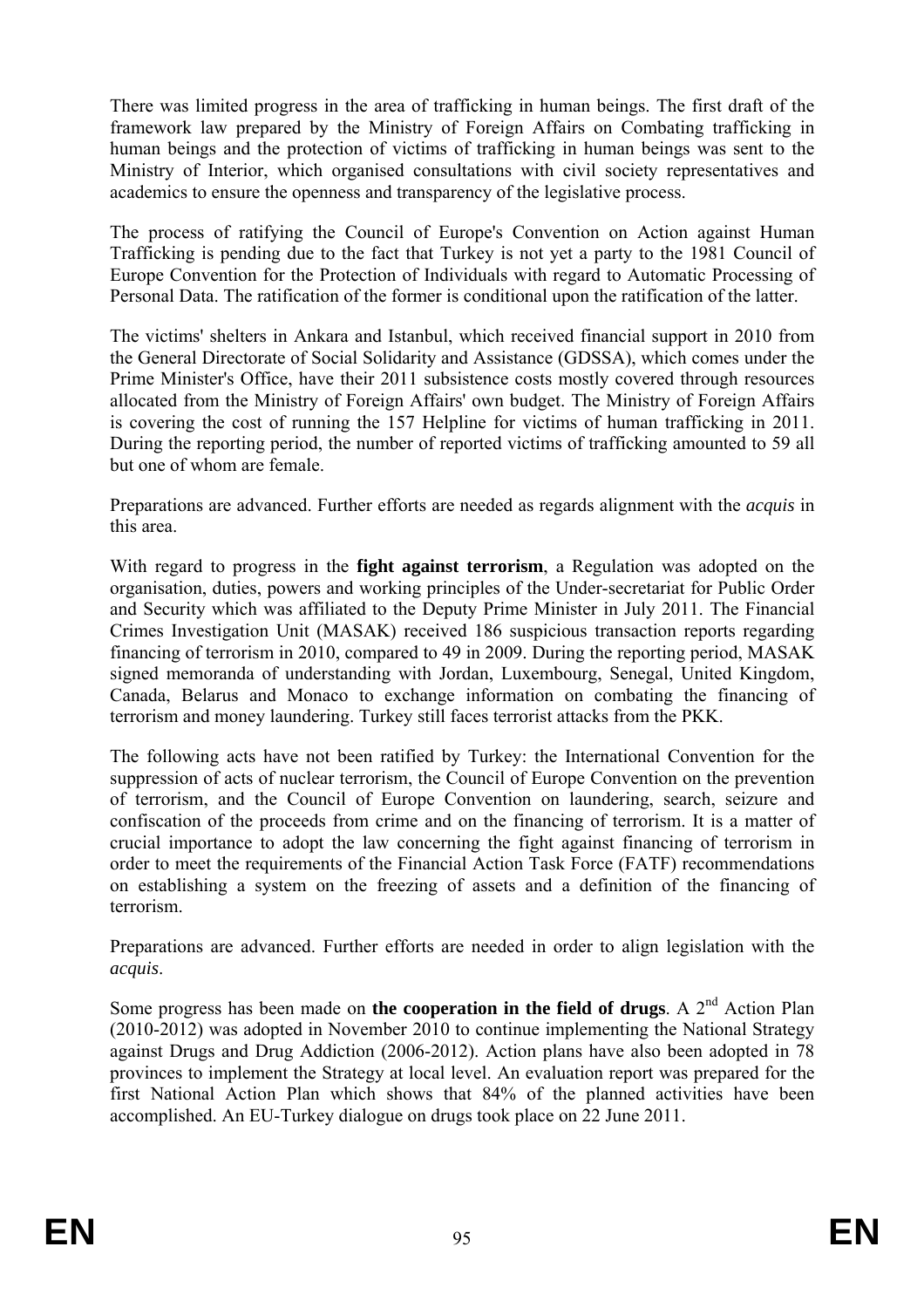Successful operations resulting in seizures of 70,185 kg of cannabis, 277 kg of cocaine and 12,031 kg of heroin were conducted by Turkish law enforcement bodies. A total of nine controlled delivery operations were carried out, with 667.5 kg of heroin and 30 kg of cannabis being seized. An amendment to the Law on Control of Narcotic drugs was adopted in order to bring five new psychoactive substances within the scope of the Law.

A new centre for the treatment of drug addicts was opened in Bursa in November 2010. Currently, there are 22 treatment centres. An amendment to the Law on Radio and Television Enterprises and Broadcast Services was adopted, which seeks to prohibit broadcasts encouraging people to use addictive substances.

Turkey reports in accordance with the guidelines of the European Monitoring Centre for Drugs and Drug Addiction (EMCDDA) and submits an annual report. The agreement concerning the participation of Turkey in EMCDDA has still not been ratified. Turkey is participating as an observer in the Reitox meetings of heads of focal points. The draft legislation for improving the status of the National Reitox Focal Point needs to be adopted and its human resources need to be further strengthened. The total staff of the National Reitox Focal Point decreased from 17 to 15. A more balanced approach towards drugs supply and demand reduction needs to be followed, including through the establishment of better treatment and rehabilitation facilities.

Overall, preparations in the drugs field are advanced.

Limited progress was achieved in the area of **customs co-operation**. Customs enforcement capacity has been strengthened in terms of equipment by the installation of two scanners for vehicles and containers, one at the Kapıkule land border crossing point (BCP) with Bulgaria and the other in the Sarp land BCP with Georgia, and also by supplying further baggage screening equipment to various land BCPs. However, the use of equipment needs to be complemented by an adequate number of staff who are competent and trained in conducting risk analysis methods and capable of pro-active intelligence gathering. Training of the staff needs to be structured by reviewing the core curricula to be applied in a Customs Academy. A vehicle tracking system and mobile inspection units are in use and operational since August 2010. The number of mobile teams should be further increased.

Preparations are advanced. Further efforts are needed on enforcement capacity.

For measures against **counterfeiting of the euro**, *see Chapter 32 – Financial control.* 

# *Conclusion*

Progress is uneven in the area of justice, freedom and security. The finalisation of the negotiations on an EU-Turkey readmission agreement represents substantial progress. The adoption of the law on foreigners and international protection remains a priority in order to ensure a sound legal basis for an efficient asylum and migration management system, as well as safeguarding the rights of migrants and refugees. Limited progress can be reported in the area of judicial cooperation in civil and criminal matters. Some progress can be reported in the area of drugs and organised crime. Limited progress can be reported in the area of police cooperation and terrorism. Limited progress was achieved on visa policy and customs cooperation. Very limited progress can be reported in the area of border management where the adoption of a law on the establishment of new Border Security Agency and inter-agency cooperation are key issues to be addressed. Turkey remains an important country of transit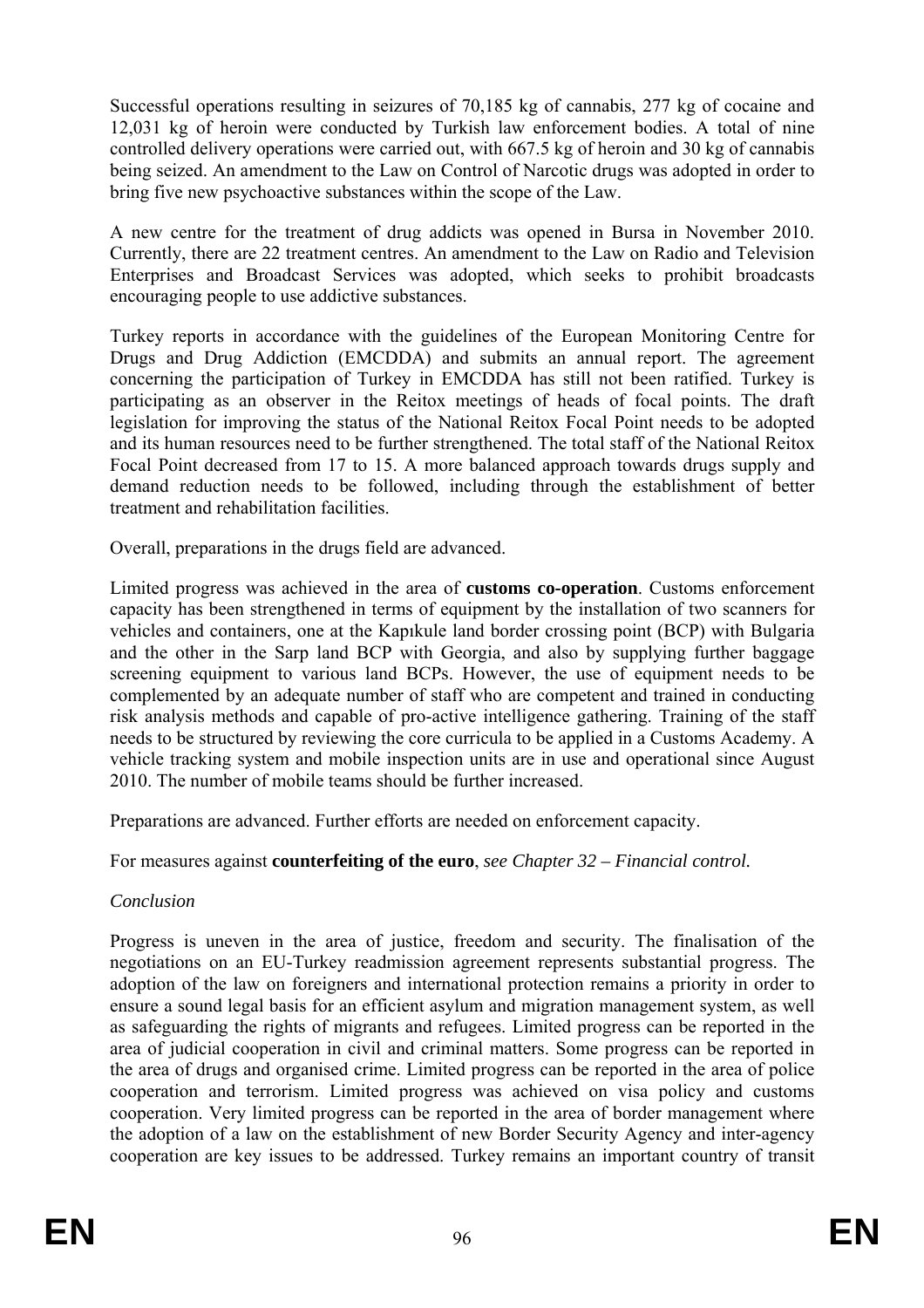and destination of irregular migrants. Efforts are needed to prevent irregular migration and to readmit irregular migrants.

# **4.25. Chapter 25: Science and research**

Good progress can be reported in the area of science and research policy. At its meeting in December 2010, the Turkish Supreme Council for Science and Technology (SCST) adopted a National Science Technology and Innovation Strategy for the period 2011-2016. The strategy is an umbrella document addressing the entire research and innovation chain (frontierresearch; applied and support for result oriented actions). Together with the adoption of the Strategy, an Action Plan on human capital building for the period 2011-2016 was adopted, aimed at further increasing the number of R&D personnel and their mobility, to improve cross-sector distribution of R&D personnel, research environments, skills and experience of researchers and employment capacities and to enhance the research culture. The strategy focuses on the following priority areas for the coming five years: (1) developing human resources for science, technology and innovation; (2) stimulating transformation of research into products and services; (3) disseminating a multi-actor, multi-disciplinary R&D cooperation culture; (4) strengthening the role of SMEs in R&D and (5) boosting the contribution of R&D infrastructure to knowledge production.

The Scientific and Technological Research Council of Turkey (TÜBİTAK) increased its R&D budget from €310 million in 2009 to €340 million in 2010. In total, the share of R&D reached 0.85% of GDP in 2009 compared to 0.73% in 2008, even though it is still below the national target of 2% by 2013. It should be noted that the increase came mainly from increased investment in research and innovation by the private sector. The number of private-sector R&D centres approved by the Turkish Ministry of Trade and Industry increased to 87 as compared to 62 in 2009. The number of R&D personnel employed in these centres reached 13.000 FTE and the total investments amounted to  $\epsilon$ 2.2 billion, which meant that the private sector share of expenditure on research exceeded 50%.

To stimulate innovation, TÜBİTAK launched a call to support innovation platforms at province level aimed at developing science, technology and innovation capacities at the provincial level by involving local stakeholders, including public bodies, local universities, industry and civil society organisations, who will be asked to develop innovation strategies and action plans at provincial level.

The level of participation in the Seventh EU research Framework programme (FP7) continued to rise. Since the beginning of FP7, Turkey has submitted in total more than 3000 projects, of which more than 500 have been selected for funding, which amounts to an average success rate of about 16% compared to the FP7 average of 20%. There is therefore still room for improvement. Turkey was successful in particular with regard to the level of participation by SME's (1 out of 20 successful participants are SMEs) and in the Specific Programme on People under the Marie Curie Incoming Grants. An update of the Action Plan to support Turkey's participation for the remaining period of FP7 (i.e. until 2013) is under preparation. Turkey has also increased the administrative capacity of the National Coordination Office by recruiting eight new staff, which is an increase of 30%. Turkey's national contact point network functions very well.

With respect to nuclear research, Turkey decided not to become associated with the current (2007-2011) nor the next (2012-2014) Seventh Euratom Framework programme, but to consider a more active form of participation on a contract basis.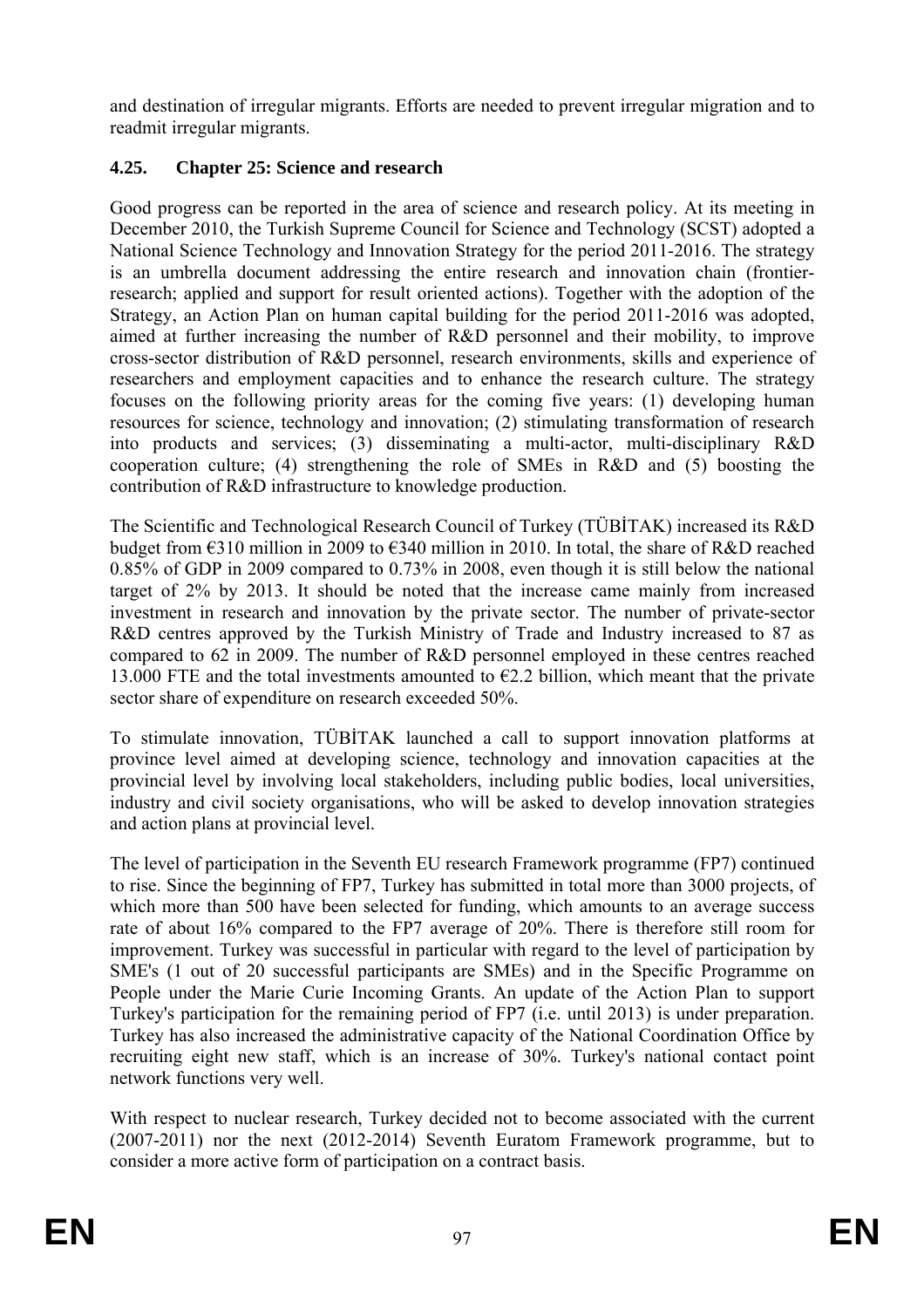The active cooperation with the Joint Research Centre (JRC) continued as a result of the participation of Turkish researchers in JRC workshops, high-level meetings and JRC projects and networks, and the secondment of Turkish researchers to JRC institutions. A total of 20 Turkish researchers were supported by TÜBİTAK to work at the JRC institutes. In 2011, 11 additional Turkish researchers were awarded grants by TÜBİTAK to conduct research in JRC institutes. In addition, JRC-IRMM is carrying out an EU-funded project on chemical and ionising radiation in cooperation with the Turkish National Metrology Institute and the Atomic Energy Authority, with several activities running in Turkey and in the JRC centre in Geel, Belgium.

Concerning further integration into the European Research Area (ERA), the above mentioned actions that have been taken at national level (Strategy including Innovation, Action Plan on Human Capital building, increase in investment in research in particular by the private sector) are all in line with the EU objectives and targets, and contribute towards the European Research Area and building the Innovation Union (IU).

Turkey is taking part in ten Joint Programming Initiatives, which seek to address major European societal challenges by harmonising national research activities. Turkey participates, as an associated country, in the Strategic Energy Technology Plan (SET Plan), and is committed to strengthening its research efforts accordingly. Turkey actively participates in all advisory bodies on the European Research Area, including the ERAC (European Research Area Committee) as an observer. Since October 2010, Turkey has been actively participating in the preparations for launching the pilot Innovation Partnership on Active and Healthy Ageing.

#### Conclusion

Turkey is well prepared in the area of science and research and good progress has been achieved towards future integration into the European Research Area and preparations for the Innovation Union. The preparations to contribute to building the Innovation Union have also started. Overall, Turkey's participation and success rate in the EU Seventh Framework Programme are growing, but further efforts are needed in order to meet the excellence requirement and competitive participation in the EU research programmes.

# **4.26. Chapter 26: Education and culture**

Turkey continued to align with the EU *acquis* and standards in the area of **education, training and youth**. The Ministry of National Education (MoNE) was restructured in September 2011; among other changes, a DG for Lifelong Learning and one for EU and Foreign Affairs were formed.

Turkey improved its performance in all the areas in which EU benchmarks have been set, but in general it is still well below the EU average, in particular as regards the percentage of early school leavers and the participation of adults in lifelong learning. Following the extension of compulsory pre-school education to the 57 provinces in the school year 2010-11, the enrolment rate for pre-school education was up from 39% to 43%. Pre-school education will be compulsory in all provinces in the school year 2012-2013.

The gender gap in primary schools continues to narrow compared to the previous year. The net primary school enrolment rate for girls increased from 97.84% to 98,22%, while the rate for boys rose from 98.47% to 98.59%. For secondary education, the net enrolment rate for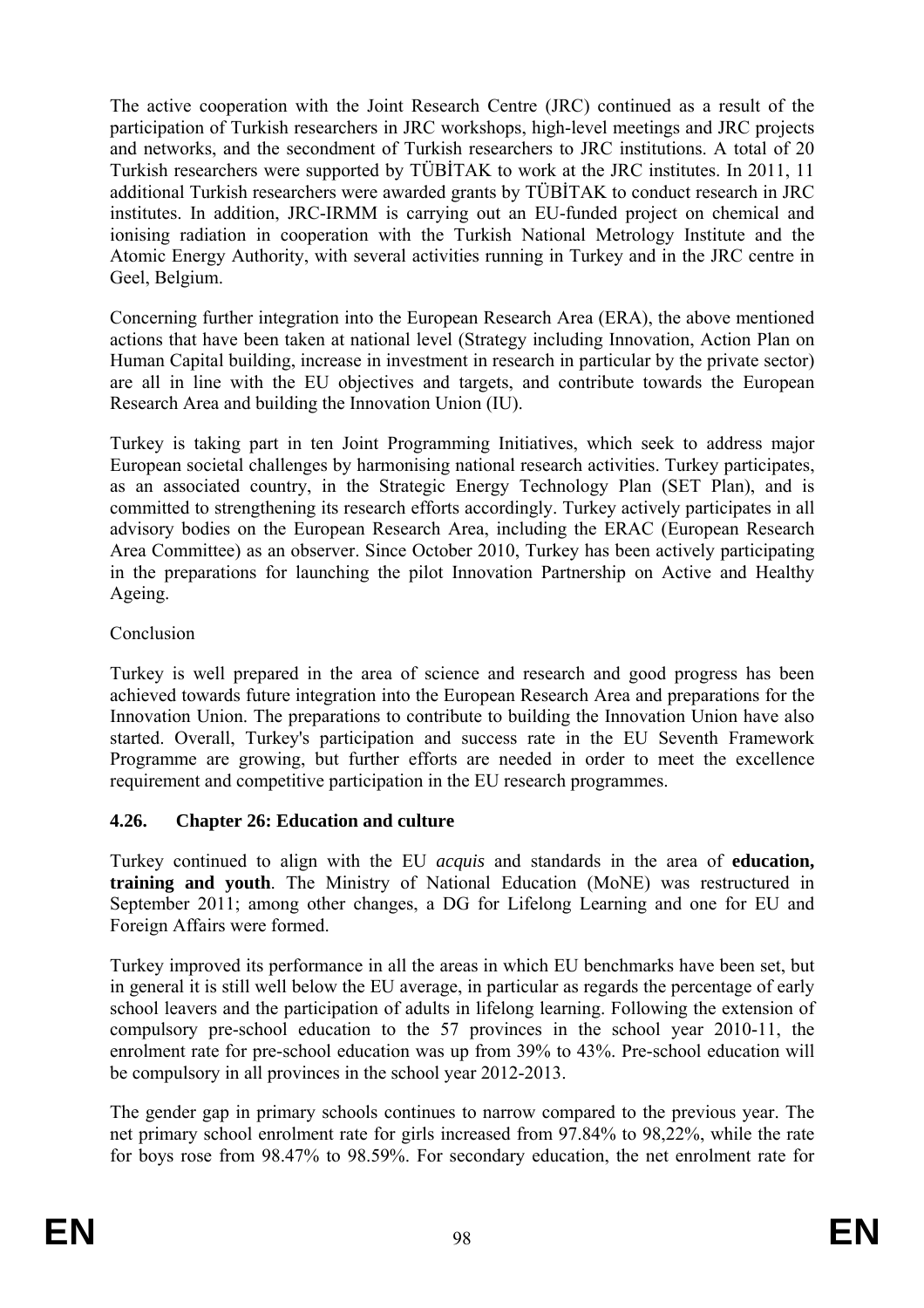boys showed a large increase - from 67.55% to 72.35% - while that of girls increased from 62.21% to 66.14%.

In the area of higher education, the total number of universities in Turkey continued to grow with the establishment of eight private universities, bringing the total number to 162. However, these universities vary considerably in terms of the number of teaching staff and infrastructure. Turkey is at an advanced stage in implementing the Bologna process recommendations.

The development of a comprehensive national qualifications framework based on learning outcomes linked to the EU's framework has continued. An independent and fully functional Quality Assurance and Accreditation Agency to facilitate recognition of qualifications and mobility needs to be established in conformity with European standards and guidelines. In order to introduce a functional national qualifications system, modular VET curricula were developed and began to be implemented in the VET schools. Coherent processes for the assessment of the modules need to be ensured, as does their use for monitoring progress in education. The modules will be the basis for nationally recognised certificates for initial VET at the appropriate level, in place of school leaving certificates. The modules will also facilitate the recognition of prior learning.

Progress regarding the establishment of the National Vocational Qualification System (NVQS) continued with the establishment of twenty-six centres for the development of occupational standards, qualifications and assessment requirements. However, a national qualifications framework based on the European one remains to be established.

Interest and participation in the Lifelong Learning and Youth in Action programmes has continued to increase substantially. In 2010, the total number of individual programme beneficiaries was in excess of 37,000, and 1,428 grant agreements, amounting to  $\epsilon$ 63.4 million, were signed with beneficiaries. In addition to its budgeted financial contribution and in order to support more applications, Turkey supplemented the EU allocation with  $\epsilon$ 9.3 million from its own budget. The Parliament enacted a law which has further strengthened the administrative capacity of the Turkish National Agency responsible for managing these funds.

In the area of **culture**, Turkey continued to participate in the EU´s Culture programme, although Turkish cultural operators participate in the activities mostly as project co-organisers and not as lead applicants and coordinators. Since Turkey's accession to the Culture Programme in 2007 only relatively few applications have been submitted for funding, considering the large cultural sector in Turkey. Efforts to ensure nation-wide coverage of these activities are to be pursued. According to the Istanbul 2010 Agency, activities under the Istanbul 2010 European Capital of Culture programme have included a total of some 10.000 events and around 10 million people. However, most of the national funds were used for the renovation of urban and cultural heritage, thus implying little civil society dialogue.

Turkey also participated in the celebration of the Europe Day events on 9 May 2011.

Turkey has still not ratified the 2005 UNESCO Convention on the Protection and Promotion of the Diversity of Cultural Expressions.

*Conclusion*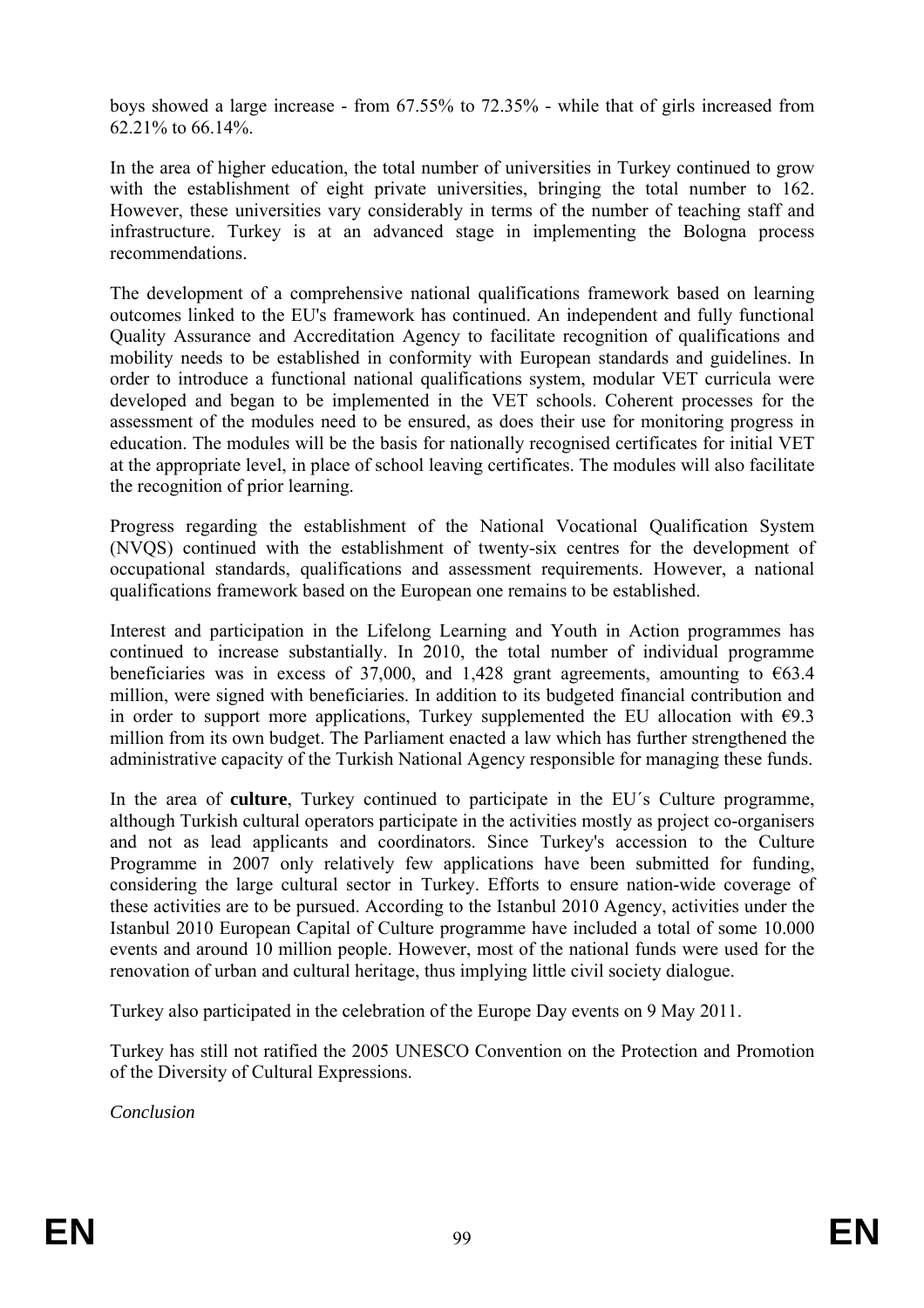There has been some progress in the area of education and training. Turkey showed a strong participation in EU programmes and popular interest in them continued to increase. There has been some progress in the area of culture, but no progress on legislative alignment with the EU *acquis*.

### **4.27. Chapter 27: Environment**

In the field of **environment,** there is limited progress to report on *horizontal legislation*. The scope of the by-law on environmental impact assessment (EIA) has been revised by the Council of State, but the changes made have yet to be enforced. The EIA Directive is now largely transposed. However, an addendum to the EIA by-law adopted in April raises concern as to some exceptions it authorises. Procedures for public and transboundary consultations have not been fully aligned and implemented. Regarding the transboundary aspects of the EIA for the EU backed Nabucco pipeline project, Turkey agreed with Bulgaria to organise an ad hoc exchange of information, with the aim of complying de facto with the requirements of the EU *acquis*. However, general draft bilateral agreements on EIA for cooperation in a transboundary context have not yet been sent to the relevant Member States. The planned Turkish-Russian nuclear power plant project which is due to be built on the eastern Mediterranean coast of Turkey continues to cause public concern, both nationally and internationally. There are similar concerns around the large number of planned hydro-power projects for which neither an EIA nor a strategic environmental assessment (SEA) has yet been carried out. Transposition of the SEA Directive is still at an early stage. Some preparations have begun for the transposition of the Environmental Liability and INSPIRE directives.

Limited progress has been achieved on *air quality*. A by-law on reducing the emission levels of light trucks and passenger vehicles in line with Euro 6 was adopted. Preparations are underway for the transposition and implementation of the National Emissions Ceilings Directive. There is still insufficient administrative capacity to implement and enforce the legislation on ambient air quality.

Good progress can be reported in the field of *waste management*. The revision of the waste legislation, largely in line with the provisions of the new EU Waste Framework Directive, has begun with the adoption of legislation on solid waste, waste water tariffs, waste incineration, packaging waste and the inspection of end-of-life vehicles. Legislation was also adopted in the areas of mining and the standardisation of the import of batteries and accumulators, ensuring further alignment with the *acquis*. Efforts have been made to bring some landfills up to EU standards and for the separate collection of various categories of waste, as well as for the recovery of energy from waste oils and sterilisation of hazardous medical waste. However, Turkey still needs to prepare and implement national, regional and local waste management plans in line with the EU Waste Framework Directive.

There has been very limited progress in the area of *water quality*. The institutional framework for water management is fragmented and not organised at river basin level. Preparations are ongoing to convert a number of existing River Basin Protection Action plans into river basin management plans. Transboundary consultations on water issues are still at a very early stage. The newly-adopted amendment to the Law on Groundwater is supposed to strengthen the application of the 'polluter pays' principle in relation to the measurement of groundwater consumption. A monitoring program in freshwaters and groundwaters for the implementation of the Nitrates Directive has been established. An integrated marine pollution monitoring system has also been put in place, for all surrounding seas.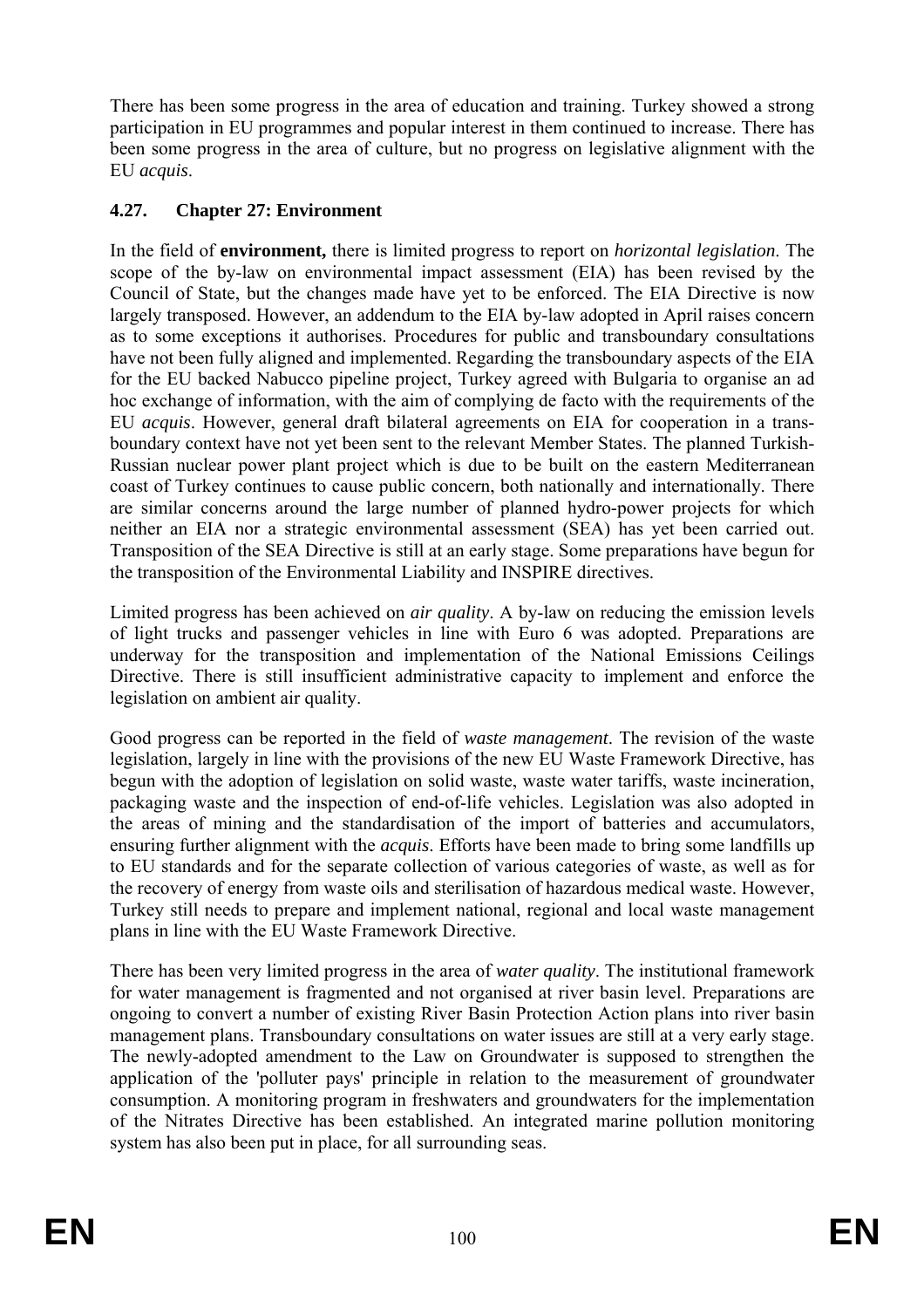No progress can be reported on *nature protection*. Framework legislation on nature protection has not yet been adopted. The list of potential Natura 2000 sites has not yet been compiled. The national biodiversity strategy and action plan, as well as the implementing legislation in this field remain to be adopted. There is growing concern about the possible adverse effects on potentially protected species of flora and fauna as a result of the building of new large water and energy infrastructure in the country. The amended by-law on the protection of wetlands has weakened the protection status of wetlands, and falls short of the requirements of the Convention on Wetlands of International Importance. There is no clear allocation of responsibility for nature protection among the various competent institutions. The CITES Convention on the international trade in wild animals and plants is not sufficiently enforced.

Limited progress can be reported regarding *industrial pollution control and risk management,* with the adoption of the By-law implementing the majority of the requirements of the Waste Incineration Directive and the publication of guidelines on emergency plans, public information and notifications, in the form of secondary legislation implementing the By-law on the control of major industrial accidents. A Regulatory Impact Assessment (RIA) for Seveso II is still to be completed. The introduction of an integrated permit system is at an early stage.

Little progress can be reported in the field of *chemicals,* including REACH. Legislation on biocidal products was adopted. The capacity for effective implementation is still insufficient.

Legislative alignment in the field of *noise* is well advanced. However, preparation of noise maps and action plans is still at an early stage.

Regarding **climate change**, limited progress was made on general policy development. Turkey adopted in May 2010 a national climate strategy until 2020 and in May 2011 the Climate Change Coordination Board adopted the first national climate change action plan to implement it. It still needs to be approved by the Higher Planning Council. . Turkey completed a study on identifying policies on national emission limitation and emission reduction in line with global trends, which may enable it to scale up the ambition level from limiting the growth of greenhouse gas emissions to 11% from the projected 2020 emissions.

There is a significant need for awareness-raising at all levels. At the international level, Turkey continued to advocate its special circumstances which were endorsed at the COP16 in Cancún in December 2010. Unlike most other Annex I Parties, Turkey did not put forward a pledge in line with the Cancún Agreements. Turkey associated itself with some formal EU positions. Turkey has not yet submitted its fifth national communication under the United Nations Framework Convention on Climate Change. However, the GHG inventories are submitted regularly on annual basis as required. Turkey participated actively in the climate work under the Regional Environmental Network for Accession (RENA).

Some action towards future convergence with the EU Monitoring Mechanism was initiated. Turkey took steps to enhance co-operation on emissions trading, including to raise awareness of the EU Emissions Trading System amongst the different stakeholders in the country. However, Turkey's status as Annex I Party without a target continues to present a challenge to progress in this field. No steps were taken to promote convergence with the EU Effort-Sharing Decision. No progress can be reported in the field of fuel quality or in the implementation of emission standards from cars and vans, apart from introduction of the monitoring scheme of new car registrations. Neither were steps taken with respect to the geological storage of carbon dioxide. Turkey continues to implement the Montreal Protocol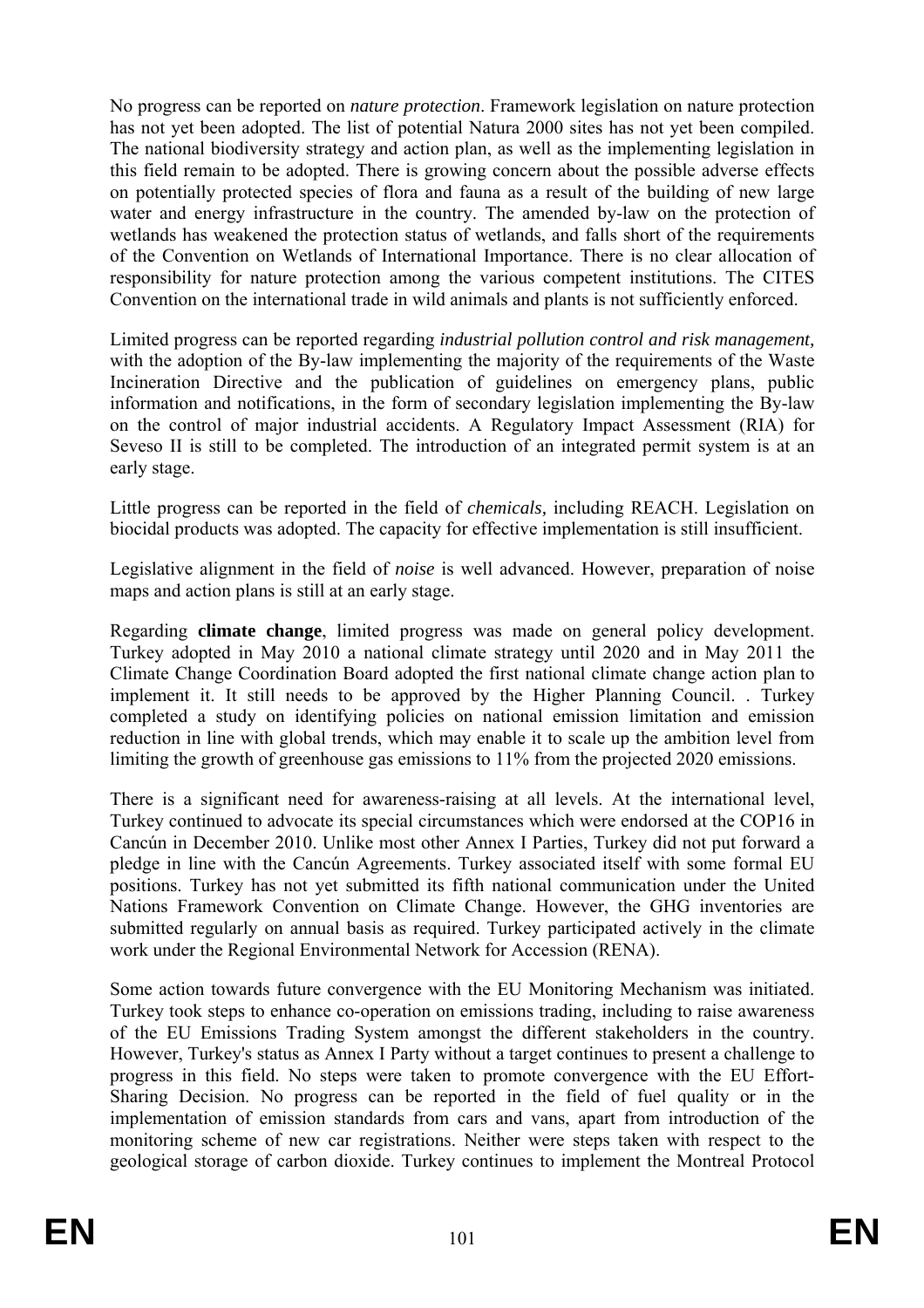on ozone-depleting substances and fluorinated gases, but needs to take further steps to align with the EU legislation on fluorinated gases. Turkey has not yet associated itself with the Declaration adopted at the 22<sup>nd</sup> Meeting of the Parties to the Montreal Protocol on the global transition away from HCFCs and CFCs.

Limited progress has been made in the area of **administrative capacity**. The former Ministry of Environment and Forestry has been split into two new ministries namely the Ministry of Forestry and Water Affairs and Ministry of Environment and Urbanisation (MoEU). Furthermore the Authority for the Special Protected Areas and regional Natural Heritage Boards were closed and merged into a directorate general under the newly established MoEU. Structures for environmental management have been more centralised with the recent legislative reorganisation at ministerial level. No progress has been made towards establishing a national environment agency. Environmental protection requirements are still not taken into account in the framing of policies and in the implementation of infrastructure projects. The Climate department within the Ministry requires further strengthening. Significant efforts are needed to promote cooperation and coordination between the different Ministries and authorities involved on climate change.

#### *Conclusion*

Overall, some progress was made towards further alignment. Preparations in the field of environment are at an early stage. Turkey has made good progress on waste management, whereas limited progress can be reported on horizontal legislation, air quality and industrial pollution control and risk management. Turkey made very limited progress on water quality, chemicals and on administrative capacity, which requires further strengthening, including better coordination between the relevant authorities at all levels. There is no progress to report on nature protection. Investments in the field of the environment need to be increased. Regarding climate change, Turkey made limited progress on awareness-raising on EU climate requirements. However, a more ambitious climate policy still needs to be established, both domestically and internationally. No further progress was made on administrative capacity in the field of climate change.

#### **4.28. Chapter 28: Consumer and health protection**

Limited progress can be reported in the area of **consumer protection**. The consumer movement continues to be weak. Existing mechanisms for government-civil society dialogue are not being used effectively and participation by consumer NGOs in policy- and lawmaking activities remains low.

There has been limited progress on *product safety-related issues*. A circular from the Prime Minister's Office published in March 2011 established a Market Surveillance and Product Safety Assessment Board. It brings together the relevant market surveillance authorities to improve cooperation. More systematically comparable surveillance data have been collected and the market surveillance activities of the relevant authorities increased compared to the previous year. However, financial and human resources allocated to market surveillance activities are still insufficient. The number of measures applied remains low which undermines the credibility of the system. Work to revise the general product safety legislation remains incomplete. This is a key element for the accession negotiations in this chapter.

Some progress was made in the field of *non-safety related issues*. The legislation on labels, tariffs and price lists, on the application methods and principles regarding distance contracts,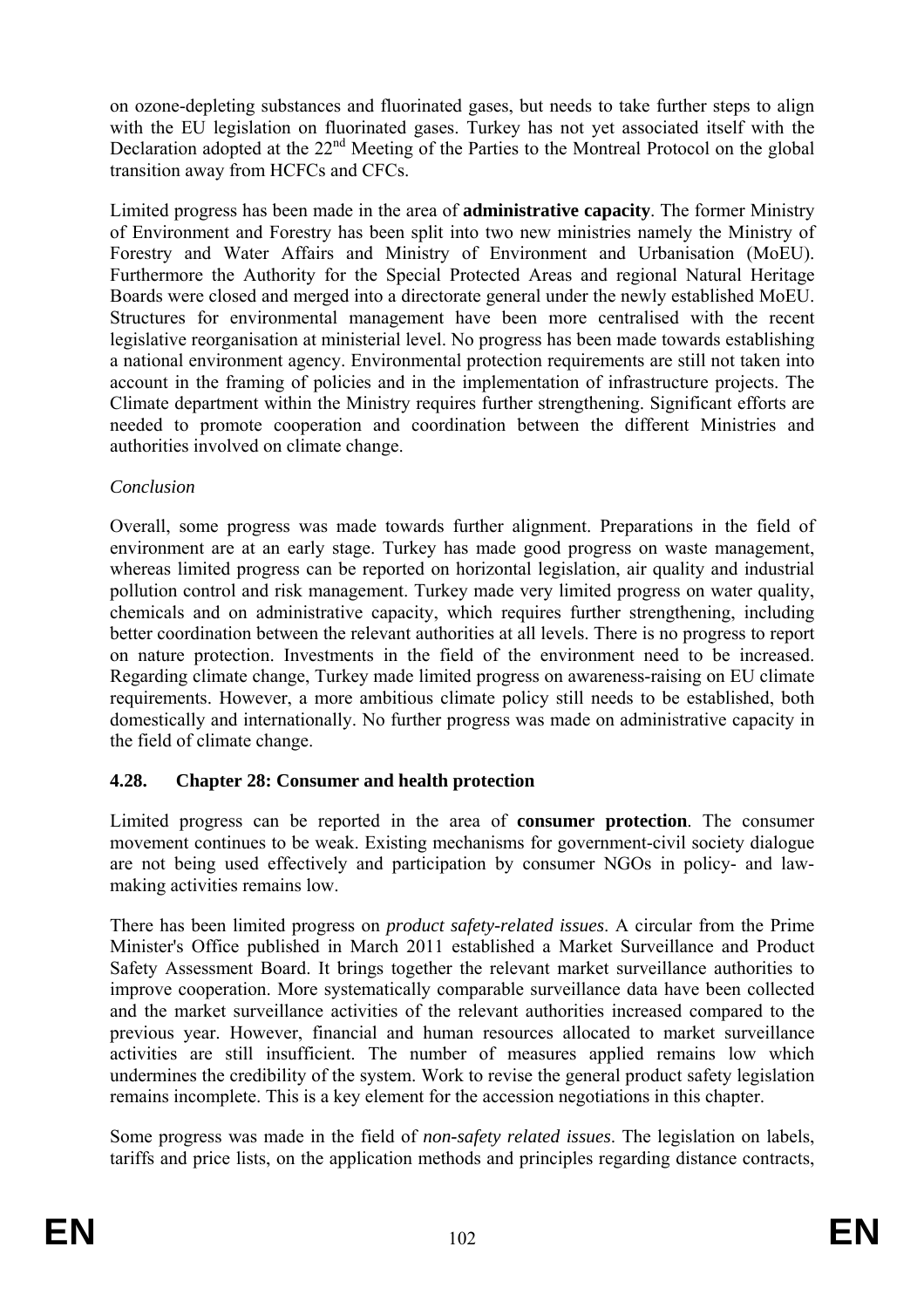and on the implementation procedures and principles regarding door-to-door sales, were amended in March 2011 following the adoption of three revised by-laws. However, the adoption of the revised consumer protection framework law has been pending for some considerable time, which is a key factor affecting the accession negotiations in this chapter. The number of qualified staff members dealing with consumer protection within the Ministry of Industry and Trade was increased and public awareness campaigns were broadcast on the radio. Weaknesses in the arbitration committees and consumer courts remain to be addressed.

There has been some progress in the area of **public health**.

Regarding *horizontal aspects*, the family medicine system that was introduced in 2004 achieved full national coverage by the end of 2010. In 2011, the public health expenditure amounts to 5.6% of the national budget, which is slightly above its 2010 level.

In the field of *tobacco*, Turkey largely fulfils the *acquis* requirements. Initial signs of a decline in tobacco consumption rates since the smoking ban of 2009 were confirmed by a nation-wide study. The Constitutional Court denied by a majority the request to cancel the smoking ban in public areas. The number of smoking cessation centres was increased to 234 and a toll free telephone quit line was launched. A new regulation on the sale and supply of tobacco products, alcohol and alcoholic beverages was published in January 2011 which introduces new restrictions on the advertisement, marketing, sale and use of tobacco products and alcohol. Further law amendments in June 2011 prohibited selling of tobacco products through the internet.

Some progress can be reported in the field of *communicable diseases*. A revised control and surveillance by-law was published in April 2011, with the aim of completing the harmonisation of legislation on notifiable diseases and case definitions. Enforcement capacity is being strengthened, but continued efforts are needed in order to ensure a coherent monitoring and surveillance system. Due to the absence of real HIV/AIDS policies, public awareness about the disease is low and the incidence is increasing. The National Institute of Public Health has still not been established. Preparations in this area are advanced.

Some progress can be reported in the field of *blood, tissues and cells*. The national blood and blood products guidelines were updated on the basis of the EU guidelines for the preparation, use and quality assurance of blood components. A new regulation on human tissues and cells and the quality and safety of the related tissue and cell centres was adopted in October 2010. It sets the standards of quality and safety for the donation, procurement, testing, processing, preservation, storage and distribution of human tissues and cells. In addition, a regulation was adopted in March 2011 laying down the standards applicable to the establishments where transplantation of composite tissues could be take place. The alignment of legislation is advanced on the whole, but Turkey does not yet have sufficient capacity to ensure efficient monitoring, inspection, surveillance and reporting in this area. Preparations are on track.

Some progress can be reported in the field of *mental health*. A new by-law on community mental health centres was adopted in February 2011, but the adoption of the national action plan is still pending. Further action should be taken towards promoting the inclusion of people with mental health problems, as well as their empowerment and human rights. Preparations in this area are ongoing.

There was limited progress in the field of *cancer*. The Ministry of Health has launched a public awareness campaign on cancer in women. It focuses on reproductive health cancers,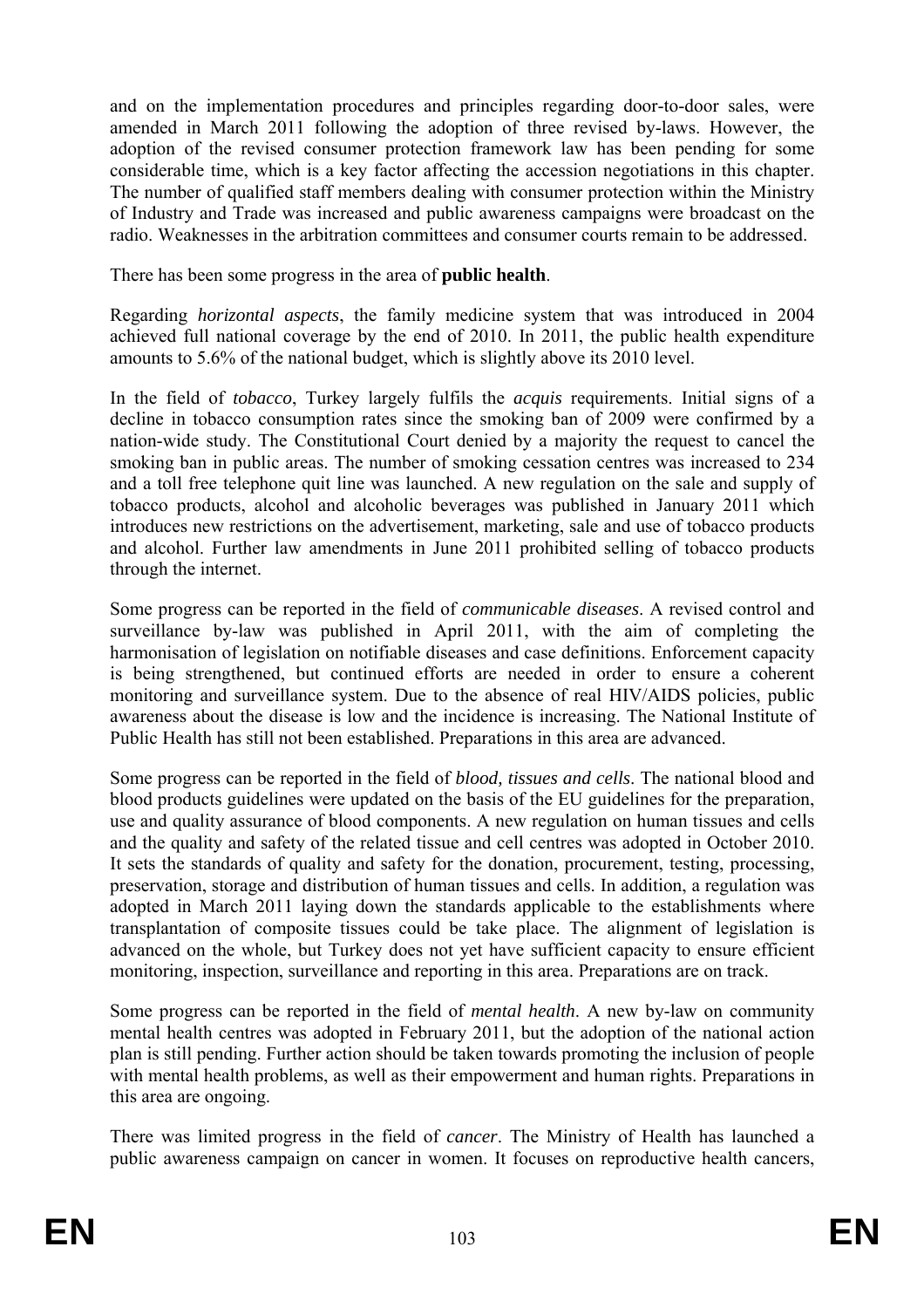such as breast, cervical, ovarian and endometrial cancers, which are the most serious and prevalent among women in the country. Screening of target groups continues, but monitoring and reporting are problematic. The national cancer institute has yet to be established. Preparations in this area are on track.

Concerning *socio-economic determinants of health*, a circular from the Prime Minister's Office drew attention to the growing problems of obesity in Turkey. It called for close cooperation by public, private and academic bodies, as well as civil society organisations, to implement the 2010-2014 obesity prevention and control programme aimed at achieving a 5% reduction in the prevalence of obesity by 2014. An action plan has been adopted which promotes a healthy lifestyle and encourages municipalities to create opportunities in the local environment that motivate people to engage in physical activities.

#### *Conclusion*

There is some progress to report on consumer and health protection. In the area of consumer protection, revised framework laws for consumer protection and general product safety are still to be adopted. Further financial and human resources need to be allocated for market surveillance activities, and cooperation with consumer NGOs needs strengthening. In the area of public health, Turkey has not yet completed the legislative alignment process nor built up the administrative capacity to improve the enforcement of legislation in order to enhance the health and safety status of the population.

# **4.29. Chapter 29: Customs Union**

Even though the overall level of alignment with the EU remains high as a result of the EU-Turkey Customs Union, there has been limited progress with regard to **customs legislation**.

Under the law on the restructuring of public receivables promulgated on 25 February 2011, Turkey introduced a new provision into its customs law, which provides for a permanent outof-court dispute settlement mechanism for customs arrears. No progress can be reported on further alignment with regard to customs rules on intellectual property rights although new legislation is in the pipeline. The rules on free zones which are under the competence of the Ministry of Economy, and the exemptions granted by the Customs Law on free zones, are not fully in line with the *acquis,* although a certain level of alignment can be already observed. The Turkish legislation on duty relief, particularly the laws allowing duty free shops at entry points, infringes obligations under the Customs Union. No full alignment regarding the rules administering surveillance and tariff quotas, and particularly the quotas allocated to processed agricultural products, can be reported. In the context of the conformity assessment of products originating in third country, economic operators are systematically required to declare the origin before the customs clearance, even if the goods have already been released for free circulation in the EU before entering Turkey. This requirement is not in line with the Customs Union.

As regards **administrative and operational capacity**, there is some progress to report. As a result of further modernisation efforts, the Ministry of Customs and Trade has strengthened its security-related enforcement capacity. The risk-based analysis of the Ministry needs to be substantially improved in order to reduce the current very high frequency of physical inspections carried out by the customs, while also improving their quality. The feedback reporting mechanisms between the central risk analysis unit of the Ministry and the regional customs offices should be reinforced. The coordination between the customs enforcement and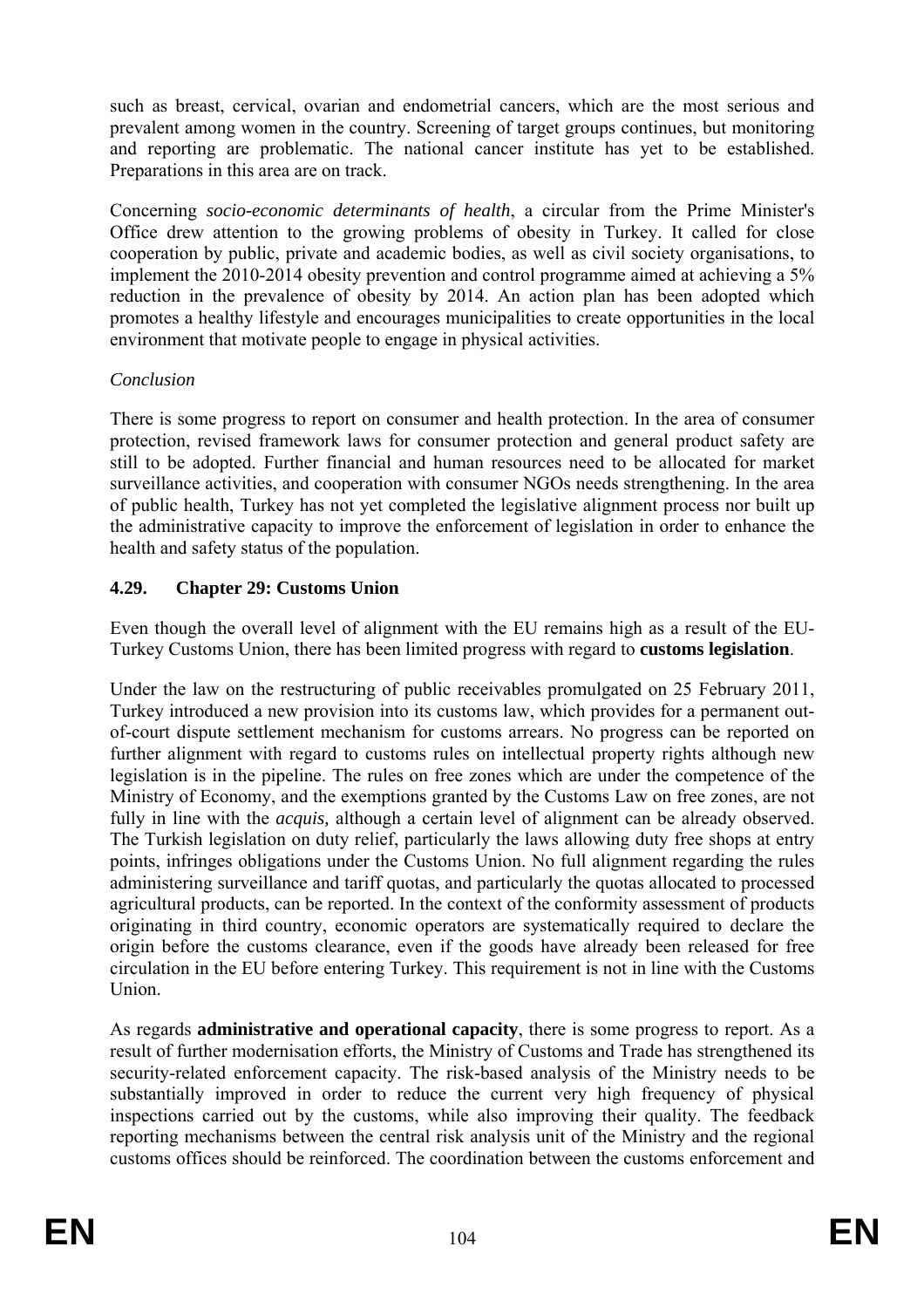other law enforcement agencies for border management needs to be improved. The enforcement of IPR by the customs, particularly in its export controls, has remained weak. Turkey continued to be one of the main suppliers of counterfeit products seized at EU customs.

IT systems capable of interfacing with the EU systems on transit (NCTS) and tariffs (TARIC, Quota and Surveillance) are not yet in place. There is limited progress to report regarding the introduction of a paperless customs environment. The Ministry of Customs and Trade has still not adopted an IT strategy which fully supports the achievement of its business objectives.

The 'Customs Union' chapter is one of eight chapters covered by the conclusions on Turkey adopted by the Council (General Affairs and External Relations) on 11 December 2006 and endorsed by the European Council on 14/15 December 2006. As long as restrictions remain in place on the free movement of goods carried by vessels and aircraft registered in Cyprus or where the last port of call was Cyprus. Turkey will not be in a position to implement fully the *acquis* relating to this chapter.

### *Conclusion*

The EU-Turkey Customs Union has enabled Turkey to reach a high level of alignment in this area. However, the rules on duty relief and free zones should be further aligned with the *acquis*. Turkey also needs to align its legislation on surveillance and tariff quotas regulated by the Ministry of Trade. Requesting importers of products in free circulation in the EU to submit information on origin in any format prior to customs clearance is not in line with the Customs Union. Risk-based controls and simplified procedures with a view to facilitating legitimate trade by reducing the number of physical controls need to be improved. There is still no effective enforcement of intellectual property rights at customs, and no proper combating of counterfeit goods.

#### **4.30. Chapter 30: External relations**

There has been limited progress in the field of the **common commercial policy**, although Turkey already maintains a high level of alignment with the EU common commercial policy.

Limited progress was recorded in the alignment of the Turkish general system of preferences (GSP). Further alignment with the EU's GSP is needed, in particular with regard to its geographic and product coverage, as well as rules of origin.

During the reporting period, Turkey decided to launch safeguard proceedings on woven fabrics and apparels without implementing the World Trade Organization (WTO) Safeguard Agreement provisions. The EU and other bilateral preferential trade partners of Turkey are excluded from the scope of the provisional safeguard measures. Another safeguard proceeding was initiated on PET (Polyethylene terephthalate). Turkey is also considering extending three safeguard measures on frames for spectacles, bags and cotton yarn, which have been in force for three years.

There has been progress on **bilateral agreements with third countries**. During the reporting period, free trade agreements with Jordan and Chile entered into force. Turkey signed a free trade agreement with Lebanon.

Although Turkey's level of coordination with the EU within the WTO, in particular as regards the Doha Development Agenda, has been satisfactory, there is still room for improvement in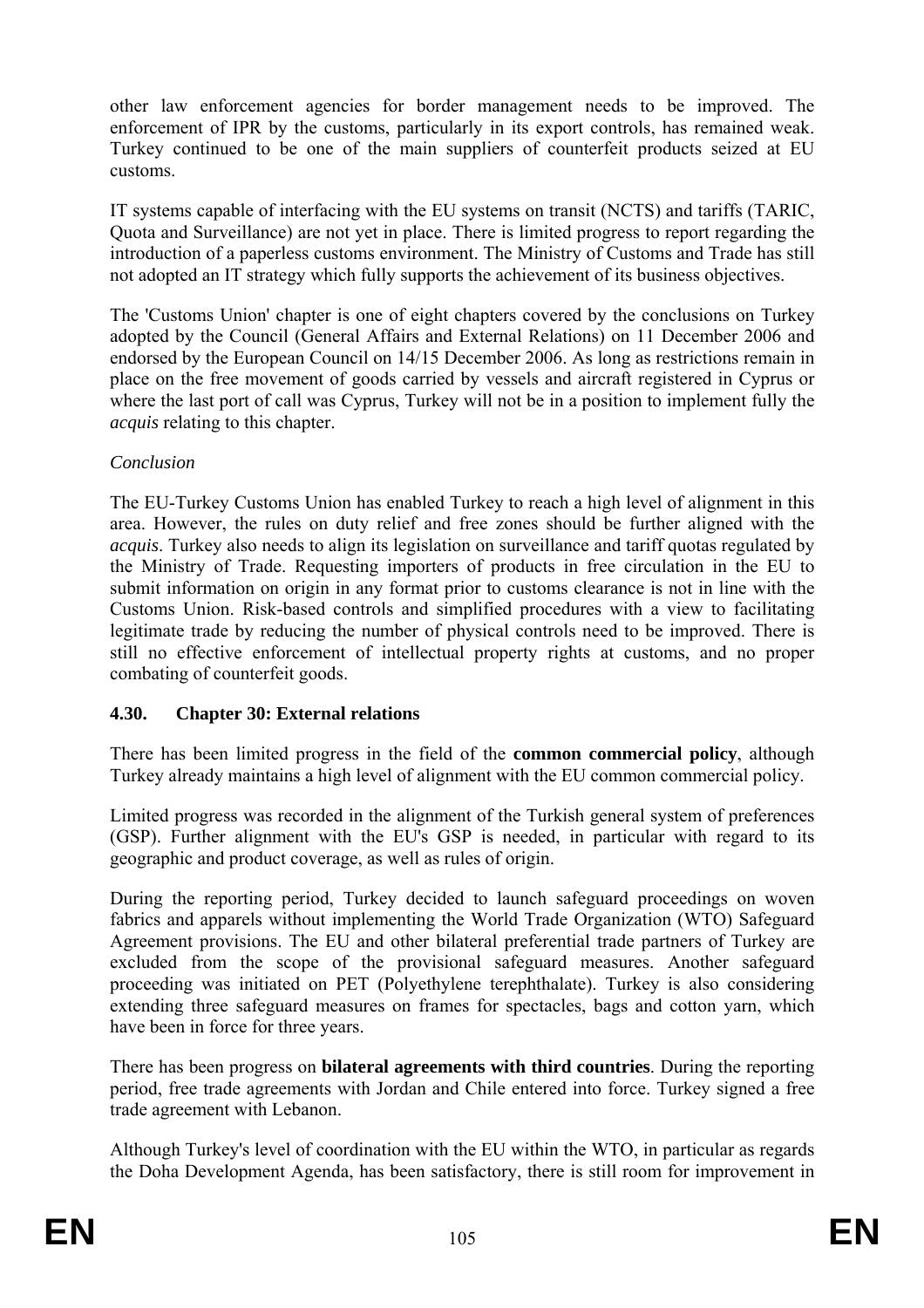this area, particularly in the field of agriculture and trade facilitation. Coordination within the OECD has been satisfactory.

There has been no progress in neither medium and long term export credits to companies, nor dual use goods. Concerning *dual-use export controls*, Turkey has not aligned itself with the EU position on membership of certain suppliers' groups, such as the Wassenaar Arrangement on export controls for conventional arms and dual-use goods and technologies, and the Missile Technology Control Regime.

Turkey made some progress in the field of **development policy** and **humanitarian aid**. The total amount of official development aid granted by Turkey in 2010 was about  $\epsilon$  730 million, reaching approximately 0.15 ODA/GNI. The level of alignment in this field remained satisfactory.

'External relations' is one of eight chapters covered by the conclusions on Turkey adopted by the Council (GAERC) on 11 December 2006 and endorsed by the European Council on 14/15 December 2006. As long as restrictions remain in place on the free movement of goods carried by vessels and airplanes registered in Cyprus or where the last port of call was Cyprus, Turkey will not be in a position to fully implement the *acquis* relating to this chapter.

#### *Conclusion*

Turkey has achieved a high level of alignment in the area of common commercial policy, mainly owing to the Customs Union. Some discrepancies still remain in areas such as the general system of preferences or control of dual use goods.

### **4.31. Chapter 31: Foreign, Security and Defence Policy**

The regular **political dialogue** between the EU and Turkey continued to cover international issues of common interest, including the Middle East peace process, Western Balkans, Afghanistan/Pakistan, the Southern Caucasus and developments in North Africa and in the Middle East. Taking into account that Turkey has become more active in its wider neighbourhood, and in view of intensifying dialogue with Turkey on issues of mutual interest informal policy talks were launched in May 2011. (*Concerning relations with other enlargement countries and Member States, see Political criteria 2.3 – Regional issues and international obligations).* 

As regards the **common foreign and security policy (CFSP)**, in the reporting period Turkey aligned itself, when invited, with 32 out of the 67 relevant EU declarations and Council decisions (48% alignment).

Bilateral relations with *Iraq* continued to improve, Turkey has maintained close official contacts with the Iraqi authorities, and the Prime Minister visited Iraq, including the Kurdish Regional Government. Turkey engaged with *Iran* on the nuclear dossier. Turkey did not align itself with restrictive measures imposed by the EU on Iran, in addition to the fourth round of UNSC sanctions. On 21-22 January 2011, talks between the P5+1 chaired by the EU and Iran took place in Istanbul.

As regards the *Middle East*, Turkey's relations with *Israel* have further deteriorated since the Gaza Flotilla incident in 2010. After the publication of the independent UN report, Turkey downgraded relations with Israel and suspended military agreements with Israel. Turkey welcomed the agreement on Palestinian reconciliation brokered in May 2011.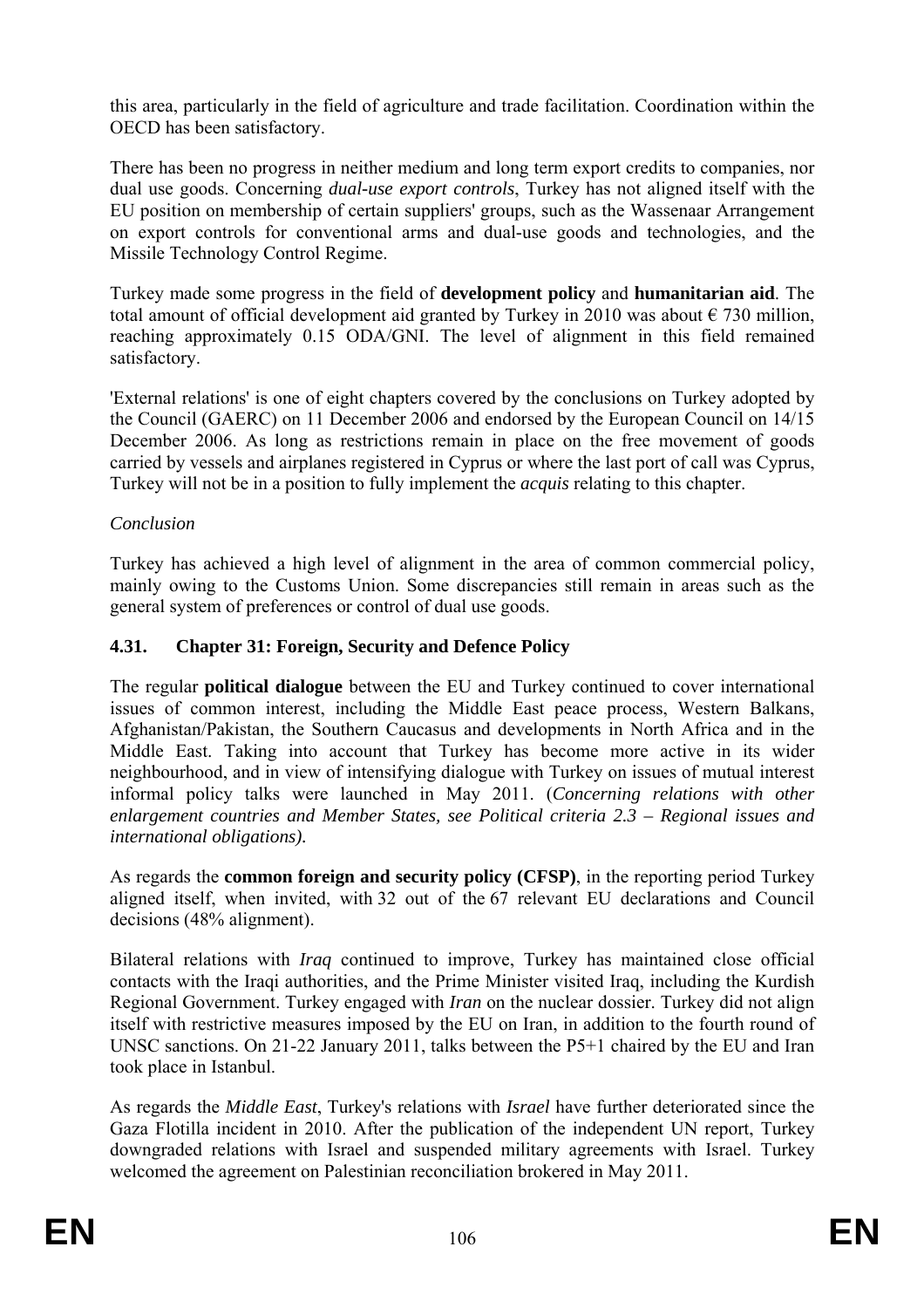Turkey closely followed events in *Syria*. Turkey issued a call to refrain from disproportionate and excessive use of force, and for continued reform efforts. Since the beginning of the unrest, Turkey provided humanitarian assistance to more than 18,000 fleeing Syrians, hosted in seven camps along the Syrian border. Turkey did not align itself with EU restrictive measures with regard to Syria

Turkey was actively involved in promoting a solution to the political crisis in *Lebanon* which unfolded in January 2011. An agreement on setting up a free trade zone encompassing Lebanon, Turkey, Jordan and Syria was signed in November 2010. As regards developments in *North Africa*, Turkey was vocal on the need for a change of regime in *Egypt*. Turkey expressed support for the people's aspirations in *Tunisia*.

Turkey eventually agreed to support NATO's command of operations for the enforcement of UNSC Resolutions 1970 and 1973 on *Libya*. Turkey did not align itself with EU restrictive measures with regard to Libya. Turkey is a member of the contact group. Turkey provided substantial humanitarian assistance to Libya. The Foreign Minister described Gaddafi's ousting as a historical moment for Libya. As regards relations with the *Southern Caucasus and Central Asia*, Turkey hosted the 11th Summit of the Economic Cooperation Organisation (ECO) on 23 December 2010. Turkey holds the chairmanship of the Conference on Interaction and Confidence Building Measures in Asia (CICA) until June 2012. The protocols signed with *Armenia* in 2009 to normalise relations are still not ratified.

Turkey continued its efforts to enhance cooperation with and between *Afghanistan* and *Pakistan*. Turkey hosted the Fourth Regional Economic Cooperation Conference on Afghanistan (RECCA) on 3 November 2010 in Istanbul. Turkey furthermore provided substantial humanitarian assistance and funded several projects in the fields of health, education and training in Afghanistan.

Turkey-*Russia* relations developed positively, with a number of high level visits.

As regards relations with the *United States of America*, Turkey and the US consulted regularly on regional developments. US-Turkish cooperation on security and counterterrorism remained firm, including in tripartite format with Iraq.

No particular development can be reported as regards *restrictive measures* apart from the issues described above.

Concerning the *non-proliferation of weapons of mass destruction*, Turkey is party to all the existing international arrangements. Turkey hosted the second preparatory conference for a Global Counter Terrorism Forum in Istanbul in April 2011. Turkey has not aligned itself with the EU position on membership of the Wassenaar Arrangement on Export Controls for Conventional Arms and Dual-Use Goods and Technologies *(for dual-use goods, see Chapter 30 – External relations).* 

With regard to *cooperation with international organisations*, Turkey did not sign the statute of the International Criminal Court. In April 2011, the EU reiterated its invitation to Turkey to do so as soon as possible. Turkey announced in May 2011 its 'early' candidacy for a nonpermanent seat in the UN Security Council. Turkey supported the UNGA resolution on the participation of the EU in the work of the UN. Turkey has held the Secretariat General of the Organisation of the Islamic Conference since 2005 and has observer status in the African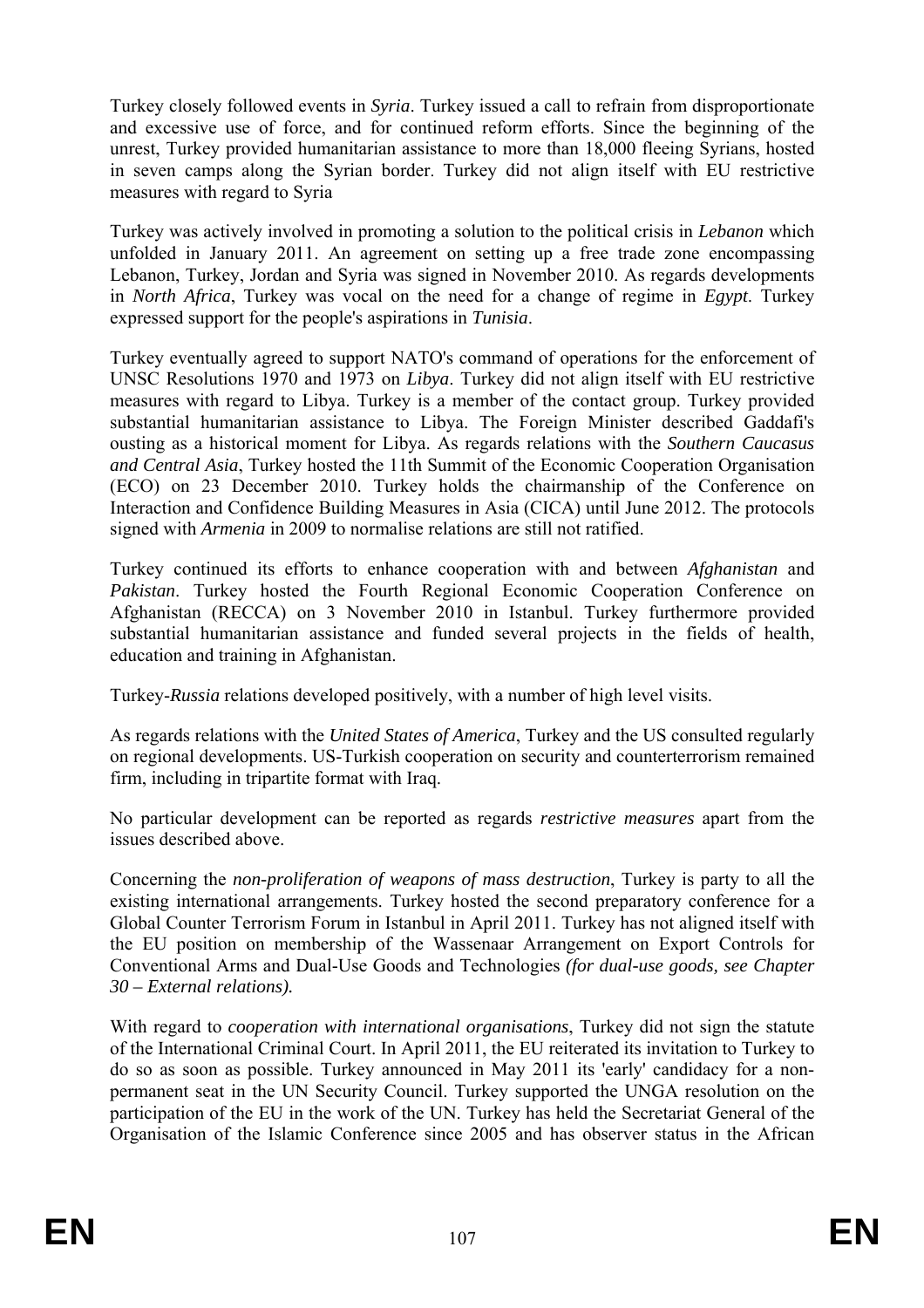Union. Turkey held the rotating chairmanship of the Committee of Ministers of the Council of Europe between 10 November 2010 and 11 May 2011.

There have been no particular developments with regard to *security measures (classified information).* 

As regards the **common security and defence policy (CSDP),** Turkey is continuing to contribute to the EU-led military mission in Bosnia and Herzegovina (EUFOR/Althea). Turkey is also contributing to EUPM, the EU-led police mission in Bosnia and Herzegovina and to the EU rule of law mission (EULEX) in Kosovo. The issue of EU-NATO cooperation that would involve all EU Member States beyond the 'Berlin plus arrangements' remains to be resolved.

#### *Conclusion*

Turkey made efforts to normalise relations with its neighbouring countries, such as Iraq, including the Kurdish regional government. No progress was made in the normalisation of ties with Armenia. Relations with Israel have further deteriorated since the Gaza Flotilla incident in 2010. Turkey strengthened relations with Russia. Turkey engaged more than previously in the provision of humanitarian aid, in particular to Libya, Pakistan and Afghanistan. The issue of EU-NATO cooperation that would involve all EU Member States beyond the 'Berlin plus arrangements' remains to be resolved. Turkey's alignment with the EU's common foreign and security policy has continued. However, overall Turkish alignment with CFSP declarations decreased during the reporting period, when compared to earlier such periods, and Turkey did not align with the EU restrictive measures on Iran, Libya or Syria. Turkey has not aligned itself with the EU position on membership of the Wassenaar Arrangement.

# **4.32. Chapter 32: Financial control**

Some progress on **public internal financial control** (PIFC) can be reported. The Internal Audit Coordination Board issued the 2011-2013 Public Internal Audit Strategy determining the steps for reinforcing the internal audit function in Turkey. The Board also organised a number of events for dissemination of good practices in internal audit. The Central Harmonisation Unit for Financial Management and Control (CHU-FMC) conducted a gap analysis and drafted an action plan for improvement of financial management and control practices. It is yet to be adopted.

The 2002 Public Internal Financial Control (PIFC) Policy Paper fails to address the current challenges. The Policy Paper and the related Action Plan therefore need to be updated, which is a key element for the accession negotiations in this chapter. These documents will need to address the issues of managerial accountability, delineation of control, audit and inspection functions, as well as the establishment of a permanent central harmonisation unit for internal audit (CHU-IA). An operational manual on internal control has been prepared. The Ministry of Finance needs to strengthen its steering role in the reform process. Alignment with the *acquis* in this domain is advanced.

There was significant progress in the area of **external audit**. The revised law of the Turkish Court of Accounts was enacted in December 2010, which is a key element for the accession negotiations in this chapter. This law provides the institution with the legal and structural bases for its extended mandate, now also including public corporations, etc., and further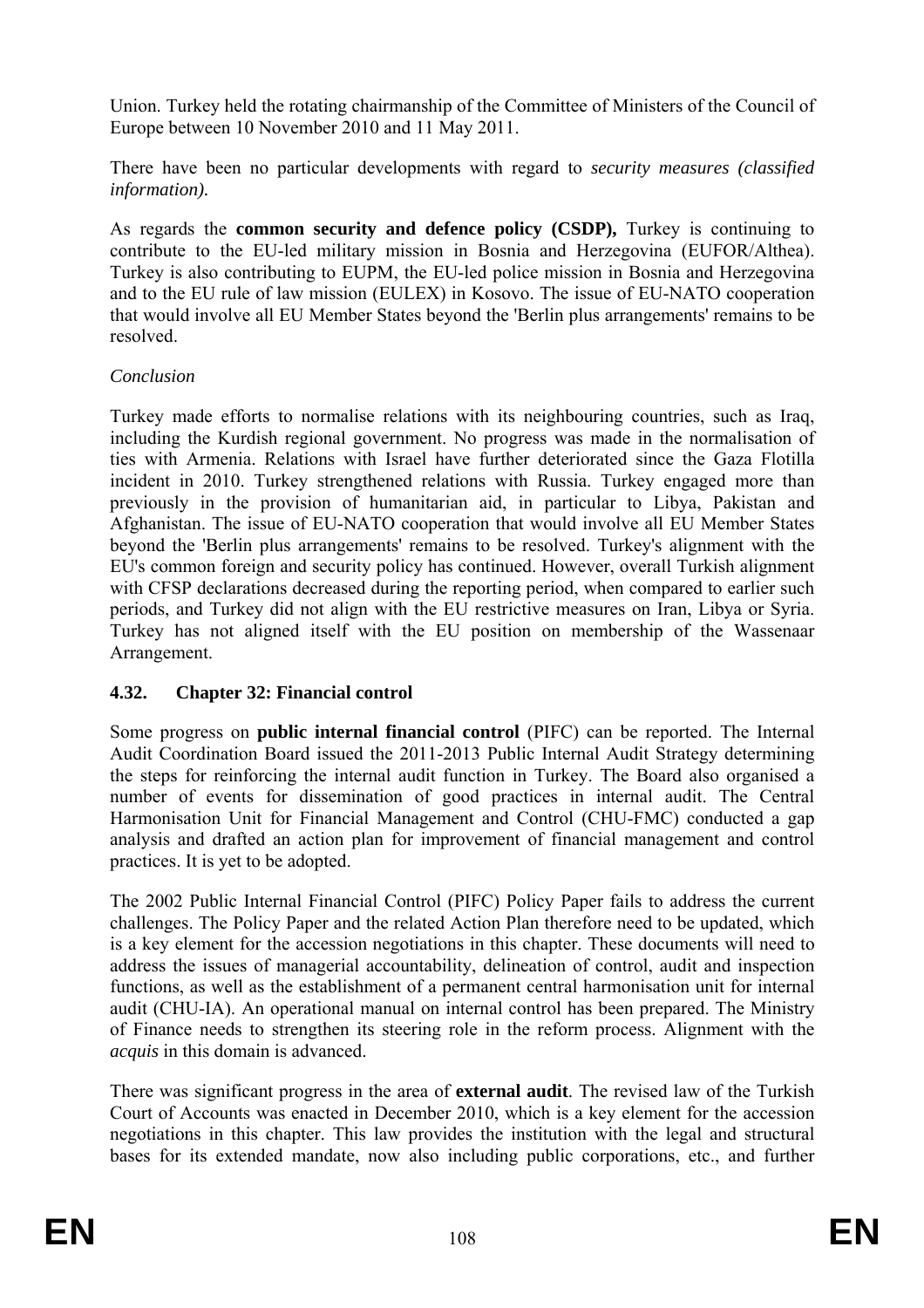aligned the external audit practices with relevant international standards. The implementation of this law will be subject to further scrutiny. In order to carry out its budgetary oversight function effectively, the Parliament will need to establish the necessary institutional structure and secure the expertise to analyse the technical reports to be submitted by the Turkish Court of Accounts.

Some progress can be reported on the **protection of the EU's financial interests**. The operational cooperation between the European Anti-Fraud Office (OLAF) and the Prime Ministry Inspection Board (PMIB) and other relevant institutions continued in assessments and investigations of suspected fraud cases. The PMIB continued to reinforce its function as the permanent body responsible for the cooperation with OLAF and coordination of relevant national authorities in combating fraud. As Turkey's Anti-Fraud Coordination Service (AFCOS), it needs to ensure operational independence in reporting and carrying out its coordination tasks, as well as ensuring the effective functioning of the Turkish anti-fraud network in addressing the prevention, detection and follow-up of cases.

No development can be reported in the implementation of the Convention on the Protection of the European Communities' Financial Interests (PIF Convention) and its Protocols. Turkey will need to ensure better monitoring of the actual implementation of the Convention. Preparations are moderately advanced in this area.

Some progress can be reported on the **protection of the Euro against counterfeiting**. The Counterfeit Tracking System continues to operate among the Treasury, the Central Bank, the Public Prosecutor's Office, the Turkish National Police and the Gendarmerie General Command. The Turkish National Police was officially appointed to serve as the 'National Contact Office' (NCO) to ensure cooperation with the EU institutions as a part of the Counterfeit Tracking System. The centralisation of technical and police information at the NCO needs to be improved. The Turkish legislation does not entail any sanctions against credit institutions which fail to withdraw counterfeits and medals and tokens similar to euro coins from circulation. Turkey is a proactive participant in the Pericles programme through trainings and it has hosted three Pericles events during the last three years. With respect to Euro coins, a cooperation agreement was signed between OLAF and the Under-secretariat of the Treasury. Exchange of technical information in this area works effectively. Turkish institutions have prepared a Road Map for strengthening the cooperation between the Republic of Turkey and Europol, to enact the 'Operational Cooperation Agreement' with Europol. Preparations in the field of protection of the Euro are moderately advanced.

# *Conclusion*

Some progress can be reported in the area of financial control, which already has a fairly advanced level of alignment. Legislation implementing the PFMC Law is fully in force. The PIFC Policy Paper and the action plan need to be revised. The adoption of the Turkish Court of Accounts Law was a significant step in further aligning external audit with relevant international standards. The Turkish AFCOS needs to continue reinforcing its coordination function, its operational independence and its operational network. The level of Turkey's overall state of preparedness in this chapter is moderately advanced.

# **4.33. Chapter 33: Financial and budgetary provisions**

There are no specific developments to report regarding the preparations for the application of the own resources system, covering **traditional own resources,** the **VAT resource** and the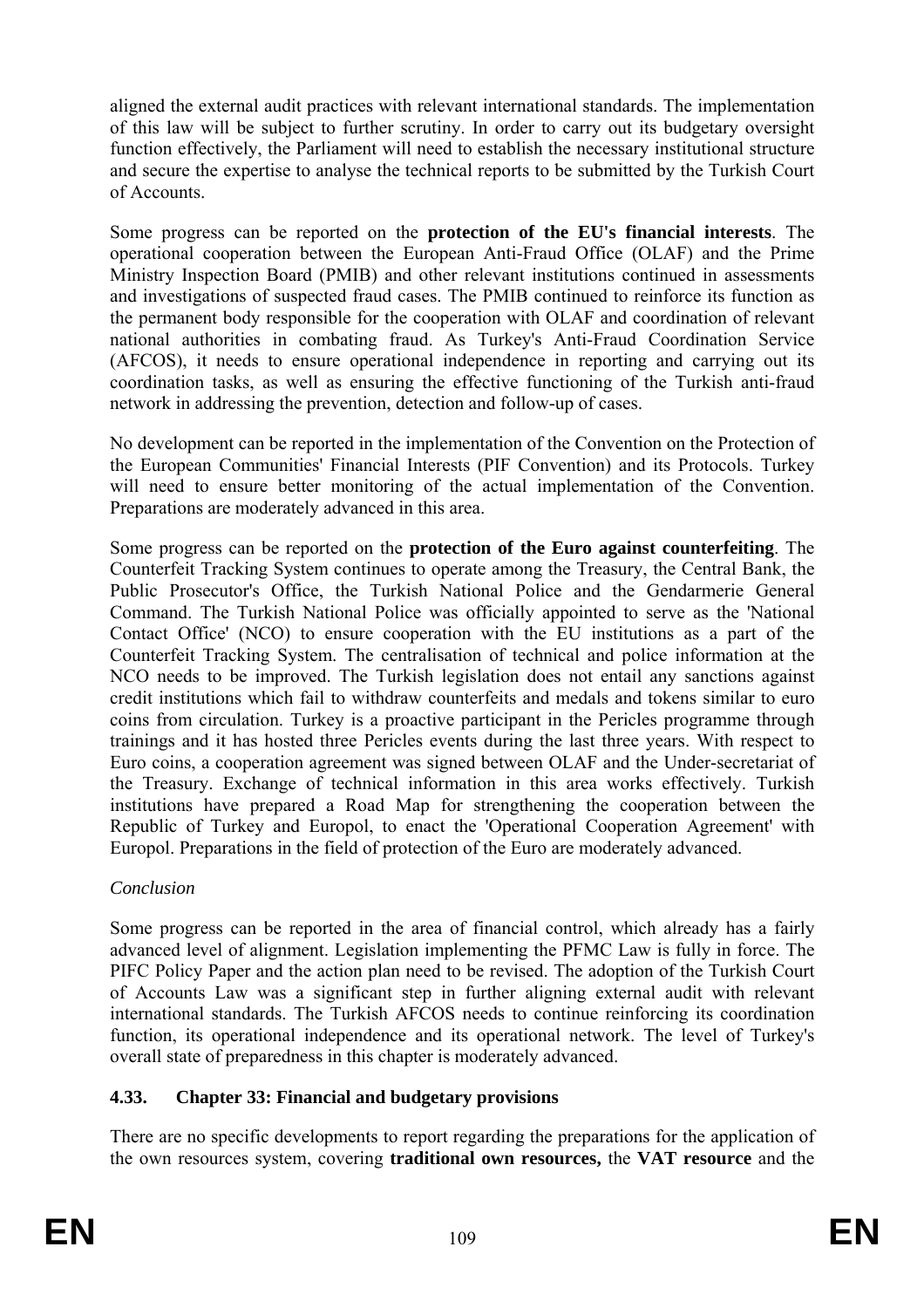**GNI resource**. Alignment with the *acquis* under the policy areas (agriculture, customs, taxation, statistics and financial control) related to the application of this system continued. The Turkish customs legislation largely complies with the *acquis*. However, complementary efforts are necessary for full alignment and implementation.

No progress can be reported on the **administrative capacity and infrastructure** required for the application of the own resources system. Turkey will need to establish coordination structures and implementing rules for the accurate establishment, collection, accounting, monitoring, payment and control of own resources, and reporting to the EU.

#### *Conclusion*

Progress in the policy areas underlying and affecting this chapter can be reported as limited. No progress can be reported as regards the administrative preparations for setting up the own resources system itself. Preparedness in the area of financial and budgetary provisions is at an early stage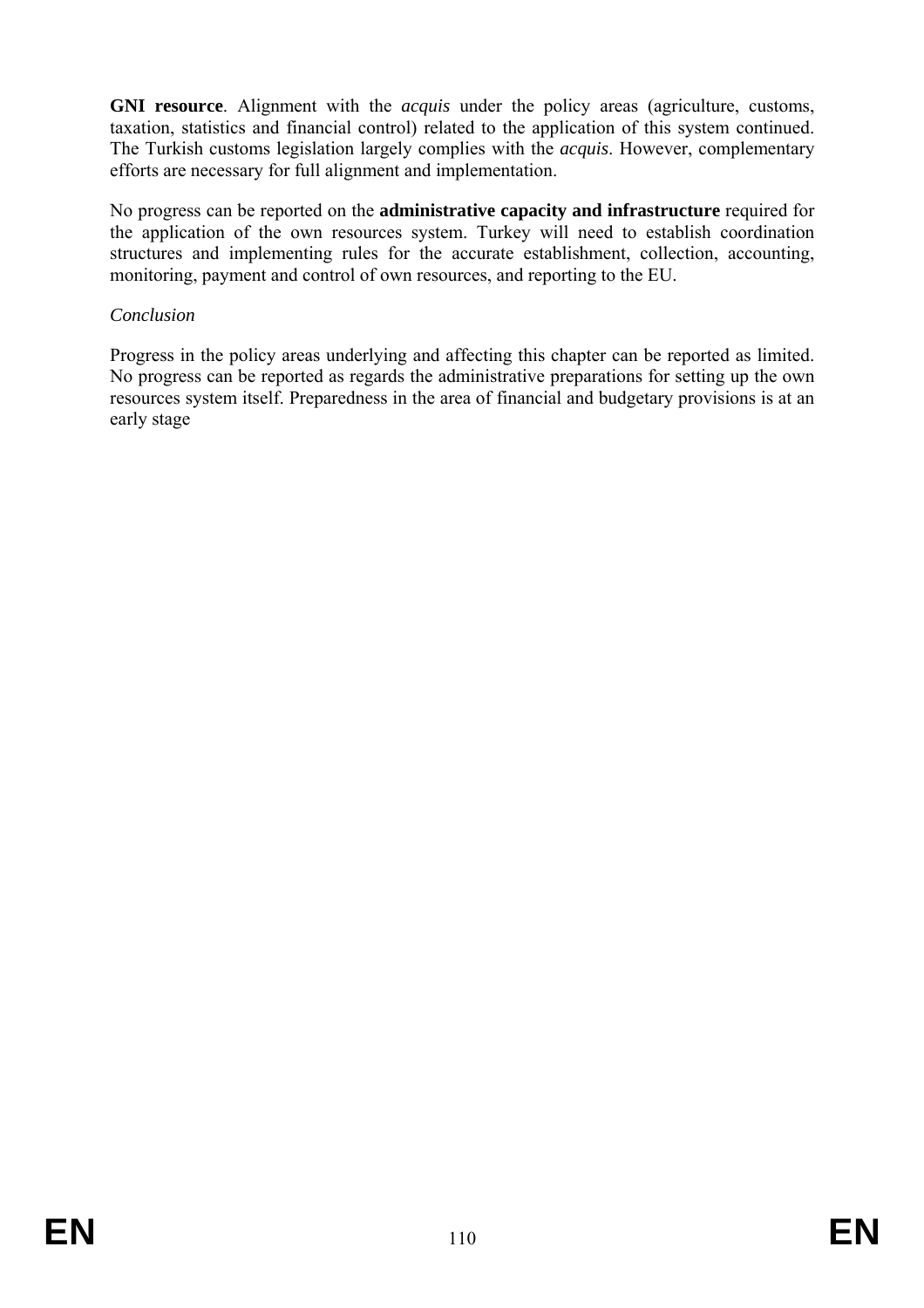#### **Statistical Annex**

#### **STATISTICAL DATA (as of 30.09.2011) Turkey**

| <b>Basic data</b>                                                           | Note | 2000                 | 2001    | 2002                     | 2003           | 2004          | 2005            | 2006                 | 2007                 | 2008           | 2009                 | 2010            |
|-----------------------------------------------------------------------------|------|----------------------|---------|--------------------------|----------------|---------------|-----------------|----------------------|----------------------|----------------|----------------------|-----------------|
| Population (thousand)                                                       |      | 66889                | 67896   | 68 838                   | 69770          | 70 692        | 71 610          | 72 520               | 69 689b              | 70 586         | 71 517               | 72 561          |
| Total area of the country (km <sup>2</sup> )                                | 1)   | 783 562              | 783 562 | 783 562                  | 783 562        | 783 562       | 783 562         | 783 562              | 783 562              | 783 562        | 783 562              | 783 562         |
|                                                                             |      |                      |         |                          |                |               |                 |                      |                      |                |                      |                 |
| <b>National accounts</b>                                                    | Note | 2000                 | 2001    | 2002                     | 2003           | 2004          | 2005            | 2006                 | 2007                 | 2008           | 2009                 | 2010            |
| Gross domestic product (GDP) (million national currency)                    |      | 166 658              | 240 224 | 350 476                  | 454 781        | 559 033       | 648 932         | 758 391              | 843 178              | 950 534        | 952 559              | 1 105 101       |
| GDP (million euro)                                                          |      | 289 446              | 219816  | 243 570                  | 269 322        | 314304        | 387 655         | 419 013              | 472 879              | 501 339        | 440 942              | 550 506         |
| GDP (euro per capita)                                                       | 2)   | 4 5 0 5              | 3 3 7 5 | 3 6 9 0                  | 4 0 27         | 4 6 4 1       | 5 6 5 4         | 6 0 38               | 6735                 | 7 0 5 2        | 6120                 | 7 5 4 1         |
| GDP (in Purchasing Power Standards (PPS) per capita)                        | 2)   | 8 0 0 0              | 7400    | 7 4 0 0                  | 7 400          | 8 600         | 9500b           | 10 500               | 11 300               | 11 700         | 10700                | 11 800          |
| GDP per capita in PPS (EU-27 = 100)                                         | 2)   | $\overline{42}$      | 37      | 36                       | 36             | 40            | 42 <sub>b</sub> | 44                   | 45                   | 47             | 45                   | $\overline{48}$ |
| Real GDP growth rate (growth rate of GDP volume, national currency, %       |      |                      |         |                          |                |               |                 |                      |                      |                |                      |                 |
| change on previous year)                                                    |      | 6.8                  | $-5.7$  | 6.2                      | 5.3            | 9.4           | 8.4             | 6.9                  | 4.7                  | 0.7            | $-4.8$               | 8.9             |
| Employment growth (national accounts, % change on previous year)            |      | $\cdot$              |         | $\cdot$                  | $\bullet$      | $\cdot$       | ÷               | $\ddot{\phantom{a}}$ | $\ddot{\phantom{a}}$ | $\ddot{\cdot}$ |                      | $\cdot$         |
| Labour productivity growth: GDP growth per person employed (% change on     |      |                      |         |                          |                |               |                 |                      |                      |                |                      |                 |
| previous year)                                                              |      |                      |         |                          |                |               |                 |                      |                      |                |                      |                 |
| Real unit labour cost growth (national accounts, % change on previous year) |      | $\ddot{\phantom{a}}$ | $\sim$  | ÷                        | $\ddot{\cdot}$ | $\mathcal{L}$ | ÷               | ÷                    | $\mathcal{L}$        | ÷              | $\ddot{\phantom{a}}$ | ÷               |
| Labour productivity per person employed (GDP in PPS per person              |      |                      |         |                          |                |               |                 |                      |                      |                |                      |                 |
| employed, $EU-27 = 100$                                                     |      | 53.4f                | 49.2f   | 49.2f                    | 49.8f          | 54.1f         | 58.2f           | 61.7f                | 63.7f                | 65.4f          | 62.0f                | 62.3f           |
| Gross value added by main sectors (%)                                       |      |                      |         |                          |                |               |                 |                      |                      |                |                      |                 |
| Agriculture and fisheries                                                   |      | 10.8                 | 9.4     | 11.4                     | 11.1           | 10.7          | 10.6            | 9.4                  | 8.5                  | 8.5            | 9.1                  | 9.4             |
| Industry                                                                    |      | 24.6                 | 23.8    | 23.2                     | 23.5           | 23.0          | 23.0            | 22.9                 | 22.3                 | 22.0           | 21.1                 | 21.5            |
| Construction                                                                |      | 5.4                  | 4.7     | 4.6                      | 4.5            | 5.0           | 5.0             | 5.4                  | 5.4                  | 5.2            | 4.2                  | 4.6             |
| Services                                                                    |      | 59.2                 | 62.1    | 60.8                     | 60.8           | 61.3          | 61.3            | 62.4                 | 63.7                 | 64.3           | 65.6                 | 64.5            |
| Final consumption expenditure, as a share of GDP (%)                        |      | 82.2                 | 80.8    | 80.8                     | 83.4           | 83.2          | 83.5            | 82.9                 | 84.1                 | 82.7           | 86.2                 | 85.4            |
| Gross fixed capital formation, as a share of GDP (%)                        |      | 20.4                 | 15.9    | 16.7                     | 17.0           | 20.3          | 21.0            | 22.3                 | 21.4                 | 19.9           | 16.9                 | 18.7            |
| Changes in inventories, as a share of GDP (%)                               |      | 0.4                  | $-0.9$  | 0.9                      | 0.6            | $-1.0$        | $-1.0$          | $-0.2$               | $-0.4$               | 1.9            | $-1.9$               | 1.4             |
| Exports of goods and services, relative to GDP (%)                          |      | 20.1                 | 27.4    | 25.2                     | 23.0           | 23.6          | 21.9            | 22.7                 | 22.3                 | 23.9           | 23.3                 | 21.1            |
| Imports of goods and services, relative to GDP (%)                          |      | 23.1                 | 23.3    | 23.6                     | 24.0           | 26.2          | 25.4            | 27.6                 | 27.5                 | 28.3           | 24.4                 | 26.6            |
|                                                                             |      |                      |         |                          |                |               |                 |                      |                      |                |                      |                 |
| <b>Industry</b>                                                             | Note | 2000                 | 2001    | 2002                     | 2003           | 2004          | 2005            | 2006                 | 2007                 | 2008           | 2009                 | 2010            |
| Industrial production volume index (2005=100)                               | 3)   | 79.5                 | 72.6    | 79.5                     | 86.4           | 94.9          | 100.0           | 107.3                | 114.8                | 114.2          | 102.9                | 116.4           |
|                                                                             |      |                      |         |                          |                |               |                 |                      |                      |                |                      |                 |
| <b>Inflation rate</b>                                                       | Note | 2000                 | 2001    | 2002                     | 2003           | 2004          | 2005            | 2006                 | 2007                 | 2008           | 2009                 | 2010            |
| Annual average inflation rate (HICP, % change on previous year)             |      |                      |         | $\overline{\phantom{a}}$ | $\cdot$        | 10.1          | 8.1             | 9.3                  | 8.8                  | 10.5           | 6.5                  | 6.4             |
|                                                                             |      |                      |         |                          |                |               |                 |                      |                      |                |                      |                 |
| <b>Balance of payments</b>                                                  | Note | 2000                 | 2001    | 2002                     | 2003           | 2004          | 2005            | 2006                 | 2007                 | 2008           | 2009                 | 2010            |
| Balance of payments: current account total (million euro)                   |      | $-10741$             | 4 1 9 8 | $-662$                   | $-6643$        | $-11601$      | $-17932$        | $-25684$             | $-28044$             | $-28528$       | $-10031$             | $-36606$        |
| Balance of payments current account: trade balance (million euro)           |      | $-23882$             | $-3755$ | $-6758$                  | $-11925$       | $-18278$      | $-26590$        | $-32698$             | $-34186$             | $-36049$       | $-17816$             | $-42480$        |
| Balance of payments current account: net services (million euro)            |      | 12 3 16              | 10 201  | 8 3 3 9                  | 9 2 9 2        | 10 288        | 12 182          | 10796                | 9692                 | 11770          | 12 008               | 10764           |

**EN**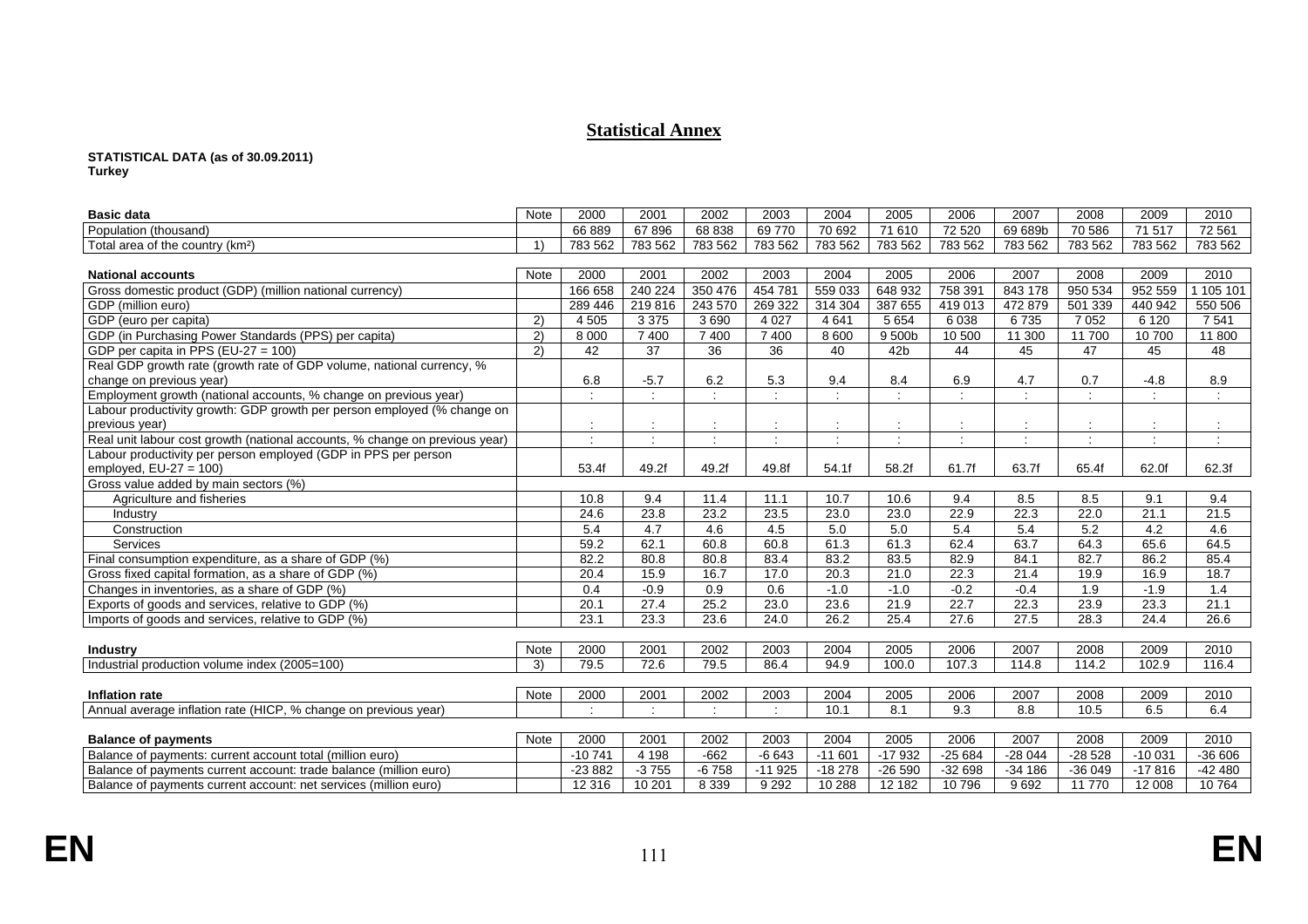| Balance of payments current account: net income (million euro)                |             | $-4333$       | $-5583$     | $-4816$              | $-4912$        | $-4509$       | $-4693$       | $-5301$       | $-5186$    | $-5685$       | $-5871$                       | $-5898$              |
|-------------------------------------------------------------------------------|-------------|---------------|-------------|----------------------|----------------|---------------|---------------|---------------|------------|---------------|-------------------------------|----------------------|
| Balance of payments current account: net current transfers (million euro)     |             | 5 1 5 8       | 3 3 3 5     | 2 5 7 3              | 902            | 898           | 1 1 6 9       | 1 5 2 0       | 1 6 3 7    | 1437          | 1 6 4 8                       | 1 0 0 9              |
| of which government transfers (million euro)                                  |             | 221           | 224         | 526                  | 257            | 252           | 485           | 495           | 590        | 495           | 853                           | 425                  |
| Net foreign direct investment (FDI) (million euro)                            |             | 121           | 3 1 8 8     | 993                  | 1 0 8 0        | 1612          | 7 2 0 8       | 15 340        | 14 550     | 11 528        | 4 9 1 7                       | 5 5 0 2              |
| Foreign direct investment (FDI) abroad (million euro)                         |             | $-942$        | $-555$      | $-151$               | $-424$         | $-627$        | $-855$        | $-736$        | $-1537$    | $-1733$       | $-1113$                       | $-1340$              |
| of which FDI of the reporting economy in EU-27 countries (million euro)       |             | $-892$        | $-486$      | $-50$                | $-129$         | $-200$        | $-347$        | $-492$        | $-973$     | $-574$        | $-566$                        | $-698$               |
| Foreign direct investment (FDI) in the reporting economy (million euro)       |             | 1 0 6 3       | 3743        | 1144                 | 1 505          | 2 2 3 9       | 8 0 63        | 16 076        | 16 087     | 13 261        | 6 0 30                        | 6842                 |
| of which FDI of EU-27 countries in the reporting economy (million euro)       |             | 1 2 2 6       | 3 1 7 8     | 831                  | 530            | 1 0 9 8       | 3632          | 11 574        | 9932       | 8215          | 3804                          | 4 0 8 8              |
|                                                                               |             |               |             |                      |                |               |               |               |            |               |                               |                      |
| <b>Public finance</b>                                                         | <b>Note</b> | 2000          | 2001        | 2002                 | 2003           | 2004          | 2005          | 2006          | 2007       | 2008          | 2009                          | 2010                 |
| General government deficit/surplus, relative to GDP (%)                       |             | $\mathcal{L}$ | $-33.0$     | $-12.9$              | $-11.3$        | $-4.5$        | $-0.6$        | 0.8           | $-1.0$     | $-2.2$        | $-6.7$                        | $\sim$               |
| General government debt relative to GDP (%)                                   |             | $\cdot$       | 77.9        | 74.0                 | 67.7           | 59.6          | 52.7          | 46.5          | 39.9       | 40.0          | 46.1                          | 41.6                 |
|                                                                               |             |               |             |                      |                |               |               |               |            |               |                               |                      |
| <b>Financial indicators</b>                                                   | <b>Note</b> | 2000          | 2001        | 2002                 | 2003           | 2004          | 2005          | 2006          | 2007       | 2008          | 2009                          | 2010                 |
| Gross foreign debt of the whole economy, relative to GDP (%)                  |             | 44.7          | 57.7        | 56.2                 | 47.3           | 41.2          | 35.3          | 39.5          | 38.5       | 37.8          | 43.5                          | 39.3                 |
| Gross foreign debt of the whole economy, relative to total exports (%)        |             | 427.0         | 362.5       | 359.3                | 304.9          | 254.9         | 231.2         | 242.8         | 232.6      | 212.3         | 262.8                         | 254.0                |
| Money supply: M1 (banknotes, coins, overnight deposits, million euro)         | 4(5)        | 12 20 5       | 8 9 6 5     | 9291                 | 13 188         | 15762         | 38 978b       | 38 616        | 44 644     | 39 927        | 49 691                        | 65 976               |
| Money supply: M2 (M1 plus deposits with maturity up to two years, million     |             |               |             |                      |                |               |               |               |            |               |                               |                      |
| euro)                                                                         | 4(6)        | 51 591        | 37 253      | 36 325               | 47 398         | 59 415        | 150 152b      | 160 193       | 201 366    | 203 840       | 228 237                       | 286 595              |
| Money supply: M3 (M2 plus marketable instruments, million euro)               | 4) 7)       | 54 207        | 38 973      | 38 041               | 50 488         | 63 411        | 164 302b      | 171 832       | 215 308    | 214 473       | 240 246                       | 299 805              |
| Total credit by monetary financial institutions to residents (consolidated)   |             |               |             |                      |                |               |               |               |            |               |                               |                      |
| (million euro)                                                                |             | 44 492        | 26 977      | 20 035               | 29 0 25        | 43 328        | 83772         | 100 358       | 140 157    | 138 301       | 153 867                       | 231 862              |
| Interest rates: day-to-day money rate, per annum (%)                          |             | 56.0          | 95.5        | 49.6                 | 36.1           | 22.0          | 15.1          | 15.8          | 17.3       | 16.1          | 9.2                           | 6.6                  |
| Lending interest rate (one year), per annum (%)                               | 8)          | 51.2          | 78.8        | 53.7                 | 42.8           | 29.1          | 23.8          | 19.0          | 20.1       | 19.7          | 19.7                          | 14.8                 |
| Deposit interest rate (one year), per annum (%)                               | 9)          | 38.2          | 62.2        | 53.9                 | 40.3           | 23.6          | 19.9          | 21.5          | 22.3       | 22.9          | 17.2                          | 15.0                 |
| euro exchange rates: average of period - 1 euro =  national currency          |             | 0.574         | 1.094       | 1.430                | 1.685          | 1.768         | 1.670         | 1.800         | 1.778f     | 1.896         | 2.151                         | 1.989                |
| Effective exchange rate index (2000=100)                                      |             | 100.0         | 46.8e       | 40.1e                | 40.4e          | 39.3e         | 43.6e         | 39.1e         | 44.5e      | ÷             | $\cdot$                       | ÷                    |
| Value of reserve assets (including gold) (million euro)                       |             | 25 331        | 22 660      | 26 949               | 28 134         | 27 654        | 44 277        | 48 116        | 52 058     | 52 442        | 52 160                        | 64 874               |
|                                                                               |             |               |             |                      |                |               |               |               |            |               |                               |                      |
| <b>External trade</b>                                                         | Note        | 2000          | 2001        | 2002                 | 2003           | 2004          | 2005          | 2006          | 2007       | 2008          | 2009                          | 2010                 |
| Value of imports: all goods, all partners (million euro)                      |             | 59 444.4      | 46 255.8    | 54 478.3             | 60 136.0       | 78 457.9      | 93 362.5      | 111 054.5     | 123 906.0  |               | 136 394.9 100 712.8 138 623.1 |                      |
| Value of exports: all goods, all partners (million euro)                      |             | 30 181.9      | 35 062.2    | 38 137.1             | 41 515.9       | 50 721.1      | 58 778.1      | 67 732.8      | 77 678.6   | 89 023.8      | 72 847.8                      | 84 827.9             |
| Trade balance: all goods, all partners (million euro)                         |             | $-29262.5$    | $-11$ 193.5 | $-16341.3$           | $-18620.1$     | $-27736.8$    | $-34584.4$    | $-43321.6$    | $-46227.5$ | $-47371.1$    | $-27865.1$                    | $-53795.2$           |
| Terms of trade (export price index / import price index)                      | 10)         | 100.0         | 96.4        | 95.2                 | 99.8           | 101.7         | 101.0         | 97.0          | 100.3      | 97.2          | 102.0                         | 98.2                 |
| Share of exports to EU-27 countries in value of total exports (%)             |             | 56.3          | 56.0        | 56.6                 | 58.3           | 58.1          | 56.5          | 56.3          | 56.6       | 48.2          | 46.0                          | 46.2                 |
| Share of imports from EU-27 countries in value of total imports (%)           |             | 52.4          | 47.9        | 49.8                 | 50.6           | 49.4          | 45.2          | 42.6          | 40.4       | 37.0          | 42.6                          | 41.7                 |
|                                                                               |             |               |             |                      |                |               |               |               |            |               |                               |                      |
| Demography                                                                    | Note        | 2000          | 2001        | 2002                 | 2003           | 2004          | 2005          | 2006          | 2007       | 2008          | 2009                          | 2010                 |
| Natural growth rate: natural change (births minus deaths) (per 1000           |             |               |             |                      |                |               |               |               |            |               |                               |                      |
| inhabitants)                                                                  |             | 14.1          | 13.7        | 13.5                 | 13.2           | 12.9          | 12.6          | 12.4p         | 11.4b      | 11.4          | 10.8                          | 11.2                 |
| Infant mortality rate: deaths of children under one year of age per 1000 live |             |               |             |                      |                |               |               |               |            |               |                               |                      |
| births                                                                        |             | 28.9          | 27.8        | 26.7                 | 25.6           | 24.6          | 23.6          | 22.6          | 16.8       | 16.1          | 15.3                          | 13.2                 |
| Life expectancy at birth: male (years)                                        |             | ÷             | ÷           | $\ddot{\phantom{a}}$ | $\mathbb{Z}^+$ | $\mathcal{L}$ | $\mathcal{L}$ | $\mathcal{L}$ | ÷          | $\mathcal{L}$ | $\ddot{\phantom{a}}$          | $\ddot{\phantom{a}}$ |
| Life expectancy at birth: female (years)                                      |             |               | ÷           | $\sim$               |                | ÷             | $\mathcal{L}$ | $\mathcal{L}$ | ÷          | $\cdot$       |                               | $\ddot{\phantom{a}}$ |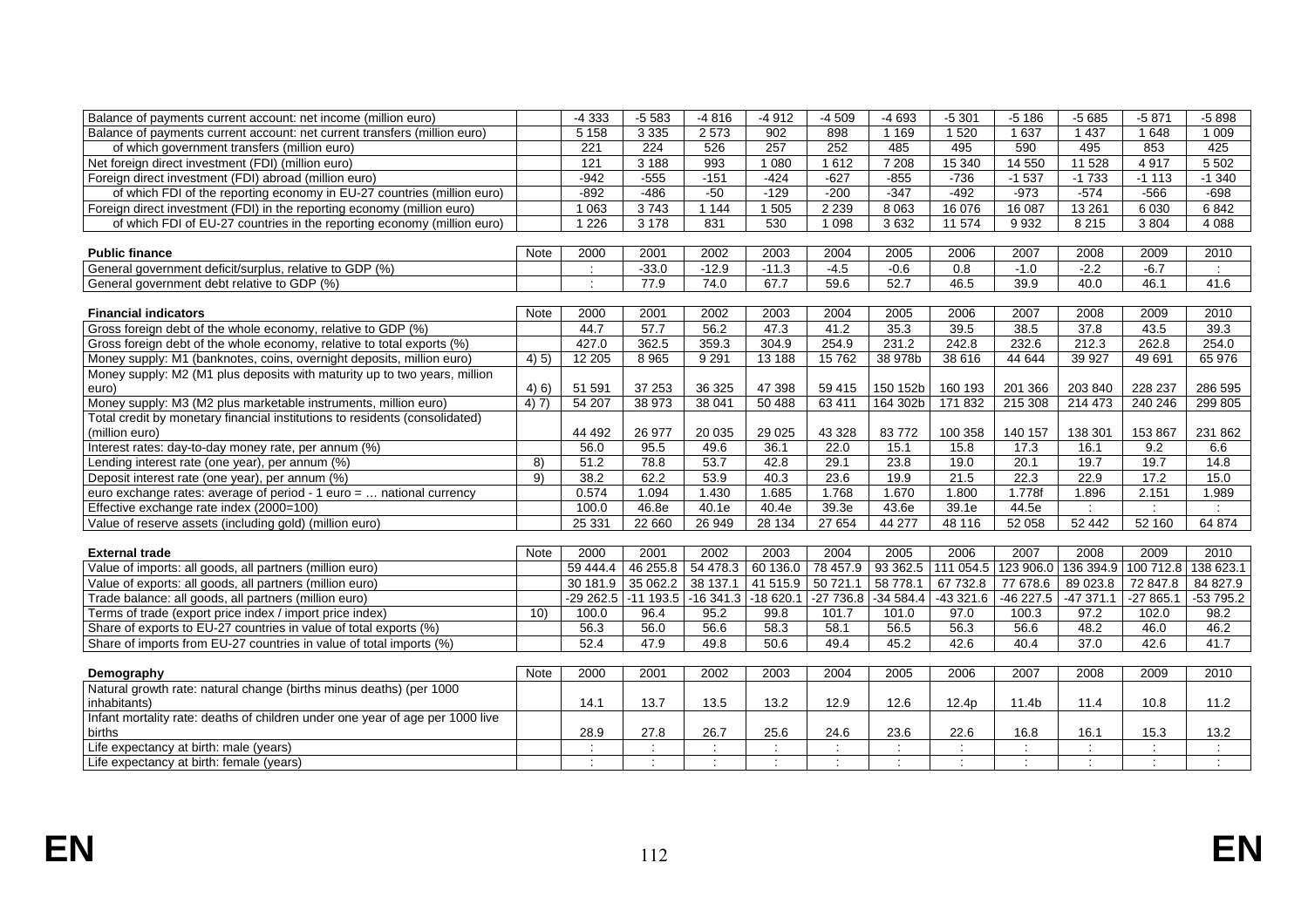| Economic activity rate (15-64): share of population aged 15-64 that is<br>49.0<br>49.1<br>49.8<br>50.8<br>51.9<br>economically active (%)<br>÷<br>Employment rate (15-64): share of population aged 15-64 in employment<br>44.6<br>44.6<br>44.9<br>44.3<br>46.3<br>(%)<br>÷<br>t<br>66.9<br>66.8<br>66.6<br>64.5<br>66.7<br>÷<br>$\mathbf{r}$<br>$\dot{\mathbb{I}}$<br>÷<br>Employment rate male (15-64) (%)<br>24.2<br>22.7<br>22.8<br>23.5<br>26.2<br>Employment rate female (15-64) (%)<br>$\mathcal{L}$<br>$\mathbb{R}^2$<br>$\mathcal{L}$<br>$\mathcal{L}$<br>$\bullet$<br>Employment rate of older workers (55-64): share of population aged 55-64 in<br>29.6<br>employment (%)<br>27.7<br>27.2<br>27.5<br>28.2<br>÷<br>÷<br>$\ddot{\phantom{a}}$<br>Employment by main sectors (%)<br>11)<br>23.8<br>23.2<br>23.4<br>Agriculture<br>$\bullet$<br>$\bullet$<br>22.6b<br>23.5<br>21.0<br>11)<br>$\bullet$<br>$\pm$<br>$\mathcal{L}$<br>$\mathcal{L}$<br>$\mathcal{L}^{\mathcal{L}}$<br>21.0<br>20.9<br>19.3b<br>20.0<br>Industry<br>$\cdot$<br>6.0<br>5.9<br>11)<br>5.9<br>6.2 <sub>b</sub><br>6.4<br>Construction<br>$\ddot{\cdot}$<br>$\ddot{\phantom{a}}$<br>Ì.<br>49.3<br>49.7<br>51.9 <sub>b</sub><br>50.2<br>Services<br>11)<br>$\hat{\mathcal{L}}$<br>$\overline{z}$<br>49.9<br>÷<br>$\ddot{\phantom{a}}$<br>9.7<br>12.5<br>9.2<br>8.7<br>8.8 <sub>b</sub><br>10.7<br>Unemployment rate: share of labour force that is unemployed (%)<br>$\ddot{\phantom{a}}$<br>$\mathcal{L}$<br>$\ddot{\phantom{a}}$<br>$\mathcal{L}_{\mathcal{L}}$ |
|---------------------------------------------------------------------------------------------------------------------------------------------------------------------------------------------------------------------------------------------------------------------------------------------------------------------------------------------------------------------------------------------------------------------------------------------------------------------------------------------------------------------------------------------------------------------------------------------------------------------------------------------------------------------------------------------------------------------------------------------------------------------------------------------------------------------------------------------------------------------------------------------------------------------------------------------------------------------------------------------------------------------------------------------------------------------------------------------------------------------------------------------------------------------------------------------------------------------------------------------------------------------------------------------------------------------------------------------------------------------------------------------------------------------------------------------------------------------------------------------------------------------------------------------------|
|                                                                                                                                                                                                                                                                                                                                                                                                                                                                                                                                                                                                                                                                                                                                                                                                                                                                                                                                                                                                                                                                                                                                                                                                                                                                                                                                                                                                                                                                                                                                                   |
|                                                                                                                                                                                                                                                                                                                                                                                                                                                                                                                                                                                                                                                                                                                                                                                                                                                                                                                                                                                                                                                                                                                                                                                                                                                                                                                                                                                                                                                                                                                                                   |
|                                                                                                                                                                                                                                                                                                                                                                                                                                                                                                                                                                                                                                                                                                                                                                                                                                                                                                                                                                                                                                                                                                                                                                                                                                                                                                                                                                                                                                                                                                                                                   |
|                                                                                                                                                                                                                                                                                                                                                                                                                                                                                                                                                                                                                                                                                                                                                                                                                                                                                                                                                                                                                                                                                                                                                                                                                                                                                                                                                                                                                                                                                                                                                   |
|                                                                                                                                                                                                                                                                                                                                                                                                                                                                                                                                                                                                                                                                                                                                                                                                                                                                                                                                                                                                                                                                                                                                                                                                                                                                                                                                                                                                                                                                                                                                                   |
|                                                                                                                                                                                                                                                                                                                                                                                                                                                                                                                                                                                                                                                                                                                                                                                                                                                                                                                                                                                                                                                                                                                                                                                                                                                                                                                                                                                                                                                                                                                                                   |
|                                                                                                                                                                                                                                                                                                                                                                                                                                                                                                                                                                                                                                                                                                                                                                                                                                                                                                                                                                                                                                                                                                                                                                                                                                                                                                                                                                                                                                                                                                                                                   |
|                                                                                                                                                                                                                                                                                                                                                                                                                                                                                                                                                                                                                                                                                                                                                                                                                                                                                                                                                                                                                                                                                                                                                                                                                                                                                                                                                                                                                                                                                                                                                   |
|                                                                                                                                                                                                                                                                                                                                                                                                                                                                                                                                                                                                                                                                                                                                                                                                                                                                                                                                                                                                                                                                                                                                                                                                                                                                                                                                                                                                                                                                                                                                                   |
|                                                                                                                                                                                                                                                                                                                                                                                                                                                                                                                                                                                                                                                                                                                                                                                                                                                                                                                                                                                                                                                                                                                                                                                                                                                                                                                                                                                                                                                                                                                                                   |
|                                                                                                                                                                                                                                                                                                                                                                                                                                                                                                                                                                                                                                                                                                                                                                                                                                                                                                                                                                                                                                                                                                                                                                                                                                                                                                                                                                                                                                                                                                                                                   |
|                                                                                                                                                                                                                                                                                                                                                                                                                                                                                                                                                                                                                                                                                                                                                                                                                                                                                                                                                                                                                                                                                                                                                                                                                                                                                                                                                                                                                                                                                                                                                   |
|                                                                                                                                                                                                                                                                                                                                                                                                                                                                                                                                                                                                                                                                                                                                                                                                                                                                                                                                                                                                                                                                                                                                                                                                                                                                                                                                                                                                                                                                                                                                                   |
|                                                                                                                                                                                                                                                                                                                                                                                                                                                                                                                                                                                                                                                                                                                                                                                                                                                                                                                                                                                                                                                                                                                                                                                                                                                                                                                                                                                                                                                                                                                                                   |
| Share of male labour force that is unemployed (%)<br>9.1<br>8.6<br>8.7b<br>9.6<br>12.5<br>10.4<br>$\ddot{\cdot}$<br>÷                                                                                                                                                                                                                                                                                                                                                                                                                                                                                                                                                                                                                                                                                                                                                                                                                                                                                                                                                                                                                                                                                                                                                                                                                                                                                                                                                                                                                             |
| 9.1<br>10<br>12.6<br>9.3<br>9.1 <sub>b</sub><br>11.4<br>Share of female labour force that is unemployed (%)<br>$\ddot{\cdot}$<br>$\mathbb{Z}^2$<br>$\ddot{\cdot}$<br>$\Delta$                                                                                                                                                                                                                                                                                                                                                                                                                                                                                                                                                                                                                                                                                                                                                                                                                                                                                                                                                                                                                                                                                                                                                                                                                                                                                                                                                                     |
| Unemployment rate of persons < 25 years: share of labour force aged < 25                                                                                                                                                                                                                                                                                                                                                                                                                                                                                                                                                                                                                                                                                                                                                                                                                                                                                                                                                                                                                                                                                                                                                                                                                                                                                                                                                                                                                                                                          |
| 22.7<br>that is unemployed (%)<br>17.4<br>16.4<br>17.2b<br>18.4<br>19.7<br>÷                                                                                                                                                                                                                                                                                                                                                                                                                                                                                                                                                                                                                                                                                                                                                                                                                                                                                                                                                                                                                                                                                                                                                                                                                                                                                                                                                                                                                                                                      |
| Long-term unemployment rate: share of labour force that is unemployed for                                                                                                                                                                                                                                                                                                                                                                                                                                                                                                                                                                                                                                                                                                                                                                                                                                                                                                                                                                                                                                                                                                                                                                                                                                                                                                                                                                                                                                                                         |
| 2.7<br>2.3<br>2.3<br>2.8<br>2.8<br>12 months and more (%)<br>$\bullet$<br>$\bullet$                                                                                                                                                                                                                                                                                                                                                                                                                                                                                                                                                                                                                                                                                                                                                                                                                                                                                                                                                                                                                                                                                                                                                                                                                                                                                                                                                                                                                                                               |
|                                                                                                                                                                                                                                                                                                                                                                                                                                                                                                                                                                                                                                                                                                                                                                                                                                                                                                                                                                                                                                                                                                                                                                                                                                                                                                                                                                                                                                                                                                                                                   |
| 2002<br>2003<br>2006<br>2007<br>2008<br>2009<br>2010<br>Social cohesion<br>Note<br>2000<br>2001<br>2004<br>2005                                                                                                                                                                                                                                                                                                                                                                                                                                                                                                                                                                                                                                                                                                                                                                                                                                                                                                                                                                                                                                                                                                                                                                                                                                                                                                                                                                                                                                   |
| 756.0<br>419.0<br>543.0<br>602.0<br>667.0<br>859.0<br>956.0<br>1 0 8 4 .0<br>12)<br>Average nominal monthly wages and salaries (national currency)<br>÷                                                                                                                                                                                                                                                                                                                                                                                                                                                                                                                                                                                                                                                                                                                                                                                                                                                                                                                                                                                                                                                                                                                                                                                                                                                                                                                                                                                           |
| Index of real wages and salaries (index of nominal wages and salaries                                                                                                                                                                                                                                                                                                                                                                                                                                                                                                                                                                                                                                                                                                                                                                                                                                                                                                                                                                                                                                                                                                                                                                                                                                                                                                                                                                                                                                                                             |
| divided by the CPI/HICP) (2000=100)<br>$\blacksquare$<br>$\cdot$<br>$\cdot$<br>$\cdot$<br>۰<br>$\bullet$<br>$\cdot$                                                                                                                                                                                                                                                                                                                                                                                                                                                                                                                                                                                                                                                                                                                                                                                                                                                                                                                                                                                                                                                                                                                                                                                                                                                                                                                                                                                                                               |
| Early school leavers - Share of population aged 18-24 with at most lower                                                                                                                                                                                                                                                                                                                                                                                                                                                                                                                                                                                                                                                                                                                                                                                                                                                                                                                                                                                                                                                                                                                                                                                                                                                                                                                                                                                                                                                                          |
| 13)<br>58.1<br>55.1<br>52.9<br>52.2b<br>50.0<br>49.1<br>47.2<br>43.3<br>secondary education and not in further education or training (%)<br>58.1<br>45.7<br>44.5                                                                                                                                                                                                                                                                                                                                                                                                                                                                                                                                                                                                                                                                                                                                                                                                                                                                                                                                                                                                                                                                                                                                                                                                                                                                                                                                                                                  |
|                                                                                                                                                                                                                                                                                                                                                                                                                                                                                                                                                                                                                                                                                                                                                                                                                                                                                                                                                                                                                                                                                                                                                                                                                                                                                                                                                                                                                                                                                                                                                   |
| 2007<br>Note<br>2000<br>2001<br>2002<br>2003<br>2004<br>2005<br>2006<br>2008<br>2009<br>2010<br><b>Standard of living</b>                                                                                                                                                                                                                                                                                                                                                                                                                                                                                                                                                                                                                                                                                                                                                                                                                                                                                                                                                                                                                                                                                                                                                                                                                                                                                                                                                                                                                         |
| 66.1<br>66.8<br>96.3<br>99.2<br>Number of passenger cars per 1000 population<br>66.8<br>67.4<br>76.4<br>80.6<br>84.7<br>92.9<br>104.0                                                                                                                                                                                                                                                                                                                                                                                                                                                                                                                                                                                                                                                                                                                                                                                                                                                                                                                                                                                                                                                                                                                                                                                                                                                                                                                                                                                                             |
| Number of subscriptions to cellular mobile telephone services per 1000                                                                                                                                                                                                                                                                                                                                                                                                                                                                                                                                                                                                                                                                                                                                                                                                                                                                                                                                                                                                                                                                                                                                                                                                                                                                                                                                                                                                                                                                            |
| 399.7<br>889.3<br>225.2<br>269.5<br>338.8<br>491.0<br>609.0<br>726.2<br>932.5<br>877.8<br>population                                                                                                                                                                                                                                                                                                                                                                                                                                                                                                                                                                                                                                                                                                                                                                                                                                                                                                                                                                                                                                                                                                                                                                                                                                                                                                                                                                                                                                              |
| 2000<br>2001<br>2002<br>2003<br>2004<br>2005<br>2006<br>2007<br>2009<br><b>Note</b><br>2008<br>2010                                                                                                                                                                                                                                                                                                                                                                                                                                                                                                                                                                                                                                                                                                                                                                                                                                                                                                                                                                                                                                                                                                                                                                                                                                                                                                                                                                                                                                               |
| Infrastructure                                                                                                                                                                                                                                                                                                                                                                                                                                                                                                                                                                                                                                                                                                                                                                                                                                                                                                                                                                                                                                                                                                                                                                                                                                                                                                                                                                                                                                                                                                                                    |
| Density of railway network (lines in operation, per 1000 km <sup>2</sup> )<br>11.1<br>11.1<br>11.0<br>11.1<br>11.1<br>11.1<br>11.1<br>11.1<br>11.1<br>11.5<br>÷                                                                                                                                                                                                                                                                                                                                                                                                                                                                                                                                                                                                                                                                                                                                                                                                                                                                                                                                                                                                                                                                                                                                                                                                                                                                                                                                                                                   |
| 1.9<br>1.9<br>1.8<br>2.0<br>2.0<br>2.0<br>2.0<br>Length of motorways (thousand km)<br>1.8<br>1.9<br>1.9                                                                                                                                                                                                                                                                                                                                                                                                                                                                                                                                                                                                                                                                                                                                                                                                                                                                                                                                                                                                                                                                                                                                                                                                                                                                                                                                                                                                                                           |
| <b>Note</b><br>2000<br>2003<br>2001<br>2002<br>2004<br>2005<br>2006<br>2007<br>2008<br>2009<br>2010<br>Innovation and research                                                                                                                                                                                                                                                                                                                                                                                                                                                                                                                                                                                                                                                                                                                                                                                                                                                                                                                                                                                                                                                                                                                                                                                                                                                                                                                                                                                                                    |
| Spending on human resources (public expenditure on education in % of                                                                                                                                                                                                                                                                                                                                                                                                                                                                                                                                                                                                                                                                                                                                                                                                                                                                                                                                                                                                                                                                                                                                                                                                                                                                                                                                                                                                                                                                              |
| GDP)<br>2.6<br>2.3<br>2.8<br>3.0<br>3.0<br>3.1<br>3.0<br>3.3<br>3.0<br>3.9<br>3.7                                                                                                                                                                                                                                                                                                                                                                                                                                                                                                                                                                                                                                                                                                                                                                                                                                                                                                                                                                                                                                                                                                                                                                                                                                                                                                                                                                                                                                                                 |
| 0.7<br>0.7<br>0.7<br>0.8<br>0.8<br>0.7<br>0.7<br>Gross domestic expenditure on R&D in % of GDP<br>0.6<br>0.6<br>0.9<br>$\cdot$                                                                                                                                                                                                                                                                                                                                                                                                                                                                                                                                                                                                                                                                                                                                                                                                                                                                                                                                                                                                                                                                                                                                                                                                                                                                                                                                                                                                                    |
| $\bullet$<br>7.0<br>25.4<br>30.0<br>Percentage of households who have Internet access at home (%)<br>14)<br>$\cdot$<br>$\sim$<br>8.0<br>$\mathcal{L}^{\mathcal{L}}$<br>19.7b<br>41.6                                                                                                                                                                                                                                                                                                                                                                                                                                                                                                                                                                                                                                                                                                                                                                                                                                                                                                                                                                                                                                                                                                                                                                                                                                                                                                                                                              |
|                                                                                                                                                                                                                                                                                                                                                                                                                                                                                                                                                                                                                                                                                                                                                                                                                                                                                                                                                                                                                                                                                                                                                                                                                                                                                                                                                                                                                                                                                                                                                   |
| 2004<br><b>Note</b><br>2000<br>2001<br>2002<br>2003<br>2005<br>2006<br>2007<br>2008<br>2009<br>2010<br><b>Environment</b>                                                                                                                                                                                                                                                                                                                                                                                                                                                                                                                                                                                                                                                                                                                                                                                                                                                                                                                                                                                                                                                                                                                                                                                                                                                                                                                                                                                                                         |
| * Greenhouse gas emissions, CO2 equivalent (tons, 1990=100)<br>158.8<br>148.7<br>153.0<br>161.9<br>167.0<br>176.4<br>187.0<br>203.2<br>196.0<br>197.6<br>÷                                                                                                                                                                                                                                                                                                                                                                                                                                                                                                                                                                                                                                                                                                                                                                                                                                                                                                                                                                                                                                                                                                                                                                                                                                                                                                                                                                                        |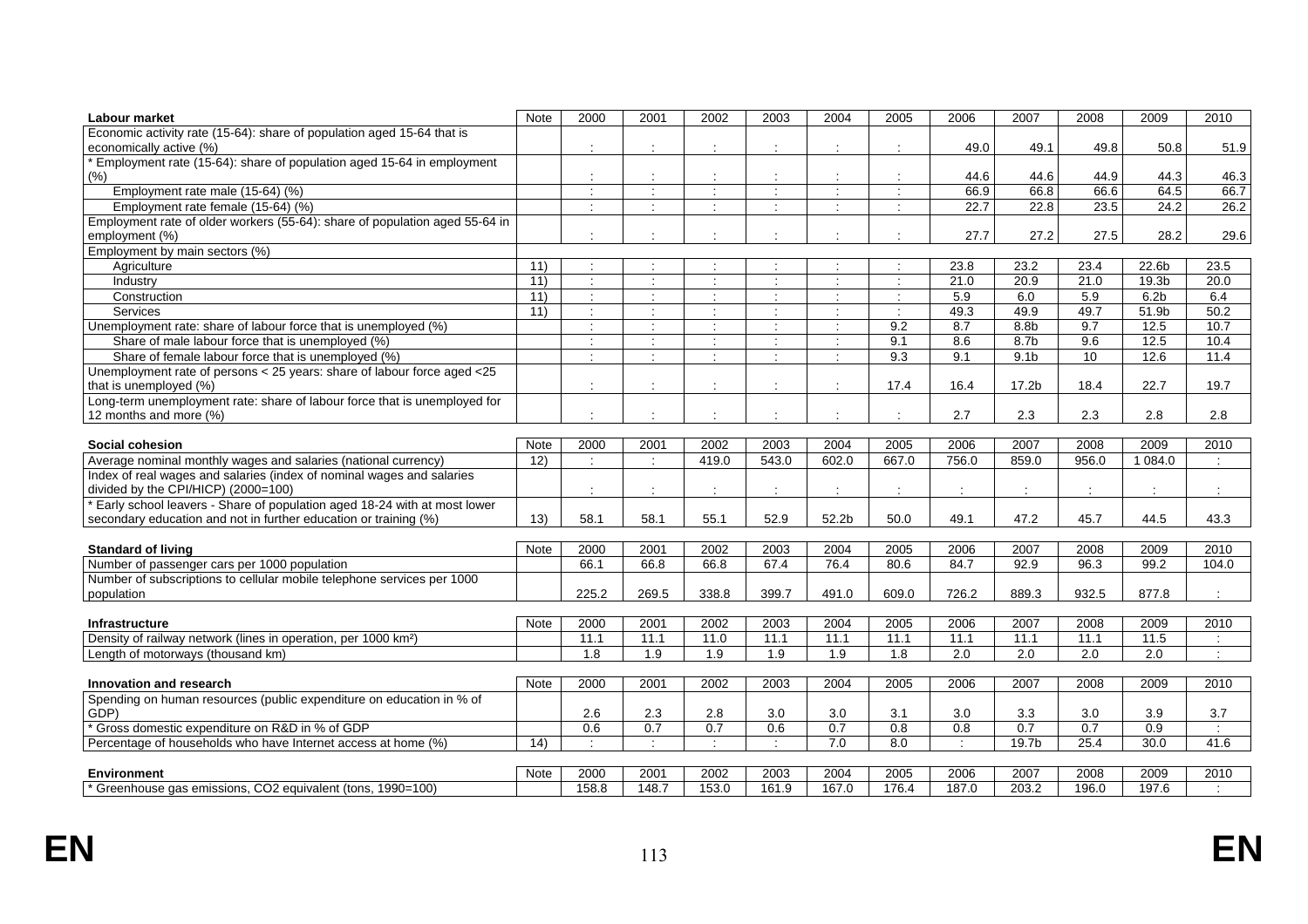| Energy intensity of the economy (kg of oil equivalent per 1000 euro GDP)     |      | 295.2             | 293.2            | 286.8             | 291.5                    | 279.2           | 267.1                    | 273.3            | 282.0                | 261.5             | 274.0                |                 |
|------------------------------------------------------------------------------|------|-------------------|------------------|-------------------|--------------------------|-----------------|--------------------------|------------------|----------------------|-------------------|----------------------|-----------------|
| Electricity generated from renewable sources in % of gross electricity       |      |                   |                  |                   |                          |                 |                          |                  |                      |                   |                      |                 |
| consumption                                                                  |      | 24.3              | 19.1             | 25.6              | 25.2                     | 30.9            | 24.7                     | 25.5             | 19.1                 | 17.3              | 19.7                 |                 |
| Road share of inland freight transport (% of tonne-km)                       |      | 94.3              | 95.3             | 95.5              | 94.6                     | 94.4            | 94.4e                    | 94.3             | $\bullet$            | $\blacksquare$    |                      |                 |
|                                                                              |      |                   |                  |                   |                          |                 |                          |                  |                      |                   |                      |                 |
| Energy                                                                       | Note | 2000              | 2001             | 2002              | 2003                     | 2004            | 2005                     | 2006             | 2007                 | 2008              | 2009                 | 2010            |
| Primary production of all energy products (thousand TOE)                     |      | 26 047            | 24 576           | 24 281            | 23783                    | 24 3 32         | 24 549                   | 26 580           | 27 453               | 29 257            | 30 328               |                 |
| Primary production of crude oil (thousand TOE)                               |      | 2887              | 2679             | 2 5 6 4           | 2 4 9 4                  | 2 3 8 9         | 2 3 9 5                  | 2 2 8 4          | 2 2 4 1              | 2 2 6 8           | 2 3 4 9              | $\bullet$       |
| Primary production of hard coal and lignite (thousand TOE)                   |      | 12 487            | 12 2 8 2         | 11 360            | 10777                    | 10 532          | 11 213                   | 13 087           | 14797                | 16 674            | 17 402               |                 |
| Primary production of natural gas (thousand TOE)                             |      | 582               | 284              | 344               | 510                      | 644             | 816                      | 839              | 827                  | 931               | 627                  | $\blacksquare$  |
| Net imports of all energy products (thousand TOE)                            |      | 54 291            | 49 536           | 54 234            | 60 505                   | 63 232          | 67 266                   | 73 256           | 80 596               | 77413             | 75 295               |                 |
| Gross inland energy consumption (thousand TOE)                               |      | 80 500            | 75 402           | 78 331            | 83 826                   | 87818           | 91 074                   | 99 642           | 107 625              | 106 338           | 106 138              |                 |
| Electricity generation (thousand GWh)                                        |      | 124.9             | 122.7            | 129.4             | 140.6                    | 150.7           | 162.0                    | 176.3            | 191.6                | 198.4             | 194.1                |                 |
|                                                                              |      |                   |                  |                   |                          |                 |                          |                  |                      |                   |                      |                 |
| <b>Agriculture</b>                                                           | Note | 2000              | 2001             | 2002              | 2003                     | 2004            | 2005                     | 2006             | 2007                 | 2008              | 2009                 | 2010            |
|                                                                              |      |                   |                  |                   |                          |                 |                          |                  |                      |                   |                      |                 |
| Agricultural production volume index of goods and services (producer prices, |      |                   |                  |                   |                          |                 |                          |                  |                      |                   |                      |                 |
| previous year=100)                                                           |      | 104.2             | 93.3             | 108.5             | 98.0                     | 101.6           | 106.9                    |                  |                      |                   |                      |                 |
| Total utilised agricultural area (thousand hectare)                          |      | 38757             | 40 967           | 41 196            | 40 645                   | 41 210          | 41 2 23                  | 40 49 6          | 39 505               | 39 122            | 38 911               | 39 0 32         |
| Livestock: cattle (thousand heads, end of period)                            | 15)  | 10761             | 10 548           | 9803              | 9788                     | 10 069          | 10 5 26                  | 10 871           | 11 037               | 10 860            | 10724                |                 |
| Livestock: pigs (thousand heads, end of period)                              |      | 3                 | 3                | 4                 | $\overline{\phantom{a}}$ | 4               | 2                        |                  | 2                    | $\overline{2}$    | 2                    | $\cdot$         |
| Livestock: sheep and goats (thousand heads, end of period)                   |      | 35 693            | 33 994           | 31 954            | 32 203                   | 31 811          | 31 822                   | 32 260           | 31 749               | 29 5 68           | 26 878               | $\bullet$       |
| Production and utilisation of milk on the farm (total whole milk, thousand   |      |                   |                  |                   |                          |                 |                          |                  |                      |                   |                      |                 |
| tonnes)                                                                      |      | $\cdot$           | $\cdot$          | $\cdot$           | $\blacksquare$           | $\bullet$       | $\sim$<br>$\blacksquare$ | $\bullet$<br>۰.  | $\bullet$<br>$\cdot$ | $\blacksquare$    | $\bullet$<br>$\cdot$ |                 |
| Crop production: cereals (including rice) (thousand tonnes, harvested        |      |                   |                  |                   |                          |                 |                          |                  |                      |                   |                      |                 |
| production)                                                                  |      | 32 108            | 29 4 26          | 30 686            | 30 658                   | 33 957          | 36 471                   | 34 642           | 29 25 6              | 29 287            | 33 577               | 32 749          |
| Crop production: sugar beet (thousand tonnes, harvested production)          |      | 18821<br>22 3 5 7 | 12 633<br>21 930 | 16 523<br>23 6 98 | 12 623<br>24 018         | 13517<br>23 215 | 15 181<br>24 3 20        | 14 452<br>24 017 | 12 4 15<br>25 676    | 15 4 88<br>27 218 | 17 275<br>26 780     | 17942<br>25 997 |

: = not available

p = provisional

e = estimated value

 $b = b$ reak in series

 $f =$  forecast

\* = Europe 2020 indicator

The balance of payments sign conventions are used for FDI. For FDI abroad a minus sign means investment abroad by the reporting economy exceeded its disinvestment in the period, while an entry without sign means disinvestment exceeded investment. For FDI in the reporting economy an entry without sign means that investment into the reporting economy exceeded disinvestment, while a minus sign indicates that disinvestment exceeded investment.

Footnotes:

- 1) Including lakes.<br>2) Mid-year popula
- 2) Mid-year population figures used.<br>3) Industrial production index accord

3) Industrial production index according to NACE Rev. 2; index data prior to 2005 are backcasted using exchange ratio regarding average of 1997 and 2005 years<br>4) Before December 2005, M1 included currency in circulation an

- Before December 2005, M1 included currency in circulation and demand desposits (TRY). From December 2005 onwards, M1 included currency circulation and demand deposits (TRY, FX).
- 5) Monetary liabilities of Participation Banks, Investment and Development Banks and amount of Money Market Funds are added to money supply data beginning from December 2005.<br>6) Before December 2005, M2 included M1 and tim
- 6) Before December 2005, M2 included M1 and time deposits (TRY). From December 2005 onwards, M2 included M1 and time deposits (TRY,FX).
- 7) Before December 2005, M3 included M2 and official deposits (time/demand). From December 2005 onwards, M3 included M2, fund received from repo transactions and money market funds (B type liquid funds). Also beginning from December 2005, deposits of Central Government are removed from M3 and other general government deposit items are classified in M1 and M2 according to maturity.